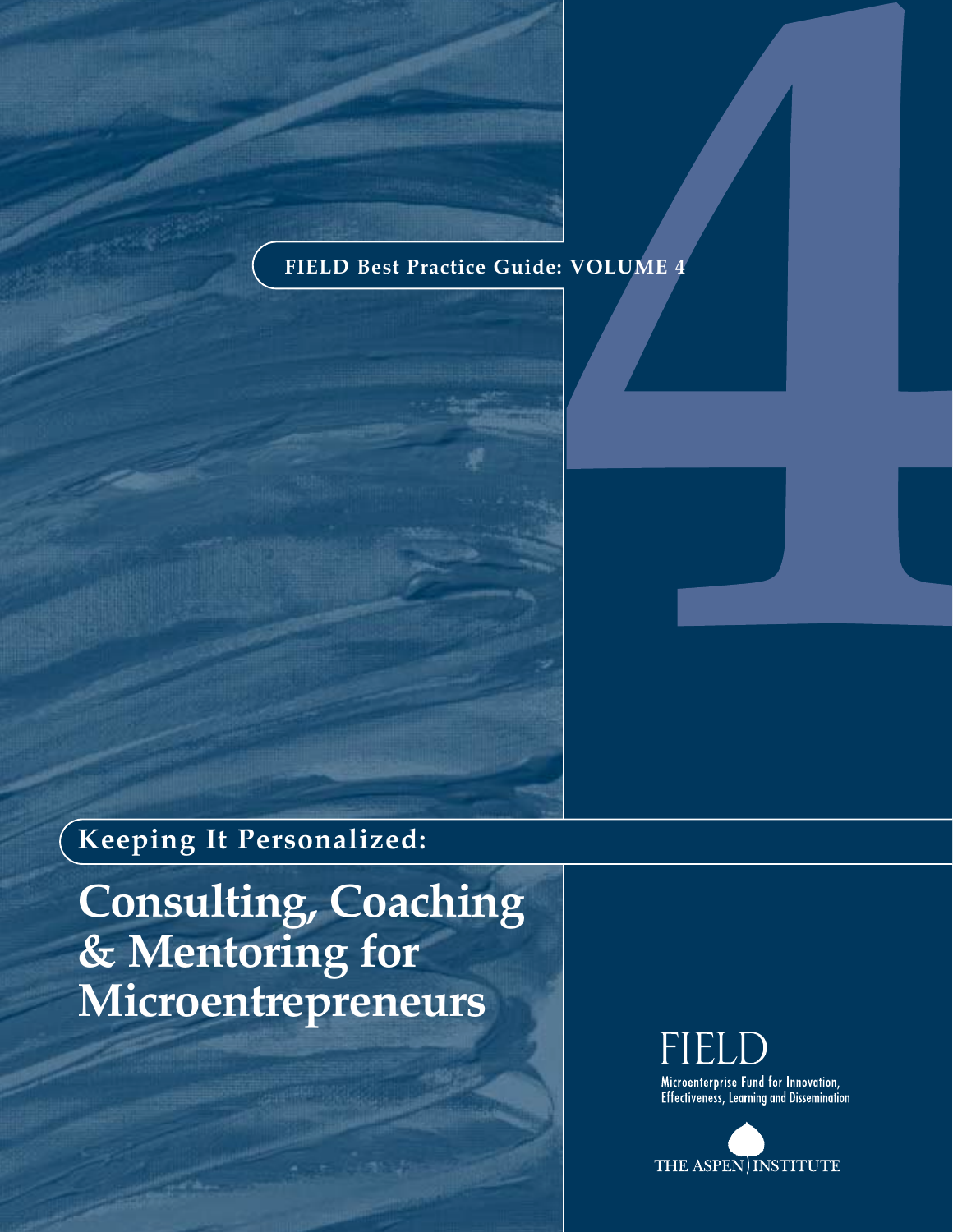These materials are partially funded by a grant from the U.S. Small Business Administration. SBA's funding is not an endorsement of any products, opinions or services. All SBA-funded programs are extended to the public on a non-discriminatory basis.

Additional support is provided by the Charles Stewart Mott Foundation.

Copyright 2002 by FIELD, Microenterprise Fund for Innovation, Effectiveness, Learning and Dissemination

Published in the United States of America 2002 by the Aspen Institute

All rights reserved

Printed in the United States of America ISBN: 0-89843-361-4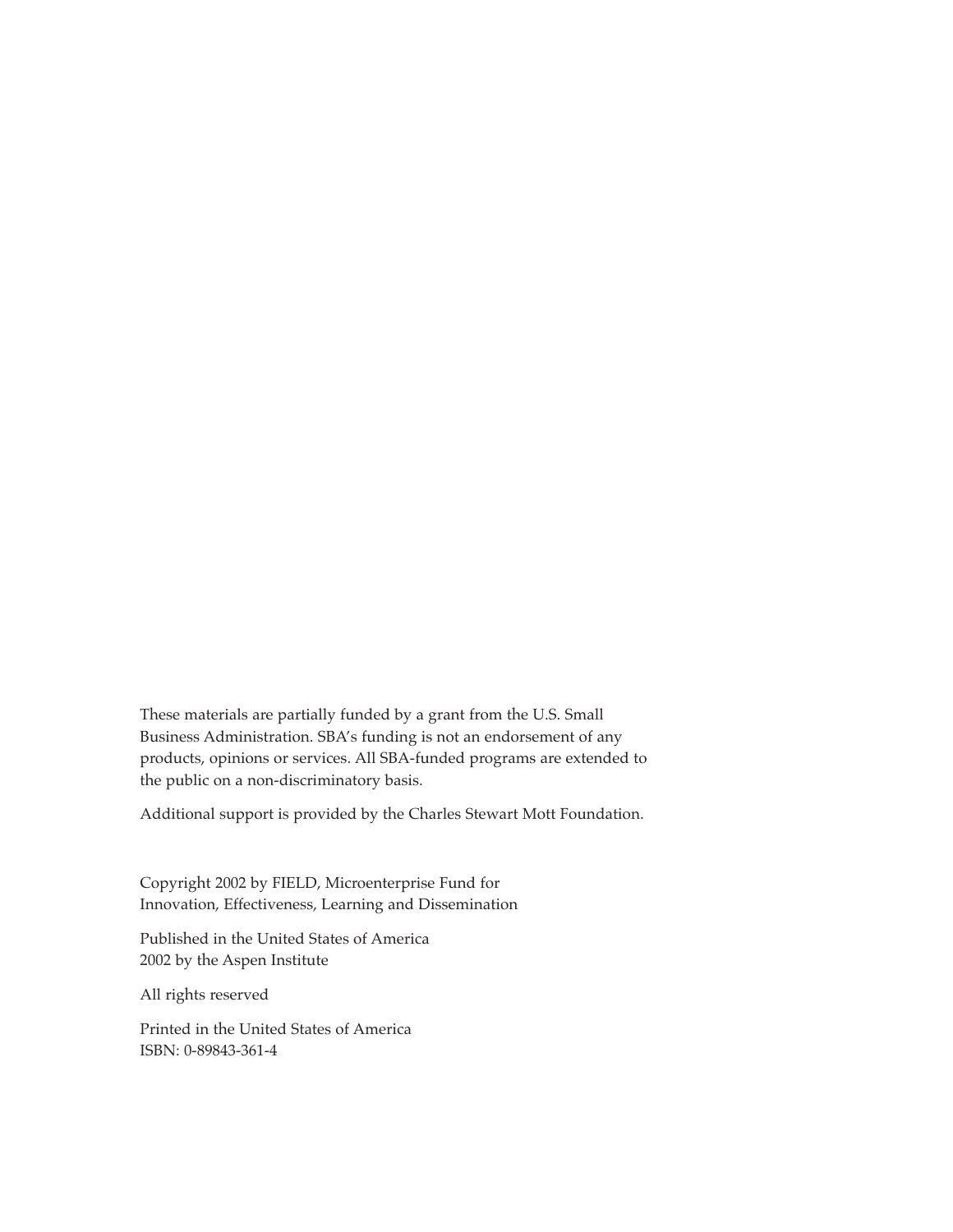# **Keeping It Personalized:**

# **Consulting, Coaching & Mentoring for Microentrepreneurs**

**FIELD Best Practice Guide: VOLUME 4**

Elaine L. Edgcomb and Erika Malm August 2002

FIELD

(Microenterprise Fund for Innovation, Effectiveness, Learning and Dissemination) The Aspen Institute One Dupont Circle, NW Suite 700 Washington, DC 20036 (202) 736-1071 www.fieldus.org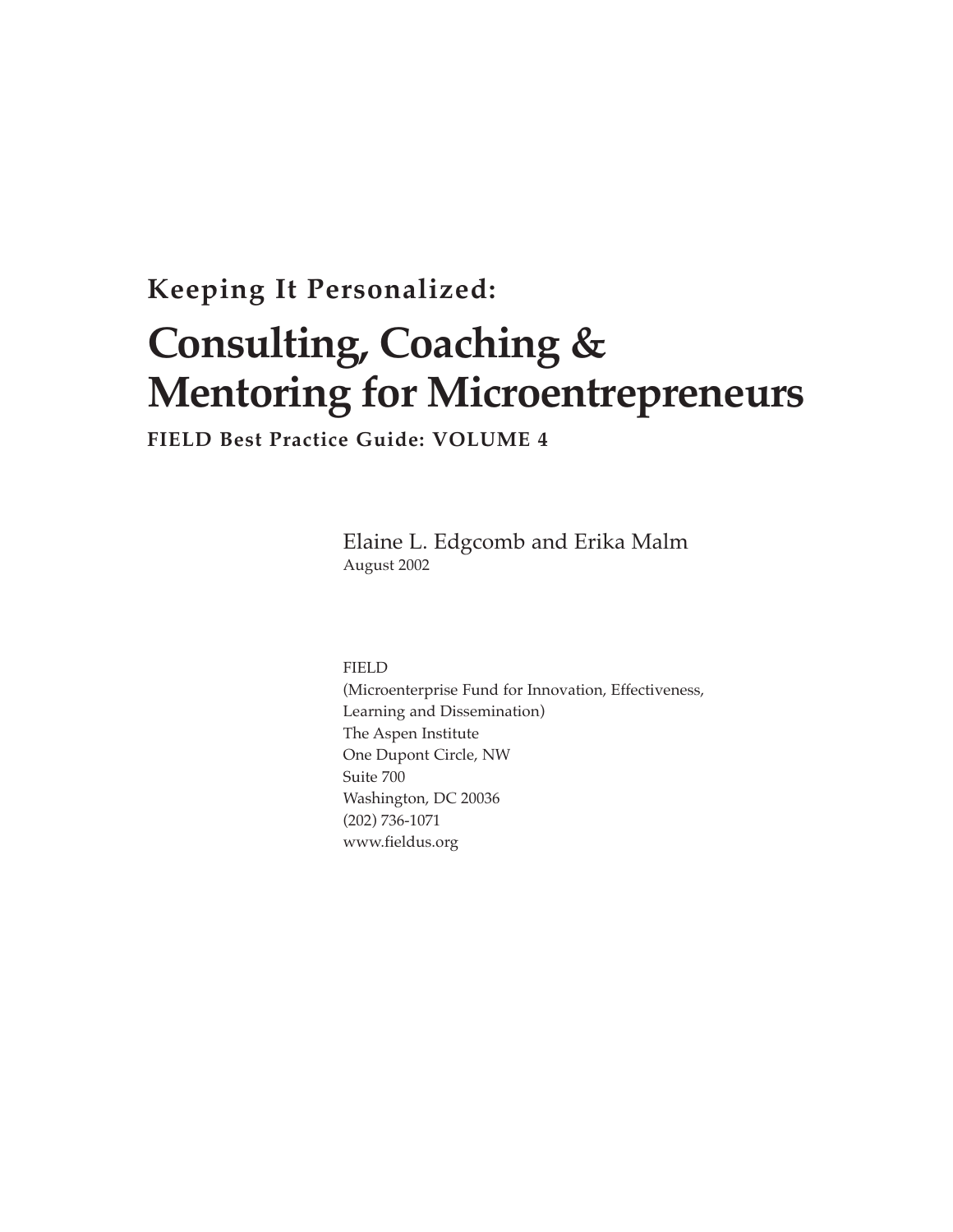# **Acknowledgments**

**W**ith this publication, we aim to document best practice in delivering business consulting, coaching and mentoring services to microentrepreneurs. What we've learned as we've talked with many program managers, staff and clients, and as we've visited programs and businesses, is how essential one-on-one, customized services are to emerging entrepreneurs. There is little that can substitute for individual attention to the specific needs and issues of a given business. There is incalculable value in the personal support, ongoing concern and guidance of a committed, experienced business consultant. We've also learned much about the challenges of delivering high quality services to low-income entrepreneurs, and the sets of decisions that managers need to make as they respond to these.

The recommendations that we make regarding practice are our own, but are based upon the insights, experience and guidance of respected practitioners across the country. Special thanks are extended to our Advisory Board for the project – Ellen Golden of Coastal Enterprises, Incorporated; Natalie Woodruffe of Women's Rural Enterprise Network (WREN); and Mihailo Temali of Neighborhood Development Center – who helped identify the key issues for the research, provided the benefit of their experience, offered their organizations' programs as case examples, and reviewed drafts of this document. Additional gratitude is due Ellen Golden, the staff and clients of the Women's Business Center of CEI, and DeAnna Green, the staff and clients of the Community Business Network, who allowed us to conduct extensive interviews, to observe their consultations, and to visit their businesses.

Staff members of Neighborhood Development Center, West Company and Women's Economic Ventures participated in extensive interviews by phone and on-line to share their experience, as well. WREN, West Company and WEV, as FIELD grantees, also experimented over two years with a variety of business consulting, mentoring and coaching strategies that have provided important lessons for this module.

Many program managers, business consultants and coaches, too numerous to mention here, shared their experiences with FIELD in three on-line seminars that explored the whole range of issues discussed in this text. Their insights inform much of what is written here and are much appreciated.

Thanks also to FIELD consultants Joyce Klein, Candace Nelson and Amy Kays Blair who authored the other modules in this series and whose recommendations have also helped to improve this one. And, to other members of the FIELD team, including Carol Rugg, Colleen Cunningham, Jackie Orwick, Greg Landrigan, Britton Walker and Sabrina Hardy who have helped bring these products to "life" in the form seen here.

Finally, our gratitude is extended to both our funders for this project, the U.S. Small Business Administration's Program for Investment in Microentrepreneurs (PRIME) and the Charles Stewart Mott Foundation. And, we especially thank Jody Raskind of the SBA and Jack Litzenberg of the Mott Foundation for their encouragement and support.

As we've worked on this publication, we've not only come to appreciate technical assistance more, but also been surprised at how little has been written on this most important component of microenterprise services. We hope that those who are engaged in this work will find the recommendations, case examples and tools included here relevant, practical and helpful to staff members in improving their efforts on behalf of those they serve.

Elaine L. Edgcomb Erika Malm FIELD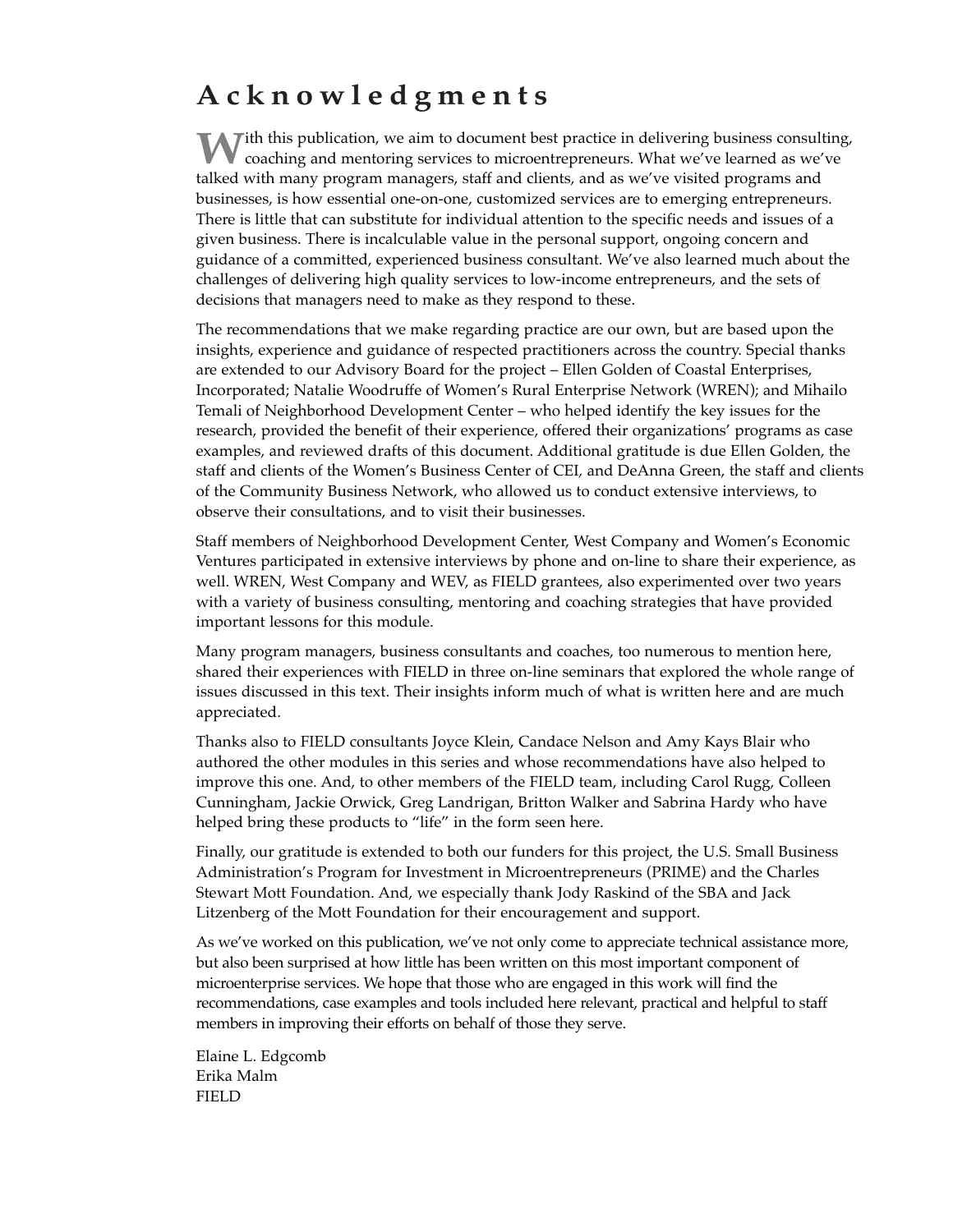# **Table of Contents**

| <b>PROJECT OVERVIEW</b>                                                                                                                                                            | 6  |
|------------------------------------------------------------------------------------------------------------------------------------------------------------------------------------|----|
| <b>INTRODUCTION</b>                                                                                                                                                                | 7  |
| <b>ASSESSMENT TOOL</b>                                                                                                                                                             | 9  |
| <b>BUSINESS CONSULTING</b>                                                                                                                                                         | 11 |
| <b>Program Design and Management</b><br>Cases:                                                                                                                                     | 11 |
| Building a Team with Distinct Technical Skills,<br>Coastal Enterprises, Incorporated (CEI)                                                                                         | 12 |
| Building a Team Around Language/Cultural Skills and Local Knowledge,<br>Community Business Network of the Massachusetts Association of Community<br>Development Corporations (CBN) | 13 |
| Organizing Client Services by Business Stage,<br>Women's Rural Entrepreneurial Network (WREN)                                                                                      | 15 |
| <b>The Consulting Relationship</b>                                                                                                                                                 | 27 |
| <b>COACHING</b><br>Cases:                                                                                                                                                          | 35 |
| Group Coaching Guided by a Certified Coach, WREN                                                                                                                                   | 36 |
| The Mastermind Model, Women's Economic Ventures (WEV)                                                                                                                              | 37 |
| MENTORING<br>Cases:                                                                                                                                                                | 43 |
| From One-on-One to Group Mentoring and Back, West Company                                                                                                                          | 47 |
| Business Advisory Boards, a Many-to-One Mentoring Program, CEI                                                                                                                     | 49 |
| CONCLUSION                                                                                                                                                                         | 54 |
| <b>TOOLS</b>                                                                                                                                                                       | 57 |
| <b>Business Consulting:</b><br>GROW One-Year Participant Action Plan, WREN                                                                                                         |    |
| <b>GROW Participant Review Form, WREN</b>                                                                                                                                          |    |
| <b>GROW First Quarter Review, WREN</b>                                                                                                                                             |    |
| Business Opening Phase Trainer Instruction, NDC                                                                                                                                    |    |
| Business Opening Phase Agreement, NDC                                                                                                                                              |    |
| <b>Business Opening Phase Checklist, NDC</b>                                                                                                                                       |    |
| <b>Mentoring:</b><br>Women's Advisory Board Program Implementation Guidelines, CEI                                                                                                 |    |
| Role of Advisory Board, CEI                                                                                                                                                        |    |
| Advisory Board Participation Agreement, CEI                                                                                                                                        |    |
| Women's Advisory Board Program Application, CEI                                                                                                                                    |    |

# **BIBLIOGRAPHY 97**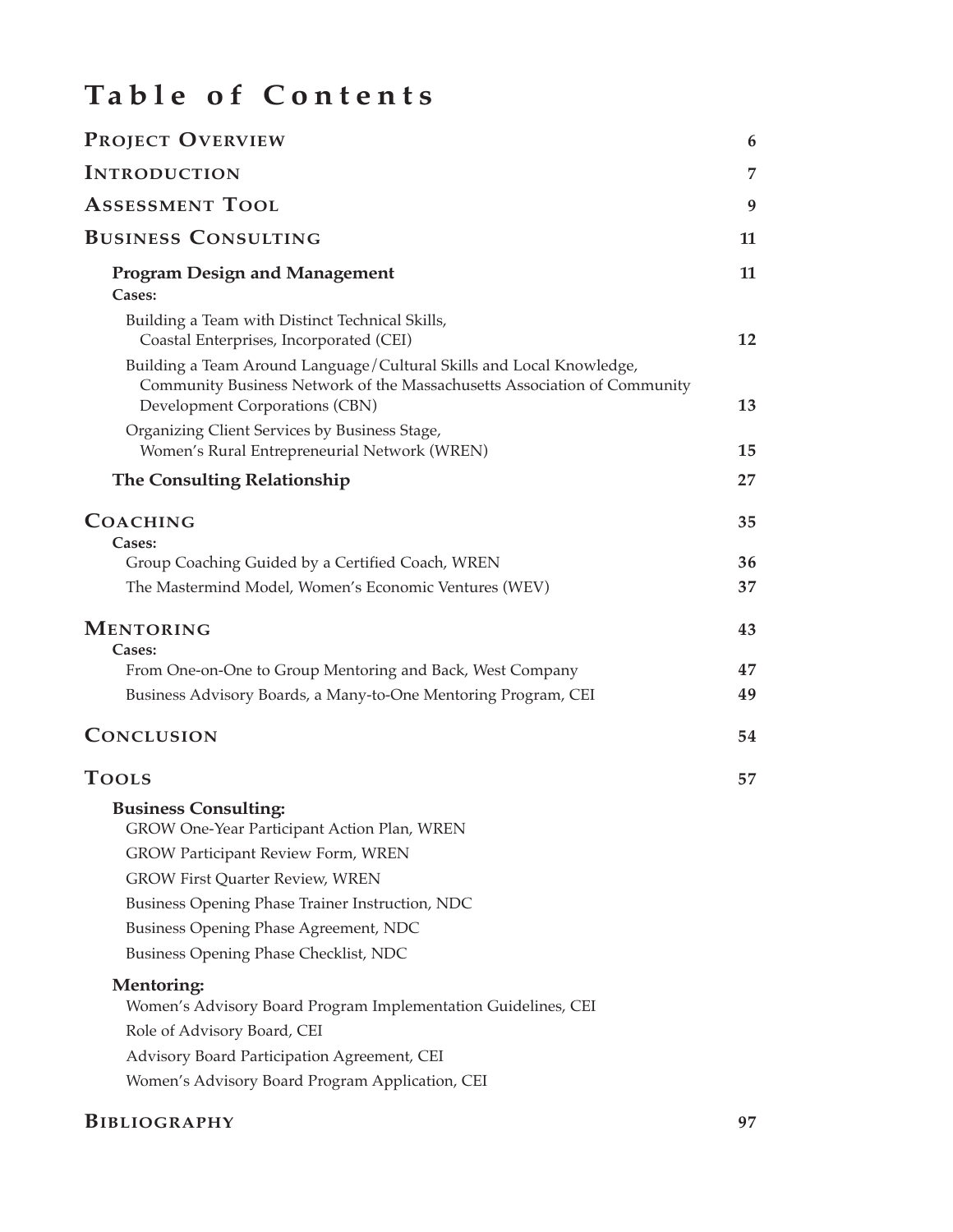# **Project Overview**

The impetus for this project grew out of years of extensive research by FIELD, the<br>Microenterprise Fund for Innovation, Effectiveness, Learning and Dissemination, into the types of training and technical assistance provided by microenterprise programs across the United States. FIELD's research revealed that although more than 90 percent of all microenterprise programs provide training and technical assistance, there are few resources available to help implementers improve their services and/or assess their efforts against bestpractice standards.

This project aims to address that need. Using grant support from the U.S. Small Business Administration and the Charles Stewart Mott Foundation, FIELD has created this series of "best practices" training modules designed to help microenterprise programs deliver more effective training and technical assistance to low-income clients.

These modules are based on lessons learned from FIELD's past work, as well as from input obtained from leading practitioners, who served as advisors. As funding becomes available, additional guides will be developed. Topics for the first four modules in the series are:

#### FIELD Best Practice Guide: Volume 1

*Entering the Relationship: Finding and Assessing Microenterprise Training Clients explores how* program practitioners can conduct market research, develop effective marketing strategies, and appropriately screen and assess incoming clients.

#### FIELD Best Practice Guide: Volume 2

*Building Skills for Self-Employment: Basic Training for Microentrepreneurs* offers best practices in core training and their implications for improving training services.

#### FIELD Best Practice Guide: Volume 3

*Training for Microenterprise Development: A Guide to Curricula identifies the characteristics of an* effective business-planning curriculum for low-income clients and reviews a set of products currently being marketed to practitioners.

#### FIELD Best Practice Guide: Volume 4

*Keeping It Personalized: Consulting, Coaching & Mentoring for Microentrepreneurs* provides a summary of findings from research in business consulting, coaching and mentoring with case-study examples of best practices in all three types of technical assistance targeted to low-income clients.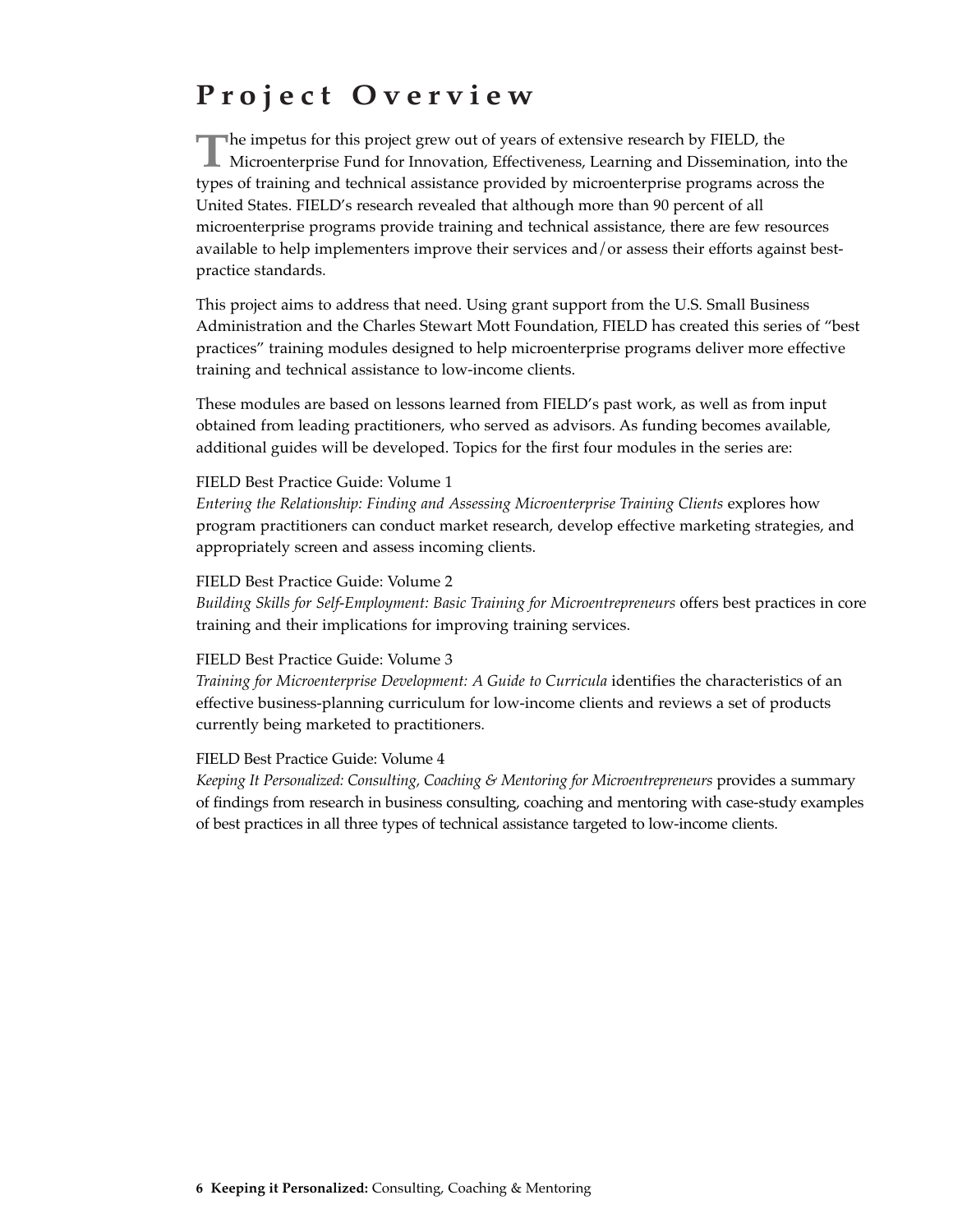# **Introduction**

**There is little that can take the place of one-on-one technical assistance for aspiring** entrepreneurs. That's why most microenterprise programs make great efforts to offer it – whether in association with training or financing, or on its own. No matter how sterling a training course, most entrepreneurs seek individualized advice in applying concepts and skills to their own businesses; in formulating their specific action plans; in resolving operational, legal and accounting issues; and in advancing in their industry. Responding to these needs is challenging for programs – limited as they almost always are in staff and budget – yet essential if they are going to meet the demands of clients who have moved beyond the basics of business start-up.

Effective microenterprise programs have also learned that there is more to technical assistance than offering business information and guidance. Many microentrepreneurs seek more: they seek help in goal setting and action planning, and in addressing the competing demands of their personal and business lives. They seek ongoing support and structures that help them "stay on target" in moving forward in their businesses. Many want access to experienced individuals who can both show them the path toward success and serve as models for getting there. They seek empathy and encouragement along with technical solutions in a wide variety of industries. Because responding to these needs is so challenging and yet so critical, this module focuses on three aspects of technical assistance that many experienced programs have found valuable. They are:

- **Business consulting:** One-on-one analysis, advice and guidance offered by experienced business advisors addressing a broad range of practical business issues. Business consulting also includes connecting clients to legal, accounting and other forms of relevant expertise, as well as helping them select other program services appropriate to their needs.
- **Coaching:** Guidance and motivation in developing goals and implementing action plans that address both life issues and business development. The focus of coaching is more on the process of planning and problem solving and less on technical business content.
- **Mentoring:** Counsel, advice and support provided by experienced entrepreneurs to emerging entrepreneurs in a structured relationship of some duration. Mentoring offers the client an opportunity for an ongoing and supportive relationship with an experienced business person concerned about his or her success, and able to open doors to information and other resources to help the business grow.

This module includes a section devoted to each of these program strategies and presents a set of lessons and findings, based on research conducted by FIELD<sup>1</sup> and others, regarding the best practices in use within the industry today. Each section also includes case studies of experienced microenterprise programs that demonstrate interesting models and valuable lessons for others to consider. At the conclusion are a set of tools that can be adapted by practitioners interested in applying some of the strategies discussed here in their own programs.

Prior to these sections, however, the module begins with an assessment tool. The tool is intended to assist practitioners to identify how well their current practices reflect best practice industrywide. This tool also serves as a guide to help readers identify which parts of the module might

<sup>&</sup>lt;sup>1</sup> The research for this module is based on FIELD-funded action research conducted by grantees participating in FIELD's Training and Technical Assistance and Follow-Up Services grant clusters; three on-line seminars in which 30 participants from 21 organizations engaged; interviews with business consultants at Neighborhood Development Center (St. Paul, Minn.); and interviews and site observations with managers, consultants and participants at Coastal Enterprises, Inc. (Wiscasset, Maine) and the Community Business Network of the Massachusetts Association of Community Development Corporations (Boston, Mass.).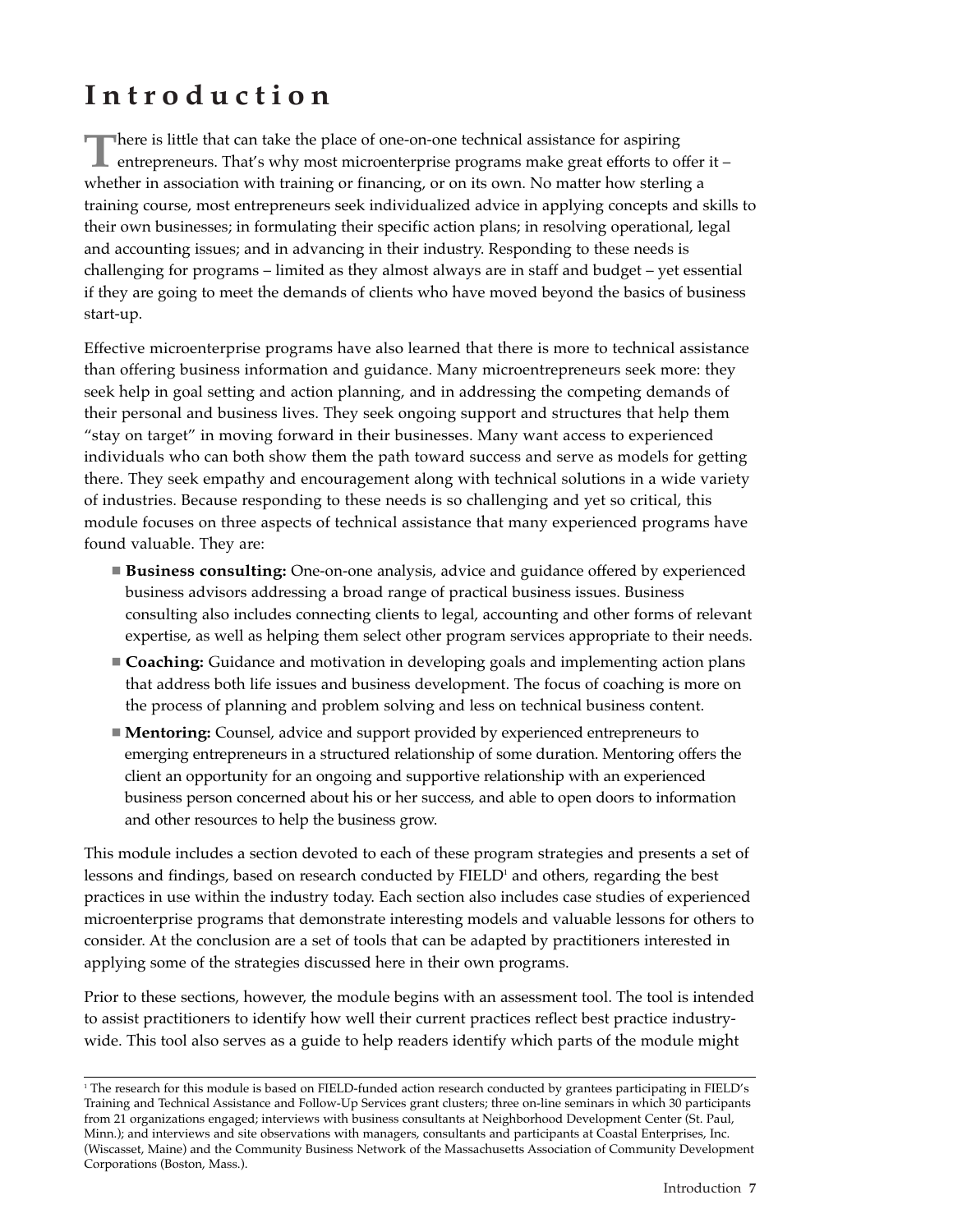be most useful. In an area where an organization scores well, the reader might simply want to review the material to compare his or her organization's experience to that of others. In instances where the organization scores poorly, the reader will benefit from reading the whole section and engaging in broader discussions with other program staff regarding how some of the practices detailed here might be incorporated into their organization's operations.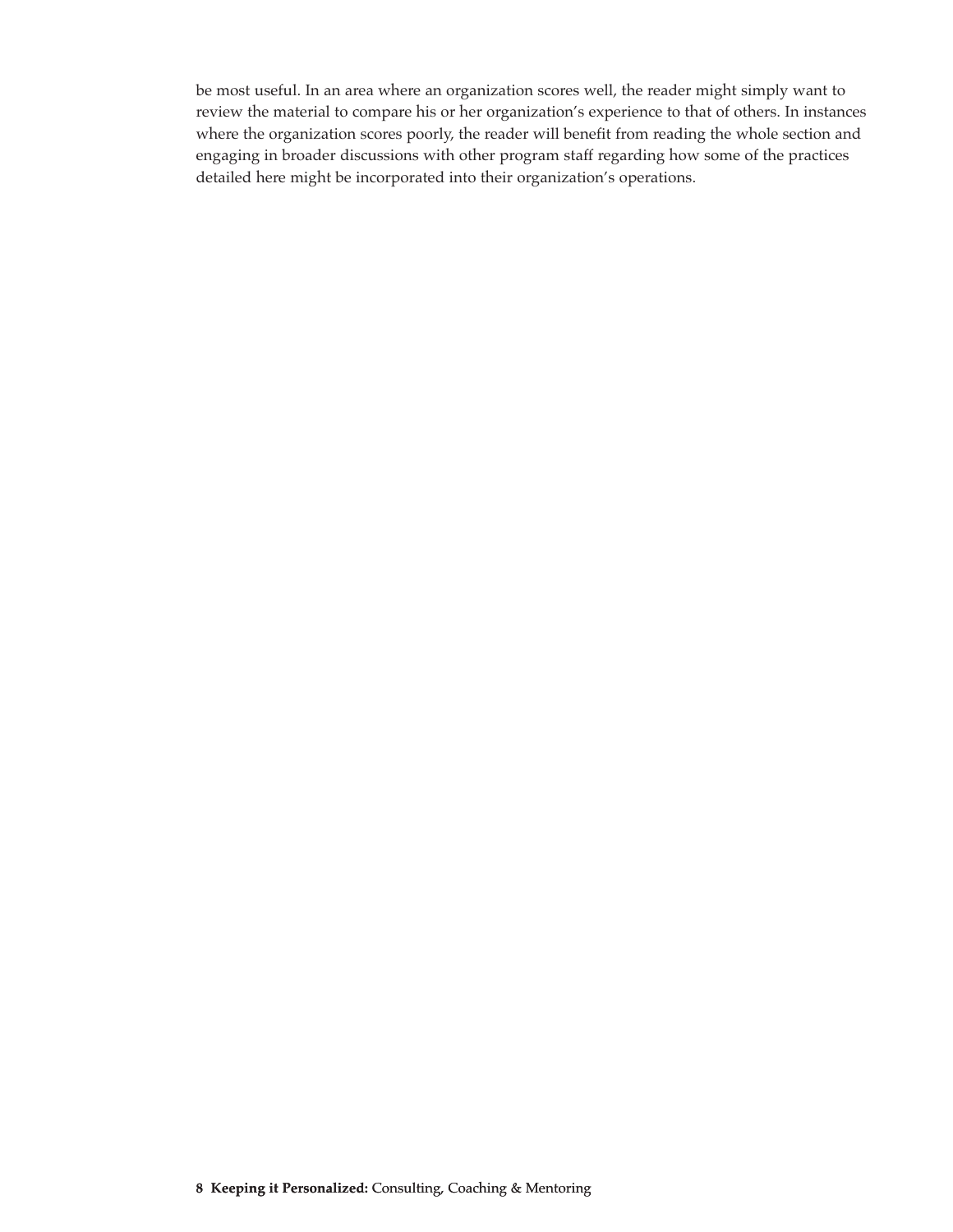# **Assessment Tool: Keeping It Personalized**

Please assign one point to each item.

# **Business Consulting: My microenterprise training and technical assistance program:**

- Has clearly identified who our intended clients are and their likely business consulting needs.
- Has determined the specific skills, expertise and knowledge that need to be a part of the consulting services offered, and created a job description that clearly identifies the necessary skill sets for business consultants.
- Has decided what services to offer through staff and what to offer through referral to external organizations.
- Has created a team structure that takes best advantage of our staff skills set.
- Has determined the most strategic and efficient use of our business consulting resources defining how much service to offer, and to whom and on what terms.
- Has analyzed time and cost implications of our service, and considered a fee structure for consulting services.
- \_\_ Has built a monitoring and evaluation system process aimed at supporting high program quality, and developed methods for ongoing professional development of staff.

*If your organization scores fewer than five points above, read the Business Consulting section, starting on Page 11. If your organization scores five or more points, you may want to refer to the sections of the document associated with any points you have missed.*

# **Coaching: My microenterprise training and technical assistance program:**

- Has identified the benefits of coaching, and investigated whether the benefits warrant the investment of resources in establishing a separate coaching service, or whether to offer coaching as a technique that individual business consultants can employ.
- Has identified coaching qualities and strategies, and knows where to find coaching training for staff.
- Has investigated strategies for one-on-one versus group coaching, and identified their differences and benefits for our organization and clients.
- Has analyzed time and cost implications of the coaching services we offer, and considered what fee structure might be appropriate.
- Has developed a system for evaluating outcomes and the effectiveness of coaching on individual clients.

*If your organization scores fewer than four points above, read the Coaching section starting on Page 35. If your organization scores four or more points, you may want to refer to the specific discussions of the points you have missed.*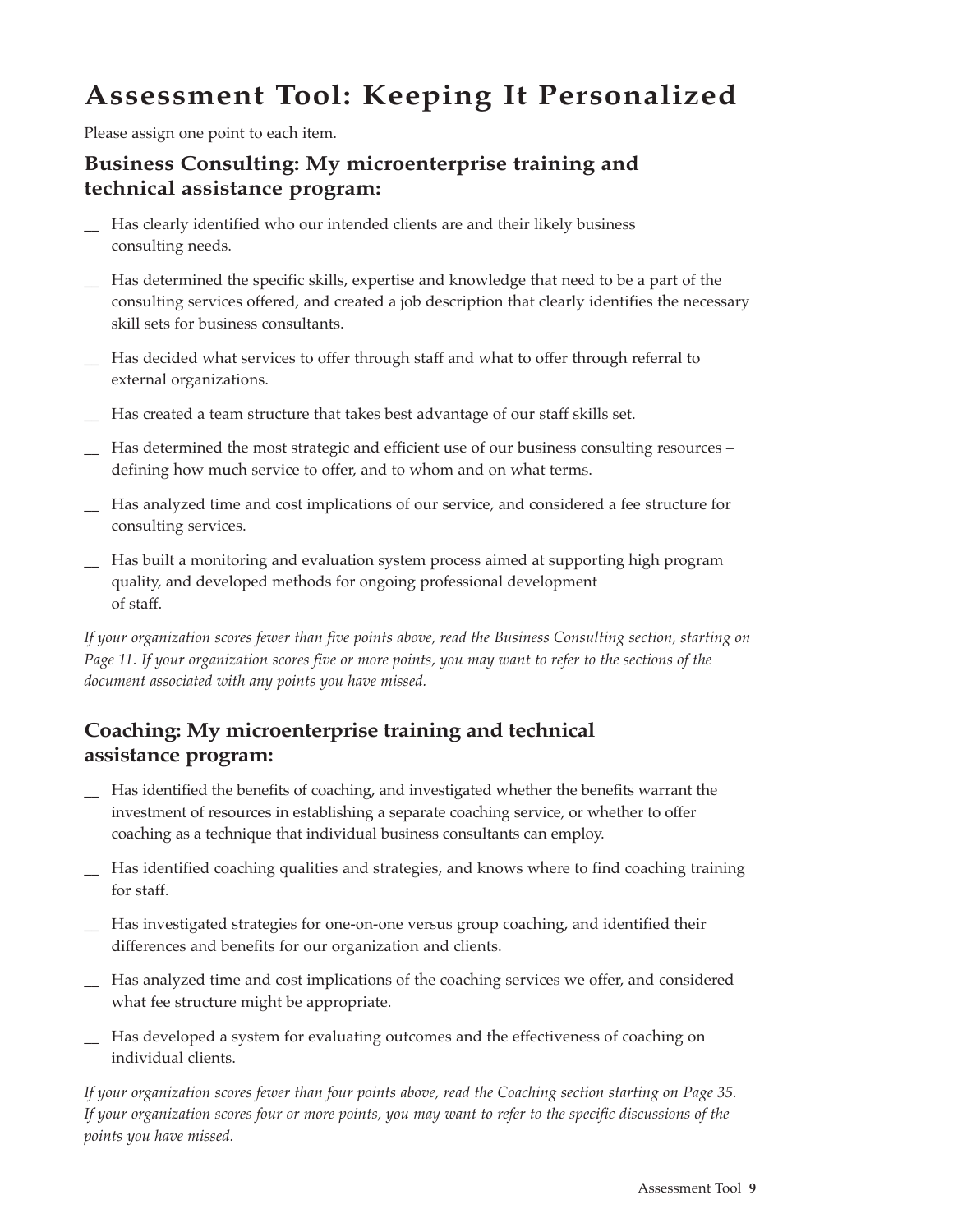# **Mentoring: My microenterprise training and technical assistance program:**

- \_\_ Has clearly identified the characteristics of clients who can best benefit from mentoring, and determined whether a mentoring service is appropriate to our clients.
- Has developed a mechanism for recruiting and selecting appropriate mentors and protégés.
- Has clarified expectations of both mentors and protégés regarding their roles and responsibilities.
- \_\_ Has designed a process for matching mentors and protégés, and determined the appropriateness of offering group, one-on-one mentoring or both to clients.
- \_\_ Has structured a process for the mentoring relationship with a clear beginning, middle and end, and with mechanisms for early exit based on the assessment of the participants.
- \_\_ Has established ongoing program monitoring and support to the program participants, as well as developed a system for evaluating the overall program.

*If your organization scores fewer than five points, read the Mentoring section starting on Page 43. If your organization scores five or more points, you may want to refer to the sections of the text associated with any points you have missed.*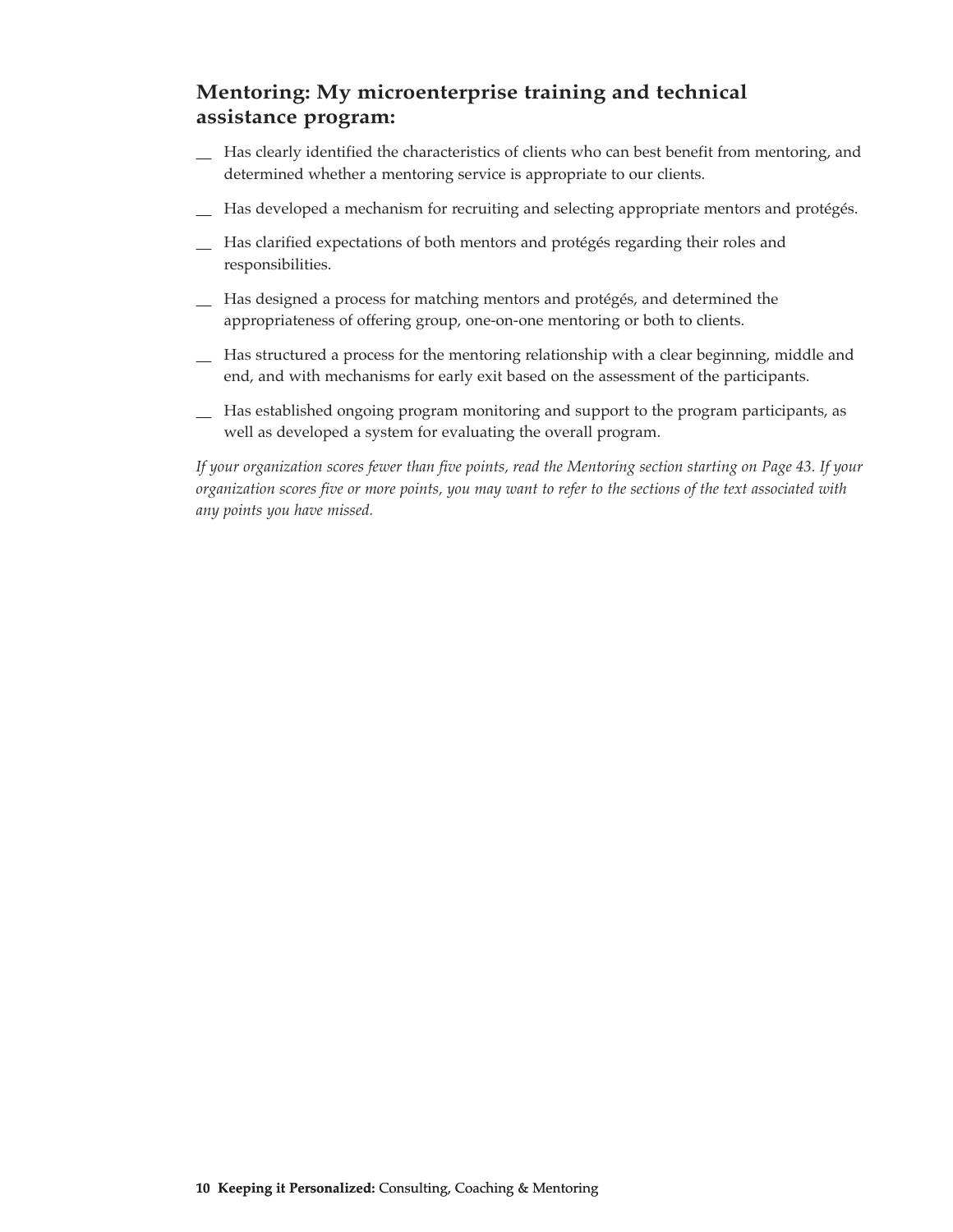# **Business Consulting**

When it comes to technical assistance, business consulting is the most important one-onone service that a program can provide. For many organizations, it is the heart and soul of what they do. For others, it is an important companion to training or financial services, offered alongside and/or after these services are delivered. Business consulting includes one-onone individualized business analysis, advice and guidance offered by an experienced business consultant and designed to address a broad range of practical business issues – from business planning to marketing to financial analysis to very specific technical, operational and industrybased issues. Business consulting is characterized by:

- **Flexibility.** Programs can shape the technical assistance offered to best serve the needs of their clients and the capacity of the program. Business consulting can be customized in terms of content, duration, timing and location to best serve the client.
- **Personalized nature.** The essence of consulting is personal interaction. It is colored as much by the client's needs as by the personality and style of the business consultant. The one-to-one relationship offers reassurance and support to people who are risking a lot.
- **Comprehensiveness.** By its very nature, business consulting is designed to solve a wide range of business challenges, and to offer greater depth of guidance than training can provide.
- **Specialization:** Business consulting can also offer practical guidance that acknowledges and addresses the real issues that specific businesses face operating in the industries that they do.

These characteristics are its strength, but they also place great challenges on the program. The following issues arise:

- How does an organization offer the broadest range of service, assure the highest quality of information and counsel, and satisfy client demand within a limited set of resources;
- $\blacksquare$  How can programs best use their scarcest and most valuable resource their business consultants' time – to greatest advantage;
- How can programs offer specialized knowledge regarding a wide range of industries.

The discussion below seeks to document some preliminary findings regarding these issues and others with the hope of helping practitioners "in the trenches" reflect on their own experiences in a more coherent and explicit way. The first section will consider program structure; the second, the consulting relationship.

# **PROGRAM DESIGN AND MANAGEMENT**

Program managers ask how the needs of the client and the organization can both be met and how services can be offered both effectively and efficiently. Consultants reply that consulting is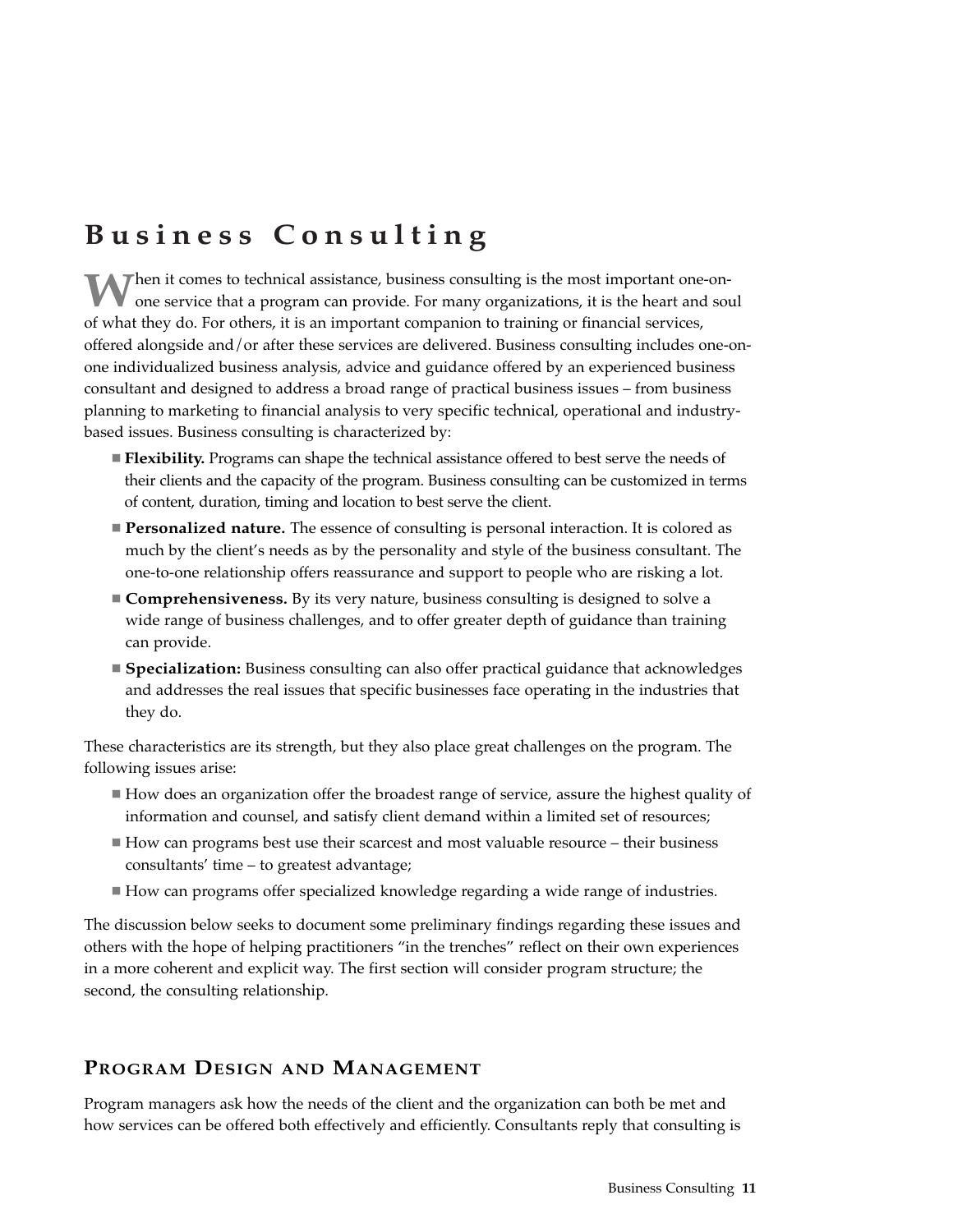inherently a "messy business" and wonder whether to speak of business consulting and efficiency in the same sentence is even possible. Nevertheless, both managers and consultants continue to struggle with these questions, and programs have adopted different strategies in their efforts to answer them successfully. Among the programs studied for this document, for example, there are a number of interesting approaches to program structure that appear quite different on the surface. Each, however, has, to one extent or another, addressed the fundamental design issues that business consulting services must consider. The programs have:

- Identified clearly who their intended clients are and their likely needs;
- Determined the specific skills, expertise and knowledge that need to be part of the consulting services offered;
- Decided what services to offer through staff and what to offer through referral to external organizations;
- Created a team with a balance of skills and experiences and a structure that takes best advantage of that;
- Determined the most strategic use of consultant resources defining how much service to offer, and to whom and on what terms; and
- Built a monitoring and evaluation system process aimed at supporting high program quality.

The cases below illustrate how this has played out for three different organizations.

# **Building a Team with Distinct Technical Skills, Coastal Enterprises, Incorporated (CEI)**

Coastal Enterprises, Incorporated, offers business consulting services to women entrepreneurs through its Women's Business Center. The Center's clients are emerging and experienced women business owners from all parts of Maine – often at transitional moments in their lives – who come to the Center for one-on-one technical assistance, training and workshops; networking opportunities; and access to credit, and who are attracted to a center focused on women, and appreciative of women's life experience and life issues. CEI also serves refugees and immigrants from a broad range of countries, many with prior business experience in their home countries, but unfamiliar with the U.S. economy.

- CEI staff have identified their clients' needs to include:
- Guidance on business planning and other start-up issues for newcomers;
- Marketing;
- Loan packaging;
- Financial management, including cash-flow management, bookkeeping and systems development;
- Employee issues; and
- Telecommunications, especially e-commerce.

Four consultants form the core team. One is a telecommunications expert and offers services to clients across CEI's offices. (The organization has offices in eight locations.)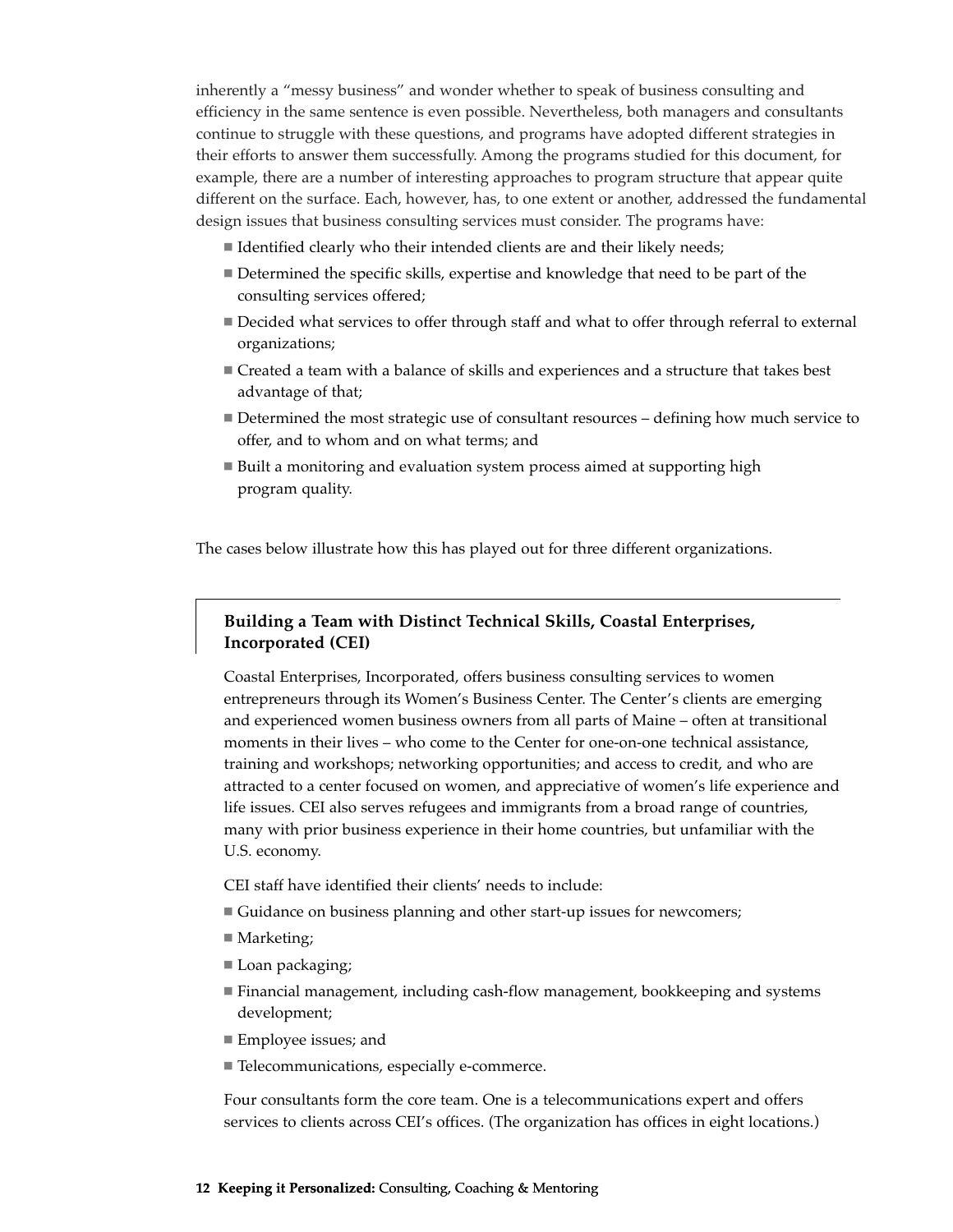Two have specific geographic responsibilities and respond to a range of client needs. Each, however, also has specialized skills, and all consultants cross refer clients to each other. One is a CPA who focuses largely on financial management and accounting, and provides special support to clients establishing computerized accounting systems on Quickbooks.™ Another is experienced in marketing. The fourth team member has strong cross-cultural and adult learning skills, and leads a special program (StartSmart) for refugees and immigrants. The team can access other CEI services, including those of its loan officers and loan fund as needed.

CEI's Women's Business Center offers its consulting services free and on demand. The program seeks to maximize the use of its consultant resources in four ways:

- **Rationing access by client performance.** New clients may have to wait for an appointment, but once they are "in the system," regular appointments are established on the basis of need and rationed on the basis of client performance. (Clients are expected to follow through on assigned tasks before the next appointment.)
- **Monitoring hours of client service.** While there is no stated limit on the number of hours a client may access, high usage is monitored by management and evaluated to determine whether additional investment of time is warranted.
- **Combining specialized workshops with one-on-one assistance.** Although CEI does offer a nine-hour start-up training on a regular basis, the organization doesn't require a core program for its clients, but organizes special seminars and workshops on the basis of client demand. E-commerce workshops, for example, allow the consultant to communicate basic information to a larger group of entrepreneurs, and then focus one-on-one consulting on more advanced and tailored assessments and guidance. Given the intensive nature of the work with refugees and immigrants, a core training is provided that combines group sessions along with in-depth one-on-one technical assistance. There are four group sessions, each including a four-hour class and a one-hour "lab," allowing people to start applying concepts directly to their own businesses. During the week, individual appointments with the consultant are used to address individual issues, which are often substantial given that clients' often lack familiarity with business protocol in the U.S.
- **Offering networking opportunities.** At least two of the consultants have developed groups for their clients: one is open and the other is by invitation only. The groups provide clients with opportunities for peer support and learning, as well as allow the consultant to provide some services in a group setting.

Consultants generally have a caseload of 230 over the course of a year, and clients access five hours on average, although this is widely variable depending on the client (immigrants average 50-60 hours over the course of a year) and the issue (telecommunications consulting sessions may take two to three hours).

# **Building a Team Around Language/Cultural Skills and Local Knowledge, Community Business Network of the Massachusetts Association of Community Development Corporations (CBN)**

The MACDC is an association of 66 community development corporations across Massachusetts that work together on public policy issues, resource mobilization, public education and program development. Ten of its member CDCs launched the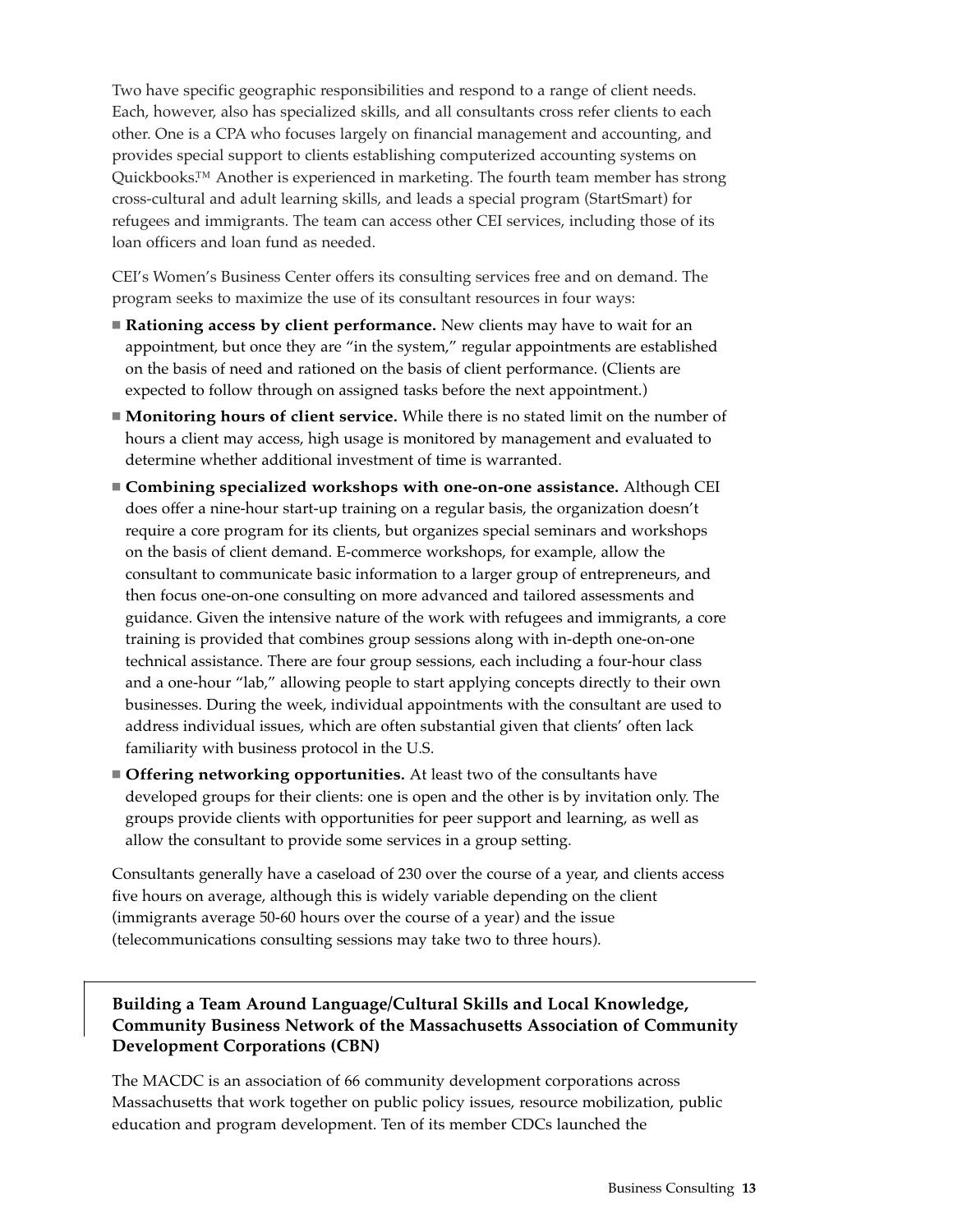Community Business Network in 1997 to organize and maximize their business development services to small and micro businesses in specific Boston neighborhoods. The Network's clients have been defined as "start up or existing business owners who have traditionally faced more barriers in accessing support services, including financing." More specifically, these clients represent a wide variety of ethnic and language groups, with varying lengths of history in the U.S. and varying familiarity with local business practice. They include both small and micro businesses reflecting CDCs' emphasis on local community economic development. CBN has tracked the services it provides these clients and found that in Fiscal Year 2000, clients predominantly sought assistance in the following areas:

- Business plan development (52 percent);
- Securing financing (47 percent);
- Marketing (15 percent);
- Record-keeping and taxes (14 percent);
- Locating and securing real estate (14 percent); and
- Management and employee relations (13 percent).

(The total is greater than 100 percent because many clients seek assistance in more than one area.)

In forming the Network, the 10 participating CDCs sought to resolve two challenges – how to maximize the use of scarce technical assistance resources and at the same time how to deliver assistance to local communities that was culturally and linguistically appropriate and based on strong local knowledge. The selected program model solves both these challenges with a structure that has the following aspects:

- Three lead CDCs have full-time business consultants prepared to offer assistance on a broad range of business issues. These consultants, based at Allston Brighton, Jamaica Plain and Dorchester Bay serve clients in their areas, as well as clients from other participating CDCs.
- Seven affiliated members commit one-fifth of a staff person to CBN activities, market the program to local businesses, conduct initial client intake, offer some general consultation and link customers to the appropriate lead consultant. Each lead primarily serves between one and three designated affiliates, although services are provided across the network as needed. Between lead and affiliate CBN consultants, the Network is able to provide services in English, Spanish, French, Haitian Creole, Vietnamese and several Chinese dialects.
- Network members agree to meet minimum service numbers each year, in exchange for which they receive a base grant, with additional funding based on an annual multipart and peer-based review. Participating staff also meets monthly to review program progress, exchange information on client consultations and learn from each other's experiences.

CBN seeks to maximize the use of its consultants in the following ways:

 Consultants give priority attention to loan packaging services and to helping clients access other forms of financial assistance, especially grants from city programs and other sources such as Trickle Up. By default, these resource acquisition-related activities are emphasized over ongoing engagement with clients. Follow-up assistance is provided on a demand-driven basis.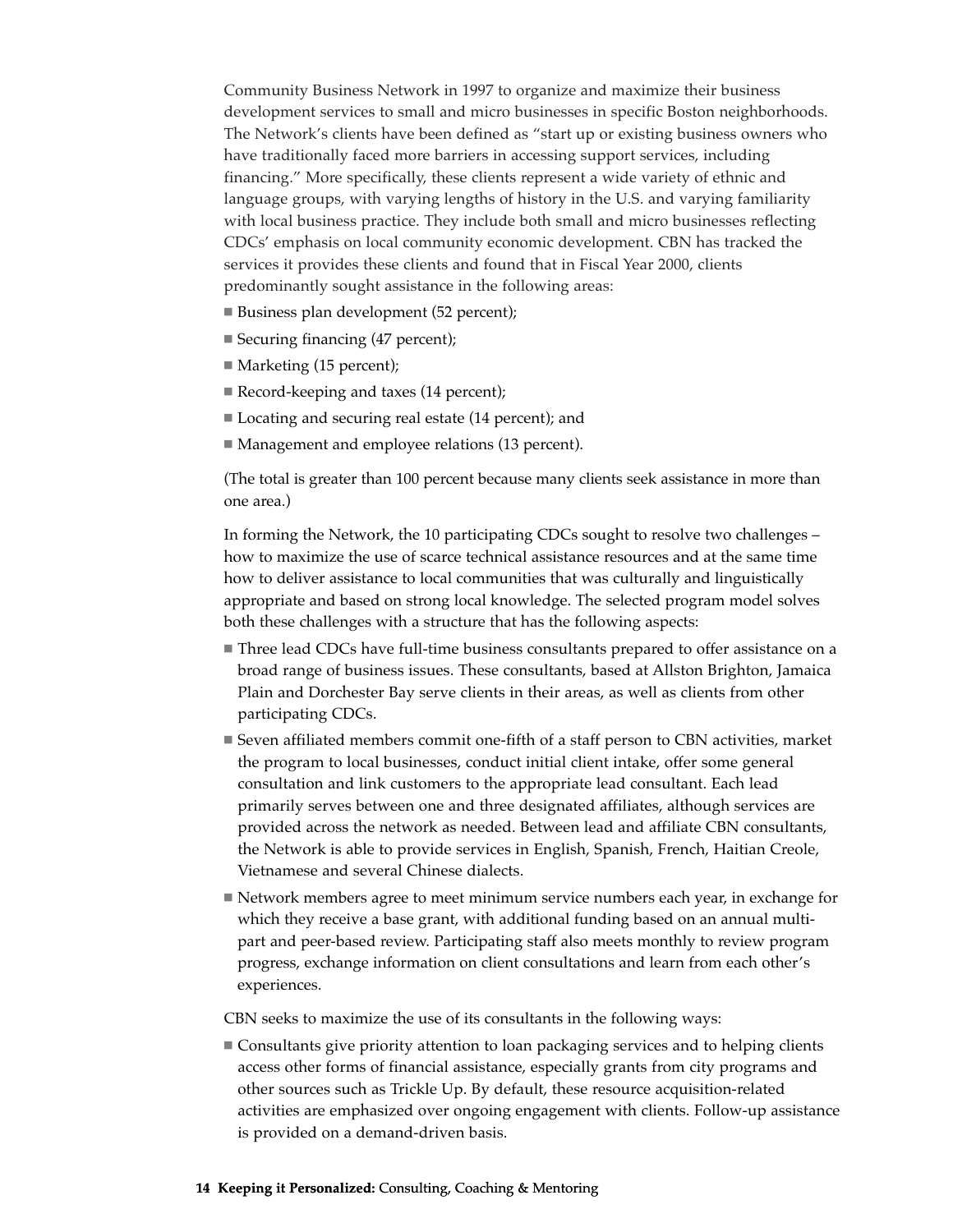- Clients seeking basic business training are linked to partner organizations in Boston providing these services, including the Center for Women in Enterprise, This Neighborhood Means Business and Jewish Vocational Services. CBN itself organizes short workshops on high demand topics such as marketing, taxes and record-keeping. These workshops are also often conducted by partner organization staff as well as by cooperating banks, legal advisors and other entities.
- CBN organizations and staff have developed strong referral networks that they regularly tap for specialized information and assistance. Organizations include banks, City of Boston entities, colleges and universities and others.
- Staff, through dint of experience, has begun to develop deep knowledge in specific industry sectors and lends that expertise across the network. One consultant has developed capacity in child care businesses; another in restaurants. Business plans for specific industries are shared across the network as well, reducing the learning curve for others. Consultants have identified this deepening of sectoral expertise as an area for greater attention within the group.

Consultants from the lead organizations, on average, serve 33 clients yearly on an intensive basis and many other participants less intensively. They offer about 57 hours a month of preloan assistance, 41 hours of postloan technical assistance and another 69 hours of business consulting across a broad array of issues. Consultants from the affiliate organizations provide 42 hours of business consulting in all three areas, and annually serve nine clients intensively and others with shorter-term assistance, and refer still others to the lead consultants. Services are provided free of charge.

# **Organizing Client Services by Business Stage, Women's Rural Entrepreneurial Network (WREN)**

Unlike most other organizations, WREN's enterprise assistance model places network development at the center of its strategy. Individuals seeking assistance from WREN join the network for a modest fee (\$25 minimum annually) and then access a range of services, including short courses on business and technology topics, marketing assistance through its retail shop and support of "affinity groups" (industry-based groups that market together), a full service technology center offering office equipment for hire, one-on-one technical assistance and coaching. WREN has identified its target group as women working in the North Country of New Hampshire seeking to secure and develop their economic livelihoods in a rural, employment-scarce environment. WREN's network aims to help members do that while building a stronger local economy through increasing their economic interactions with each other. WREN has identified its client needs including:

- Business feasibility assessment and business planning;
- Marketing assistance;
- Financial management assistance;
- Technology assistance;
- Office services; and
- $\blacksquare$  Support with life/work issues.

While some business consulting is offered on an as-needed basis, a substantial portion is delivered under the auspices of two programs, SEED (for new business owners) and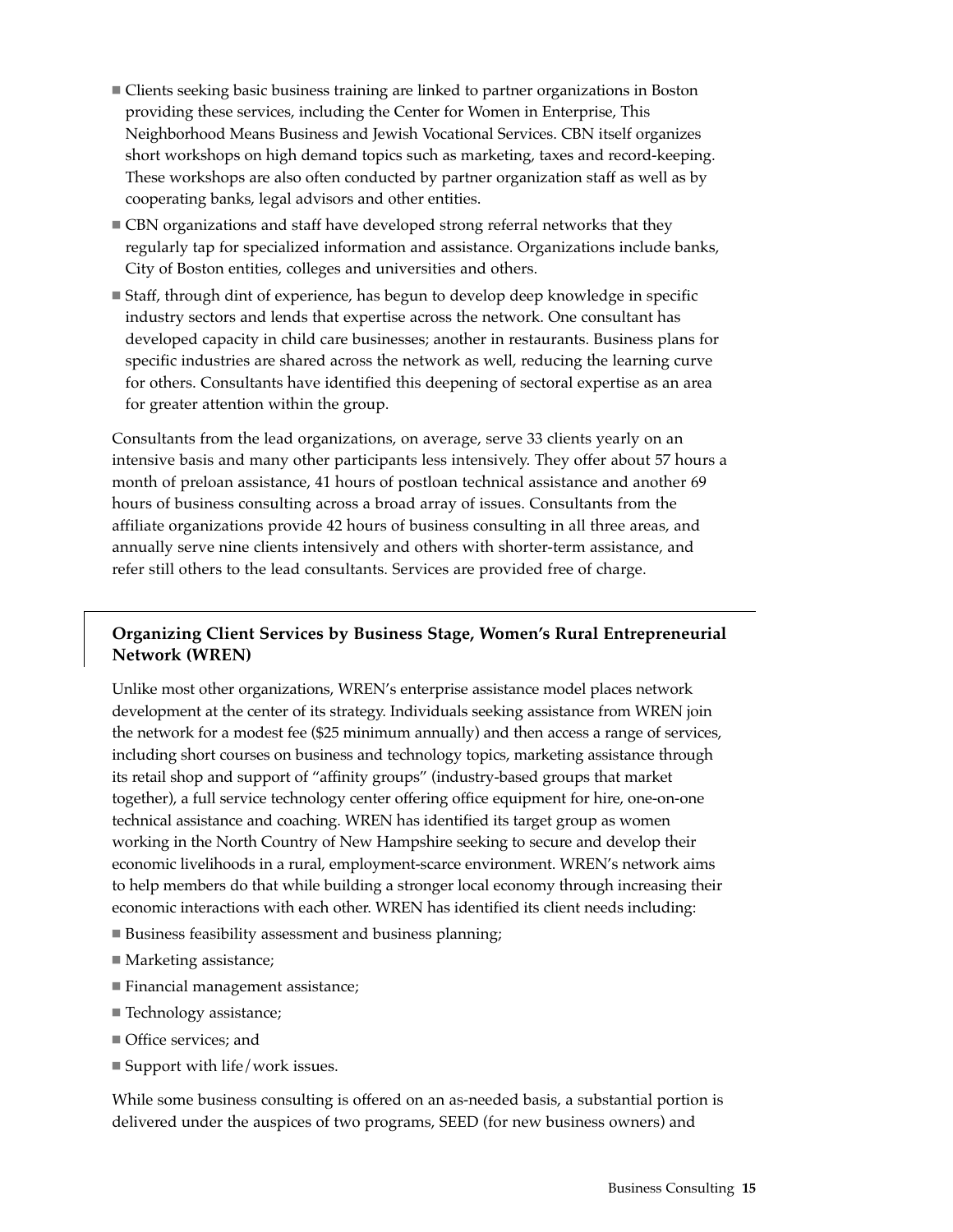GROW (for more experienced business owners interested in substantially advancing their businesses). Clients joining each program receive the benefit of one-on-one consulting that helps guide their selection of other services and assures that their individual business issues are well addressed. In both programs, clients commit to a minimum one-year program of assistance that begins with an initial assessment, and a six-month mapping session, in which the participant sets goals and develops action steps with the help of the consultant. Clients are then encouraged to access other WREN services based on this plan, and quarterly reviews are used to evaluate progress, make adjustments and define additional service needs. WREN's consulting team providing these services includes two generalist business consultants, each one directing either SEED or GROW; a marketing specialist; a retail specialist; and a technology specialist who provides training and one-on-one assistance with a wide range of computer issues, including e-commerce.

WREN seeks to maximize the efficiency of its business consultant resources by focusing its one-on-one technical assistance on strategic business issues, and gently "pushing" clients to workshops and other group-based services for as much of the other work as possible. Over a two-year period, GROW clients accessed an average of 10 hours of oneon-one technical assistance from the business consultants, an additional 13 hours of oneon-one assistance from the marketing and technology specialists, and a final 21 hours in group-based or independent-use services, such as training workshops, group coaching and technology center use. This intensive use of resources was expected in a program designed to make a significant investment in the growth of member businesses, but comes with a substantial price tag that has been met in most part by subsidy. Clients pay nominal fees of approximately \$5 per hour under this program, although no one is turned away for lack of funds. On average participants annually provided \$130 in financial support for the services rendered.

Each of these program designs has its own rationale, its own primary organizing principle, and its own strengths and weaknesses. Each has attempted to create the most optimal configuration, given its customers, budget, context and mission. They and other programs examined for this publication illustrate several basic lessons for program managers.

### *Business consulting programs need to satisfy the twin demands of breadth and depth in addressing the needs of their clients for technical expertise.*

As the cases give evidence, programs, no matter how tightly defined, see a broad range of clients with an equally broad range of needs. They are at different stages of business development and they represent different industry sectors. Across the board, these clients express some very common needs for assistance. The Detroit Entrepreneurship Institute, for example, found in its FIELD-funded action research that the vast amount of its consultant hours were applied to two issues: marketing and financial management. Participants in a FIELD-sponsored on-line seminar on business consulting identified the following themes as the key needs of their business clients:

- Market research and marketing guidance on accessing markets, packaging and promotion;
- Financial management preparing cash flow projections and financial record-keeping;
- Business plan development and loan packaging;
- Employee hiring and management issues;

#### **16 Keeping it Personalized:** Consulting, Coaching & Mentoring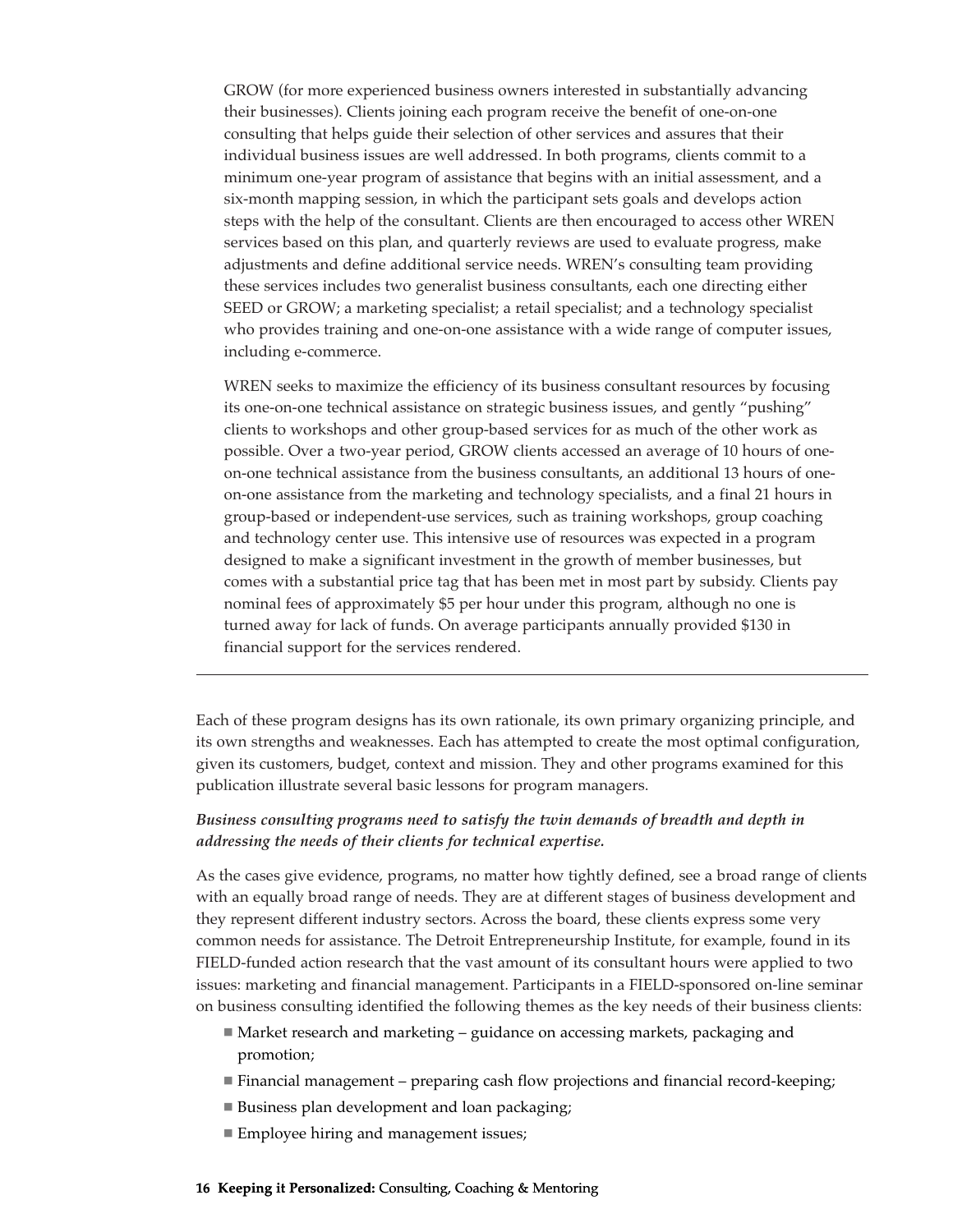These are substantial areas for technical assistance, and for which programs must provide high quality assistance. To that end, it is not surprising that the three program models described above feature generalists and specialists offering these services.

But, even though these areas reflect the core services, many clients arrive seeking more – more indepth assistance in their particular industries; more detailed guidance on Internet-based marketing strategies; and more detailed advice regarding business licenses, regulations, certifications, legal incorporation, accounting issues, etc. This creates a real challenge for programs with limited resources, which can't fund specialists in a wide variety of areas. They must choose their areas of expertise carefully in accordance with what they hear as client demand, $<sup>2</sup>$  but also in alignment with</sup> other services in the market. It is not surprising, for example, that CEI and WREN have chosen technology specialists who can guide clients through the intricacies of e-commerce. The organizations also help clients install and master Quickbooks™ for their bookkeeping. The digital divide is still real for many microentrepreneurs. The Community Business Network, on the other hand, specializes in facilitating financing, both grants and loans, and clients seek them out for this service. The decision to focus on this aspect is client-driven, but it also recognizes the strong web of other resources in the Boston area, particularly with respect to training. CBN has positioned itself to complement these organizations and has created a strong referral relationship with them.

Building a strong referral network is essential to offering broad and deep services. In the CBN case, consultants are strongly connected to a host of external individuals and organizations. They opportunistically maneuver in the world of Boston institutions, and refer clients to the appropriate services. Neighborhood Development Center of St. Paul, Minn., offers another model. It has developed a two-tier structure of consultants attached to its program. There are five core staff consultants supplemented by six on-contract consultants providing enhanced expertise in specific areas. Among them are a marketing specialist, a foods specialist and a merchandizing expert. In addition, NDC draws upon a network of accountants, lawyers and other specialists. Over the last three years, 220 lawyers have offered pro bono services to the same number of enterprises. NDC accesses reduced-rate accounting services through a partnership with a service organization called Accountability Minnesota. The business pays half the fee and NDC pays the other half. They add contract consultants in response to identified client needs, increasing the range of services offered through effective deployment of short-term consultants.

CBN's work also underscores the importance of industry-based expertise in key sectors. For many programs, developing and maintaining this capacity has been a serious challenge. FIELD's research on Access to Markets demonstration programs identified this issue as one of the most challenging for microenterprise organizations.<sup>3</sup> At the same time, sector-based knowledge is most critical in providing quality technical assistance. How can programs solve this conundrum?

 **Specialization:** Some programs, like AceNet in Ohio, People Inc. in Virginia and WHEDCO in New York, have selected specific sectors for focus and built their technical assistance services around them.<sup>4</sup> This approach brings strong advantages to both clients and programs, especially in terms of market development.

<sup>2</sup> For guidance on market research strategies for training and technical assistance, see FIELD Best Practice Guide: Volume 1, *Entering the Relationship: Finding and Assessing Microenterprise Training Clients*, (Washington, D.C.: The Aspen Institute/ FIELD, August 2002).

<sup>&</sup>lt;sup>3</sup> FIELD has documented the experiences of grantees participating in the Mott Foundation's Access to Markets Demonstration Project, a three-year effort to pilot new strategies to connect low-income entrepreneurs to larger markets. See *Connectors and Conduits: Reaching Competitive Markets from the Ground Up*, The Access to Markets Demonstration Final Report, (Washington, D.C.: The Aspen Institute/FIELD, 2002) for a summary of findings from this cluster.

<sup>4</sup> Mary McVay and Madi Hirschland, *Making the Connection: Appalachian Center for Economic Networks (AceNet)*, Access to Markets Case Study Series No. 1, (Washington, D.C.: The Aspen Institute/FIELD, 2000); Candace Nelson and Karen Doyle Grossman, *Making the Connection: People, Incorporated of Southwest Virginia, Appalmade*, Access to Markets Case Study Series No. 3, (Washington, D.C.: The Aspen Institute/FIELD, 2001); and Donna Rubens, *Assessing the Effectiveness of Training and Technical Assistance: WHEDCO*, (August 2001); available from www.fieldus.org/li/pdf/WHEDCO.pdf; Internet.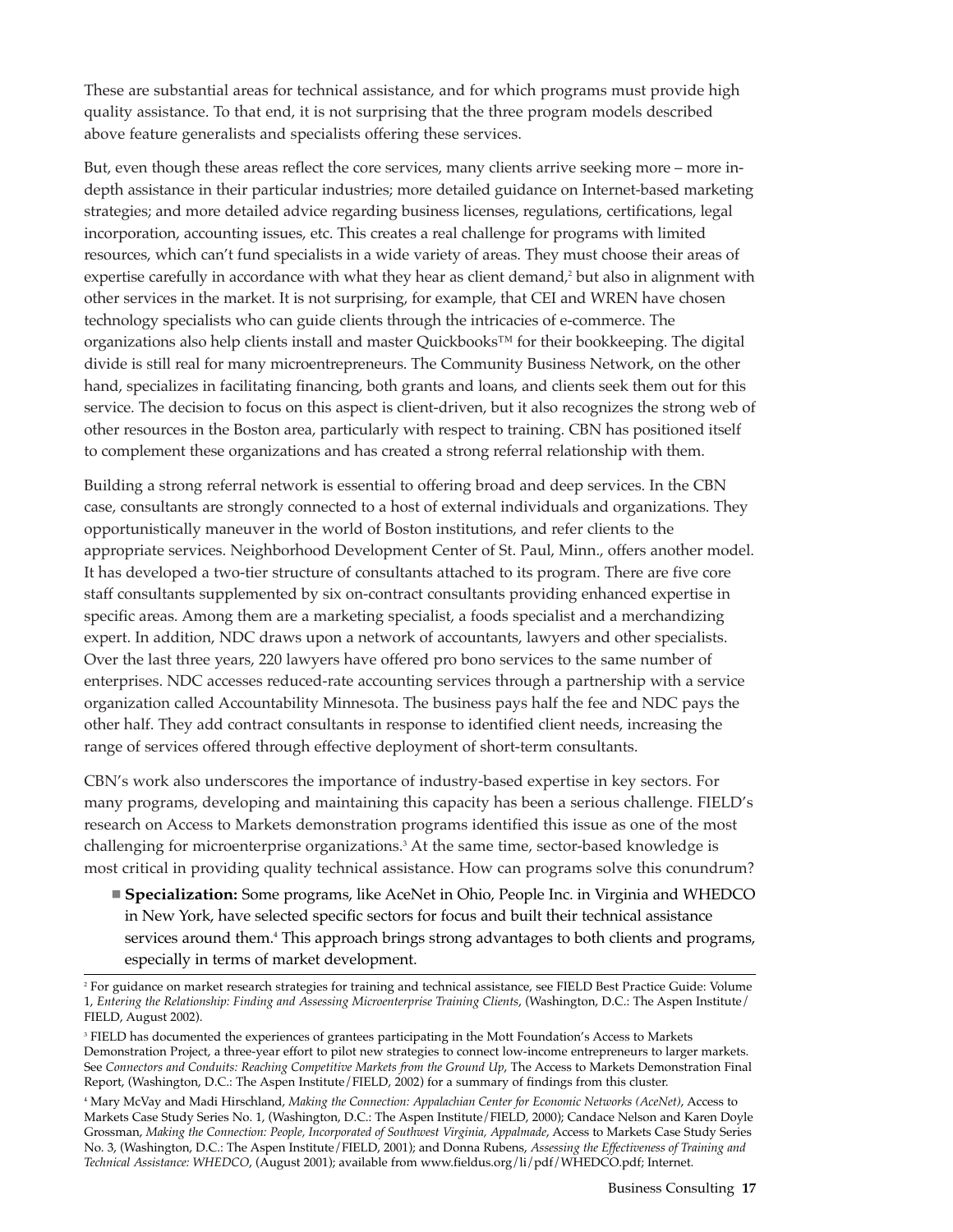**Incremental Capacity Building:** CBN has taken a more incremental approach, with staff building expertise over time in the most common industries in which their clients engage. Their team structure allows the whole network to leverage the experience of individual consultants. Team members share sample business plans for specific business types and consult with clients across the member CDCs. NDC underwrites the development of industry knowledge on the part of its marketing consultant by supporting research time on

unfamiliar business sectors, as needed.

A crisis may require legal intervention, debt rescheduling, issues with taxes and payroll, etc. The Neighborhood Development Center has a number of specialized consultants that it works with to resolve these situations – restaurant specialists, accountants, turn-around specialists and so forth. We also have a relationship with a number of large law firms that are willing to provide pro bono legal representation for our businesses.

> **Rachel Dolan, NDC,**  comment in FIELD's seminar on business consulting, 25 February 2002.

 **Staff selection:** Programs, like WREN and CEI, try to hire consultants with a variety of industry experience in their backgrounds. In addition to offering general business assistance to a range of clients, they provide specialized knowledge as needed.

# *Goal-setting processes help clients take best advantage of the technical assistance available to them.*

It's not enough to offer an array of services. Clients need to know how to take advantage of them. Business consultants reported to FIELD that clients who benefited most from their consulting services were those who were proactive, clear about their needs, and open to advice and actively followed through on it. This is just common sense, but not all clients arrive at a consultant's doorstep as clear as they should be. Especially in "embedded programs" where business consulting is positioned within an array of program services, it is important to create mechanisms that help clients find their own best path. Women's Housing and Economic Development Corporation (WHEDCO) and WREN present similar examples of how this might be done. WHEDCO, which supports a network of family day-care providers and offers core training and short-term courses, technical assistance, marketing materials development and other services, found that it could not assume that day-care providers know how to set goals for improving their businesses or how to use the providers' network to meet their goals. Their action research study<sup>5</sup> prompted them to shift from a totally client-driven, on-demand model to "guided choice." In this model, day-care providers are strongly urged to participate in quarterly planning sessions in order to set goals, schedule relevant training and technical assistance activities, and review progress from the latest quarter. In WREN's GROW program, the first meeting between client and consultant is focused on an assessment and goal-setting exercise. Clients identify their short term (less than six months) and intermediate goals (seven to 24 months) and complete a one-year action plan addressing marketing, financial issues and general management concerns. Based on goals for each of these areas, clients then select the best resources (technical assistance from generalist and specialist consultants, workshops, group coaching, use of the technology center, etc.) to support their business development. Quarterly meetings allow the client and the business consultant to check progress and make adjustments as necessary.

<sup>5</sup> Rubens, *Assessing*, Internet.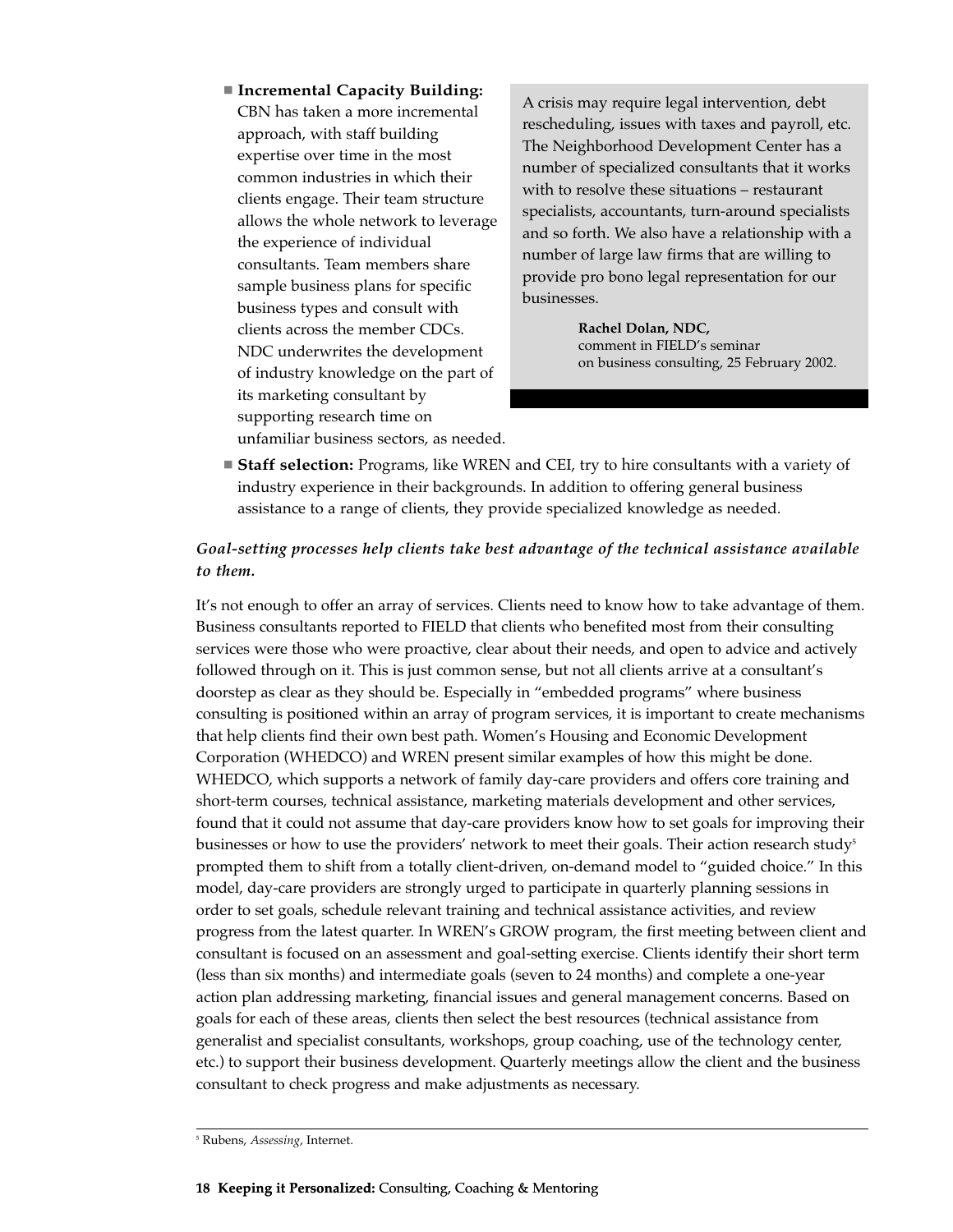There are very strong advantages to this goal-setting approach for both the client and the program, and most experienced program managers would say it's absolutely essential.<sup>6</sup> The client can make more intelligent use of the services available and the program can organize more effective use of its consultants, training and other services. This type of goal setting has an added advantage in terms of documenting client progress and the program's contribution to it. The documentation process, of which the action plan becomes a part, enables programs to record intermediate as well as final measures of success for both program improvement and donor accountability. (See the sample action plan in the Tools section.)

### *Programs need to develop methods to increase their efficiency.*

Consultant time is a program's scarcest resource. For this reason, the programs described above have implemented a variety of ways to maximize their use, most often by stretching their services with some group processes. Clients who seek one-on-one business consulting will not be satisfied without that "high touch," personalized attention to their business issues, and programs recognize that this service often supports the most dramatic improvements in client businesses. But, many clients are willing and enthusiastic participants in targeted group activities, especially if they permit a short-term commitment, and if they are done well.

Other programs, especially those that offer core training, establish participation in that service as a pre-requisite to accessing consulting services. This strategy allows the program to introduce the basics efficiently, and the consultant to focus his or her energy on the more particular needs of the individual. Programs using this strategy, however, need to be careful that clients are not using it as a substitute for full engagement in the class experience. The Institute for Social and Economic Development in Iowa, for example, offers technical assistance to class participants during training as well as afterwards. ISED found in its research study<sup>7</sup> that clients who sought additional technical assistance outside the classroom were of two types. Either they were actively working on getting a loan, or they exhibited low participation in classroom activities and business readiness. Specifically, they did not complete homework assignments, did not attend classes regularly, had low to moderate commitment to the training (as rated by the trainer), or had never owned a business. This experience suggests the need to introduce and enforce performance-based incentives into the consulting relationship. One example of this is offered by NDC. Its business consulting is limited to training program graduates who are offered four hours of technical assistance on demand. However, future assistance is conditioned upon the client submitting a plan outlining progress to date, and setting out short- and long-term goals. Staff reports that most plans are approved, but the process reinforces the notion of accountability upon the clients and tends to ensure that only the most committed will seek their continuing support. (See the Tools section for a sample of the agreement NDC signs with its training graduates.)

#### *Position business consulting within a menu of services to support business start-up and growth.*

The efficiency argument for this has been presented above. But, there are compelling, client-based reasons for creating a structure centered on business consulting as the lead service. First, it is essential for clients with existing businesses. Secondly, despite the intensiveness of many core training programs, many clients are not prepared to "go it alone" upon graduation. Women's

<sup>6</sup> In the on-line seminar that FIELD facilitated on business consulting, some participants noted that while they agreed with this perspective, there are occasions when the urgent need of a client (especially a new one) requires immediate attention and dominates the consultation. In these instances, the focus on goal setting may be delayed. But, the underlying aim should be to move toward a goal-oriented approach as soon as possible.

<sup>7</sup> Jan Losby and Jill Robinson, *Assessing the Effectiveness of Microenterprise Training and Technical Assistance Services*, (Institute for Social and Economic Development, November 2001); available from www.fieldus.org/li/pdf/ISED.pdf; Internet.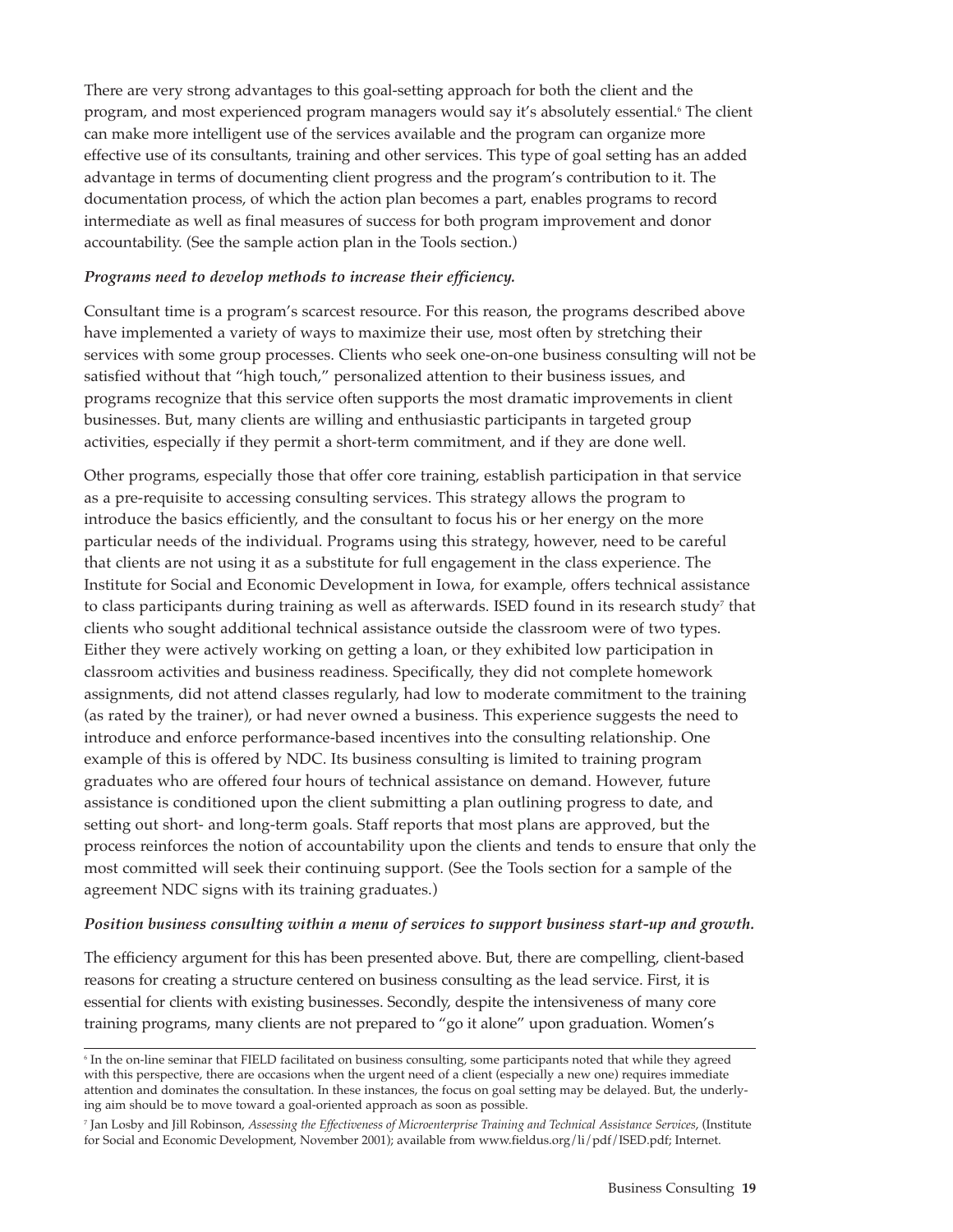Initiative's FIELD-funded longitudinal research<sup>8</sup> showed that businesses start and grow for an extended period after core training. While most start-ups occurred during the first 12 months, there were still start-ups in the next six months. In addition, between 12 and 18 months, clients experienced a series of expansions and stabilizations,<sup>9</sup> as their businesses continued to grow. At six months after training, 12 percent reported expansion; at 12 months, 37 percent reported expansion; and at 18 months, 29 percent reported expansion. At the same time that clients were experiencing these changes, the data on skills demonstrated that additional reinforcement is needed. Women's Initiative clients were more likely to report using what trainers consider the basic skills and were less likely to use the more advanced skills, such as projecting cash-flow, preparing financial statements, managing sales and production cycles well, or seeking business capital.

Responding to similar findings, microenterprise programs have introduced special program components specifically for this group of emerging entrepreneurs. Neighborhood Development Center introduced its Business Opening Phase Program (BOP) precisely to provide continuing services to its training graduates. Offering one-on-one consulting, its intention is to bridge the gap between the end of training and the actual opening of the business, and helps clients with the range of operational issues that they confront and which aren't well addressed in a basic business-plan course. The BOP work plan/checklist provided to clients contains more than 70 items organized by category, such as business structure, site selection and layout, financing, human resources, operations start-up, and business image development; the trainer assists the client work through all the relevant tasks. (See the Tools section for the BOP checklist.)

Other organizations use some form of members' association as the vehicle for additional support. WREN's and WHEDCO's network models were discussed above. Similarly, West Company's "Commerce Café," is a membership association for existing business owners. Like the other two models, the centerpiece of the Café is goal setting, coupled with an on-site assessment by, and access to monthly meetings with, a business consultant. Additional services built around this core include monthly information packets, a members-only Web site, quarterly networking meetings, technology training and access to an Individual Development Account program. Responding to specific client needs during its first 18 months of operation, "Commerce Café" members also have access to West Company's "co-mentoring" program and a "personal credit analysis" service that helps clients understand and improve their credit ratings. The Café is operated like a focus group for the program, allowing staff to better understand and respond to business growth needs.

These "guided choice," association-based models appear to offer some real advantages:

 FIELD-supported research under the Training and Technical Assistance cluster suggested that a "better" structure for providing post-training technical assistance services is one that combines client initiative and choice with a regular connection to and reminder of available services. Compared to supply-driven models, where technical assistance was pushed to clients who agreed to participate in a special program,<sup>10</sup> and to laissez-faire models, where services are made available in a fully open way, the business consultant-centered model provides enough structure to keep clients engaged, while at the same time keeping them in the drivers' seat.

<sup>8</sup> Marian Doub, *Assessing the Effectiveness of Microenterprise Training and Technical Assistance Services*, (Women's Initiative, August 2001); available at www.fieldus.org/li/pdf/WI.pdf; Internet.

<sup>9</sup> Stabilizations are characterized by reaching break-even and establishing record-keeping and operational procedures. Expansion is defined by increasing sales by 30 percent or more, and may include additional investment.

<sup>10</sup> Elaine L. Edgcomb and others, *Improving Microenterprise Training and Technical Assistance: Findings for Program Managers* (Washington, D.C.: Aspen Institute/FIELD, 2002), and Vanessa Rush and Ken Williams, *Assessing the Effectiveness of Microenterprise Training and Technical Assistance Services:* (Detroit Entrepreneurship Institute, December 10, 2001); available from www.fieldus.org/li/pdf/DEI.pdf; Internet.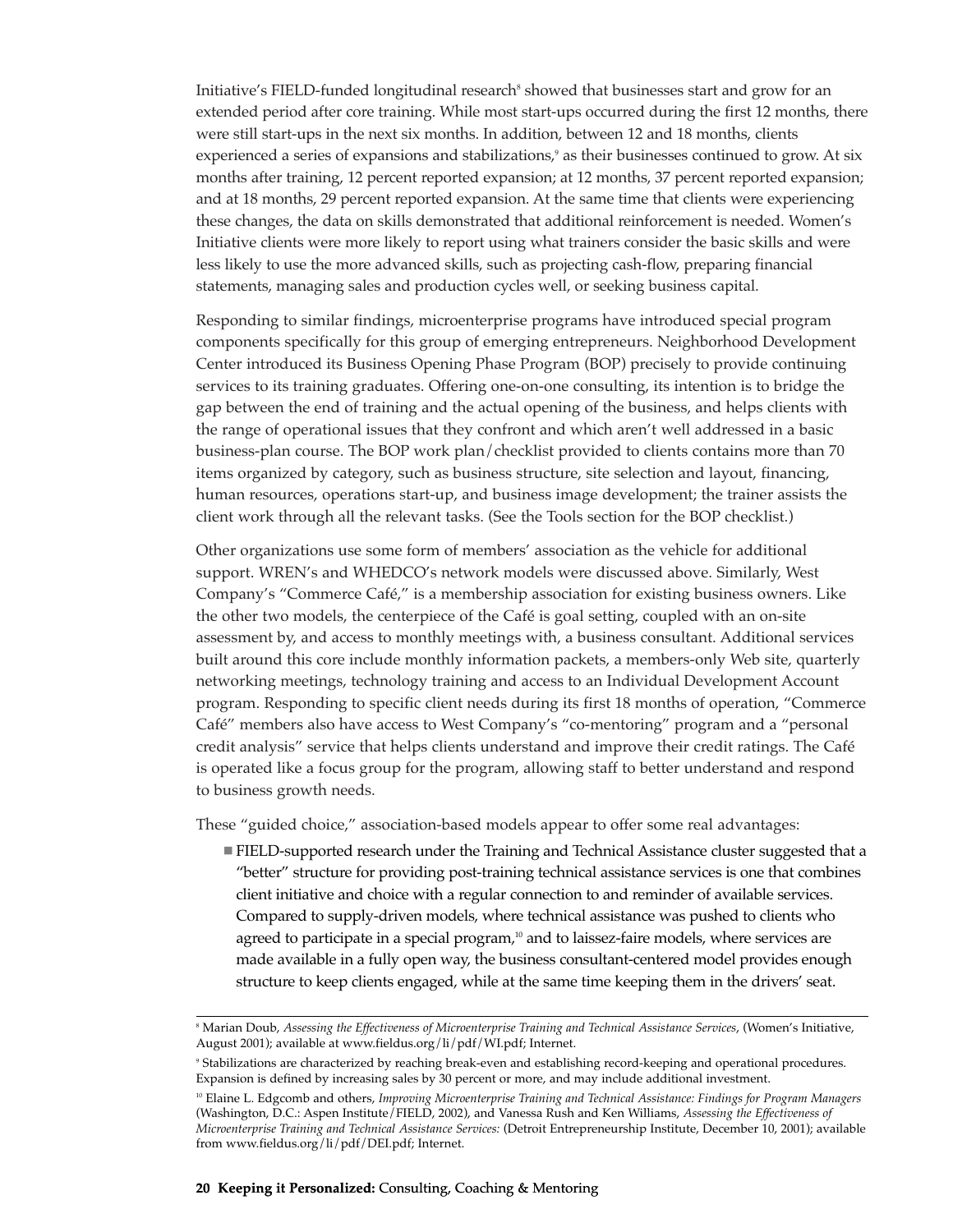These models also have the potential to help programs deliver services more efficiently. The business consultation not only serves the clients, but also feeds valuable information to the program regarding client demand for specific services. In theory, clients will connect more directly to the services with the highest potential for impact on their businesses.

The real challenge, of course, is how to pay for these additional services. Whenever they are offered, those participating in the services access many more hours of assistance than other clients. FIELD has found that among MicroTest members, the average number of technical assistance hours is 11.<sup>11</sup> Contrast that to GROW, through which clients accessed on average a total of 44 hours of service, about half of which was provided one-on-one. For West Company, the totals were less (18.9 hours on average for Café participants), but still more than a two-fold increase over other West Company clients, who accessed an average of 8.5 hours during the same period.

# **Reported Changes in Businesses of Clients Participating in "Guided Choice" Association Models**

**WREN:** During 2001, their first year of program participation, clients experienced an average increase of 45.6 percent and a median increase of 20.3 percent in gross sales  $(n = 19)$ .

During 2002, their second year, clients experienced an average increase of 133.6 percent and a median increase of 60.8 percent over their 1999 gross sales ( $n = 14$ ).

**West Company:** After one year, clients experienced an average increase of 88 percent in revenues ( $n = 13$ ; median = 39.5 percent), and an average increase in profits of 155.6 percent  $(n = 13; \text{ median} = 66 \text{ percent})$ . Of 21 "Commerce Café" members, 66 percent of the group reported reaching stability or profitability. Eighty-seven percent remain in business after two years of participation.

These extra investments of hours are ultimately justified on the basis of impact on clients' businesses and their lives. FIELD-supported pilot projects and action research on three of these initiatives provide some limited indications of their value. The number of hours accessed by clients suggests that the models have fairly accurately responded to client demand and solved time and place constraints that have affected other, more traditional association or network models. Evidence of their ultimate affect on client businesses is largely qualitative in nature, and presents a variable picture of progress from client to client. Program staff assesses the preliminary results sufficiently positive to continue the programs beyond the pilot stages. But, comparisons of costs and benefits need to be done to determine if these early assessments are supported by data. Importantly, West Company intends to compare "Commerce Café "clients with others not participating in these value-added services.

In the interim, what appears clear is that these menu-based models appeal to many clients who are willing to invest their time and some financial resources to participate in them.

# *Mechanisms to support cost recovery are hard to devise but essential to a program's long term sustainability.*

Across the United States, microenterprise programs struggle to raise funds to support program services. Data collected under FIELD's MicroTest program shows that on average, programs

<sup>&</sup>lt;sup>11</sup> MicroTest data presents a somewhat more complex picture than the number indicates. Thirty-nine organizations reported that they provided business-development technical assistance, that is, services designed for business start-up, stabilization and growth. The average number of hours was 11; the median was nine. Thirty-three programs reported providing credit-related technical assistance, that is, services designed to help clients develop loan packages and access a loan either from their program or another source. The average number of these hours was eight; the median was five.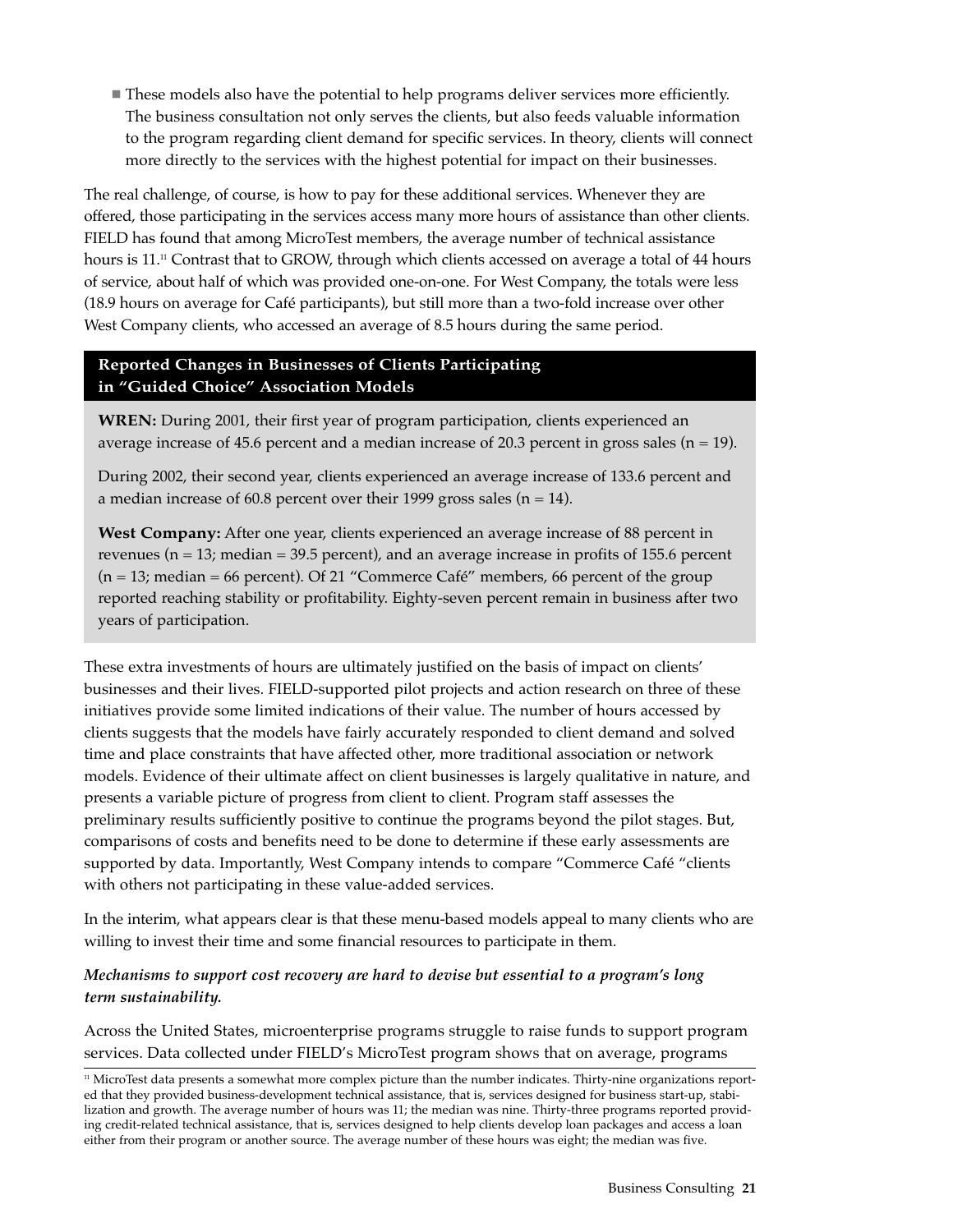derive 24 percent of their funding from Federal sources, 15 percent from state sources, and 32 percent from private support. Credit programs generate an average of 22 percent of their expenses from interest payments and fees, but training and technical assistance activities have generated only an average of 4 percent of their expenses from participant fees and sales of training materials. This lack of internally generated revenue has many causes. Some donors insist that services be made available free of charge. Programs also operate in contexts where other services are subsidized. There is a strong expectation that business assistance is a public good that benefits both the individuals and the local communities in which they are established. And, the low incomes of many clients make it a severe hardship to pay the full cost of services rendered.

#### **Sample Fee Structures of Business Consulting Programs**

**Good Work:** \$25 per year for training program graduates.

**Neighborhood Development Center:** \$50 program fee to access Business Opening Phase (BOP) assistance, covering up to six hours of one-on-one consultation provided by NDC trainers.

**WREN:** Network membership ranges from \$25 for an individual to \$50 for a business partnership. The fee is \$25 per hour for individual consultations, but this is regularly discounted with need-based scholarships and special offers for ongoing services. The fee is \$50 for six months of unlimited consulting for SEED participants; \$10 per hour for quarterly meetings for GROW participants.

**West Company:** Membership in the "Commerce Café," an association offering a range of services to established business owners, ranges from \$60 to \$120 annually, depending on income level. Included are an on-site annual assessment with a business consultant, along with monthly sessions in person, by phone or e-mail.

Program managers and staff are conflicted about whether consulting services should be feebased. And, a focus group with clients demonstrated the same level of conflict. Clients of Coastal Enterprise, Incorporated, acknowledged the real value that business consulting had made in their businesses. Many indicated that they would not have come to the program initially had there been a fee, but having benefited from the services, they see how valuable the support has been. Several clients proposed a fee structure that would "kick in" after a certain number of consulting hours and be based on the financial status of the customer's business: "Every time she comes I tell her how invaluable the services are that she gives us. We would definitely be willing to pay for what we could pay for. It would be better to say that you pay after a certain amount of sessions or for certain services, but I think that from the beginning, you start with it for free and then move on. ... Having people pay for it at the beginning when you are first starting out is counter-productive."

WREN charges a membership fee to join the network and has introduced a pricing structure for consultations and other services. While most fees are nominal in relationship to the cost (cost recovery for GROW was just 5.6 percent of last year's expenses, much lower than the 30 percent projected at program start), WREN believes that the principle of client contributions is an important one to establish. Management is introducing the notion of fee-based services in the coming year to its affinity groups. Each group will be provided a set amount of grant dollars to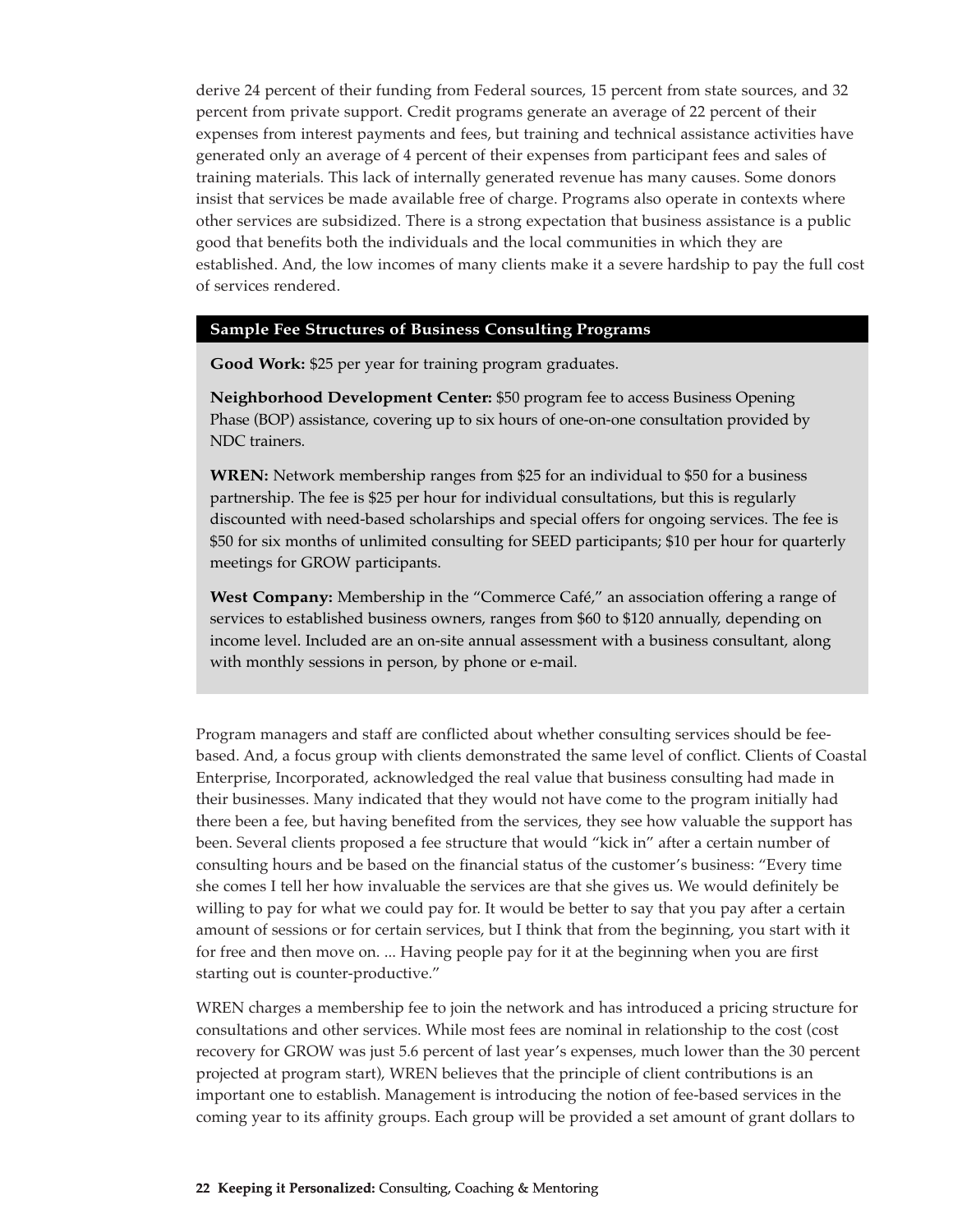"purchase" program services. The hope is that the experience will support two important aims: allocating program services on a much clearer demand-driven basis, and creating a culture of payment for services rendered.

There is no easy solution to making consulting services sustainable. But, managers need to challenge themselves to think about this issue creatively and to test cost-recovery strategies. In doing so, it's important to remember that how programs start has a great influence on what they're able to do later. FIELD's grantees in the Follow-Up Services cluster introduced fee structures for new services in different ways. Programs that initially offered the service free found it impossible to introduce a fee subsequently, while programs that started with at least a small fee found some clients willing to pay. While CEI clients suggested a "start free, pay later" structure, this might be hard to enforce unless clients were advised at the beginning when and how fees would be introduced.

# *Strategic guidance and oversight, and a focus on the professional development of business consultants, strengthen the quality of business consulting services.*

Just like microentrepreneurs, microenterprise programs need to be concerned about the quality of their products and their acceptance by their target markets. In the case of business consulting, this means careful attention both to the larger dimensions of the product's design and to the delivery of the service at the individual client level. This goes beyond staff recruitment and includes: developing and encouraging a strategic vision among the consultant team regarding the program's goals and their implications for how they attend to clients, establish priorities, allocate time and enforce ground rules. Consulting involves much more than business knowledge, and like good training, it depends heavily on a consultant's capacity to empathize, facilitate and support clients in trying out new behaviors and attitudes. Helping consultants develop these softer skills, as well as technical expertise, is essential to delivering quality services.

# **Suggestions for Building Program Quality**

- Have business consultants periodically shadow each other to provide feedback and to learn new skills.
- Have management shadow consultants to better assess the quality of services, to understand consultant challenges and to provide performance feedback.
- Invest in training on adult education techniques.
- Use team meetings to review progress against targets and consider time allocation issues and to discuss challenging consultant assignments.
- Reflect on and make explicit the underlying "ground rules of engagement" with clients: what is the program's philosophy of business consulting; what are its desired ends; what is the general range of services and hours provided; how can consultants better draw the line between advising and leading; how should consultants address challenging clients; etc.

Programs researched by FIELD have developed different strategies for continually building program quality. CBN's member CDCs agree annually to program goals and targets, and to participating in a joint evaluation process that keeps business consulting staff and their organizations accountable to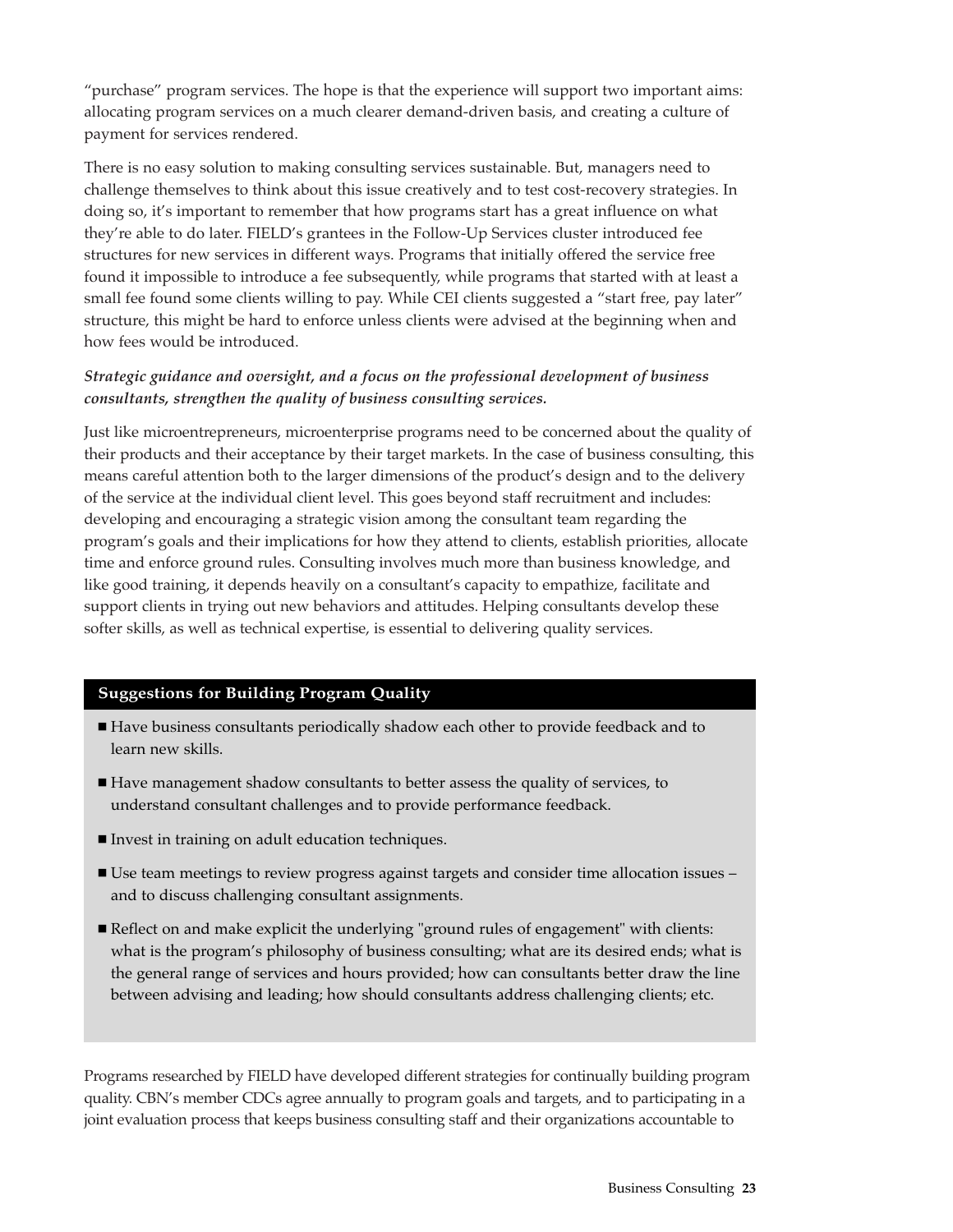the overall program mission. Business consultants meet monthly to exchange information, consider program-wide issues, and confer on specific clients. The network is supported by a coordinator who provides assistance with fundraising, program evaluation and other services.

At CEI, the program manager and consultants meet every four to six weeks to review program issues. New consultants shadow an experienced consultant. All consultants are provided professional development opportunities yearly, including opportunities to attend professional conferences and to visit other microenterprise assistance programs. Staff has also gained professional certifications through attending SBDC counselor professional-development training.

There are at least four areas in which all business consultants need continuing development, and which programs need to include in a professional development plan. They include:

- **Technical content:** Consultants need to grow in their fields of specialization, whether they be functional (like telecommunications or finance) or industry-based (like child care or specialty foods). Programs need to have on their staffs people who are more than business generalists; they need to help generalists develop more specialized knowledge as well as foster continued professional development by staff specialists in their fields.
- **Local knowledge:** Consultants need to keep current on the business context in their service areas and the latest in regulations affecting small business owners. They must monitor financing and other opportunities for their clients and maintain an active referral list.
- **Economic trends:** Consultants need to have a current understanding of broader trends in the economy and emerging ideas, and how these might affect microentrepreneurs in terms of either opportunities or challenges.
- **Adult education and communication techniques:** Knowing how to work with adults, and in particular low-income and other marginalized entrepreneurs, requires knowing how to use the consulting relationship to facilitate and empower, and not just to offer information. It requires having active listening skills and knowing how to uncover the problem hiding behind the presentation of the issue. It also involves knowing how to be nonjudgmental in responses, and supportive while maintaining appropriate boundaries.

The better the program is at supporting consultants in all these areas, the better the ultimate services to clients.

### *Monitoring and evaluation needs to be both quantitative and qualitative. It needs to consider intermediate and final outcomes.*

The final design consideration is monitoring and evaluation. What should a program track regularly that will contribute to an assessment of its effectiveness? What information does staff need to know that the work is of high quality and on track? And what does it need to demonstrate its impact both to the organization and its supporters? The answers to these questions are not easy ones. The most important measures of effectiveness are outcomes or impact measures that are not easy to capture. The more easily acquired measures of service delivery – such as average service hours – have little meaning on their own, while the more meaningful data that reveal client effects are harder to capture. In the absence of consensus in the field, programs are experimenting with a variety of strategies, all of which provide useful examples to an organization interested in building a systematic model.

Below are summarized the key monitoring and outcomes questions for business consulting programs.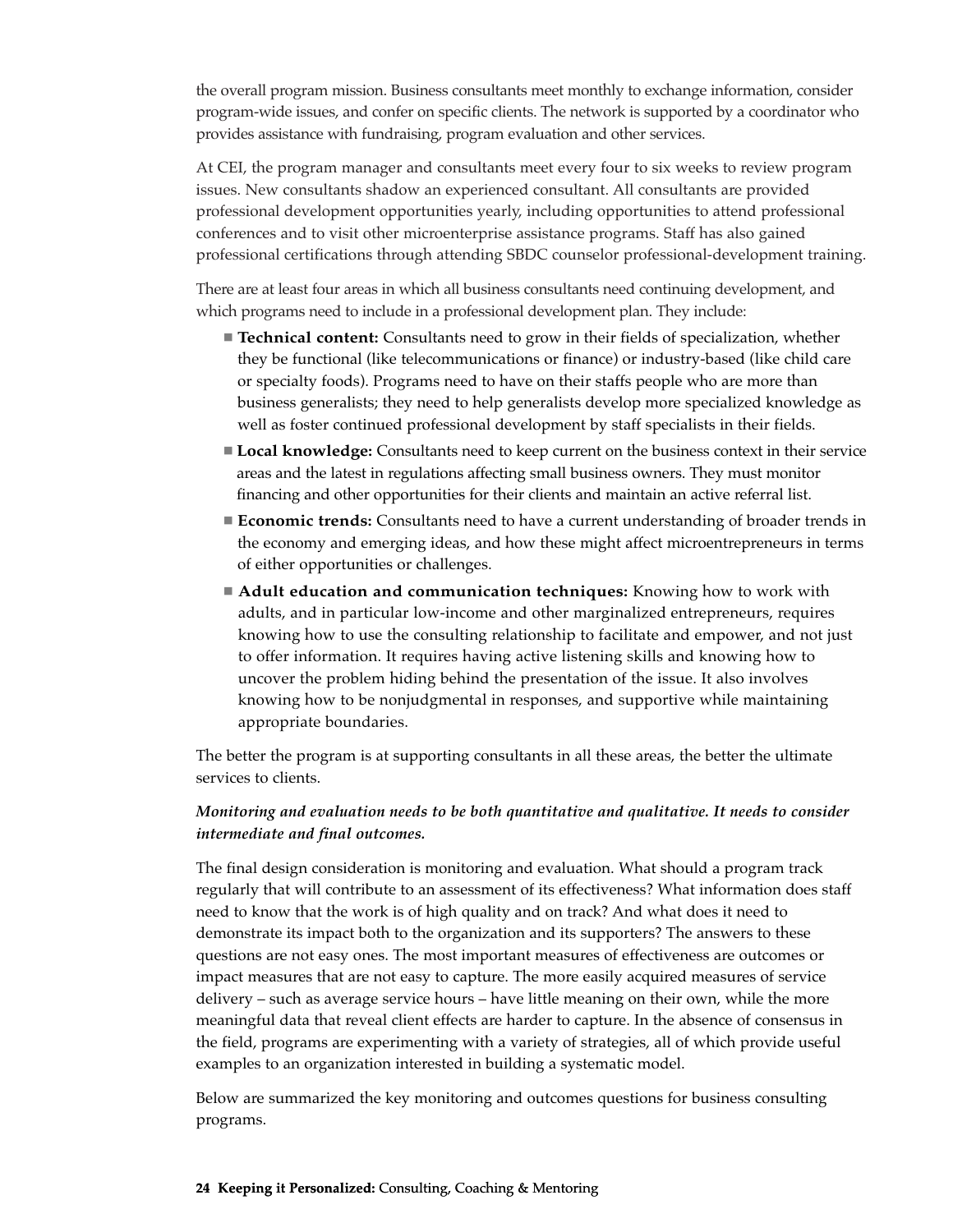| <b>Key Monitoring Questions</b>                                                                                                                                                                                                                                                                                                                                    | <b>Tools</b>                                                                                     |
|--------------------------------------------------------------------------------------------------------------------------------------------------------------------------------------------------------------------------------------------------------------------------------------------------------------------------------------------------------------------|--------------------------------------------------------------------------------------------------|
| 1. Target Market<br>What are the characteristics of clients receiving<br>consulting services - in terms of poverty, gender,<br>minority status and business status? Do these<br>characteristics correspond to those of the program's<br>intended target market?                                                                                                    | Client intake forms; MIS database                                                                |
| 2. Scale of Services<br>How many clients receive business consulting services<br>during the fiscal year? How many receive credit-related<br>consulting? How many receive business-development-<br>related consulting?                                                                                                                                              | Client consulting records;<br>MIS database                                                       |
| 3. Hours of Service<br>How many hours of service are business consultants<br>providing? What is the average number of hours a client<br>receives? What is the range? The median? What is the<br>average for credit-related consulting? For business-related<br>consulting? Is the distribution of hours among clients<br>warranted by client need and performance? |                                                                                                  |
| <b>4. Consultation Services</b><br>What are the issues or topics for which clients are seeking<br>assistance? Which are the priority areas? What is the<br>number of hours of service in each area?                                                                                                                                                                |                                                                                                  |
| <b>5. Customer Satisfaction</b><br>How do clients assess the value of the consulting<br>services they receive? What do they recommend<br>to improve services?                                                                                                                                                                                                      | Customer satisfaction<br>surveys (written or phone)                                              |
| 6. Service Effectiveness<br>To what extent do clients implement consultant<br>recommendations? What specific accomplishments<br>do clients achieve as a result of participating in<br>business consulting services?                                                                                                                                                | Periodic reviews of action<br>plans produced by clients<br>with consultants                      |
| 7. Efficiency<br>What is the cost per client receiving<br>consulting services?                                                                                                                                                                                                                                                                                     | Staff time allocation sheets;<br>income and expense<br>statements; client data                   |
| 8. Self-Sufficiency/Sustainability<br>What is the revenue generated by the program in relation<br>to its costs? What are the other sources of revenue and<br>their perceived stability?                                                                                                                                                                            | Program income and expense<br>statements documenting client<br>fees and other sources of revenue |
| <b>Key Outcomes Questions</b>                                                                                                                                                                                                                                                                                                                                      | <b>Tools</b>                                                                                     |
| 1. What is the business status of clients? (in business,<br>full- or part-time, sole proprietorship or with employees)                                                                                                                                                                                                                                             | Annual phone surveys<br>of a sample of clients                                                   |
| 2. Is the business viable?                                                                                                                                                                                                                                                                                                                                         |                                                                                                  |
| 3. What level of assets is the business producing?                                                                                                                                                                                                                                                                                                                 |                                                                                                  |
| 4. Is the business contributing to personal and<br>household income?                                                                                                                                                                                                                                                                                               |                                                                                                  |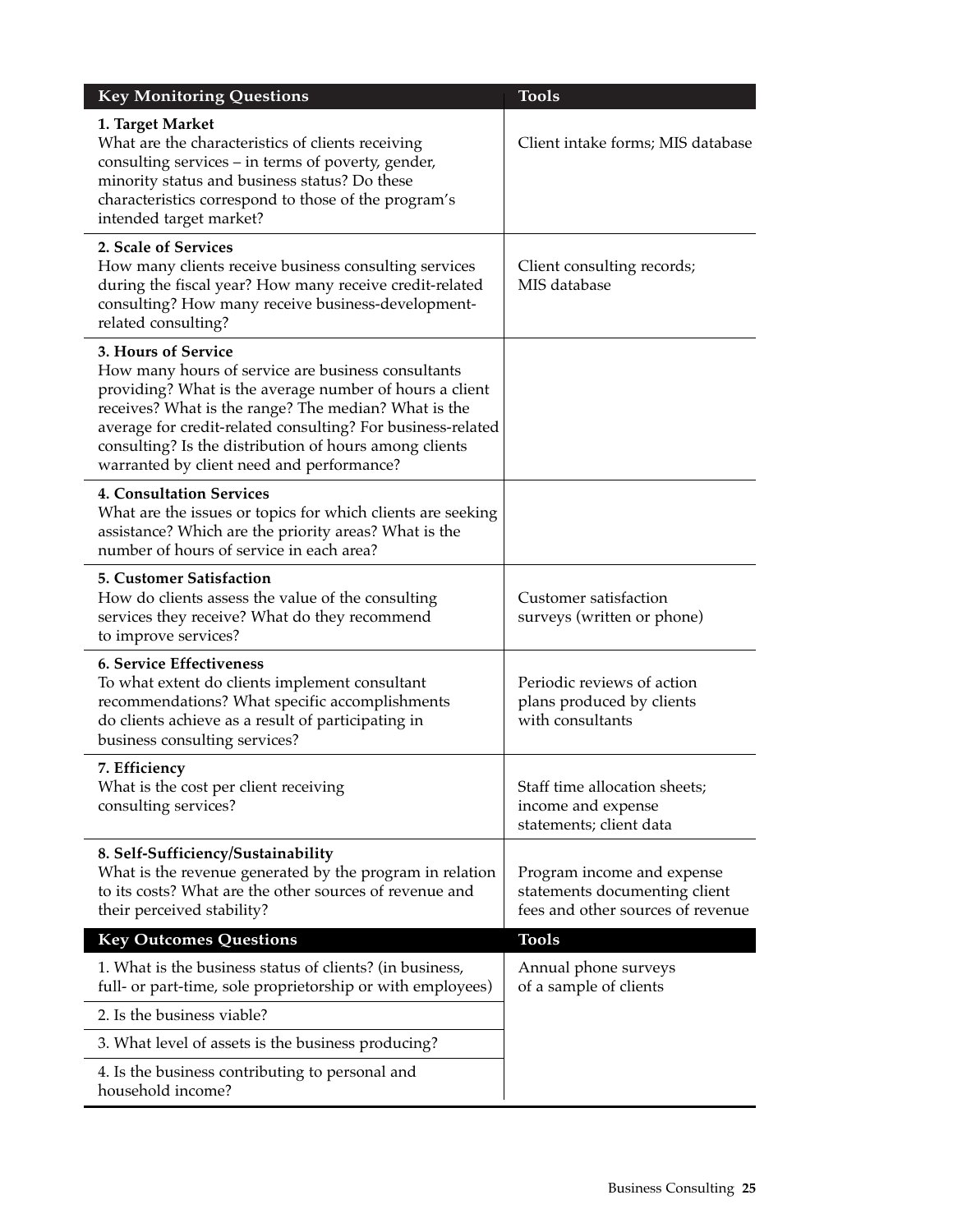The starting point to answering all of these questions is a good management information system that captures key demographic information on all clients as well as documents all services provided. Built upon that are forms for capturing consultation data and client performance that are regularly reviewed by staff and management. Layered upon this activity-based data, programs can implement client satisfaction and outcomes surveys to learn more about the effectiveness of program services.

As experienced practitioners can see, most of the key questions are critical performance issues for microenterprise development services in general. For programs that provide multiple services, managers need to make a determination regarding the extent to which data should be collected and segregated by service, and which should be collected in aggregate form. For example, MicroTest, FIELD's performance measurement system, recommends that programs disaggregate their financial data between credit activities and all training/technical-assistance activities. The MicroTest Excel™ workbook then produces efficiency ratios that allow a program to understand the cost of all its business-development services on a per-client basis, but doesn't tease the numbers apart to understand the cost of training as opposed to business consulting, for example, if both are offered. The data necessary to do this more detailed cost analysis are available in the workbook, however, and the analysis can be produced with the addition of a few extra formulas.

The same is true for outcomes measurement. FIELD's MicroTest project is testing a simple outcomes measurement tool for program staff to use. In the current test, participating programs select a sample of clients across all program services. In some instances, programs may have a sufficient number of clients accessing only business-consulting services to test the effectiveness of this strategy independent of other services. In other instances, this may be more difficult. But, if managers are interested in developing quality business-consulting services, there is little choice but to make the effort to assess the service in a rigorous way.

#### **Sample Monitoring and Evaluation Strategies**

**CBN:** Participating CDCs collect data on numbers of clients and hours of service and compare these to performance targets established by the network. Most uniquely, this collaborative program then builds a peer evaluation upon the quantitative data gathering. Each participating CDC is reviewed by other members of the team who base their assessments on site visits, interviews and qualitative evaluations of client impact. The quantitative and qualitative reviews serve as the basis for addressing critical program issues – such as defining appropriate cultural practices – as well as supporting the allocation of financial resources. This peer review component assures a common level of standards is met in the delivery of business consulting.

**Coastal Enterprises:** Coastal sends follow-up surveys to all clients accessing a minimum of five hours of consultation to collect customer satisfaction and outcome information. Coastal monitors hours of service against annual performance targets, as well as its distribution across the client portfolio.

**WREN:** Staff helps clients establish goals and action plans and produces quarterly progress reviews. These reviews serve to provide a qualitative assessment of program performance.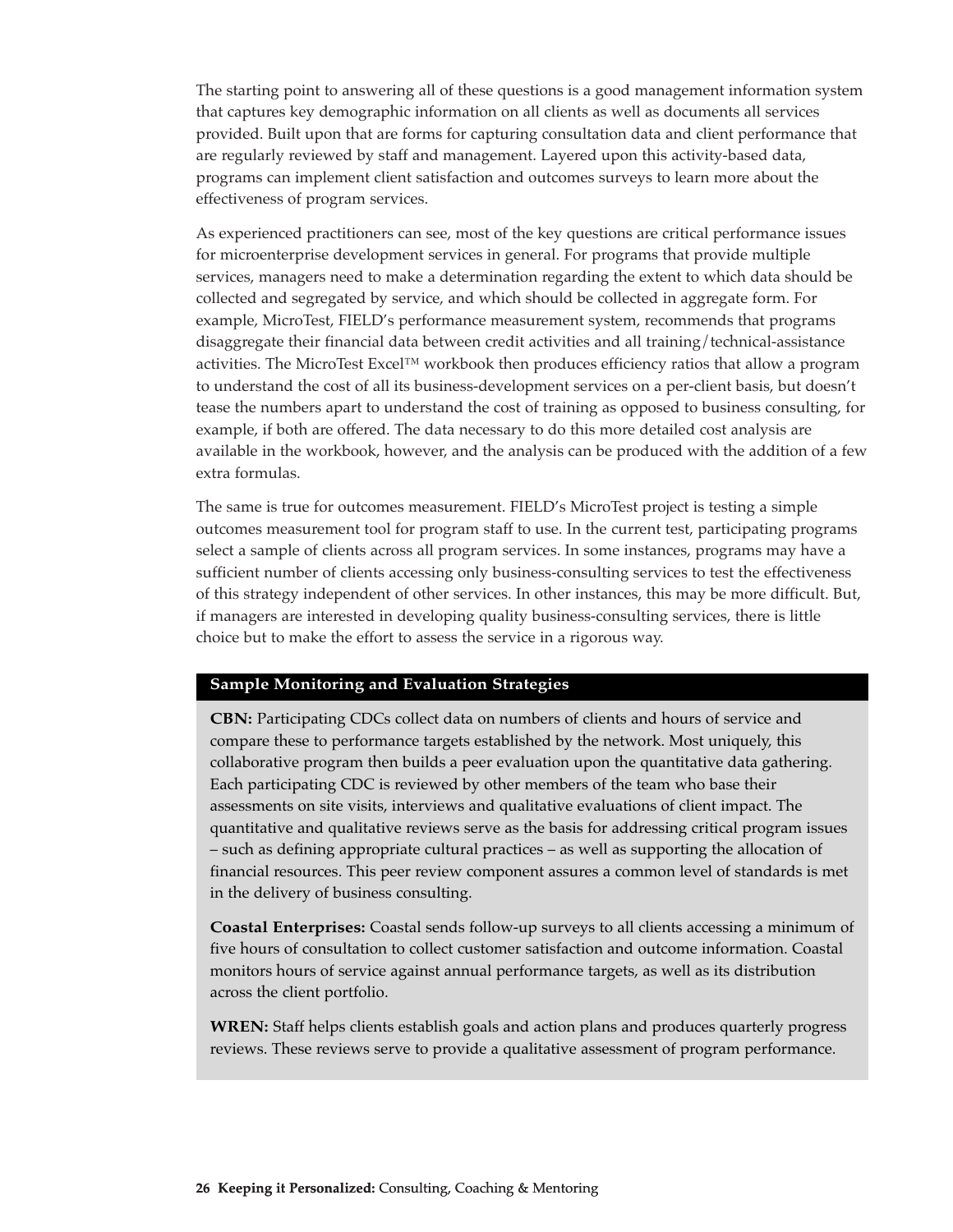# **THE CONSULTING RELATIONSHIP**

When it is finally said and done, the effectiveness of business consulting depends on the quality of the business consultant – both in terms of the knowledge and experience he or she brings to the consulting relationship and of the skill with which he or she engages with the client. Consultants are called upon to help clients solve urgent crises as well as plan strategically. They are knowledge providers and sympathetic counselors. They are motivators and bridges to resources. In some way, they are expected to be "all things to all people," and schooling alone doesn't prepare them for the job. As part of this research, FIELD conducted individual and group interviews with business consultants and business consulting clients; and facilitated an on-line seminar for business consultants, accompanied them on consultations, and listened to their clients. This research clarified the essential skills and characteristics of good business consultants, illuminated the challenges they faced in working with clients, and identified some ways that consultants have developed to work more efficiently and effectively.

### *A business consultant must have a diversity of skills and characteristics.*

It is hard for a formal job description to do justice to what's expected of a good business consultant. While it can describe the basics, it may fail to capture the elements that experienced consultants – and experienced managers – emphasize when talking about the essentials of this job.

**Content experience:** First and foremost is content knowledge. As discussed earlier, clients seek help with a range of issues, and programs need to assure that the program's consultant pool can address these needs. Because programs are limited in the number of consultants they can hire, broad experience and versatility are essential. But, these must be coupled with deep knowledge in one or more of the areas in which clients seek special help – marketing and financial management, technology, sectoral expertise, etc. Whether previous business ownership is absolutely essential was debated by the consultants interviewed. Entrepreneurs need access to individuals with skills – like accounting or technology – that may have been acquired in other ways. But, all agreed that the team itself must contain as many individuals as possible with specific entrepreneurial experience. It engenders credibility, builds rapport, and grounds the advice that is the consultant's stock in trade.

**Organizational skills:** Often the most important role of a business consultant is to help clients make sense of the work they have already done, and organize their goals and next steps. Clients may have great ideas, but lack a framework for making progress. This need for organizational support covers both strategic issues and everyday systems. NDC staff, for example, reported that clients need help with file organization as well as higher level issues. NDC staff also emphasized the value of common sense on the part of the consultant. By thinking logically and keeping things simple, consultants are better able to serve their clients.

**Strong listening and facilitation skills:** Consultants build trust through the honesty and respect with which they treat their clients. Patience is also extremely important. Consultants emphasize the need to be a good listener and an observer who pays attention to the client's body language, and to the doubts and hesitations of the business person. A WREN consultant, describing consultants' skills wrote: "We are all very approachable and have keen listening skills. We work at being supportive but not condescending. We believe in suggesting possibilities but never telling a participant what they HAVE to do." According to the consultants of Coastal Enterprises, there's an underlying philosophy in consulting that, like adult educational theory, is grounded in respect for the client's expertise, and uses adult education techniques. Consultants need to know how to approach different learning styles, get people engaged, create a safe space for learning and a willingness to test new things.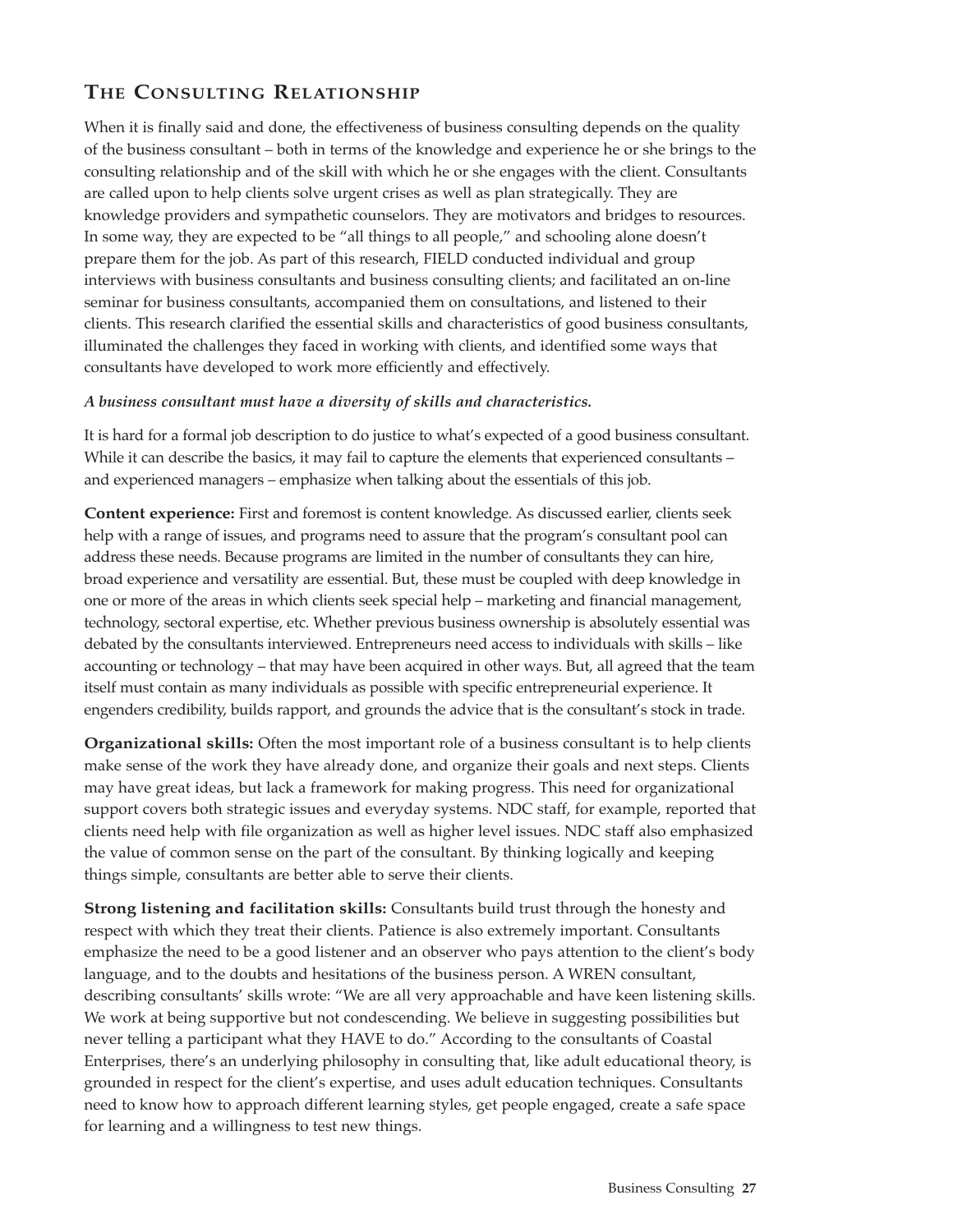### **A Case for Organization — NDC**

According to one NDC consultant, "90 percent of accounting or bookkeeping is file organization," but getting clients to organize their paperwork is a major challenge. NDC has tried several strategies, none of which have been satisfactory for all their clients. They've included training in manual journal entry systems, and they've financed accounting services, a highly cost-ineffective approach when the client arrives with a raft of unfiled receipts and invoices. They find clients making tax payments based on estimates, and trying to sort it all out at the end of the year. "While clients are good at understanding what they need to do, it is difficult to get them to the point of implementing. Often programs emphasize the need to educate clients about accounting software, such as Quicken,™ but if clients are not putting their invoices into a file, Quicken™ is not going to help."

So, what's the next step? NDC is looking to make contacts with people who do file organization, write checks and pass on the paperwork to the accountant at the end of the month. However, this, too, is costly. NDC struggles with the issue of how to get the entrepreneur to do enough to keep himself on track, and then access someone else's skills to help him or her manage the detail work

**Flexible and responsive:** Consultants must find the style that most matches that of the client. A business consultant from West Company in Ukiah, Calif., used the metaphor of a chameleon to characterize this quality: "A chameleon style seems to work, one where the consultant adjusts to the place where the client is, the client's learning style, the client's motivational style. Some are moved by money and some by vision. Some clients move fast and others slow. Just being an advocate for the underserved doesn't work. Trust comes from building from the client's strengths and acknowledging growth."

**Coaching skills:** While the main purpose of business consulting is to provide technical assistance, helping clients keep on track through motivational support is also part of the job. The consultant can find himself or herself playing the supportive role of a cheerleader, or simply a listener. As one consultant at NDC says, "[the consulting relationship] can be much more of an exchange on a personal level or encouragement, rather than using any specific coaching techniques. We are not therapists or clergy members, so it is a challenge to have to talk clients through this and then move on to the business. I see this as a plus in the relationship, because it shows that they [clients] have trust in the relationship." While few consultants have formal coaching skills, what the best do is certainly informed by the philosophy or approach that informs the field of coaching. And, many could benefit from learning more about how to apply these strategies. (Detailed information on coaching can be found in the next section of the module.)

**A strong rolodex – the importance of connections:** Consultants need to know where they can send someone. Knowing one's limitations and being unafraid to acknowledge them is important. Effective consultants know where to refer people, the resources of the community and the right people, and can make the call. They are located in a web of organizations that can help – from legal services to local councilpeople to alternative loan funds to city grant programs to educational resources. WREN consultants, who call on outside individual experts and organizations to supplement their in-house skills, speak of the importance of referrals in the process of building trust with clients. One WREN staff member wrote, "We establish trust by being honest with our participants and when we don't know the answers, we refer out or try to give them the means to find the answers themselves."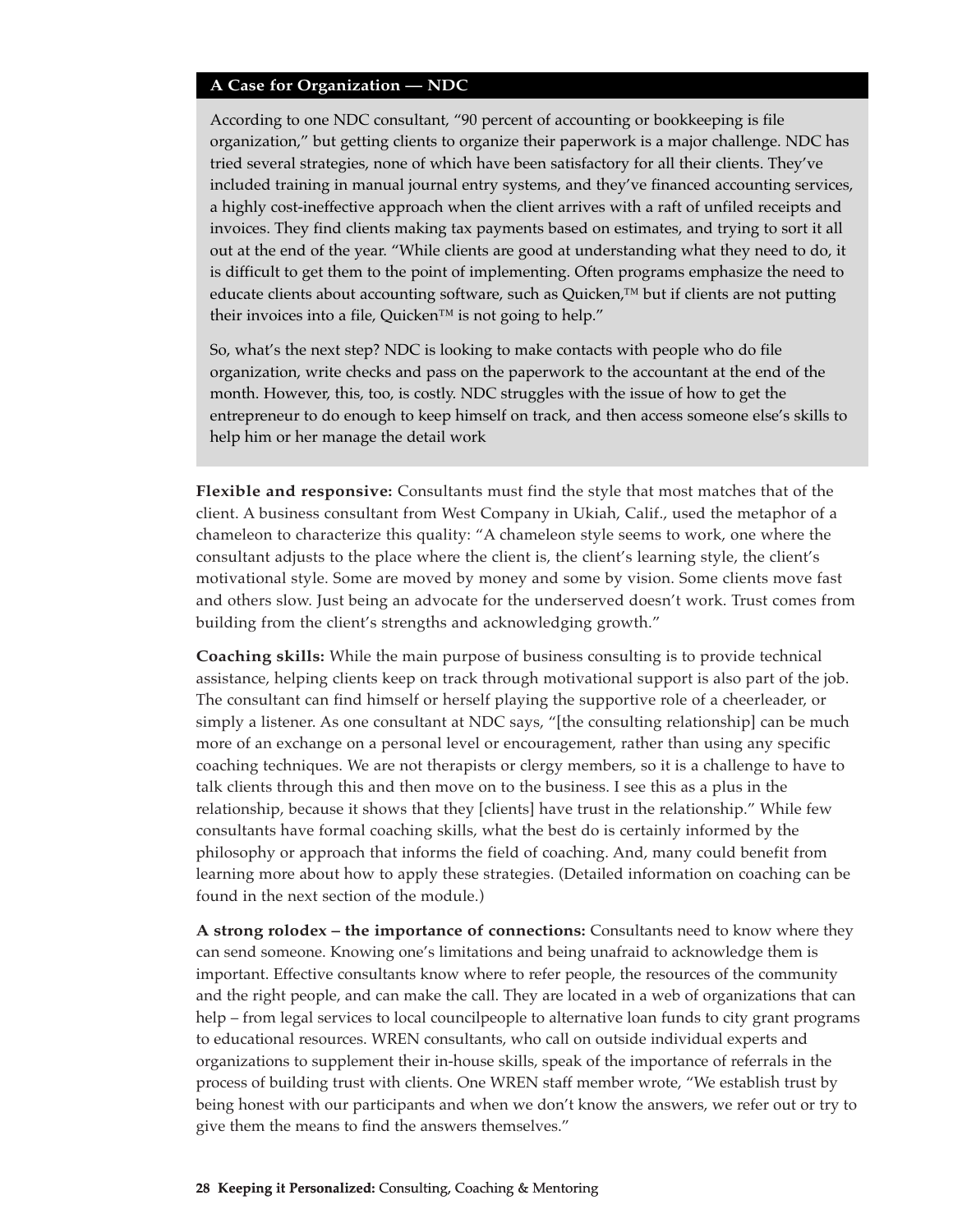# **A Sample Job Description for a Women's Business Counselor, Coastal Enterprises, Inc.**

### **Summary**

Provides management consulting to women business owners to facilitate business start-up, survival and business expansion. Provides business planning and management assistance.

### **Essential Duties and Responsibilities**

I. Provides training and management consulting to women business owners to guide them in all aspects of business management and growth.

- **Provides training and support on business start-up, development and management,** such as business planning, financial projections, marketing, administrative and production systems, technology, communications, etc.
- Establishes/coordinates peer mentor/networking groups for women business owners.
- Assists clients in finding funding, putting together loan packages and negotiating with lenders.
- Conducts research for clients.

II. Represents Women's Business Center and CEI to the public through presentations, workshops and participation at events.

- Speaks to outside groups about the Women's Business Center and other CEI activities.
- Develops and conducts workshops on business development and management.
- Attends seminars and conferences to develop knowledge and provide input to women's business issues.
- Works with national, state and community associations and networks to further the mission of CEI and the Women's Business Center.

III. Produces required communications about counseling activities, e.g., reporting, phone logs and counseling records. Maintains client records.

IV. Maintains resource library.

### **Qualification Requirements**

To perform this job successfully, an individual must be able to perform each essential duty satisfactorily. The requirements listed below are representative of the knowledge, skill and/or ability required.

1. Four-year college degree plus master's degree in related field, such as business administration, or professional designation;

2. Minimum of five years related business and/or professional experience;

3. Broad knowledge of all aspects of business management, women's issues and entrepreneurship;

- 4. Proficiency in working with business software and technology;
- 5. Effective written and oral communication and presentation skills;
- 6. Strong interpersonal skills;
- 7. Ability to work collaboratively;
- 8. Experience as a small business owner; and
- 9. Teaching and curriculum-development skills.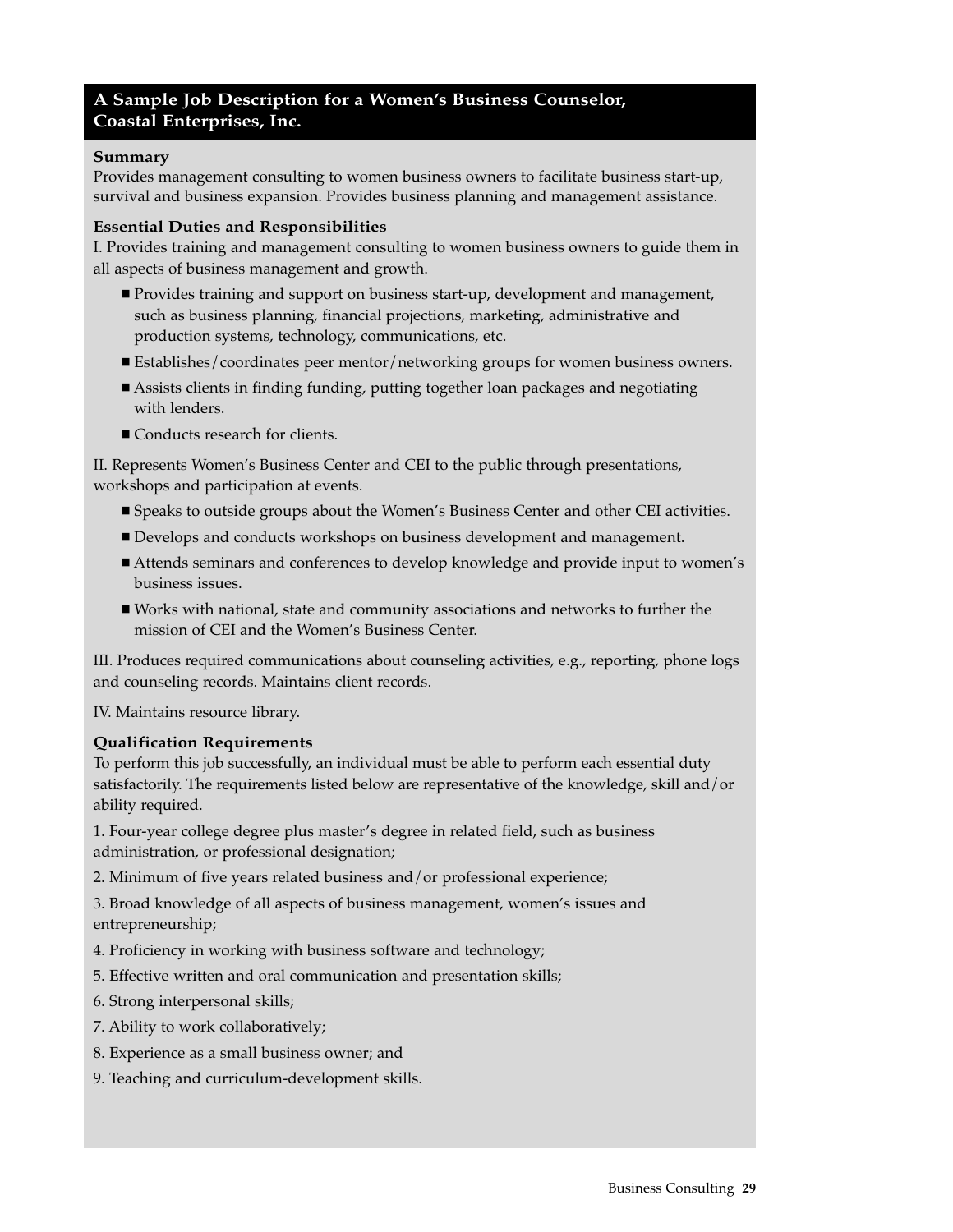**Culturally appropriate communications skills:** Consultants need the capacity to speak to clients in the language and within the cultural context that makes sense to them. As CBN consultants have noted, this means more than being bilingual. Ideally, it means being bi-cultural. As one consultant remarked, being from the same culture "helps [the consultant] to understand why clients say the things they do and what they're thinking. If I understand the culture of my client, I can see it how they see it." Another consultant expressed the importance of trust: "It's the trust issue. For example, the tofu manufacturer I worked with was desperate to talk to someone who spoke Mandarin about his management crisis." Sometimes sharing the same language or culture helps to establish this trust from the beginning of the relationship.

Over and above language and general cultural rapport, consultants need to be aware of very specific characteristics and experiences of their clients that influence their approach to business development or to learning. This includes understanding and developing approaches to address, for example:

- The clients' orientation to education and, in turn, their expectations of what is effective training or consulting (some traditions are quite formal; others are more oral; some expect a didactic approach; others are more socially-oriented).
- The clients' prior business experience or their assumptions about the way business works based upon their homeland economy (informal, buy-sell activities or highly regulated markets; tax-enforcing or tax-avoiding).
- Household roles and expectations, and how this might influence the roles of men and women in business development.

A program like CBN effectively addresses these issues with a team of consultants reflecting their key constituencies, but a program like CEI has only one consultant to support representatives from many ethnic groups. In challenging situations like this, cross-cultural or diversity training – and experience – provide the base upon which a consultant can build the knowledge and skills needed.

### *Striking the balance – between being too proactive and too passive – is an important posture that consultants need to master.*

Business counseling is exhilarating work. Emerging entrepreneurs arrive with exciting ideas, interesting problems and challenging situations. It is easy to become overly engaged in an individual's life story or overly committed to his or her business success. Of course, the consultant tries to see and treat the client as an equal, respecting his or her business ideas and serving as a sounding board rather than dictating what the client should and should not do. But sometimes this position is not easy to maintain. FIELD's research found that consultants often struggle with becoming too involved in the businesses that they support. At times, they can become so invested in the business that they take on too much responsibility. The strong connection to and emotional investment in the business and the individual entrepreneur can lead to the consultant's overstepping the appropriate boundaries of the consulting relationship.

Interviews with consultants and clients include similar statements with respect to how consultants should perform their roles and how they shouldn't. Acknowledging that there is a fine line that can easily get overstepped, all parties would emphasize the following "dos and don'ts:"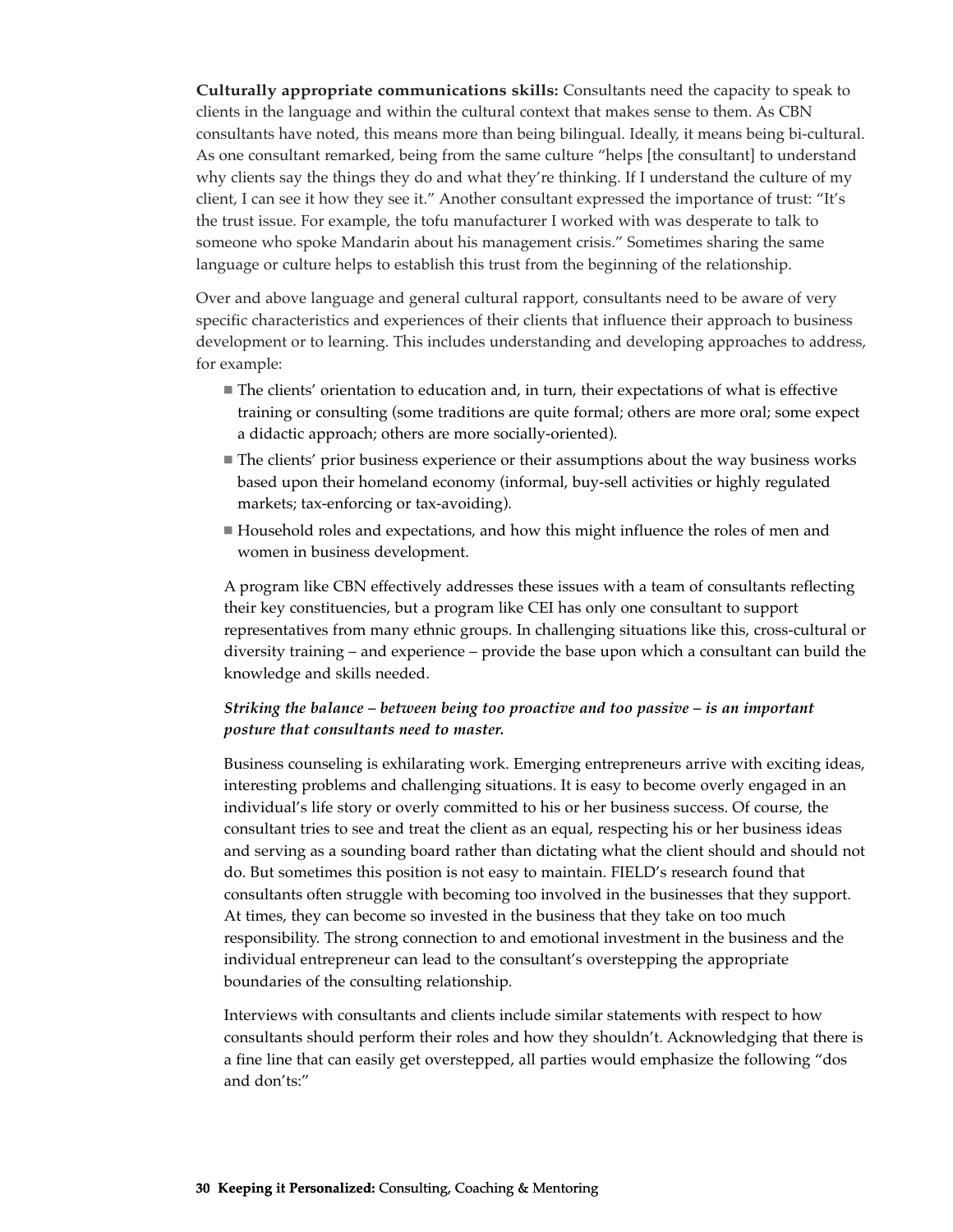|                    | Do                                                                                                                                                                                                                                                                                                                                                                                                                                                                                                                  | Don't                                                                                                                                               |
|--------------------|---------------------------------------------------------------------------------------------------------------------------------------------------------------------------------------------------------------------------------------------------------------------------------------------------------------------------------------------------------------------------------------------------------------------------------------------------------------------------------------------------------------------|-----------------------------------------------------------------------------------------------------------------------------------------------------|
| <b>Clients say</b> | $\blacksquare$ Ask questions.<br>Provide information and<br>answer clients' specific questions.<br>Offer guidance.<br>$\blacksquare$ Express enthusiasm for the<br>business idea.<br>■ Offer good referrals.<br>$\blacksquare$ Assign serious homework<br>that moves the business along.<br>Provide reassurance.<br>■ Listen for "no" when the client<br>can't engage at the level or<br>pace suggested.<br>$\blacksquare$ Check in periodically.<br>$\blacksquare$ Be clear about the limits of<br>your knowledge. | ■ Push.<br>Overwhelm with too<br>many ideas.<br>Suggest too many activities.<br>$\blacksquare$ Encourage networking<br>when the client isn't ready. |
| Consultants say    | $\blacksquare$ Establish a relationship.<br>Ask questions that "peel the<br>onion" – to uncover real goals<br>and vision.<br>$\blacksquare$ Provide guidelines and<br>frameworks for working through<br>a problem.<br><b>Break tasks down into small steps.</b><br>$\blacksquare$ Work in collaboration with<br>the client.                                                                                                                                                                                         | $\blacksquare$ Rush clients into work they're<br>not ready for.<br>■ Be a pair of hands for them.                                                   |

But, while everyone would agree to these guidelines, it sometimes is easy to cross the fine line between being an advisor and a partner. Non-English-speaking clients, recent immigrants and refugees, have less language capacity and/or knowledge of the way things work to produce written business plans and loan applications, file for licenses, and complete other forms, and clearly need more support with documentation, finding their way through the system, and representation than other clients. But, even here, consultants need to be concerned about not doing anything that the client can do himself. The more treacherous ground is where the consultant engages too much simply out of an excess of enthusiasm and drive. Learning to be attuned to clients' signals is a necessary component of a consultant's job.

FIELD staff observed several consulting sessions. Below are two composite examples that reflect two different approaches to business consulting observed – one consultant is helpful and the other consultant offers too much help, verging on inappropriate.

# **Fictitious Case Examples – Finding the Balance:**

**The questioner, consultant George G –** George G opens the session asking questions of Sally May, the owner of a fine arts store. He starts by asking what the client has done since the last visit, and about the progress made. George G and Sally May next look over financial records, and the consultant asks questions and makes suggestions about additional columns needed to reflect the hours she and her brother (her business partner) were spending as employees of the business. As the business is not yet breaking even, Sally May and her brother are not yet paying themselves, and also not accounting for their time. George G suggests steps to be taken before the next meeting. These include: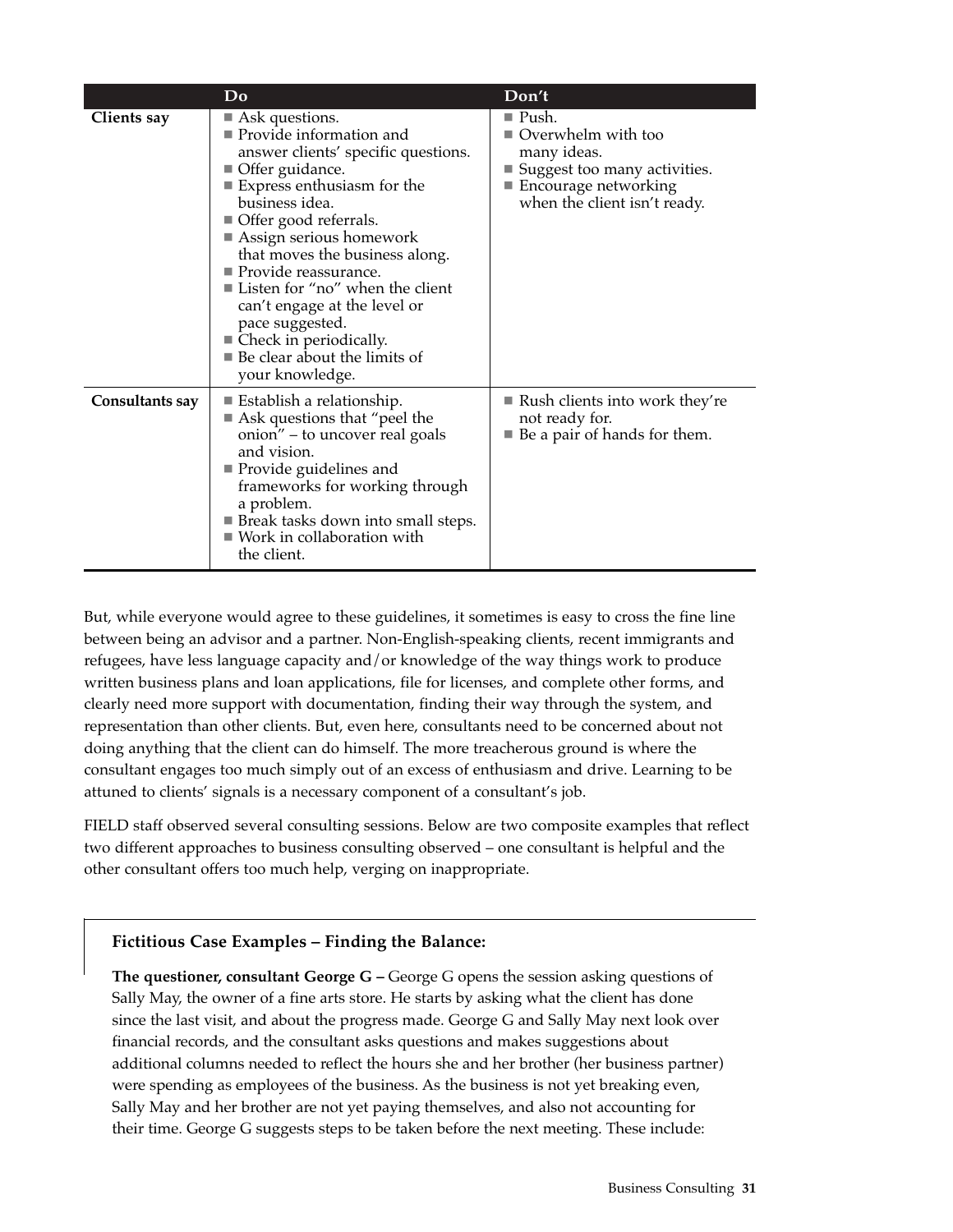- adding an estimated salary for Sally May and her brother on the cash-flow sheet to see what this looks like,
- more precisely estimating the time it takes to complete a fine art piece.

George G also suggests Sally May and her brother both come to the next session in order to jointly consider how better to estimate the amount of labor her brother invests in each work of art, and to discuss what changes might be made in the business to move it to profitability. George G lets the client set the timing for the next visit and decide whether she will, indeed, bring her brother to the appointment.

**The invisible partner, Consultant Kelly P –** Kelly P opens the session by asking how the business is going. The client, Peter the Pizza Man, has a successful pizza shop downtown. Peter feels that the business is going well, and that all he needs now is just to be spending his time at the store. Then Peter adds that he is looking for someone to help him with his bookkeeping. Kelly P suggests a couple of options (including her own father). She says that she will be on the look-out for bookkeepers and will let Peter know when she finds one. Kelly then suggests that Peter could really use some new pizza stones for the parlor, and suggests that she go searching for some, and call Peter with the details and price of the stones when she finds them.

*It is a fine line consultants walk between being an advisor and a partner.*

### *Effective consultants create clear and positive accountability in the consulting relationship.*

This is done by assigning tasks at each meeting, scheduling follow-up appointments, and working with clients to document their goals and progress. In doing this, the trick is to foster a sense of accountability on the part of the clients without instilling an unproductive feeling of hierarchy into the relationship. Accountability underscores that consulting is a business relationship and the client maintains access through reciprocity of effort. Programs and business consultants assign tasks for the short term after individual sessions, and in services offering longer-term support, build more comprehensive and strategic action plans with clients that create a road map for their business' growth.

### **Case Example – Building Client Accountability into the Relationship**

WREN's GROW program (Graduate Resources of WREN) commences with a mapping exercise that includes an assessment of the business and the establishment of goals and objectives. Each member spends two hours with the business consultant discussing her vision for the next step of the business and identifying what she thinks is needed to move forward. Together, they spend time mapping out management, marketing and financial plans, and set realistic goals for the upcoming year. Then the member checks in with the business consultant quarterly to assess progress and update this plan.

WREN developed three tools to help with this process. They include:

- A questionnaire about the status of the participant's business;
- An initial one-year action plan completed by the business consultant with the client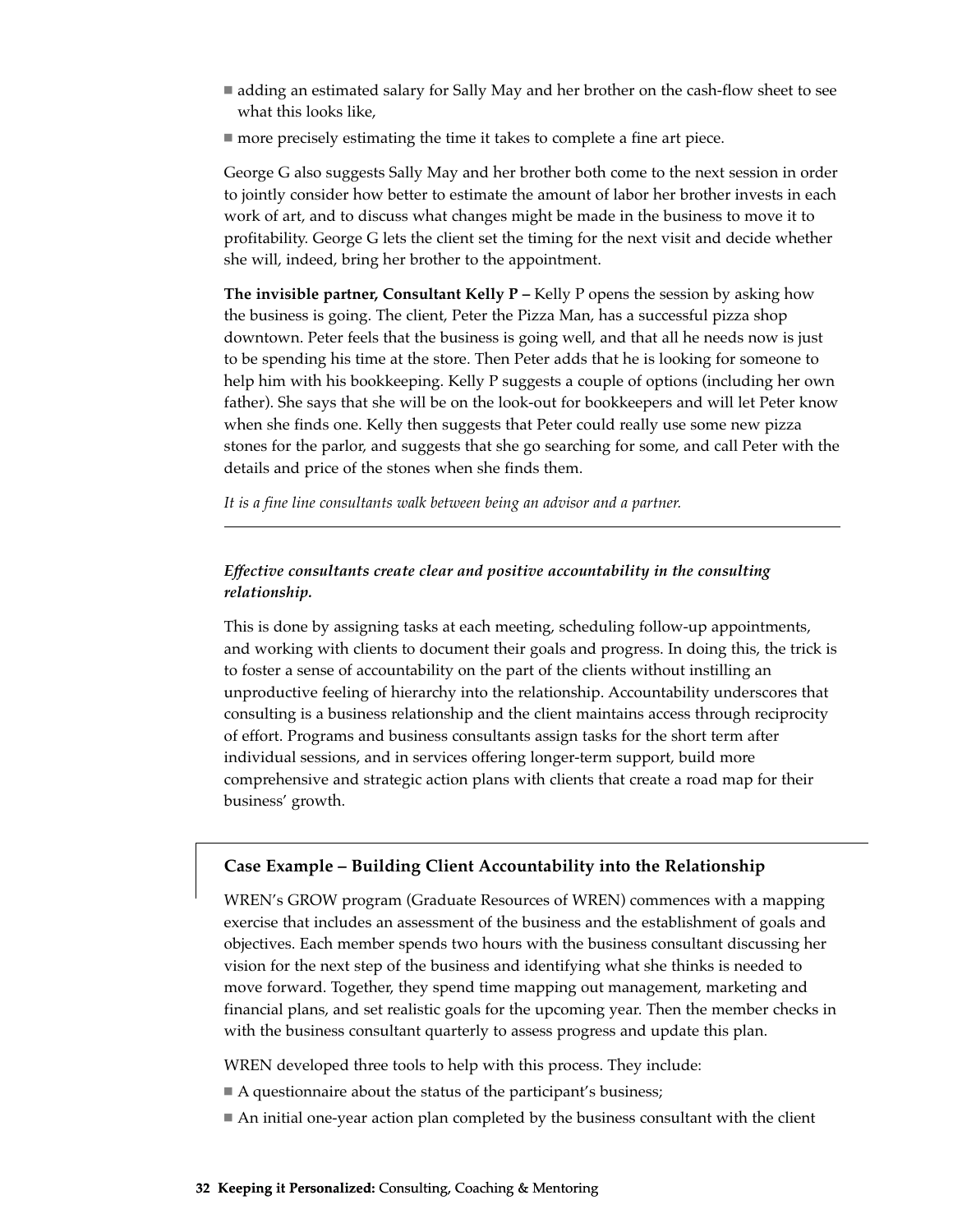that includes a long-range exit strategy, and marketing, financial-management and general/management goals; and

 A quarterly review plan consisting of written documentation with an updated action plan following the quarterly assessment meeting with each client.

These approaches foster accountability and consistency in business development. GROW participants said that the work-plan mapping and assessment have forced them to write down everything, providing structure to their self-employment activities.

### *Having a comprehensive "bag of tricks" makes business consulting more efficient.*

Business consultants don't have the structure of a training curriculum to guide their work with individual clients. But, this doesn't mean they shouldn't draw upon a variety of tools to support their advising. These tools may include pre-established opening questions or processes to guide the conversation, sample marketing plans, cash-flow statements, sample business plans, goal-setting documents or a list of referral organizations. All are ways of maximizing time spent with the client. As the consultant's experience grows, it is assumed that his or her bag of tools will grow with experience. And, so should the program's. Sharing tools among a team of consultants is one good, easy way to build both quality and efficiency. CBN consultants, for example, share sample business plans across the network to reduce the learning curve among their members. As expertise is gained around specific sectors, such as child care or restaurants, it can be preserved and transferred quickly. NDC and WREN staff is considering developing a common library of resources that all consultants can draw upon. Additionally, WREN staff is contemplating making resources available to clients in a resource center, and asking clients to share their own helpful tools.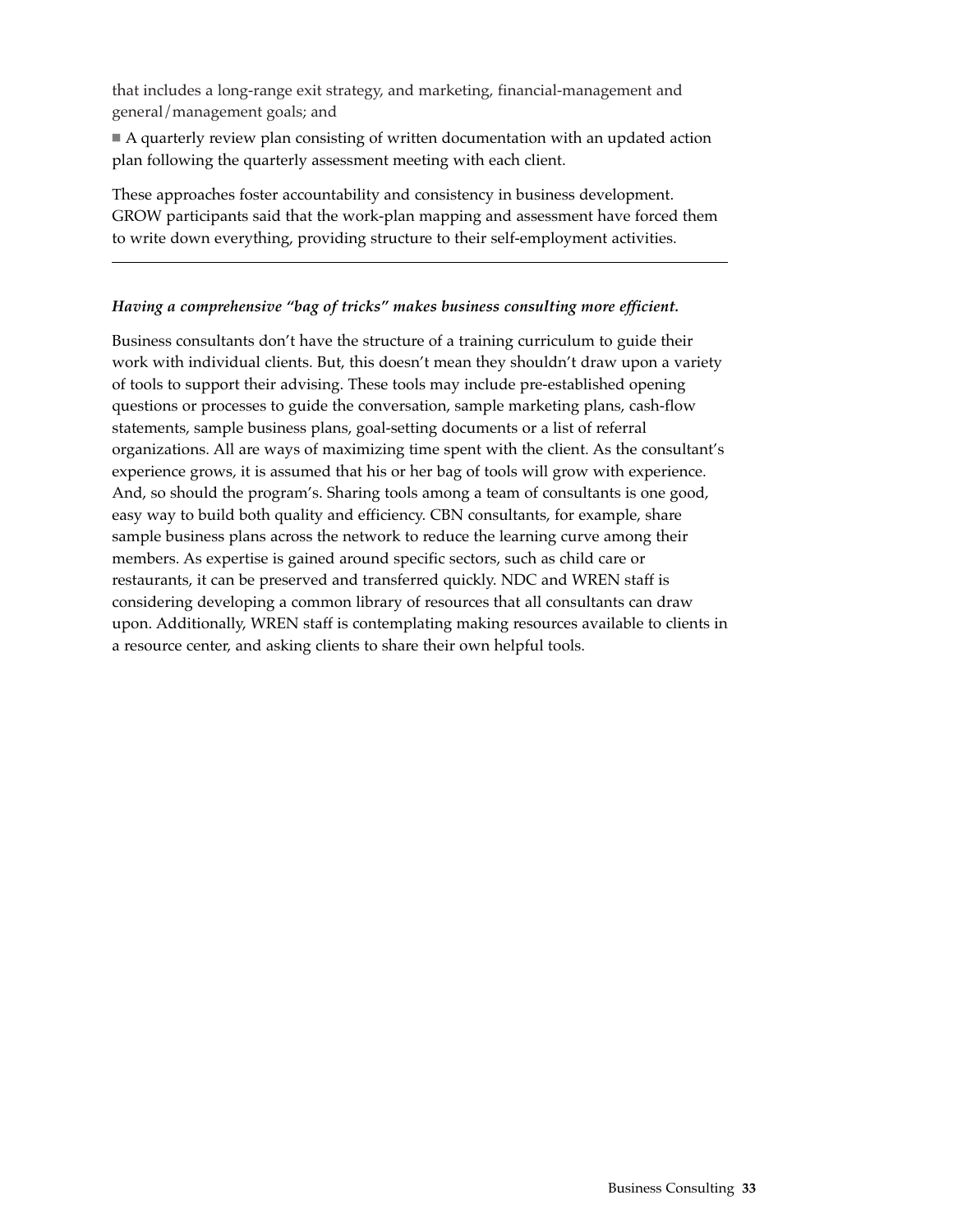#### **Tools**

Consultants use a variety of tools to help them provide better service. Below is a list of some used by organizations involved in FIELD research.

#### **Business Planning:**

- Business-plan guides that help clients work through different parts of the business;
- Sample business plans;
- Business action and accountability plans (include establishing goals, and identifying potential barriers and action steps for the next meeting with the consultant); and
- Business progress checklists.

#### **Marketing:**

- *Demographics Now.* A Web-based program that enables clients to study demographic trends in target locations;
- Hand-outs on how to "promote your business;"
- Hand-outs on how to evaluate the competition;
- Sample customer surveys;
- Sample marketing plans; and
- Marketing cost estimate worksheets and sales projections worksheets.

#### **Financial:**

- Income and cash-flow projection sheets;
- Guidelines for setting up a ledger system; and
- Financial record-keeping sheets.

#### **Other Tools:**

- Hand-outs on buying and selling a business;
- Resource guides for insurance;
- Industry packets e.g., truck driving, child care, restaurants, etc. which include contact information for suppliers, licensing information, market analysis and sample business plans;
- Lists of CD-ROM databases that provide descriptive and financial information on companies, demographic information, economic and trade data and periodical guides; and
- Loan application checklists for loan packaging.

Consultants also use certain set frameworks of questions or problem-solving structures to help guide a consultation with a client. For example:

- A marketing consultant always begins his first meeting with a client with three questions and a request: *Who is the customer? Who is the competition? How do you add value to your market? Sell me your product.*
- A business consultant working with clients caught in adversarial situations uses a conflict resolution framework to guide the process. It includes an identification of every party's interest in the dispute, a list of options that each party has and an analysis of the best steps toward a resolution.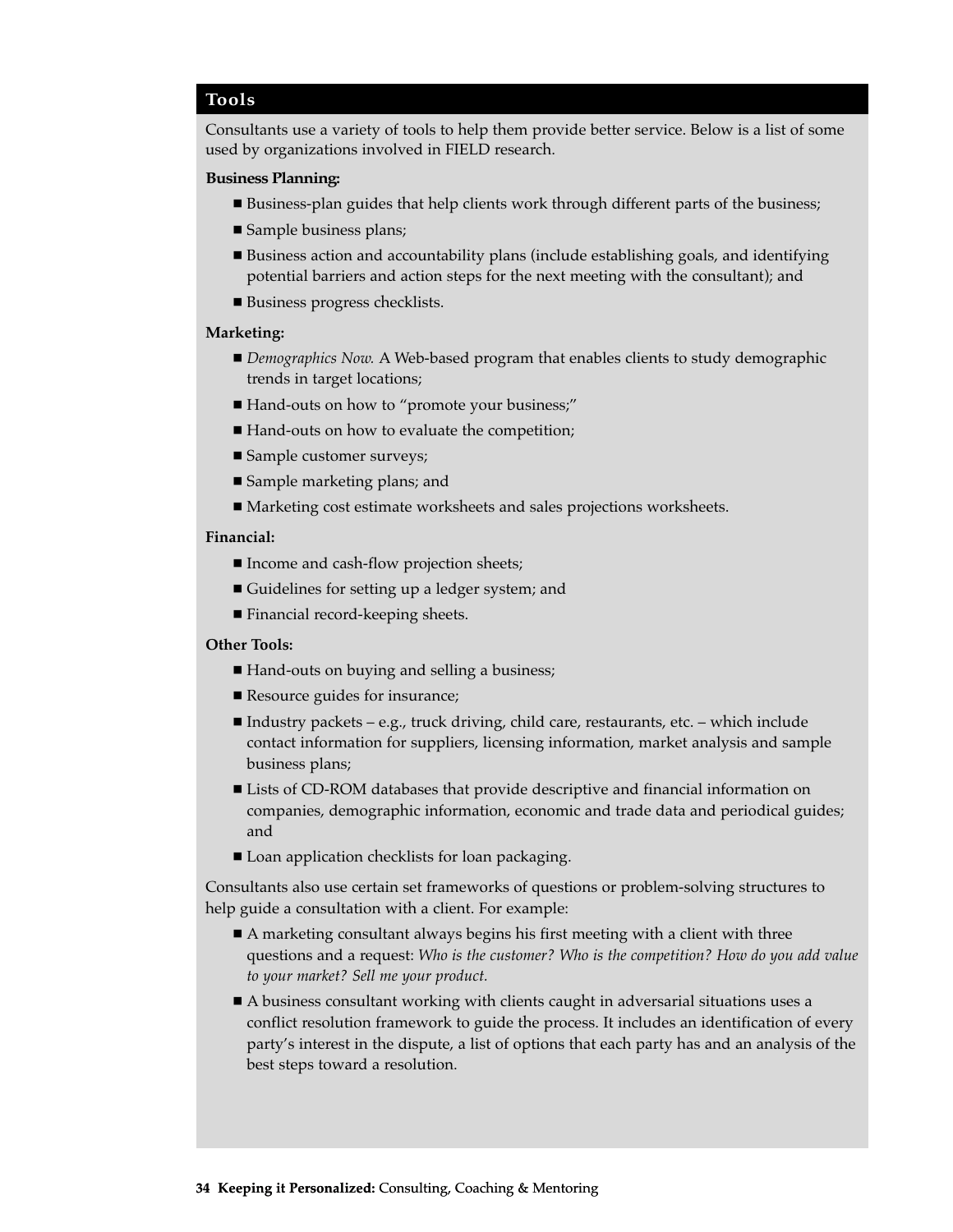# **Coaching**

**C**oaching is an emerging area of practice in the microenterprise field. A few organizations offer it as a separate business development service. And, some business consultants report that they coach as part of their one-on-one technical assistance. Modeling the development of this service in the larger, corporate world, coaching is being recognized as a defined set of skills and processes that are valuable to many microenterprise clients. The more consultants are educated about these skills and strategies, the more they will be able to incorporate these services into their regular consulting. According to practitioners and Coach U, coaching:

- Is a collaborative process where the coach "stands for" the client, asks the client to go beyond their perceived boundaries in specific and measurable ways, and provides support, resources and accountability.
- Helps the client to shift his or her orientation to stand in a different place in relation to goals and barriers.
- Helps the client to clarify his or her short- and long-term goals, and identify and work through barriers.
- Empowers the organization, business or person to use resources already at hand.
- Takes the client through the process of applying what he or she has learned and makes him or her accountable to transferring the learning experience into his or her business and life.<sup>12</sup>

If this sounds similar to the role a business consultant plays in helping clients establish goals and action plans, it is. But, there are some differences, too:

 Consultants are experts who know the answers (content-oriented) and facilitate their clients in applying those answers to specific

situations. A coach is a facilitator of the client's own process (process-oriented). Because the client is the most valuable resource, the coach does not have to have specific expertise in content areas (although it helps).

- A coach is sometimes asked to give advice, or offers to brainstorm with the client, but this is usually only with the permission of the client.
- Business consultants help to set up long-term goals and a business plan. Coaching helps clients to identify what they have "going for them" and what is holding them back in achieving these goals. The coach plays the role of helping the client to dissect the bigger picture and break down the larger goals into smaller "to-dos."

I prefer to do it [coaching] individually because I already have direction in terms of what I want to do. Having other people there would be helpful, if I wanted to bounce ideas off of people or if I was more at the beginning stages. Once you get your own direction, the one-onone coaching can be more individualized and target individual needs. When you are in a group of other people, you can get support and other ideas, but I was not at a point where I was really needing that.

# **A WREN Client**

<sup>&</sup>lt;sup>12</sup> FIELD On-line Coaching Seminar, 20-27 March 2002.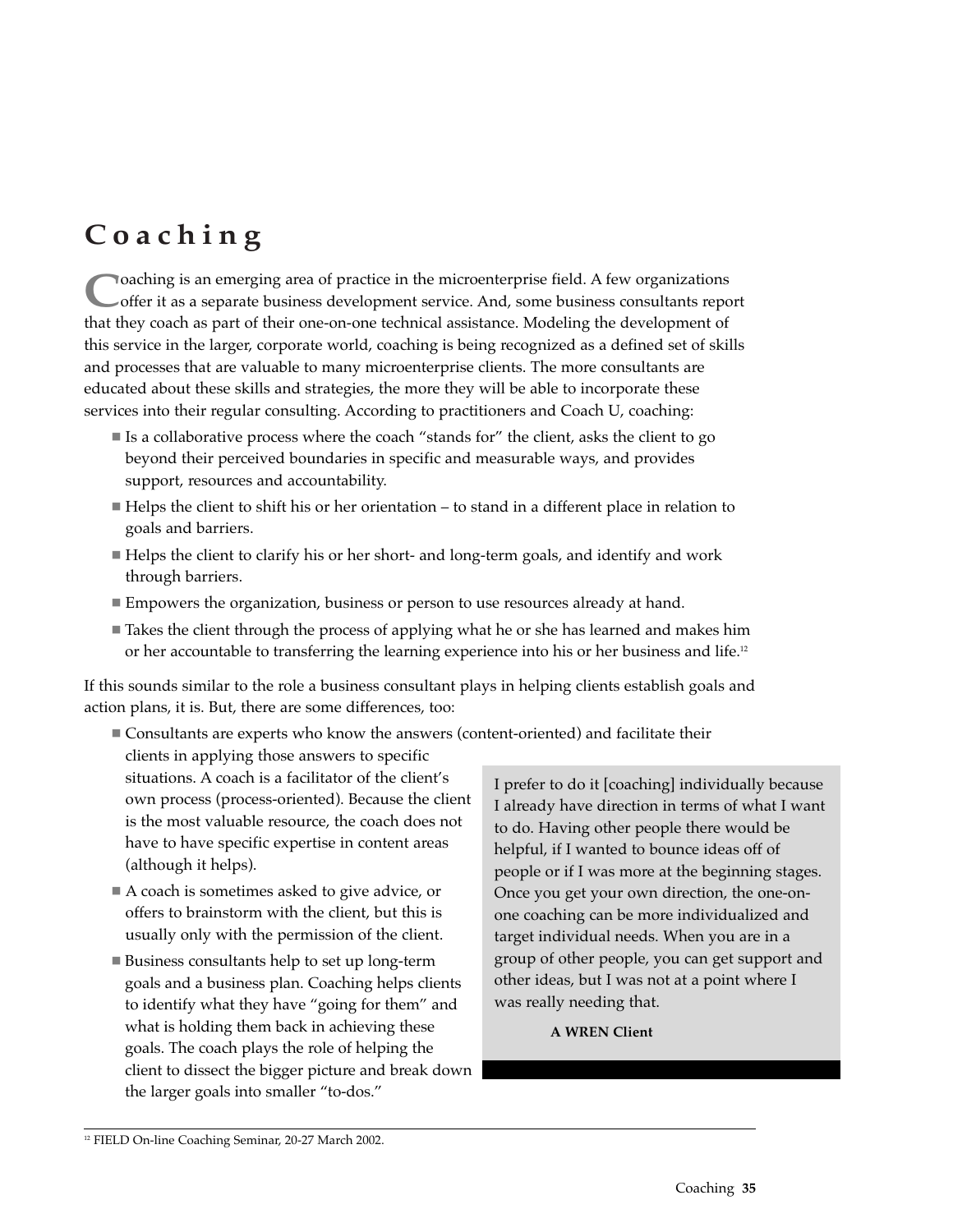Coaching can be offered one-on-one or through a group. Largely for cost reasons, microenterprise programs researched by FIELD have offered group consulting, although the coach for one program – WREN – offers one-to-one assistance to several clients on a fee-forservice basis. The extent to which this makes a difference in terms of results likely depends on the individual.

#### *The cases below demonstrate two different models of group coaching:*

### **Group Coaching Guided by a Certified Coach, WREN**

In 2001, as a part of its Graduate Resources of WREN (GROW) Program, WREN offered group coaching to clients organized in small groups of four to six. Under this model, the coach opened each session by asking people to spend five to 10 minutes to respond to the following questions:

- What did you accomplish in the past week?
- What are your new opportunities?
- What are your challenges and goals for next week?

After this introduction, the group spent about 20 minutes on specific problems or obstacles that individuals in the group were facing, brainstorming ideas about how to confront these obstacles. Each session ended with the coach asking what each person was planning to do between the current meeting and the next meeting, and concluding with her own suggestions about decisions or tasks that individuals should accomplish for the next meeting.

One of the first exercises assigned to WREN coaching participants was developing an "elevator speech" for the business. Each client, when answering the initial questions of the day, started by giving her "elevator speech," and the coach gave feedback to clients about how they could improve their individual speeches (too long, more detail, less detail, etc.). One client commented that when she goes to WREN networking events, she can tell who has participated in the coaching sessions, because they are able to speak about their businesses with greater confidence, and they are direct and succinct in their description of their business.

Another client of WREN's coaching services and business consulting described the difference between business consulting and coaching in the following terms:

*"Business consulting and coaching complemented each other. Business consulting helps you to identify what you need to do and coaching helps you to understand how you can get it done. Coaching touches more upon the whole person, and business consulting is about the business. The business consulting sessions helped me to write the business plan, financial plan and marketing plan. And, the coaching sessions gave me the 'how are you going to do that.' [The coach] would get specific. She expected us to have weekly results."*

Finally, a specific goal of the WREN group coaching program was to build participants' coaching skills. During the sessions the coach pointed out what she had done as a coaching technique, and the distinctions between coaching and lending a friendly ear. For the last few coaching sessions, the coach asked participants to coach each other and critiqued them on their coaching skills.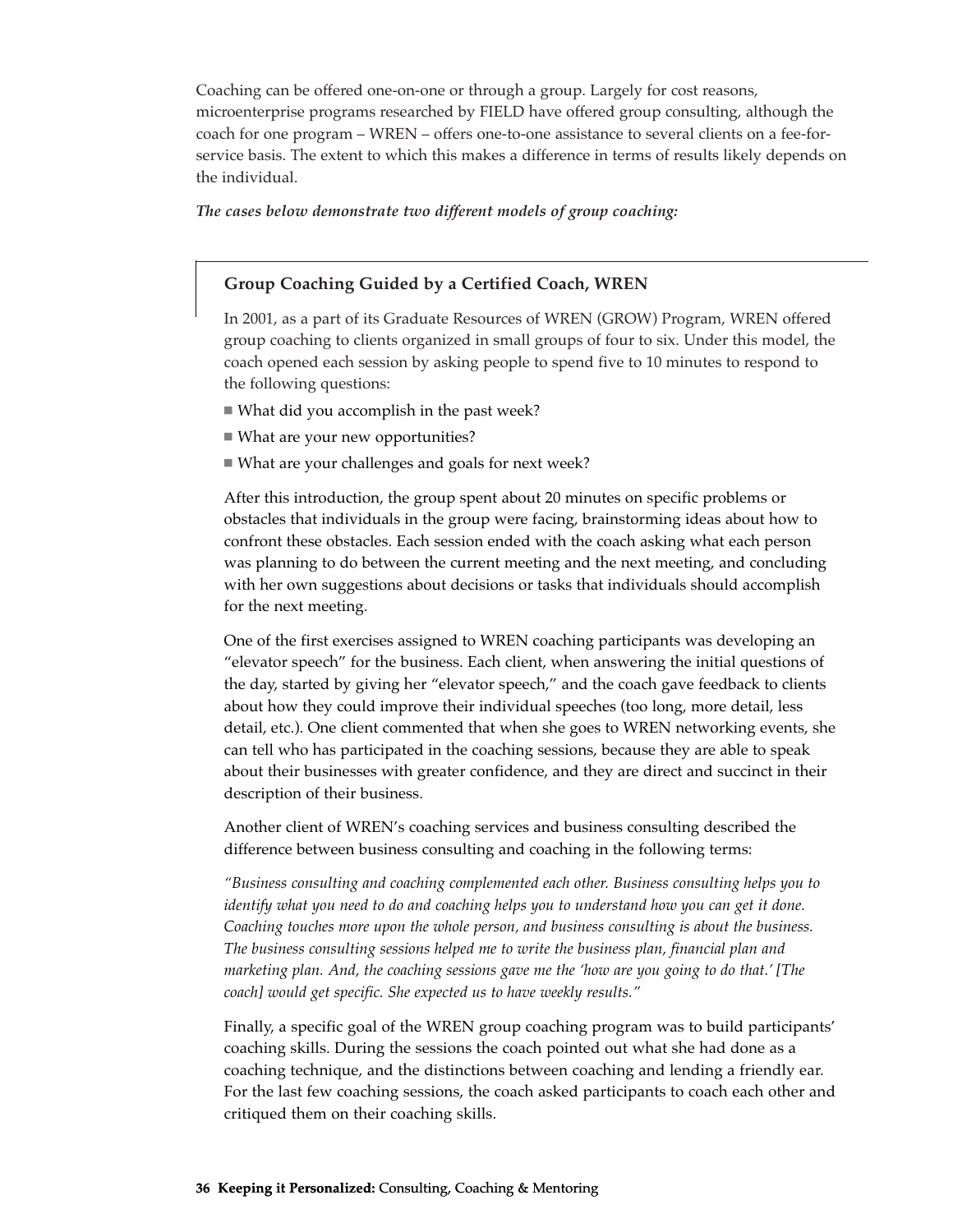In a one-year period, 26 clients participated in group coaching, accessing an average of 7.5 hours each.

#### **The Mastermind Model, Women's Economic Ventures (WEV)**

WEV offers Mastermind groups as a part of its service offerings to clients. Like WREN, WEV does this in addition to traditional business-consulting sessions. The Mastermind groups consist of three to six people who come together to create a "collective super intelligence" to supply individuals with guidance, creative ideas, positive support, honest feedback and accountability in reaching professional and economic goals. A "collective super intelligence" expresses the notion that a "group mind" can be created from all the knowledge, creativity, energy, thoughts, ideas and experiences of the members of the group, and can move the individual participants to produce results that they would not be able to achieve on their own.

#### **Sample Mastermind Agenda**

| 3 min.  | Start the meeting by having the facilitator read the Mastermind purpose.<br>Then, have each person read her own mission statement aloud.                                                                                                                                                                                                            |
|---------|-----------------------------------------------------------------------------------------------------------------------------------------------------------------------------------------------------------------------------------------------------------------------------------------------------------------------------------------------------|
| 15 min. | Go around and have each person state what goals she accomplished<br>since the last meeting. If someone didn't accomplish goals, she puts a<br>dollar in the kitty (optional, decided by each group). As each person<br>speaks, she should also hand out any relevant information to the other<br>group members, such as fliers for upcoming events. |
| 25 min. | Group process: group discusses an individual's specific issue.                                                                                                                                                                                                                                                                                      |
| 15 min. | Goal setting: go around and have each person state her goals for the<br>upcoming week. Other group members give feedback and ideas,<br>acknowledge the speaker's effort, and give support by making an<br>affirming statement.                                                                                                                      |
| 2 min.  | Close: the facilitator should choose a short (two minutes) activity that<br>will motivate the group and foster group alignment. This can be as<br>simple as reading a quote, recapping the group's progress or getting<br>brief feedback from group members.                                                                                        |

These two models demonstrate several key points about coaching.

#### *Coaching assists a wide range of clients, but especially those in the start-up phase and those who are intent on expanding their businesses.*

WEV created its Mastermind groups to support clients graduating from its Self-Employment Training program, including both business owners and individuals just starting their businesses. While both types participated in the groups, inexperienced entrepreneurs seemed more likely to take advantage of the service. (Only 53 percent of a sample of Mastermind participants had a business when first enrolling in WEV, compared to 75 percent of a sample of participants who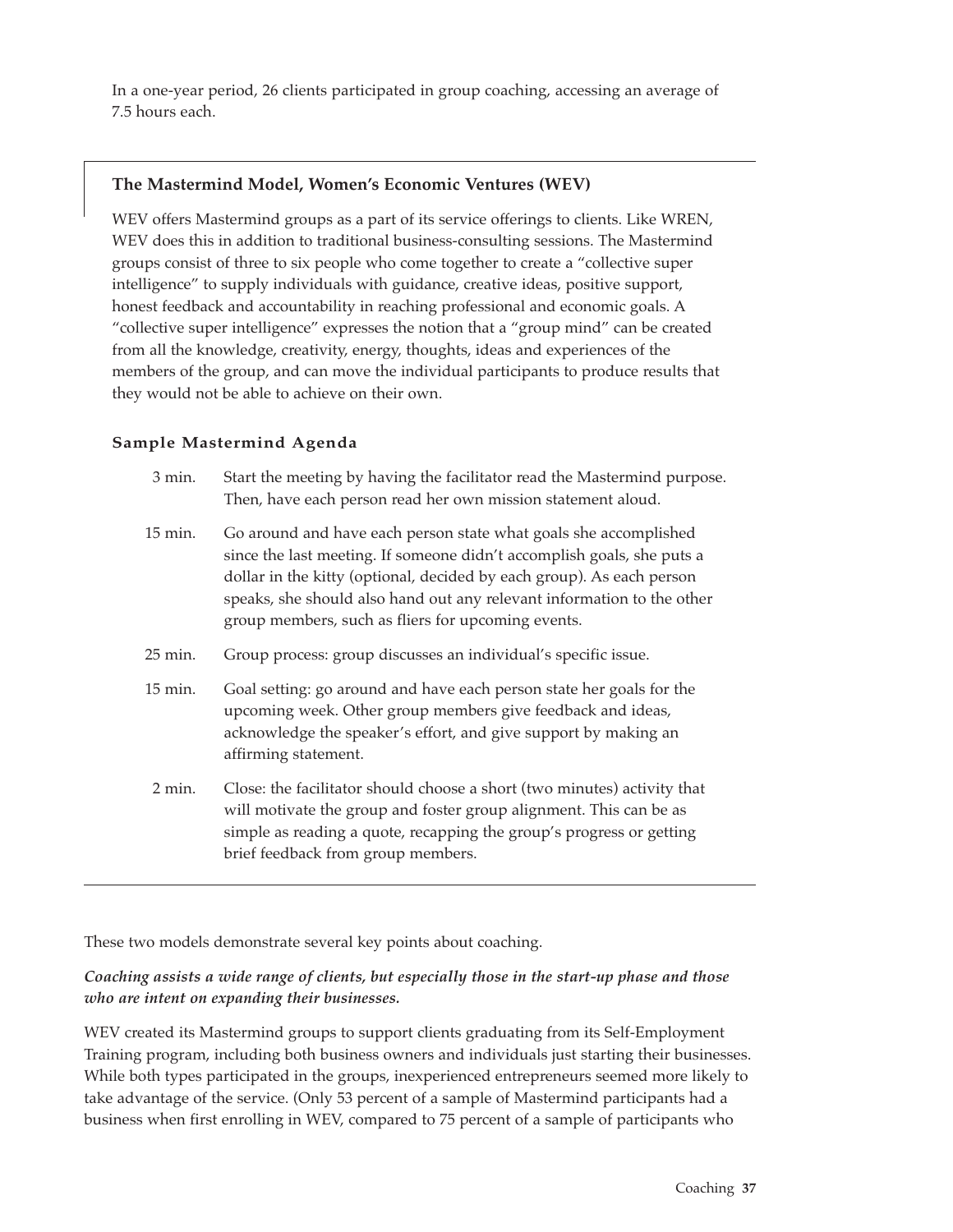did not join Mastermind.) WREN initially started offering coaching to more established businesses in the GROW program. After receiving positive feedback about the coaching services from GROW clients, WREN included SEED program participants (emerging businesses).

#### *Coaching appears to help clients who need more time and support in developing and implementing action plans, and in addressing both personal and business issues impacting their business activities.*

FIELD conducted an on-line seminar with coaches from different microenterprise programs. The respondents emphasized that coaching's greatest value is twofold. It helps clients to clarify their most important issues, set goals, identify and address barriers to their accomplishment, and create action plans that work. Secondly, coaching provides clients with a structure in which they are accountable to someone else – either their coach or their coaching group – and this structure enables them to accomplish more than they would on their own:

*"I felt like there was someone else that cared about what happened to my business. It was motivating to have someone to be accountable to."*<sup>13</sup>

Coaching addresses both personal and business issues, and is therefore of great value to those clients facing both. In fact, seminar respondents agreed that personal and business issues cannot be separated in the coaching experience: "The client who comes to you for business coaching needs 20 percent business coaching and 80 percent personal coaching."14 In order to be efficient and effective, it is important to deal with the whole person. And, the personal issues presented can be broad. They may include "fear of success" or "fear of selling," as WEV has found. They can also include a certain "conditioning" that "they cannot, should not or are not able to do things that make them successful," challenges that business consultants note are not gender or race specific.15 Finally, coaching – especially when offered as a separate service – also appears valuable to those who need more time and support than is usually provided in a businessconsulting session. It presents an opportunity for clients to work through their action planning in a more detailed way. As observed by WREN's coach:<sup>16</sup>

"WREN [coaching] clients usually want to grow their business, but they really aren't sure what the barriers to that are. Some don't even understand what marketing is and how that would apply to them, or why it would be useful to have a business plan. On the personal side, they might complain about "not having enough time," but they don't understand how that relates to their tolerations, inability to prioritize, saying 'no,' etc. ... I have found that WREN coaching participants definitely needed support in understanding how their training experiences or lack thereof applied to their goals for themselves and their businesses. This is where coaching is really valuable because it can take the person through the process of applying what they have learned and make them accountable to transfer the learning experience into their life. Coaching also deals with other personal barriers. ... It's unrealistic to think a person can separate their personal life from their business life and I think that's why coaching has become so popular, efficient and effective – it deals with the whole person."

For practitioners interested in considering coaching, these experiences raise at least two major questions:

<sup>&</sup>lt;sup>13</sup> Coaching client of Women's Rural Enterprise Network, phone interview by FIELD staff, 26 June 2002.

<sup>&</sup>lt;sup>14</sup> Lea Belair (Women's Rural Enterprise Network coach, and graduate of Coach U), e-mail communication, from FIELD On-line Coaching Seminar, 21 March 2002.

<sup>&</sup>lt;sup>15</sup> Marc Nolte of ISED, e-mail communication from FIELD On-line Coaching Seminar, 21 March 2002.

<sup>&</sup>lt;sup>16</sup> Lea Belair, e-mail communication from FIELD On-line Coaching Seminar, 21 March 2002.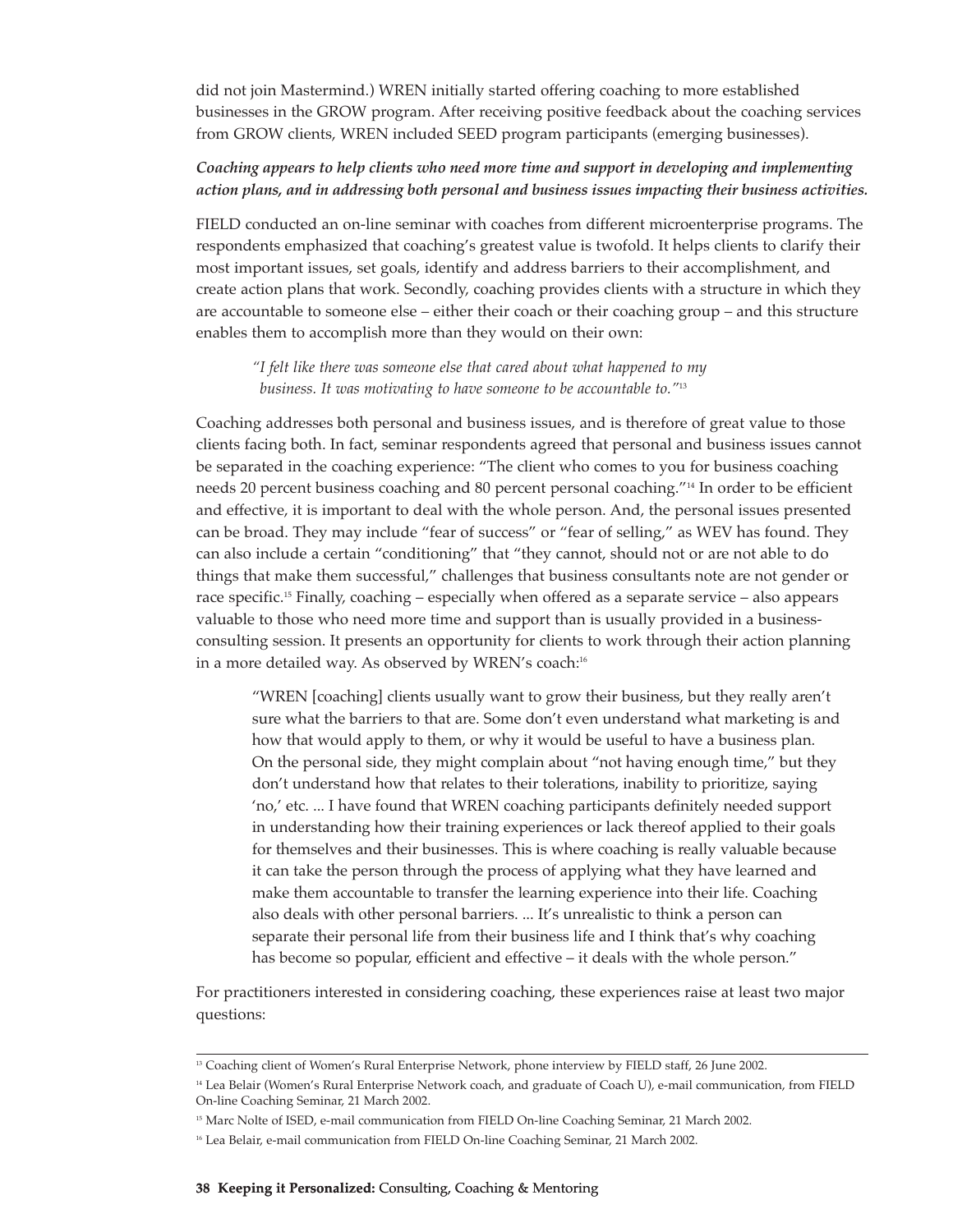- *1. What are the benefits of coaching? Do the benefits warrant the investment of resources in establishing a separately defined coaching service?*
- *2. Is coaching best considered a technique that individual business consultants can use on behalf of specific clients?*

In consideration of these questions, FIELD looked to WEV and WREN.

FIELD grantees WEV and WREN implemented specific coaching strategies and documented the benefits of these services in largely qualitative terms. In both instances, these grantees were able to cite clients' positive endorsements of the differences these services made in their lives and their gratitude for them. But, their efforts to identify specific quantitative benefits were compromised by very small samples of participants, and especially in WREN's case, the challenges in isolating the effects of this intervention from the full GROW package of services. As many programs working with women have discovered, WREN staff found that women seeking to grow their businesses faced a "common dilemma with finding balance in their lives between business, family and self. Coaching was an important support element in resolving many of these issues. Learning how to set priorities, to schedule time effectively, setting goals and defining an action plan were all addressed within the coaching sessions."<sup>17</sup> WEV's small-scale study suggests that while coaching support is important to some women in addressing these and other issues, others do equally well without it. In a comparison of a group of clients who chose not to participate in Mastermind with a group that did participate, WEV found few differences. This led them to conclude:

"Given the fact that the results/outcomes achieved by the control group and the participant group are quite similar, we believe that some women can achieve successful outcomes simply by participating in the WEV Self Employment Training (SET) program. For other women, they need the ongoing support of Mastermind groups to allow them to achieve these same types of outcomes. The challenge is to determine if the women who needed the 'extra support' could have achieved these outcomes without it. We can only rely on anecdotal feedback from these participants when they state 'I would not be where I am today without my Mastermind group."<sup>18</sup>

| <b>WEV Survey Results: Mastermind Coaching Program</b>                                                          |                                 |                       |  |
|-----------------------------------------------------------------------------------------------------------------|---------------------------------|-----------------------|--|
|                                                                                                                 | Mastermind<br>Participants (15) | Non-Participants (16) |  |
| Had a business before WEV                                                                                       | 53%                             | 75%                   |  |
| Started a business since WEV                                                                                    | 13%                             | $6\%$                 |  |
| Grew my business                                                                                                | 27%                             | 37.5%                 |  |
| Decided not to start                                                                                            | 13%                             | 20%                   |  |
| Completed a business plan                                                                                       | 27%                             | 62%                   |  |
| Still working on a plan                                                                                         | 47%                             |                       |  |
| <b>Business Success:</b><br>Feel somewhat successful<br>Feel highly successful                                  | 20%<br>$80\%$                   | 50%<br>50%            |  |
| Business financial success:<br>Barely getting by<br>Able to pay the bills<br>Producing comfortable owners' draw | 38%<br>50%<br>12%               | 56%<br>33%<br>11%     |  |
| Increased personal income                                                                                       | 20%                             | $50\%$                |  |
| Decreased personal income                                                                                       | 27%                             | 25%                   |  |

<sup>17</sup> Women's Rural Enterprise Network, annual progress report to FIELD, 1 April 2001 to 31 March 2002.

<sup>18</sup> Women's Economic Ventures, annual progress report to FIELD, 1 April 2001 to 31 March 2002.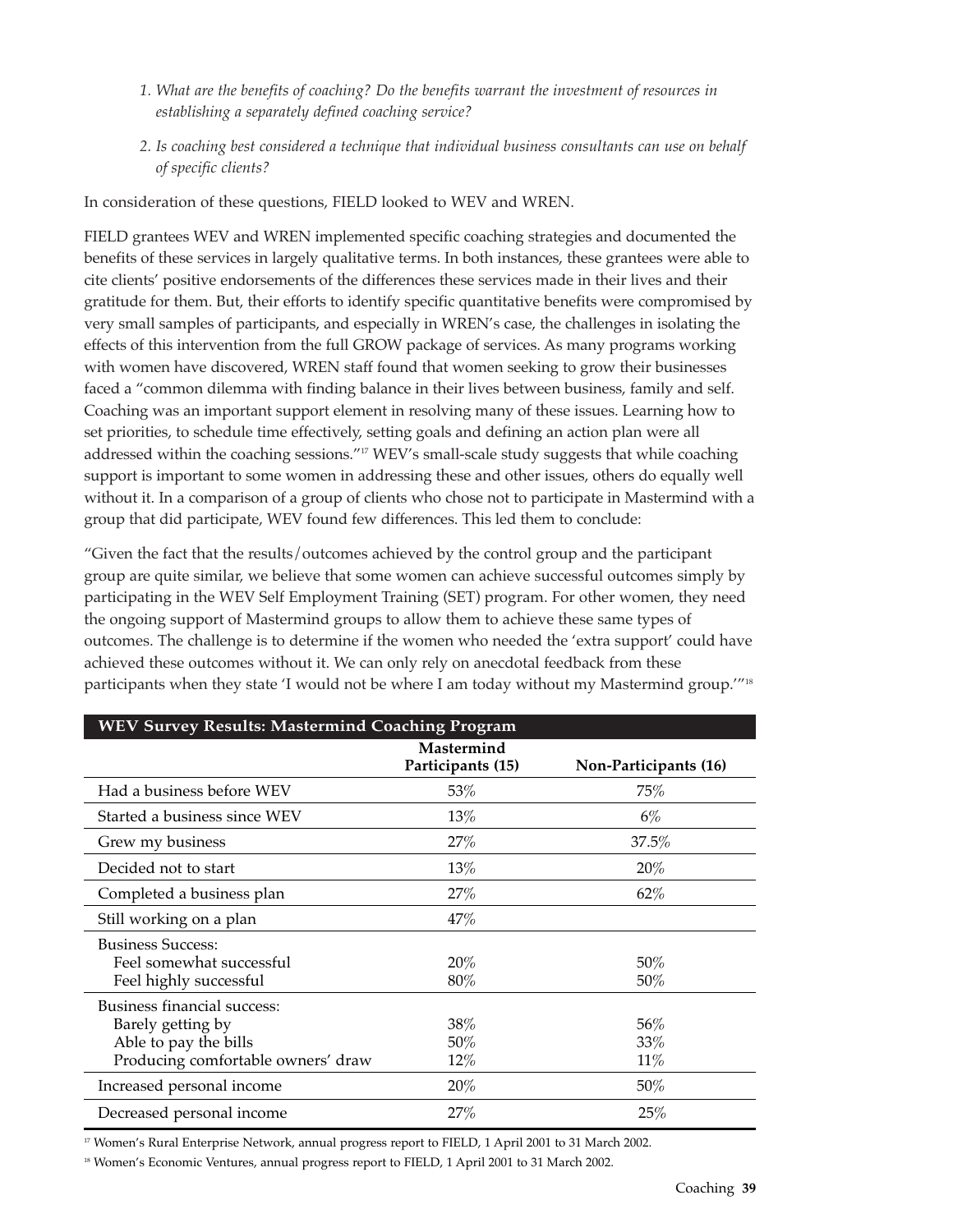In the WEV case, clients resisted paying a semi-annual fee that was introduced a year after the service was initiated. In the WREN case, clients participating in GROW subsidized the service as part of their fee for the overall program, but when WREN was unable to maintain its larger subsidy for the service, only a small number of clients committed to continuing coaching services on a one-to-one, private-pay basis with the WREN coach. This reality should not be taken to mean that clients did not appreciate the services. There are many strong endorsements of its positive effects by both clients and the program staff who participated in and observed the strategy. But it does mean that within the larger scope of things, clients have difficulty assigning this expense priority among many others that they face.19 And, programs may face this same reality. WEV's subsidy for a program that included three types of coaching services amounted to about \$450 per client.<sup>20</sup> WREN's subsidies to a smaller group of clients totaled around \$250 per person. Offering this level of subsidy would be a challenge for most programs.

| <b>Fee Structure for Coaching Programs</b> |                                                                                                                                                                                                |  |  |  |
|--------------------------------------------|------------------------------------------------------------------------------------------------------------------------------------------------------------------------------------------------|--|--|--|
| <b>WEV</b>                                 | \$50 for six months of weekly meetings with a facilitator                                                                                                                                      |  |  |  |
| <b>WREN</b>                                | Group coaching covered by GROW fee is \$5 to \$10 per hour.<br>Private individual coaching is offered to WREN clients at a rate of \$50 per<br>session, 50 percent of the coach's regular fee. |  |  |  |

Two options programs have in reducing costs are fostering peer coaching and incorporating coaching into business consulting. The first strategy involves teaching clients coaching skills and then forming self-directed groups. As a result of the WREN coaching program, some of its graduates established their own peer-to-peer coaching group. To some extent, WEV has tested this approach. Women are introduced to basic coaching techniques during core business training, and invited to form Mastermind groups. At least two of these groups chose to "go it alone" without a facilitator at the point that WEV introduced its fee. Whether many clients have the motivation and skill to do this effectively has not been tested yet.

Cost alone may be the greatest incentive for programs to incorporate coaching into the role of the business consultant. But, how easily can it be incorporated into the skills set and tools box of a program's business consultants? A number of consultants have argued that not only do they provide these services, but also that offering them within an ongoing technical assistance relationship is the right place for them to be provided. Certified coaches, on the other hand, would likely argue that their work embodies a set of skills and tools that are not intrinsic to all business consultants, and that separating the technical consulting from the broader process consulting is more effective. Another challenge is that when integrating coaching into the business-consulting relationship, consultants may run a greater risk of crossing boundaries, as raised in the business consulting section of this guide.

For business consultants to be effective as coaches, they will need to develop a set of skills and master a set of strategies that are not innate, even in people with strong content backgrounds. Providing coaching within the business-consulting relationship can be seen as analogous to business trainers incorporating participatory adult-learning techniques into training: many business trainers say that they do it, but few are really skilled in these techniques or do it well. Training in participatory training strategies is an essential professional development opportunity. It is similarly important for business consultants to have the chance to build their mastery of

<sup>&</sup>lt;sup>19</sup> The cost of personal coaching is prohibitive for many. Even at a discounted rate for WREN clients, the charge for a onehour session was \$50.

 $20$  This sum included the cost of an evaluation component, as well as recurring costs.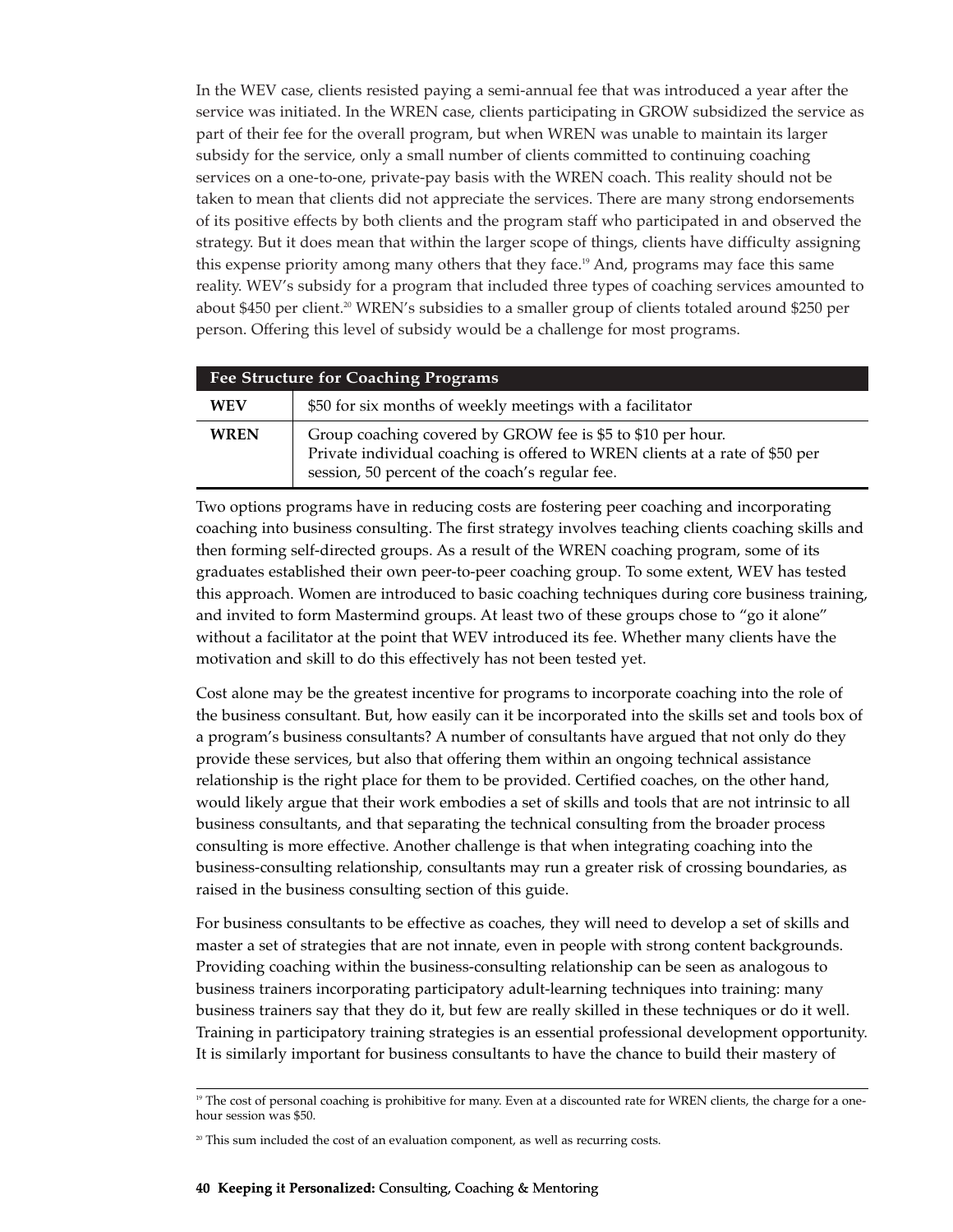coaching skills through training and experience. While not every client may need coaching, it is certain that there are many who would benefit. In an organization seeking to offer the best personalized services to clients, coaching is an area that should not be overlooked.

#### *Coaching qualities and strategies:*

| A good coach is someone who: <sup>21</sup>             | A good "coachee" is someone who: <sup>22</sup>              |
|--------------------------------------------------------|-------------------------------------------------------------|
| ■ separates the ego from the process;                  | listens with an open mind to other ideas;                   |
| lacktriangleright best in the client;                  | $\blacksquare$ is flexible;                                 |
| $\blacksquare$ is curious, supportive and asks more of | ■ is not threatened or defensive;                           |
| the client than the client would ask of                | ■ expresses himself or herself fully;                       |
| himself or herself;                                    | ■ demonstrates commitment to growth for                     |
| respects the client;                                   | himself or herself and his or her business                  |
| acknowledges the client;                               | by accepting input;                                         |
| advocates for the client;                              | ■ understands he or she is being "mirrored"                 |
| has an excellent personal foundation;                  | to help to see things he or she can't see                   |
| is aware and self-managing, and invests in             | about himself or herself;                                   |
| continuous learning and resource gathering             | acknowledges input;                                         |
| so as to be a resource to the client;                  | $\blacksquare$ says "thank you;"                            |
| has a coach himself or herself;                        | $\blacksquare$ is accountable – If he or she is not willing |
| $\blacksquare$ has mastered coaching skills; and       | to do the work necessary to progress, no                    |
| $\blacksquare$ is an excellent communicator.           | amount of coaching will help.                               |

#### **Strategies a coach uses to support clients:**<sup>23</sup>

- Ask permission to coach.
- Create a safe place in which everything can be said.
- Use an agenda for each meeting.
- Use time limitations in the meeting each person gets equal time.
- Stay focused.
- Ask the right questions.
- Listen generously; understand their point of view.
- $\blacksquare$  Make this a collaborative process it is about helping the other person find solutions, rather than telling them what they should do.
- Provide the structure to assist the client in maintaining his or her momentum in carrying out the action plan.
- Assist the clients in achieving their results faster so that the value of the assistance is measurable.
- Be unconditionally constructive.
- Share their intuitions.
- Use silence.
- Provide structure.
- Make requests.
- Draw distinctions.
- Plant seeds.
- Clear distractions.
- $\blacksquare$  Put things into context/perspective.
- Negotiate.
- Create and maintain rapport.
- Reframe.
- Model.
- Clarify.
- Strategize.
- Brainstorm.

<sup>21</sup> Adapted from Women's Economic Ventures, handout.

<sup>23</sup> Adapted from Lea Belair of Women's Rural Enterprise Network, e-mail communication from FIELD On-line Coaching Seminar, 22 March 2002.

<sup>&</sup>lt;sup>22</sup> Women's Economic Ventures, handout.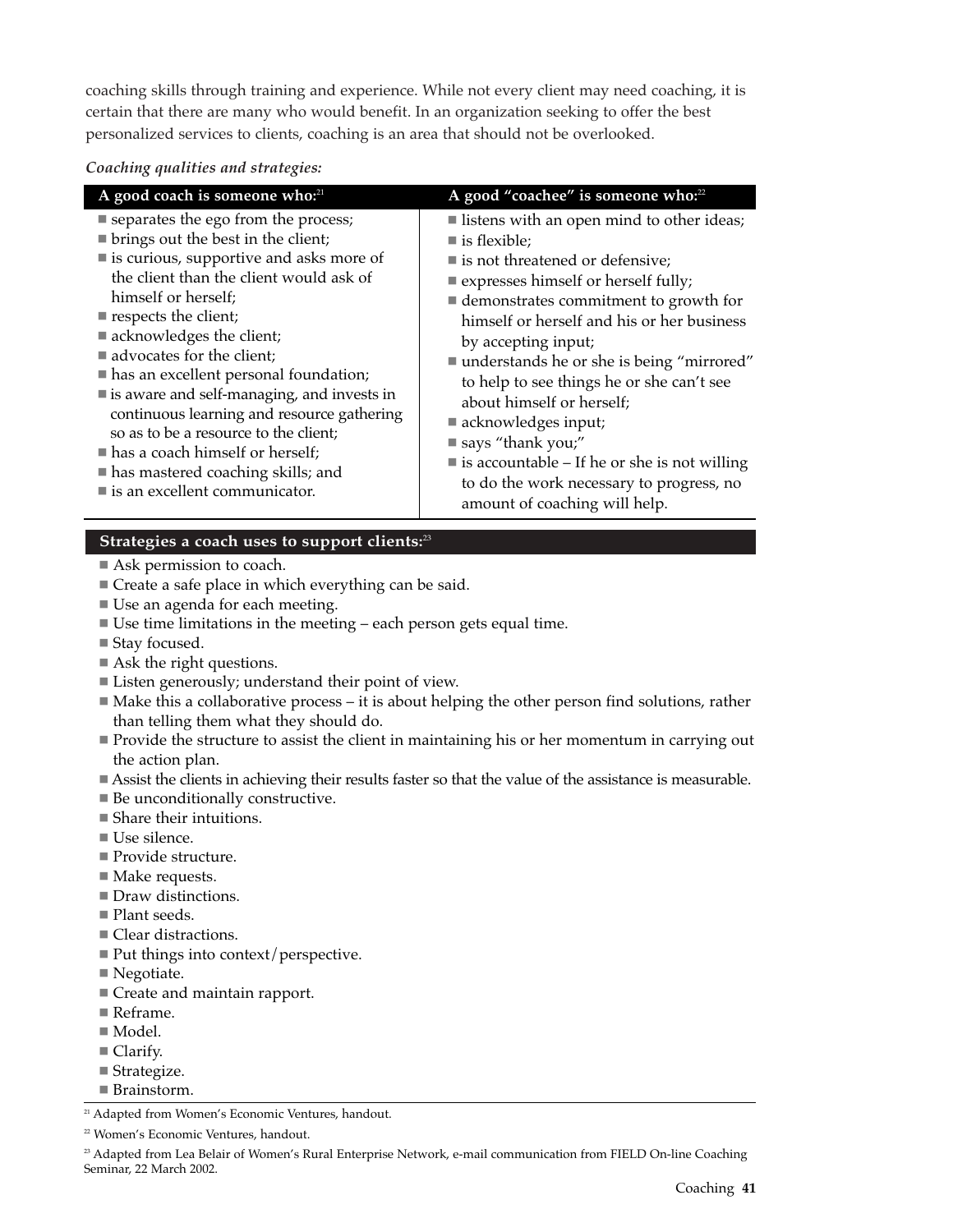## **RESOURCES FOR INFORMATION ABOUT COACHING:**

There are more than 50 coaching training schools worldwide.<sup>24</sup> Coach training is delivered in person, on the telephone and over the Internet (depending on the program). The following Web sites for information about coaching were recommended to FIELD staff by coaches:

#### **International Coaching Federation**, http://www.coachfederation.org

Information about finding and becoming a coach, training programs, certification and more.

#### **CoachVille**, http://www.coachville.com/

Information about coach training school, association of coaches, coaching techniques, coaching literature and tapes.

#### **Coach U**, http://www.coachu.com

Information about the Coach U training program, corporate coaching training program, free "1, 2, 3 Coach" teleclass, bookstore and resources, and coaching question-and-answer pages.

<sup>24</sup> International Coaching Federation; Web site; http://www.coachfederation.org/training/organizations.htm; Internet.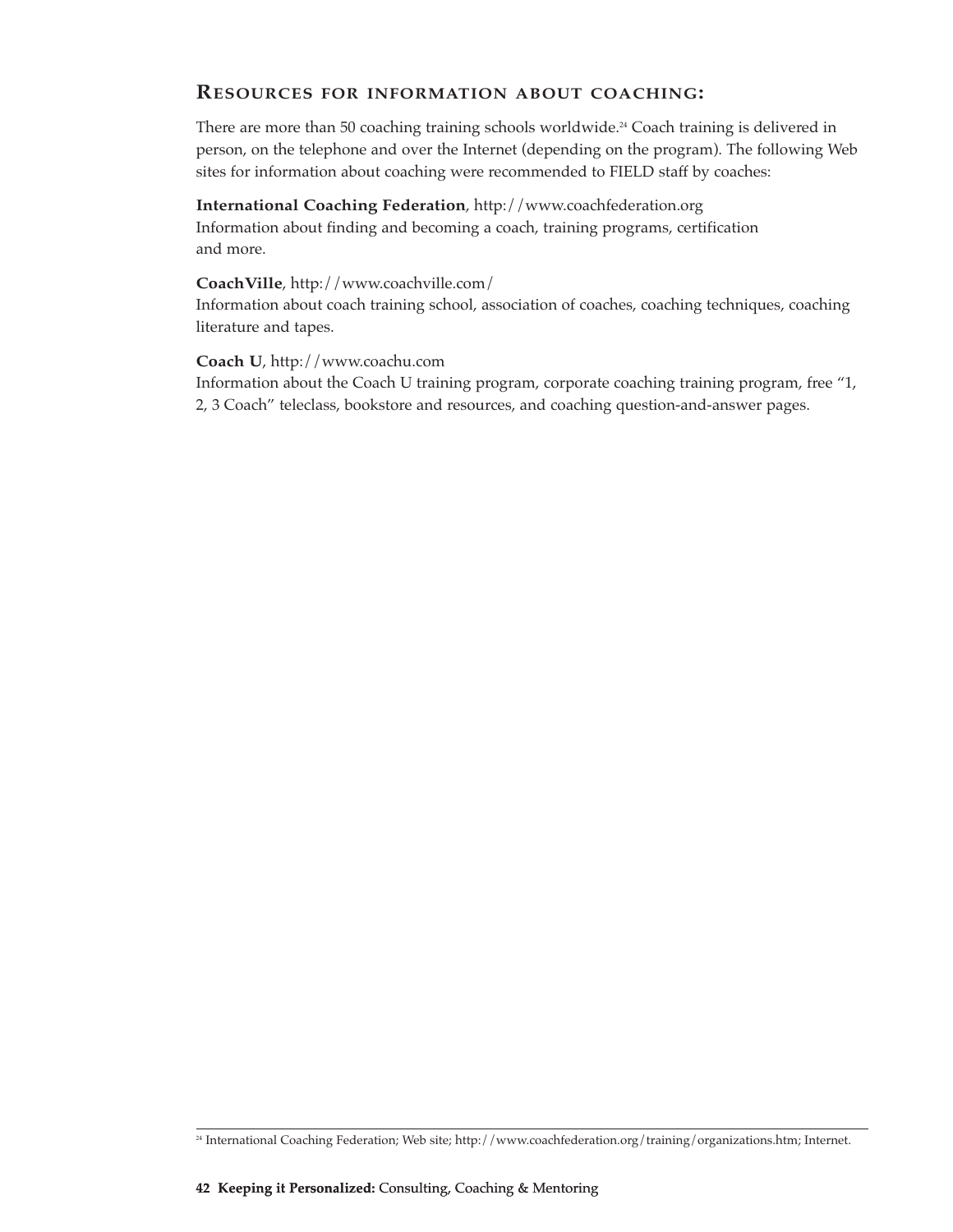# **Mentoring**

**M**entoring is another potentially powerful form of personalized assistance that<br>microenterprise programs can offer their clients. Mentoring offers programs the opportunity to expand the range of skills and expertise available to clients, and to extend the number of hours of personalized assistance that they can offer. Mentors can provide industry insights that program staff may lack; they can make connections to other resources, and they can motivate by example.

According to *Webster's New World Dictionary,* the term mentor comes from the name of a character in Homer's *Odyssey,* who was "the loyal friend and adviser of Odysseus and teacher of his son, Telemachus." A mentor is further defined as "a wise, loyal adviser," or a "teacher or coach." In addition to providing information, a mentor can:

- **Coach** showing the protégé<sup>25</sup> how to carry out a task or activity;
- **Facilitate** creating opportunities for the protégé to use new skills;
- **Counsel** helping the protégé to explore the consequences of potential decisions; and
- **Network** referring the protégé to others when the mentor's experience is insufficient.

Mentoring is a wonderful concept; its value has been burnished over the years as people have come to understand the critical role an individual mentor can make for a climb up the corporate ladder, educational success, adolescent formation and many other purposes. Certainly mentoring offers the same potential for microentrepreneurs. And, mentoring brings benefits to the mentor as well as the protégé. Mentors seeking to "give back" to others experience the rewards that come with developing a personal relationship with someone aspiring to grow, and with seeing the fruits of their advice. But, programs that have implemented mentoring programs have found it not so easy. There are real organizational and educational challenges associated with managing a process for emerging entrepreneurs.

Practitioners with experience in facilitating mentoring programs have identified the list below as the most important design considerations:

- Clearly identifying the characteristics of clients who can best benefit from mentoring;
- Developing a mechanism for recruiting and selecting appropriate mentors and protégés;
- Clarifying expectations of both mentors and protégés regarding their roles and responsibilities;
- Designing a process for matching mentors and protégés;
- Structuring a process with a clear beginning, middle and end, and with mechanisms for early exit based on the assessment of the participants; and
- Establishing ongoing program monitoring and support to the program participants.

 $25$  In a mentoring relationship, the client is called a protégé.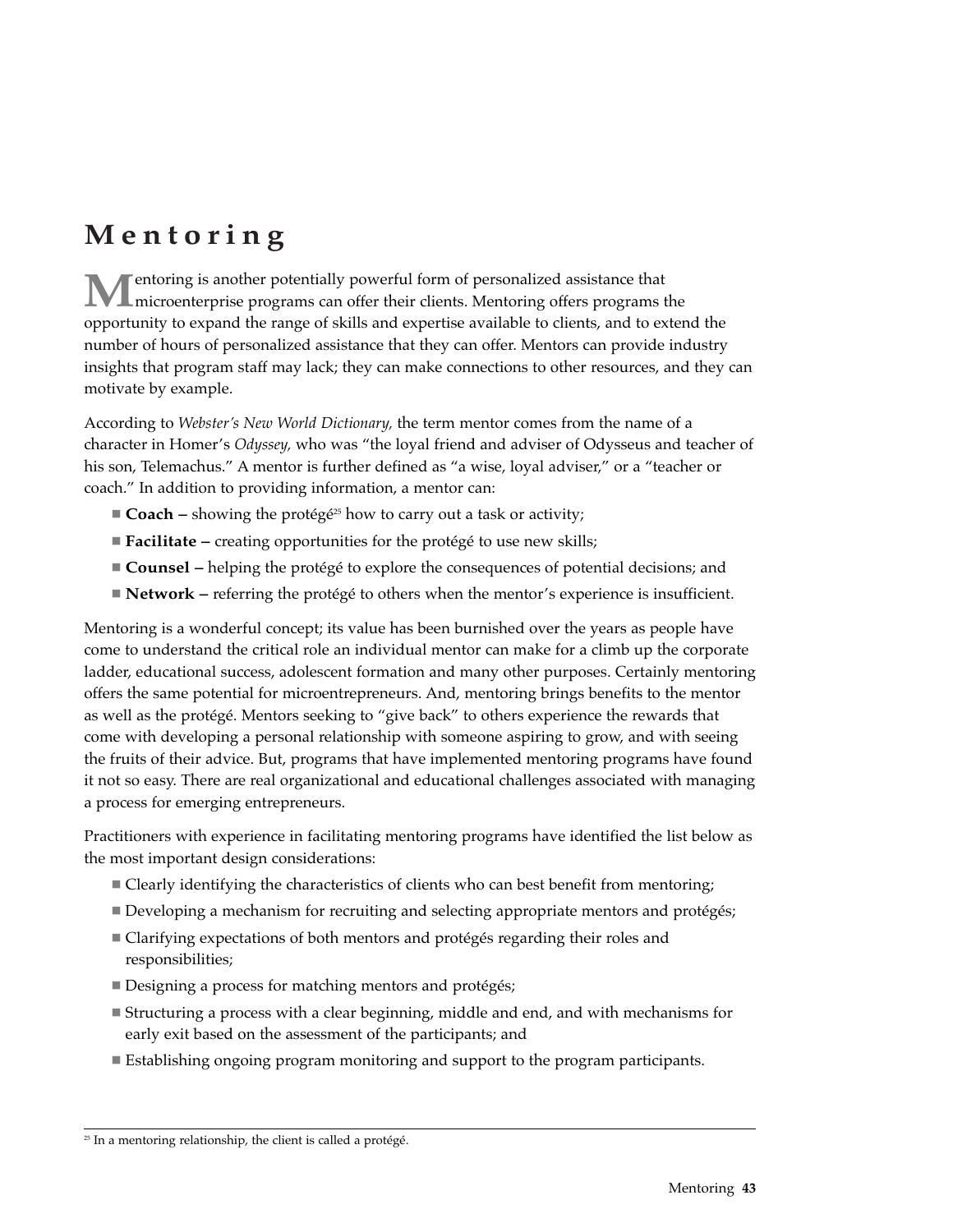#### *Programs need to select clients who are "mentor ready."*

As in marriage, it's just as important to be the right person as to find the right person. Microenterprise programs have found that not all clients are at a stage where they're able to benefit from the intensive support that a mentor can provide. Staff members who have implemented these programs highlight the following as some key "readiness criteria" that should be assessed when recruiting clients into a mentoring service. Clients need to:

- Be at a point in their business where they can dedicate some time to a mentoring relationship (and this is more likely for an established business rather than a start-up);
- Have a clear set of issues or questions they want to work on;
- Have a certain level of self-confidence that would enable them to engage in a one-on-one professional relationship; and
- Have a demonstrated capacity to develop and achieve business goals, and implement recommendations made by program staff for business improvement.

While these recommendations seem self-evident, they have been hard-won. Practitioners who have been engaged in mentoring efforts have noted how difficult it can be for clients to exhibit these characteristics. Those at the earliest stages of business formation may not know enough about their own business yet to know how to engage professional advice. Clients coming from disadvantaged backgrounds can find it challenging to interact with strong-minded, assertive entrepreneurs. And people beset with personal issues may not be able to implement recommendations at a pace consonant with a mentor's expectations.

#### **Who Benefits from Mentoring?**

Those who are specific about their needs, prepare for meetings, and follow through on recommendations do best in a mentoring relationship. Clients who have felt positive about these counseling arrangements have emphasized several key things:

"Make sure you have a clear agenda for each meeting. Make sure you prepare materials. ... I felt that they were really giving me a gift, so it was my job to take it very seriously."

"Discipline is what's important [and the] ability to filter ... ideas and discuss them. ... If you're too defensive, it wouldn't be good; if you're too sure, it wouldn't be good."

Clients do not arrive at a program innately prepared to be protégés. They may not have experienced the power of such a relationship in their lives, and they need guidance on what to expect. As one program manager stated, "It's interesting to note that when we ask our clients how many want a mentor, they all say 'yes.' Once they learn what it actually means to have a mentor, how much work they have to put into it, how much of the responsibility is on them, most opt out."26

#### *Programs also need to recruit, select and train mentors sensitive to the needs and characteristics of low-income entrepreneurs.*

If program staff members would say anything, they would say that experience or content knowledge is essential but not sufficient for mentors working with microentrepreneurs.

<sup>&</sup>lt;sup>26</sup> Valerie Ellis of Women's Economic Ventures, communication, 16 April 2002.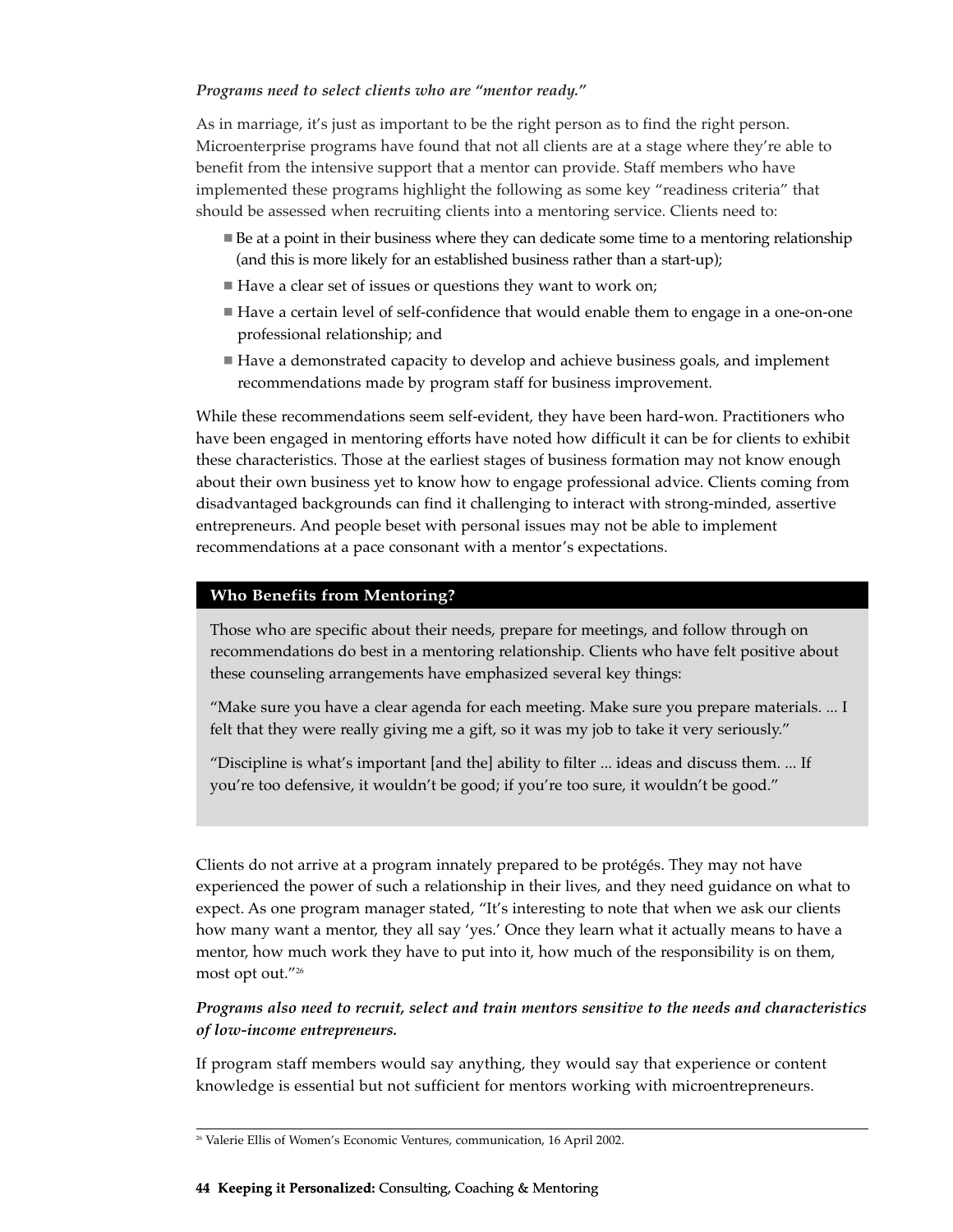Equally, mentors need to be interested in participating in a relationship where they have as much to learn as to give. They need to understand the unique characteristics of microentrepreneurs, appreciate their talents and experience, and support their efforts to overcome the barriers they experience. They must be able to provide current, useful business advice, and be able to do so in a way that presents it in small, manageable steps that are realistically achievable by the protégés. One experienced protégé commented that mentors "need to work hard at listening. It could be challenging for a business owner to just be thrown a ton of advice. It really needs to be a discussion. They need to be sensitive to try to understand the business owner's perspective and point of view. They need to listen well, so that when they do give feedback, it is really relevant."<sup>27</sup>

| <b>Recommended Mentor Qualifications</b>             | Recommended Protégé Qualifications                  |  |
|------------------------------------------------------|-----------------------------------------------------|--|
| $\blacksquare$ A desire to help;                     | ■ Clear and realistic expectations of what a        |  |
| ■ Positive, past experience being mentored           | mentoring relationship can provide;                 |  |
| formally or informally;                              | ■ Defined set of business issues or challenges      |  |
| Experience as a business person with a track         | for which advice is needed;                         |  |
| record of helping others develop their skills;       | ■ Willingness and ability to provide time and       |  |
| $\blacksquare$ Time and energy to devote to the      | energy to the relationship, and to pursuing         |  |
| relationship;                                        | the recommendations made by the mentor;             |  |
| $\blacksquare$ Current business and/or technological | ■ Self-confidence;                                  |  |
| knowledge and skills;                                | ■ Demonstrated capacity to set goals and            |  |
| $\blacksquare$ Willingness to learn; and             | implement plans to achieve them; and                |  |
| Demonstrated coaching, counseling,                   | $\blacksquare$ Willingness to be accountable to the |  |
| facilitating and networking skills.                  | mentor.                                             |  |
|                                                      |                                                     |  |

And, as one staff person noted, they need to be able "to celebrate every accomplishment" of the microentrepreneur. Their role is as much coach and motivator as technical advisor.

*Program design needs to recognize and address the common pitfalls that have plagued mentoring programs.*

The most often experienced pitfalls include the following:

- **Mismatches between mentor and protégé:** This is probably the most challenging issue. Because the relationship depends both on technical competence and personal interaction, matching is more than just aligning a need with a resource. An organization cannot guarantee that every match between a mentor and a protégé will be a successful one. One or both people may feel uneasy with the other, or they may not be able to achieve the level of trust necessary for successful communication. Program staff needs to assess personality fit as well as business fit. Other solutions both lie in better orientation, and in developing clear processes for evaluating the relationship and ending it with grace.
- **Unrealistic expectations:** Problems in the relationship can occur if the protégé expects or demands too much from the mentor, and vice versa. It is important, therefore, that expectations are clearly defined from the beginning.

<sup>&</sup>lt;sup>27</sup> Client of Coastal Enterprises, Inc., interview, 6 May 2002.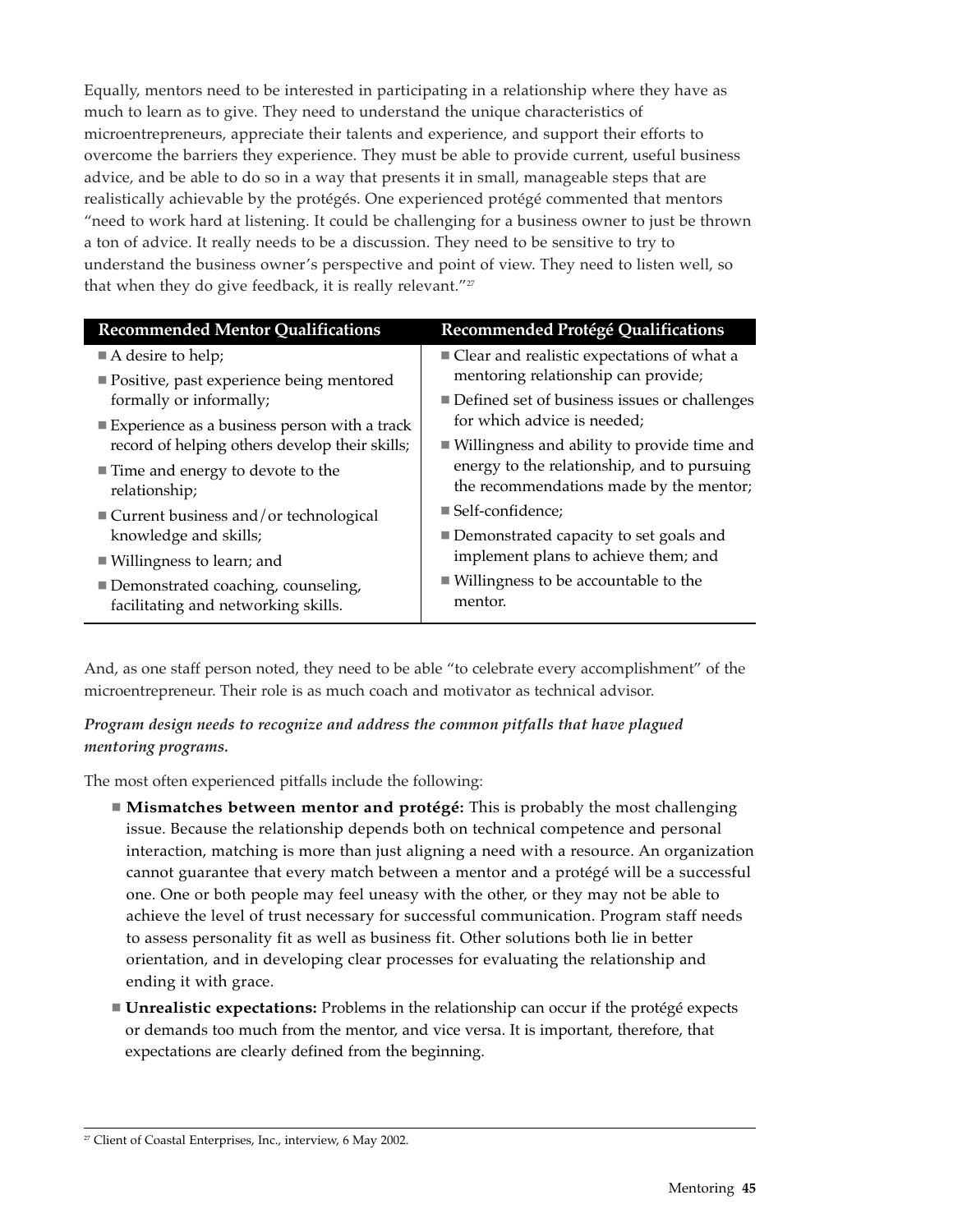- **Breaches of confidentiality:** Both parties in the mentoring relationship must realize and accept the fact that a high level of trust is essential to develop an effective relationship. Therefore, codes of conduct regarding the confidential nature of the relationship should be clearly defined and understood by both parties at the beginning of every mentoring relationship.
- **Misunderstandings regarding the nature of the protégé's problem:** Programs and mentors need to recognize the "real" problem that may be hiding behind the protégé's descriptions or manifestations of the issue. Many times, microentrepreneurs have difficulty pinpointing the exact nature of the problems within their businesses. They may also define the problem as a business issue, when it, in fact, is a personal one. The greater extent to which programs can ascertain and clarify the business problem upfront, the greater chance the mentoring relationship will have.
- **Protégé accountability:** Programs have experienced instances where clients don't maintain contact with their mentors, don't follow up on recommendations made, and don't discuss their reasons why. As one staffer noted: ... "This is also very difficult to track as neither party usually lets us know about 'lack of contact' until much after the fact."<sup>28</sup> Regularly scheduled check-ins can catch these contact lapses before it's too late.

#### *Mentor recruitment and mentor-protégé matching need to be designed in a way that provides for some choice.*

This is difficult to accomplish but appears to be an essential ingredient in an effective relationship. Both mentors and protégés feel the need to have some say in whom they're going to work with and invest their hopes, dreams, ideas, counsel and, not least of all, time. But this is not easy to ensure. Few programs report a surfeit of mentors and finding ones with the characteristics described above is difficult.<sup>29</sup> This is why recruitment is an important component of program execution. Here are a few ways some experienced programs are addressing the challenges of recruitment and matching:

- **Have clients do some of their own recruitment:** CEI, for example, helps clients establish advisory boards with several members who provide advice and guidance. While CEI will identify some candidates for the board, the client is also expected to try to identify candidates.
- **Use word of mouth:** CEI has also found that its best advisors have been those it has recruited by referral. Those who came via general announcement were less appropriate. This can, however, present problems in small communities and in situations where specific types of mentors are sought.
- **Use somewhat more experienced microentrepreneurs to mentor others:** West Company has recognized that individuals slightly further on the entrepreneurial path may have much to give to newcomers. And, the less experienced, self-confident and professionally-adept someone is, the less prepared they may be for a more "mainstream" business advisor.
- **Create a mechanism for potential mentors and protégés to meet and decide whether to initiate a relationship:** CEI encourages clients and potential mentors to meet one-on-one before commitments are made. West Company uses an "organic" method

<sup>&</sup>lt;sup>28</sup> Valerie Ellis of Women's Economic Ventures, communication, 18 April 2002.

<sup>&</sup>lt;sup>29</sup> For this reason, FIELD is supporting a pilot program called MicroMentor the goal of which is to identify and match experienced business people with emerging entrepreneurs working in the same industry. Launched in California with CAMEO, the state microenterprise association, West Company, Start Up and CompuMentor, MicroMentor is testing a Web-based approach to recruiting mentors and linking them to clients in need. More information is available from www.micromentor.org; Internet.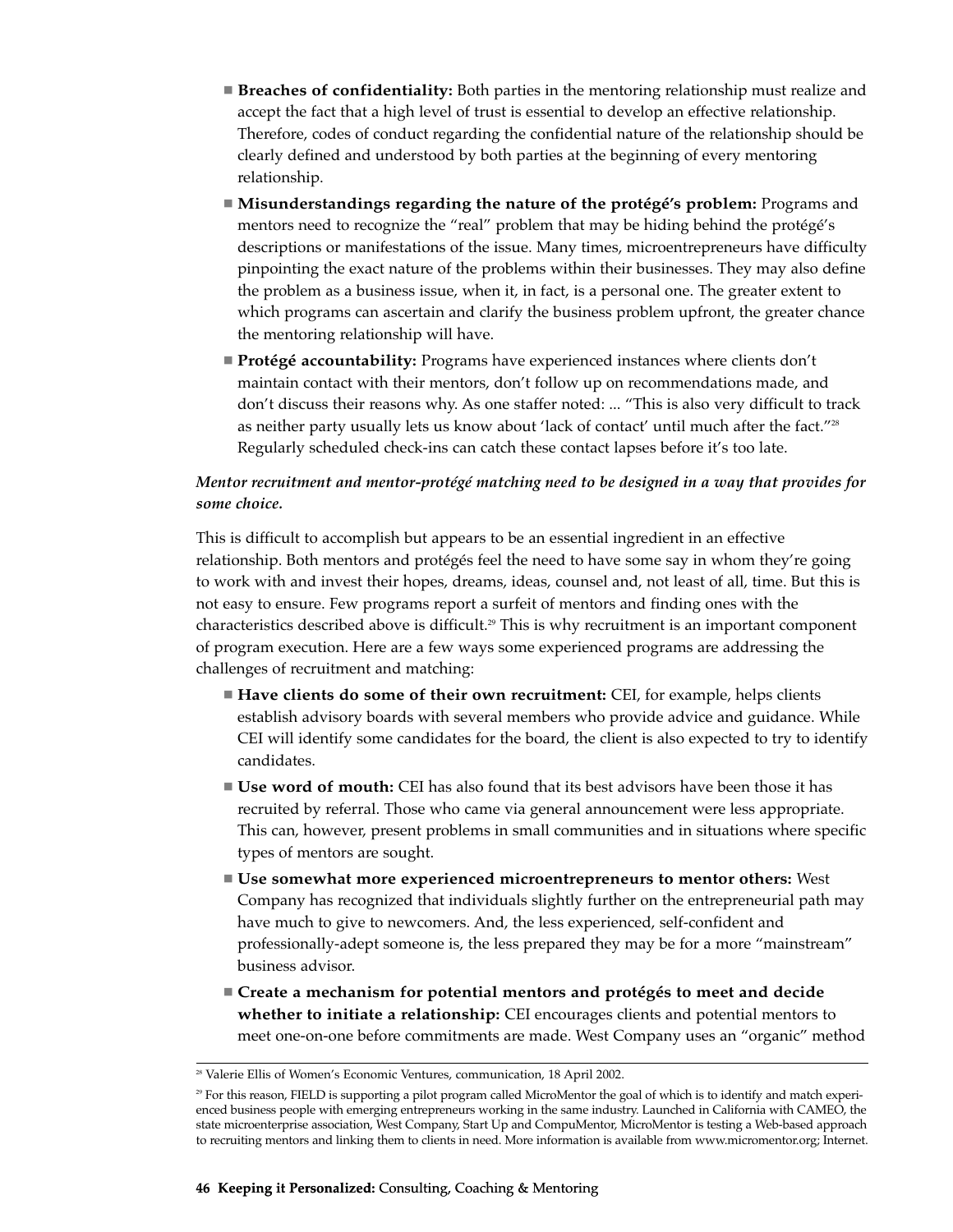of matching: individuals meet in a group setting where advice is exchanged among the participants at first – from many to many. Individual mentoring relationships emerge from experience in the group process.

 **Jump-start the mentoring relationship with shorter-term commitments:** West Company's group process supports this. WEV also promotes "mentoring moments" in which short-term consultations are established as a prelude to and test of a longer commitment.

#### *Options other than one-to-one mentoring may be more appropriate for some microentrepreneurs.*

While a personal relationship with a mentor can be intense and truly life-altering, there can also be drawbacks. On the one hand, some clients are not prepared for that level of engagement either in terms of time or intensity. Others may have business challenges that can benefit from having more than one mind engaged in the exploration of solutions. For these reasons, two organizations, West Company and Coastal Enterprises, Inc., have established group-based mentoring structures for their clients of very different types. West Company's structure is designed for very low-income women with little prior experience; CEI's for experienced businesswomen. West Company's structure offers a flexible and open-ended mechanism for engagement with many-to-many and one-to-one options; CEI offers a formal and longer-term process in which a team of advisors provides periodic counsel to a business person based on a fairly substantial knowledge of the business and its issues. Each works for the intended target group.

#### **From One-on-One to Group Mentoring and Back, West Company**

West Company believed that their clients would benefit from one-on-one, business-tobusiness mentoring relationships, and so designed a program that matched clients with established business owners experienced in areas where the new business owners needed help. But, West Company found that the one-on-one mentoring program was not successful with those clients who most needed assistance – their very low income and welfare-to-work clients with little or no business experience. Tola Levison of West Company wrote about their one-on-one mentoring program:

"There were issues of trust and the lack of a "level playing field" that made many of these mentor matches not as effective as we originally thought they would be. People told us that they felt pressured by their mentor to do what had been suggested, even though it didn't fit what they wanted. Mentors often had a results expectation that made protégés feel pressured to perform so that the mentor didn't feel like they were wasting their time. Eventually the protégé stopped returning the mentor's calls or failed to show up for planned lunch meetings. The results were often frustration for both parties. The mentor felt like they had wasted their valuable time and the protégé felt like they had failed to perform in the expected way."

West Company did facilitate a few successful one-on-one mentoring matches. However, these matches were more effective with more experienced, "sophisticated" clients. One of West Company's clients who had a failed mentoring relationship supports this hypothesis:

"I feel that mentoring should be a relationship that just kind of happens. You can't set it up. It should be someone you look up to and see qualities you want to cultivate in yourself. I wasn't sure if I was ready to take on another commitment in my life. I felt that I had too much going on in my life already, but West Company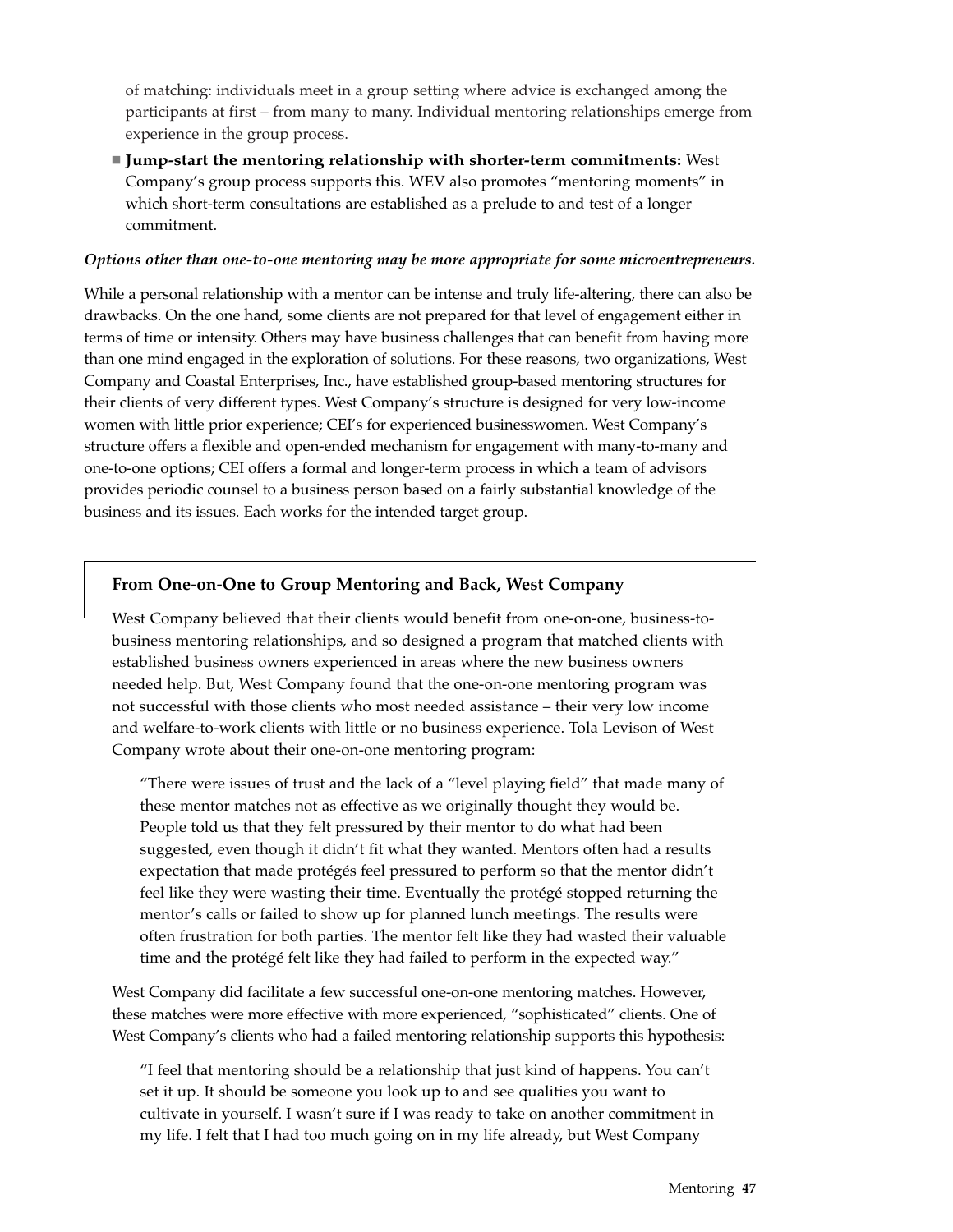was pushing me to have one. Clients need to want a mentor, they need to be ready. Now I would consider a mentor, because I don't have as many things going on. I would want it to be open so if things aren't working out, I could change to someone else."

When asked how she would set up a mentoring program, she answered:

"I would have a group of mentors and people that want to be mentored, get them together and allow people to make their own choices about how to meet. Comentoring would also be a really good thing. Two different business people could mentor each other instead of one person saying that they know it all. I think that when someone is a mentor, they should automatically have that kind of respect for the other person."

Based on this type of feedback, West Company piloted a group mentoring program specifically for their very low income and welfare-to-work population. Called Co-Mentoring, its premise is that everyone has expertise to share. There were no pre-defined mentors or protégés, and matches were made "organically" through casually structured pot-luck, dinner meetings. Participants included current clients and community members interested in assisting others to become economically self-sufficient. West Company encouraged people with current or prior business ownership as well as other community members with expertise such as bookkeeping, childhood education, nutrition and counseling. Participants were encouraged to bring their children and significant others with them to the dinners. The process, as reported by Levison, is the following:

"The client is identified by the business consultant. The client is invited to join the group. At this time, the client has already identified the specific goals they need to address.

"Introductions and expertise are exchanged at every meeting. The protégé might say 'hi my name is ... I'm starting a business called ... The strength I bring to this table is that I can make great-looking flower arrangements.' The mentor might say 'I'm ... I work at Head Start; the strength I bring to the table is that I love children and have taught pre-school for 10 years.' The group facilitator acts to coordinate the skills and expertise by keeping track of all the experts in the room.

"After introductions are made we usually get up and get our meal (pot-luck). This allows people to change their seating arrangements. They are invited to re-seat themselves next to someone they would like to get to know better. People will naturally gravitate toward what they need. I would compare it to the process of ionic exchange; positive particles are attracted to negative; people who have a need will seek out those who have the answers, if they are afforded the proximity to each other. A mentor might approach a protégé from a strength-based perspective after viewing that a parent is having difficulty getting their child to finish their meal. Rather than approaching the parent with parenting advice, they might focus on that client's strength, 'I was wondering if we could get together on this weekend – I need to make a centerpiece for a dinner we are having for a co-worker who is retiring?' This creates the basis for a mentor-protégé relationship. In this case you might ask, 'Who is who?' It is un-clear who is mentoring whom; that is exactly what needs to happen! The person who identified herself as a flower arranger might also be a good typist; they might identify that skill at the next meeting, thus allowing someone who needs help typing their business plan to ask them for help.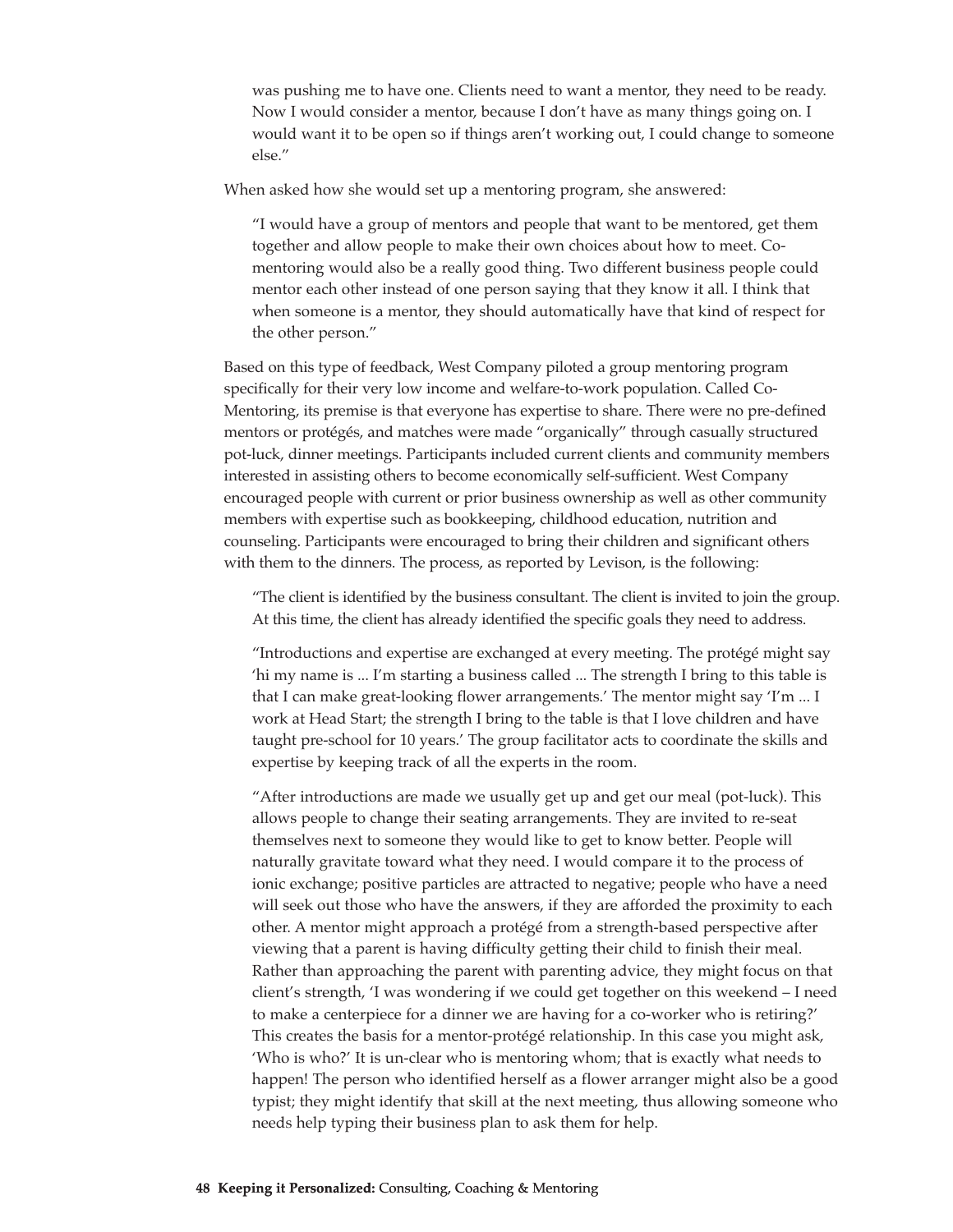"After a few months, people become comfortable with each other and initiate activities that I only learn of after they happen. They help each other with child care, transportation, business plans, taxes, firewood, resources of all types, as well as and maybe most importantly, they give each other emotional support when it is needed. Best of all, if one person has a favorable experience with the lady who works at Head Start, next time someone says they are having difficulty with a pre-school aged child, someone in the group will urge them to talk to the Head Start lady."

The co-mentoring group now operates in a largely self-directed fashion, with West Company providing facilitator support. Convinced that low-income, rural entrepreneurs need more access to mentors with special, industry-based knowledge, the organization continues to pursue and test other mentoring programs. It is now a founding member of MicroMentor, a Web-based matching program designed to connect microentrepreneurs with appropriate expertise, wherever it may be found. The pilot hopes to adapt the learning of West Company and other programs to an Internet- and phone-based model.

#### **Business Advisory Boards, a Many-to-One Mentoring Program, CEI**<sup>30</sup>

Coastal Enterprises, Inc., has operated its Advisory Board Program since 1998, and since that time has facilitated the creation of boards for 19 women. The program is adapted from strategies used by executives of small to mid-size growth-oriented firms seeking to amplify the quality of strategic guidance and substantive advice available to them in a low-cost way.<sup>31</sup> The staff of CEI developed the advisory boards to provide the entrepreneur with a diversity of sources of advice in different arenas. In addition, the staff anticipated that a board that included a few people, versus a one-on-one relationship, would provide a less pressured relationship, reducing the risk of failure. CEI has structured the program as follows:

#### **Description:**

The purpose of the program is to provide targeted management assistance to women business owners who have been in business at least five consecutive years and are committed to growing their businesses and improving the quality of their operations. Management assistance is provided by volunteer advisory boards composed of at least three members who are recruited based on the skills and experience needed to help the business owner achieve her business goals.

Business owners must apply to be part of the program. Applications are screened according to the criteria listed below. Acceptance into the program is also based on assessment of the appropriateness of business goals to the Advisory Board Program.

#### **Eligibility Criteria for Business Owners:**

- at least five consecutive years of business ownership, and at least two in the current business;
- a business that is at least 51 percent woman-owned;
- $\blacksquare$  responsibility for the major decisions in the business;
- willingness to complete a project application that includes a written business

<sup>30</sup> Adapted from Coastal Enterprises publication.

<sup>31</sup> Lester A. Picker, "Hatch Ideas with Outside Advisors to Boost Profits," *Your Company,* June/July 1996, 32-35.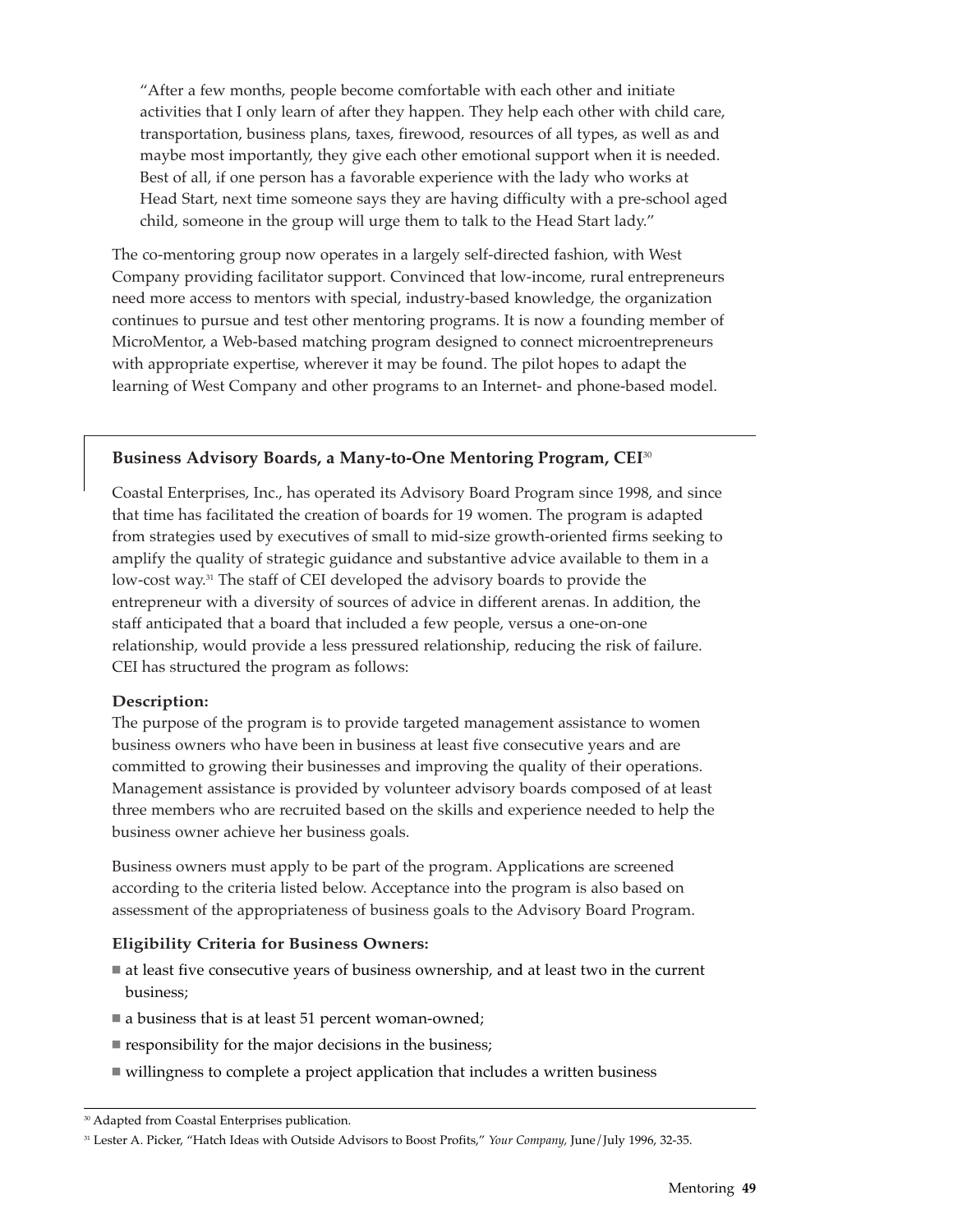description and financial information, a statement of business goals and objectives, a statement of the desired outcome from project participation, and an assessment of what she can offer as an advisor to another project business;

- a commitment to participate in project activities for the term of the project;
- a commitment to serve on the Advisory Board for another woman-owned business;
- a willingness to recruit one Advisory Board member to serve on her Board; and
- a willingness to participate in project data collection.

#### **Criteria for Advisory Board Members:**

- substantial business experience in their area of expertise;
- willingness to lend their skills, experience, strengths and interest to working with small business;
- $\blacksquare$  commitment to serve for the term of the project and participate in project activities; and
- willingness to participate in the project evaluation.

#### **Program Structure:**

#### **1. Number of people on the Board**

- at least five. Six is ideal, so if one person misses a meeting, there are enough participants.
- **2. Orientation for advisors and business owners, including information packet and confidentiality agreements**
- an orientation with both business owners and advisors is held to review expectations, roles and responsibilities, and ground rules;
- $\blacksquare$  information packet is distributed that includes project background information, a statement of purpose, advice on how to structure meetings with advisors (e.g., two to three hours, agenda prepared in advance by the business owner), and other relevant information.

#### **3. Quarterly meetings for each business owner and her advisory board**

- each business owner meets quarterly with her advisory board;
- **each business owner is responsible for scheduling her advisory board meetings.**

#### **4. Informal evaluation**

■ CEI staff will collect feedback about the project process and effectiveness from advisors and business owners.

CEI has developed a set of tools to support this program including an application form, a set of implementation guidelines, a participation agreement including confidentiality requirements and a waiver of liability, and guidance on board roles. (See the Tools section.)

Board members and clients have identified these positive aspects of the program. Boards:

- Provide focus, accountability and discipline;
- Support difficult decisions and make issues manageable;
- Help identify alternatives and "right" choices;
- Challenge assumptions;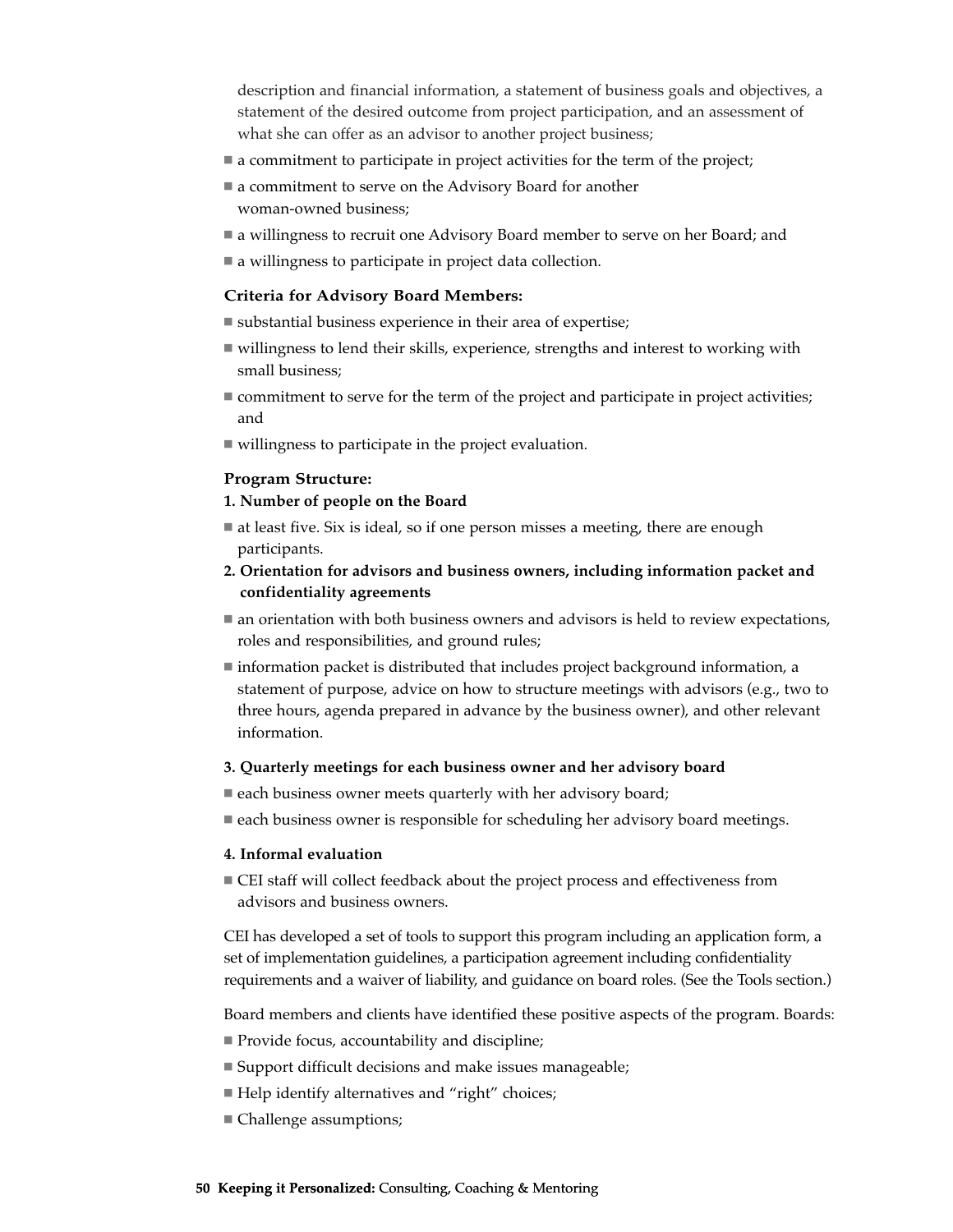- Support strategic thinking;
- Build skills:
- Reduce isolation: and
- Help separate business and personal issues.

The structure also poses challenges. Most important among them are:

- Time requirements effective use of boards demands solid meeting preparation;
- Developing trust requires both time and effective facilitation;
- Determining how much information is enough for advisors; and
- Clarifying expectations regarding what boards can do (be a sounding board) and can't do (be a partner).

Examples of clients who used advisors successfully include:

- A successful microentrepreneur who sought help analyzing the prospects of a second business idea;
- A client who sought help developing a marketing plan and strategy;
- A woman who sought help on how to manage her growing business, including planning for maternity leave; and
- A client who wanted to grow her business while remaining a sole proprietorship.

But other clients used them more strategically. As one client commented: "I was looking for a broader critique. Others may have more specific things they are looking for. It is always valuable to have someone who is really outside of your business to really look at it. I used them more on a strategic level." Another commented on how the guidance influenced her whole outlook on her life and work. And, a third commenting on the value of the board to her noted: "I would have gotten there, but it would have taken me a lot longer." All agreed that the value of the board depends on what the client puts into it. The CEI program demonstrates that the clients' preparedness and investment of energy are crucial in making this and any mentoring relationship work.

#### *The necessity of education and support for both protégés and mentors can't be underestimated.*

It is likely that most organizations that have commenced mentoring programs had little understanding of the level of investment that it would take to make the initiative succeed. Staff members need to attend to recruiting candidates for both sides of the equation; they need to provide up-front orientation and ongoing education, and they need to offer ongoing support. Orientation needs to address the full range of issues discussed here – qualities of effective mentors and protégés, the mentoring process, potential pitfalls and how to address them, ways to ask for and give advice, and ways to assess and improve the process. West Company staff members note that fear is common among many protégés: "They are scared that their attempts to make things better will make things worse; they are frozen in fear."<sup>22</sup> Education is the pathway out of this bottleneck.

Experienced programs use several strategies to properly orient participants. They include written materials that describe program structure and process, guides to effective mentoring

<sup>&</sup>lt;sup>32</sup> Tola Levinson of West Company, e-mail communication to Lea Belair during FIELD On-line Coaching Seminar, 16 April 2002.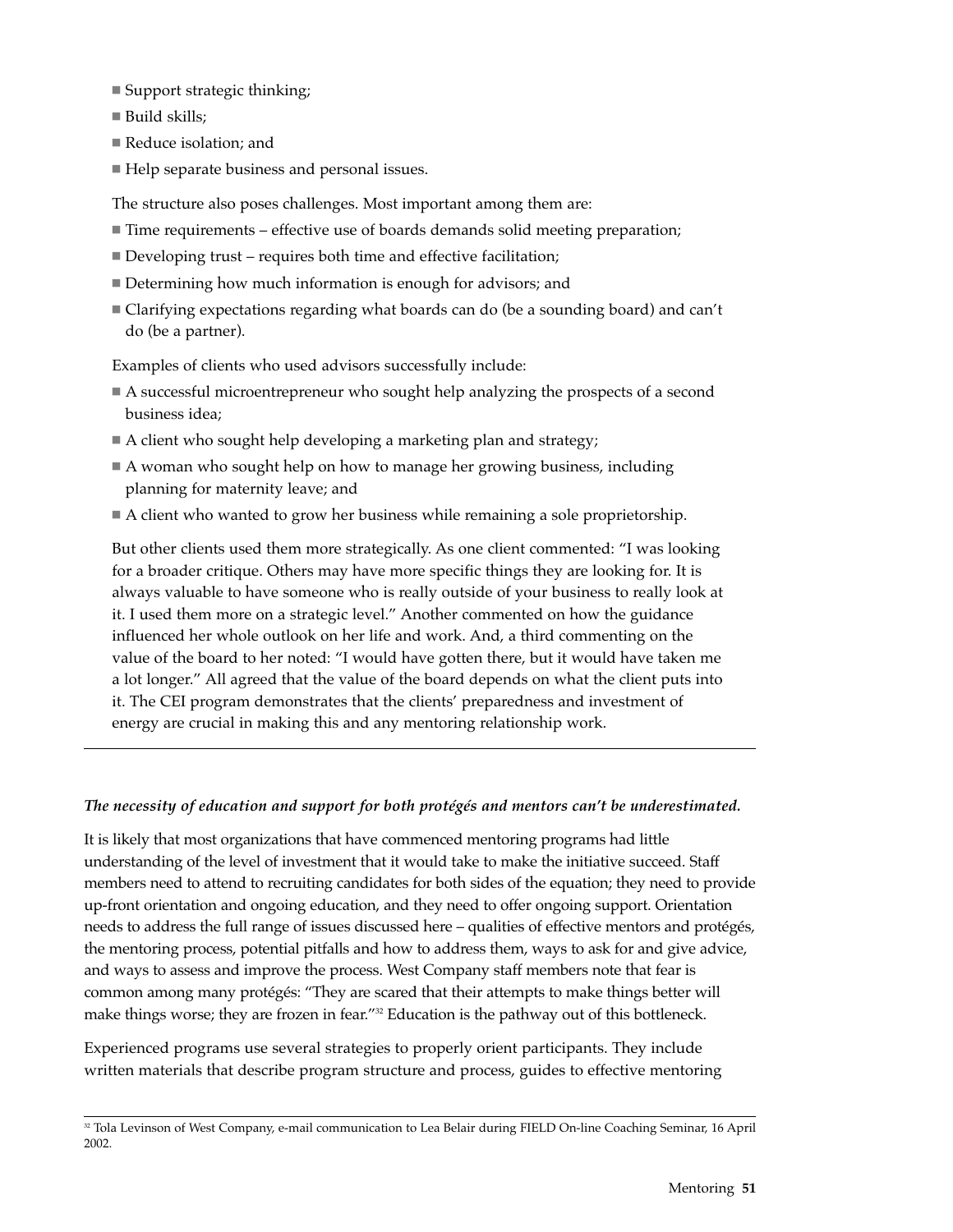relationships, a general description of the stages of a mentoring relationship, orientation meetings for participants, etc. Program staff meet with potential mentors and protégés first, and separately, and then arrange for the parties to meet. In addition, staff maintains contact with mentoring program participants on a regular basis, checking in to find out if things are proceeding smoothly from both participants' perspective, and intervening to address issues as they emerge.

#### **The Mentoring Process**

**Evolution of the mentoring relationship:** The first communication should address the startup issues. Initial goals should also be addressed. Both parties should come well prepared to all communications so that the relationship develops smoothly.

**Orientation – building the base for a successful relationship:** During the first month, both the mentor and protégé are getting to know each other, building trust, and developing expectations of each other. The interaction that occurs at this stage will lay the foundation for a strong and beneficial relationship.

**Relationship development – growing the mentoring relationship:** The development phase is when the "meat" of the relationship occurs. Once the goals and objectives are decided upon and the trust is established, the mentor and protégé will be able to focus on the protégé's business needs.

**Dissolving the relationship:** After a certain amount of time, the mentor and protégé will review the goals achieved with the mentoring relationship. If the mentor chooses to continue and the protégé is interested, both parties renew their commitment. If not, the partners reflect on their accomplishments and amicably end the relationship.

When check-ins should occur obviously depends on the length of the mentoring relationship. West Company and WEV suggest a six-month mentoring commitment appears to be appropriate, with the possibility of renewal. Within a timeframe like this, it would make sense to do an early check-in, monthly follow-up calls and a review at the end. These reviews don't need to be elaborate, but they do provide an opportunity for either party to present issues and seek solutions in a productive way. There needs to be a parachute for both parties: term limits and a regular check-in are positive approaches to providing them.

#### *Because mentoring programs have costs, they need to be evaluated.*

Most of the assessment of mentoring programs has been qualitative. Customer satisfaction has been dominant in evaluating whether a program is working or not. Programs can and should track the number of matches they make and hours of advice they provide, how many achieve their full life expectancy, and how many are renewed. This, in addition to customer feedback, is a good way to monitor and know if one is on track. But ultimately, the program needs to understand what the outcomes are and whether they are "worth" the resource investment that the program is making in organizing and providing the service. A more complete framework for assessment might include the following elements: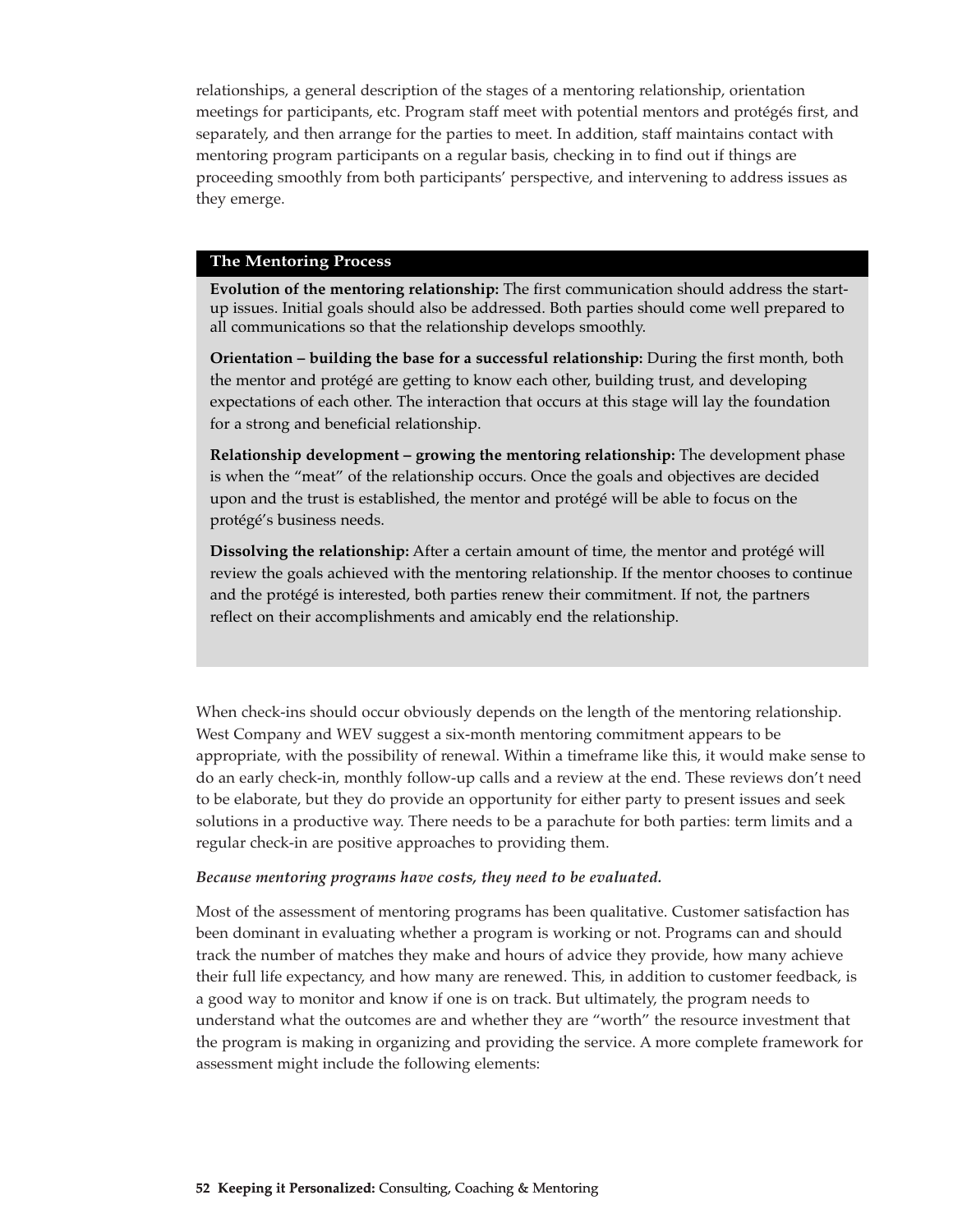| <b>Program effectiveness</b> | Number of matches;                                                                                                                         |
|------------------------------|--------------------------------------------------------------------------------------------------------------------------------------------|
|                              | Hours invested by mentors;                                                                                                                 |
|                              | Duration of relationships compared to expected duration;                                                                                   |
|                              | Number of renewals;                                                                                                                        |
|                              | Mentor and protégé satisfaction with the program.                                                                                          |
| Cost efficiency              | Number of mentor hours generated in relationship to program costs.<br>Comparison of cost of a "mentor" hour to a business consultant hour. |
| Outcomes                     | Number and percent of clients reporting that the goals for which<br>they sought mentoring assistance were achieved;                        |
|                              | Number and percent of recommendations implemented;                                                                                         |
|                              | Catalogue of changes made to and experienced in the business;                                                                              |
|                              | Catalogue of changes made in personal life;                                                                                                |
|                              | Estimates of any "bottom line" results that clients attribute to the<br>mentoring advice.                                                  |

This is stated with full knowledge of how tricky it can be in capturing the value of an essentially personal, and hopefully, transformational relationship. As one client assessed the value of such a relationship to her, it was in "clarifying what I wanted in my business, what was important to me in my life and my work. That was the big one."33 That certainly was big and oh so very hard to measure. But, that's the way with all three services described in this document. "Keeping it personalized" ultimately means evaluating things in the terms that the client does, but with as much rigor and objectivity as can be brought to the process.

<sup>&</sup>lt;sup>33</sup> Client of Coastal Enterprises, Inc., interview by FIELD staff, 6 May 2002.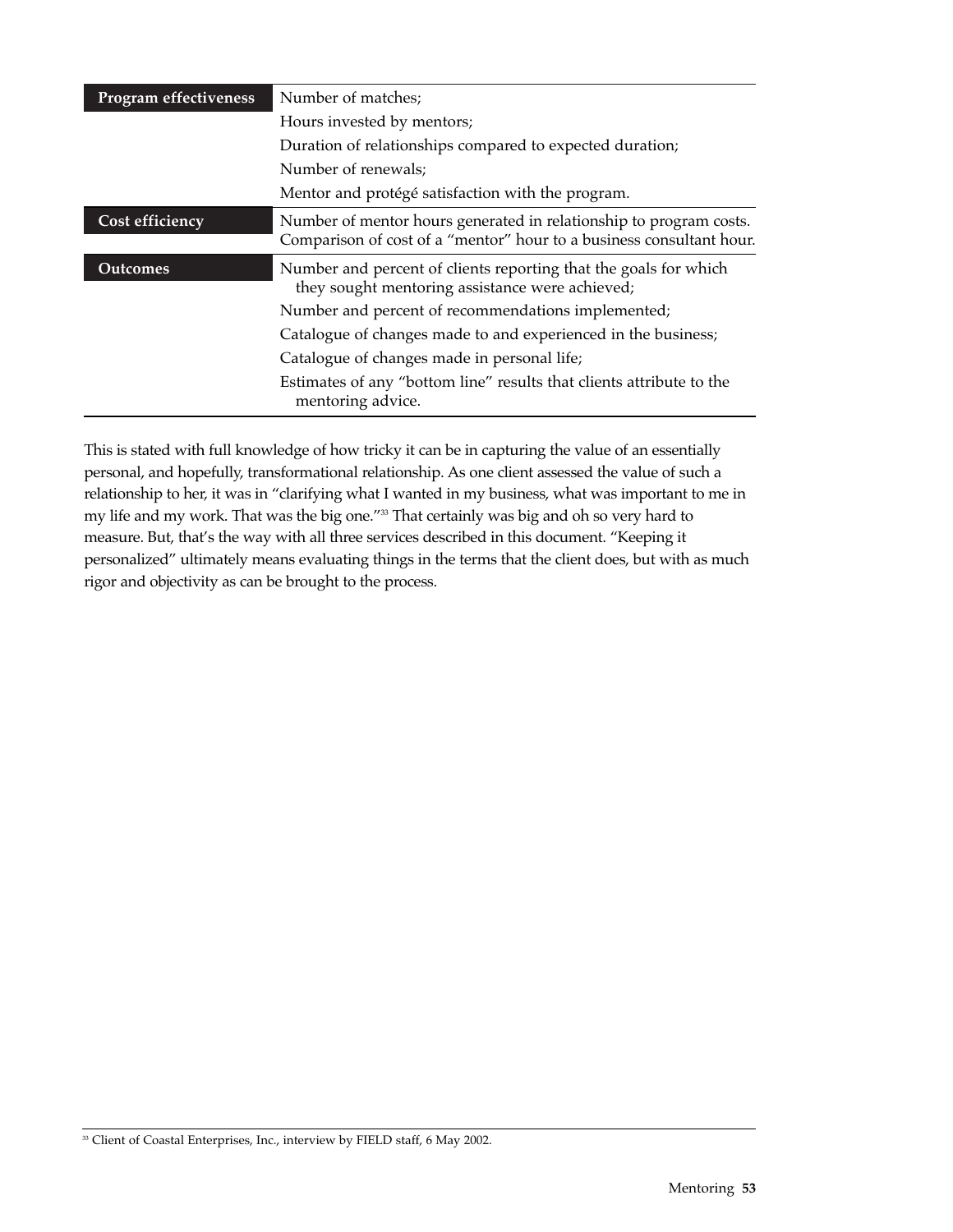# **Conclusion**

If this module has accomplished anything, it is hoped that it has given **business c** (and its related technical assistance services), **coaching** and **mentoring**, their due. f this module has accomplished anything, it is hoped that it has given **business consulting** Entrepreneurship is hard, and microentrepreneurs seek customized and personalized assistance all along the path from start-up through business growth. While the specific issues and challenges may change, what doesn't change is the need clients feel for very precise understanding and guidance related to their specific businesses, and for the encouragement and motivation that experienced advisors provide.

The experience of program managers, staff, consultants and clients that served as the basis for this document have resulted in a set of recommendations we make to readers interested in improving their program services or adding new components to their technical assistance. Most important is the recommendation that programs must start with a clear understanding of who their clients are, and tailor their services according to their business experience and needs, as well as their need for help in goal setting, planning and task management. Not all clients either need or will benefit from the three types of technical assistance discussed here, and a very careful matching between client and service is required for good things to happen.

In addition, the document has highlighted the challenges in designing strong **business consulting** services, and in building a strong consulting team. There's more art than science in creating a quality program, but those who seek to apply best practices appear to do a set of things well. They:

- Recognize that clients come with a range of issues from a variety of industries and, therefore, place great emphasis on putting together a strong team with the right skill set and sectoral knowledge;
- Extend their team resources through an effective network of organizations and individuals they can call upon;
- Help clients to be clear about their goals and use those goals to select the technical assistance services they need;
- Create structures that use their consultants' time efficiently;
- Foster the continuing professional development of their staff;
- Develop some mechanisms for cost recovery; and
- Evaluate their program on both intermediate and final results.

**Business consultants** are the heart and soul of these programs, and the module identifies the range of skills and characteristics they must have. The work they do is exciting, and it is demanding. It requires that consultants be both strong in content and skilled in facilitation. It is not enough to know the right answers; like training, it is equally important to help the clients use those answers to develop their own plans and make their own way. Good consultants know how to resist the temptation to "do" too much for their clients while, at the same time, providing strong support to clients engaged in often high-risk activities. They know how to help clients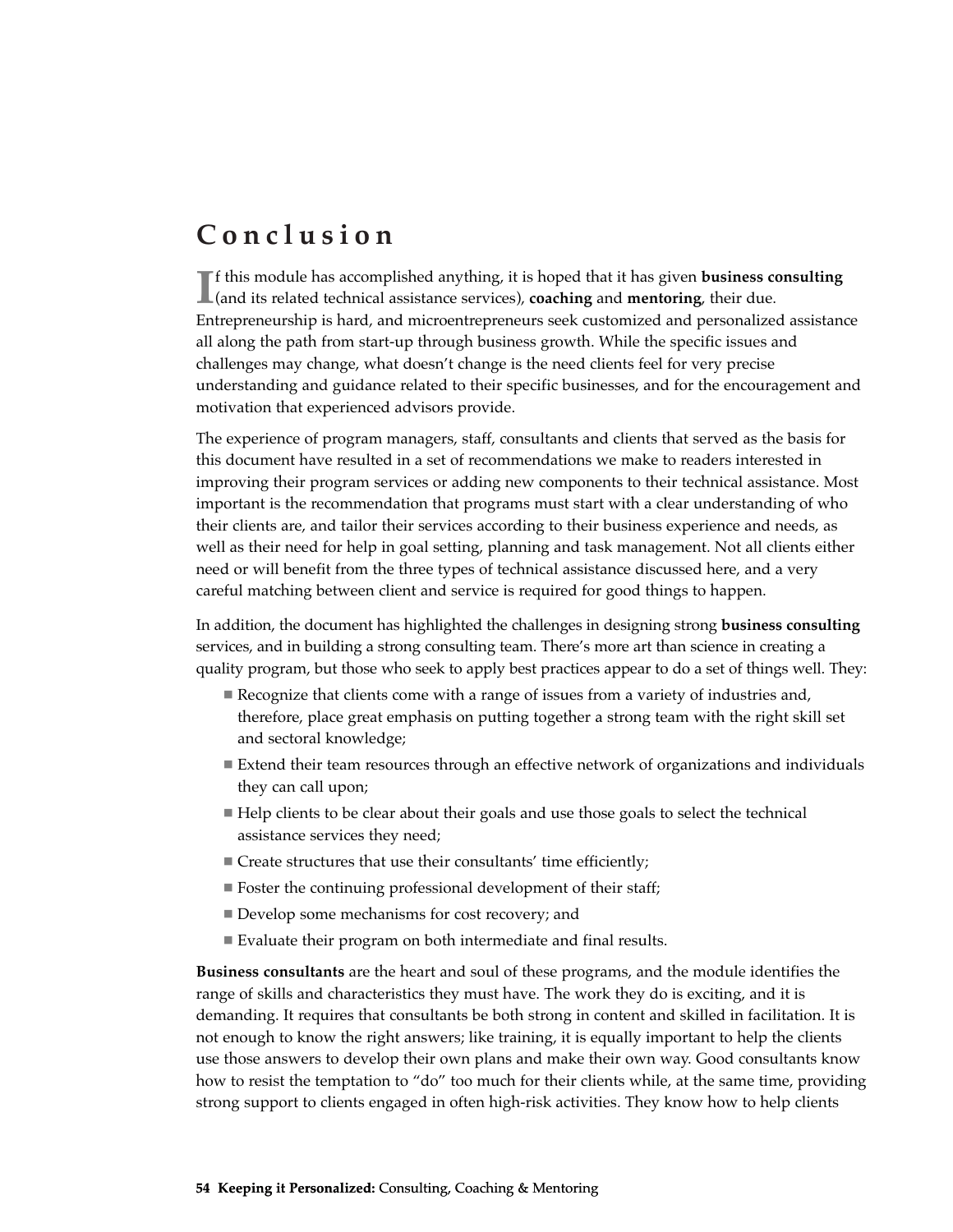develop accountability, too – not only to the consultants, but most importantly, to their own goals and plans. Doing all this requires a strong set of tools, a bag of tricks that they can match to the situation at hand. One strong recommendation to all programs is to increase the sharing of tools among consultants, building libraries to maximize the resources available to each consultant and to every client. Finally, the professional development of business consultants is very, very important. Programs need more than business generalists in these roles. They need to invest in them and in their growth in their fields of specialization. They need to help them increase their adult-education and communications skills. And they need to help them keep current on economic trends both nationally and locally. Explicit attention to their development in all these areas can only increase the caliber of the assistance provided to entrepreneurs and their ultimate success.

**Coaching's value** lies in its ability to help clients not only set goals, but also devise step-bystep plans to reach them. It also provides tools to help clients overcome barriers to completing tasks, and to maintain momentum in business development. Many clients – both at business start-up and at the point at which they've made a decision to seriously grow their businesses – appear to benefit from coaching. This module has described several approaches to offering this assistance: one-on-one, in a group setting, with professional coaches or facilitators, through a peer process, or by business consultants themselves. There are two big challenges here: knowing how to do this well and paying for it. For many programs, the cost issue may suggest that fostering peer processes or having business consultants do it is the right way to go. And, it well may be. But, saying that one coaches and actually coaching are two different things. If business consultants are to act as coaches (as many say they do informally), then they need to learn techniques and strategies to do the job well. Not all that operates under the label is the real thing.

Finally, **mentoring** has been presented as a strategy to extend the type of individualized and content-based services that a program can offer, drawing upon the volunteer spirit of experienced and committed business people who want to "give back" to others following the path of entrepreneurship. The message that comes across loud and clear from those who have developed programs of this type is that it is not easy. The clients who most benefit are those who have more business experience and who have the skills and confidence to work in a close relationship with someone who is often high powered and who expects results. In fact, managing the expectations of both protégés and mentors, and helping each side understand their roles and the mentoring process are elements to which managers must pay strong attention. Microenterprise program experiences suggest that there are ways to offer mentoring through group structures, and that these may help in at least two ways. They can reduce the tension of the intimate one-to-one relationship, and they can offer more technical support than sometimes one person can. But, these structures do not absolve a program from paying attention to the same design components that a one-to-one methodology requires. They must articulate which clients can best benefit from the service and market it to them appropriately; they must find ways to recruit the type of mentors they need. They must develop a mechanism to match mentors and protégés, and design a program that includes good orientation and ongoing support to participants, that has a defined structure that everyone understands, and that ensures ongoing monitoring and support from program staff. If microenterprise program managers think that mentoring is an easy way to gain additional advisors for clients, they should think again. It is not easy, but it is worth it when well designed and executed, as it offers a real opportunity to create the personalized service that clients love most.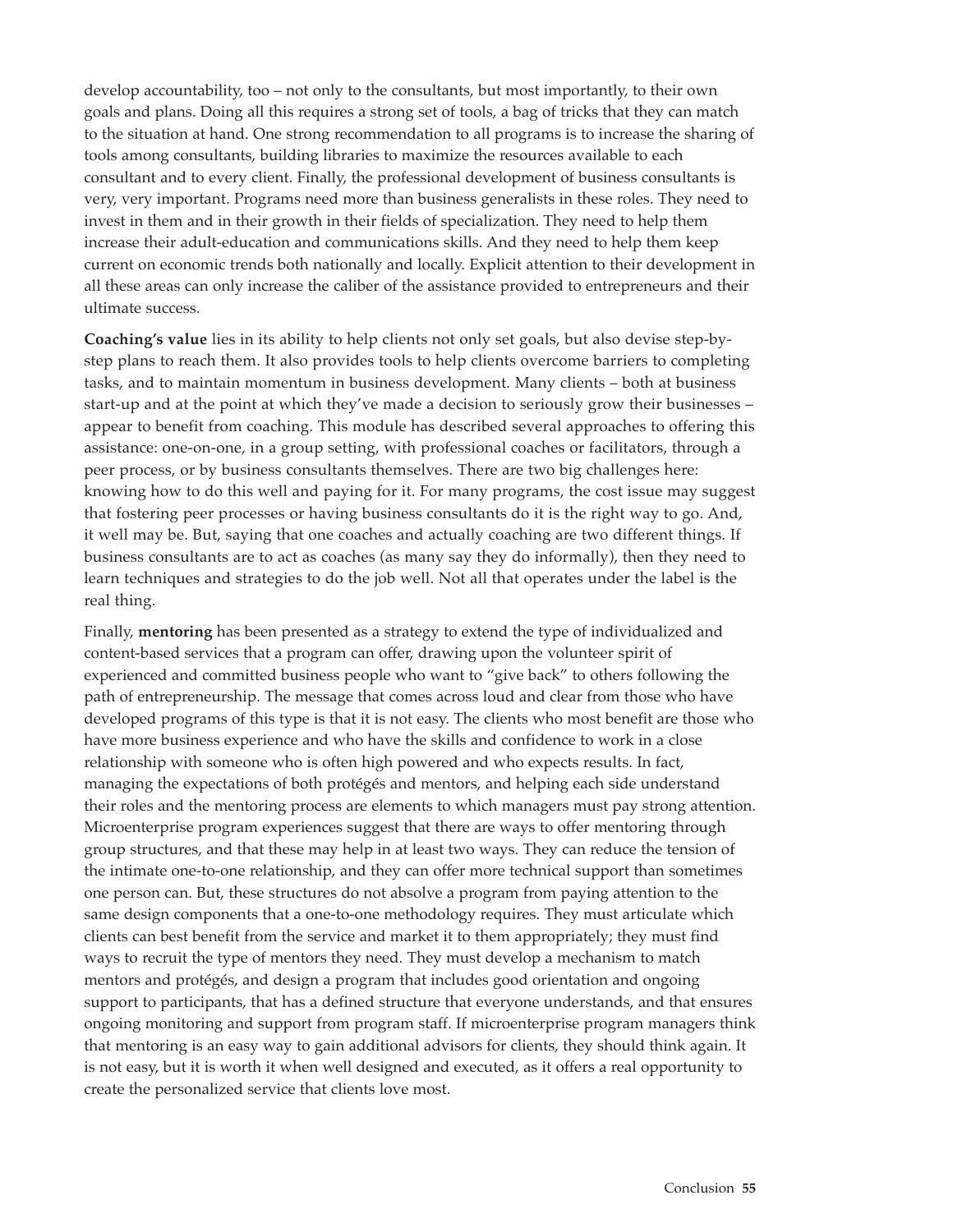These recommendations and the more detailed discussion that accompanied them in the text seek to illustrate what best practice looks like in the areas of business consulting, coaching and mentoring. Clearly, there's more that can be said. High performing programs have applied much that's written here and have shown others what can be done. But high performing programs also acknowledge their failures along the way. More than anything, they demonstrate a willingness to experiment and to capture the learning from that experience in a close and careful way. As they do so, they continue to improve and provide an even more detailed road map for others. We hope that readers will exhibit that same spirit of testing and assessing what works as they consider and apply what's written here.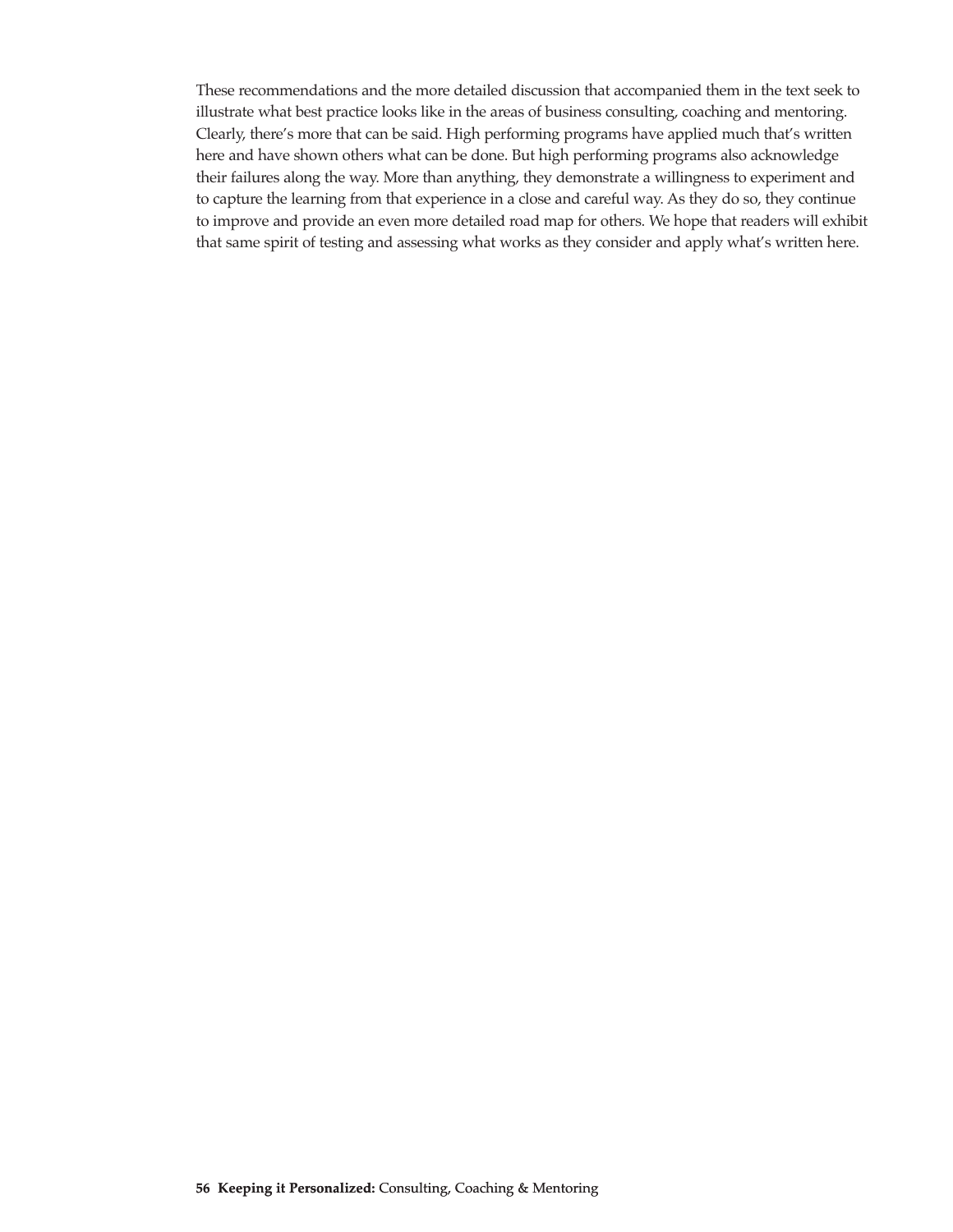# **Tools for Business Consulting and Mentoring**

**T**his section presents a range of program tools used by microenterprise organizations to  $\blacksquare$  support their business consulting and mentoring programs.

These tools provide concrete examples of processes used by organizations, which we hope can help to clarify the points made in the earlier text. Secondly, they provide a starting point for the reader as she or he seeks to adopt some of the practices described. A cautionary note: each of these tools was developed by the organization with a good deal of thought to the specific circumstances in which it was operating. A number of factors – including the organization's mission, client base, geographic context and scale of operations – influenced the final design of these tools. Thus, as the reader seeks to adopt them, it is important to consider how they might – and in fact, should – be adapted or changed to fit the context of the organizational settings. With that statement, the hope is that these tools can be a practical starting point for organizations seeking to enhance their level of practice.

The tools included here are:

#### **Business Consulting:**

- 1. GROW One-Year Participant Action Plan, WREN
- 2. GROW Participant Review Form, WREN
- 3. GROW First Quarter Review, WREN
- 4. Business Opening Phase Trainer Instruction, NDC
- 5. Business Opening Phase Agreement, NDC
- 6. Business Opening Phase Checklist, NDC

#### **Mentoring:**

- 7. Women's Advisory Board Program Implementation Guidelines, CEI
- 8. Role of Advisory Board, CEI
- 9. Advisory Board Participation Agreement, CEI
- 10. Women's Advisory Board Program Application, CEI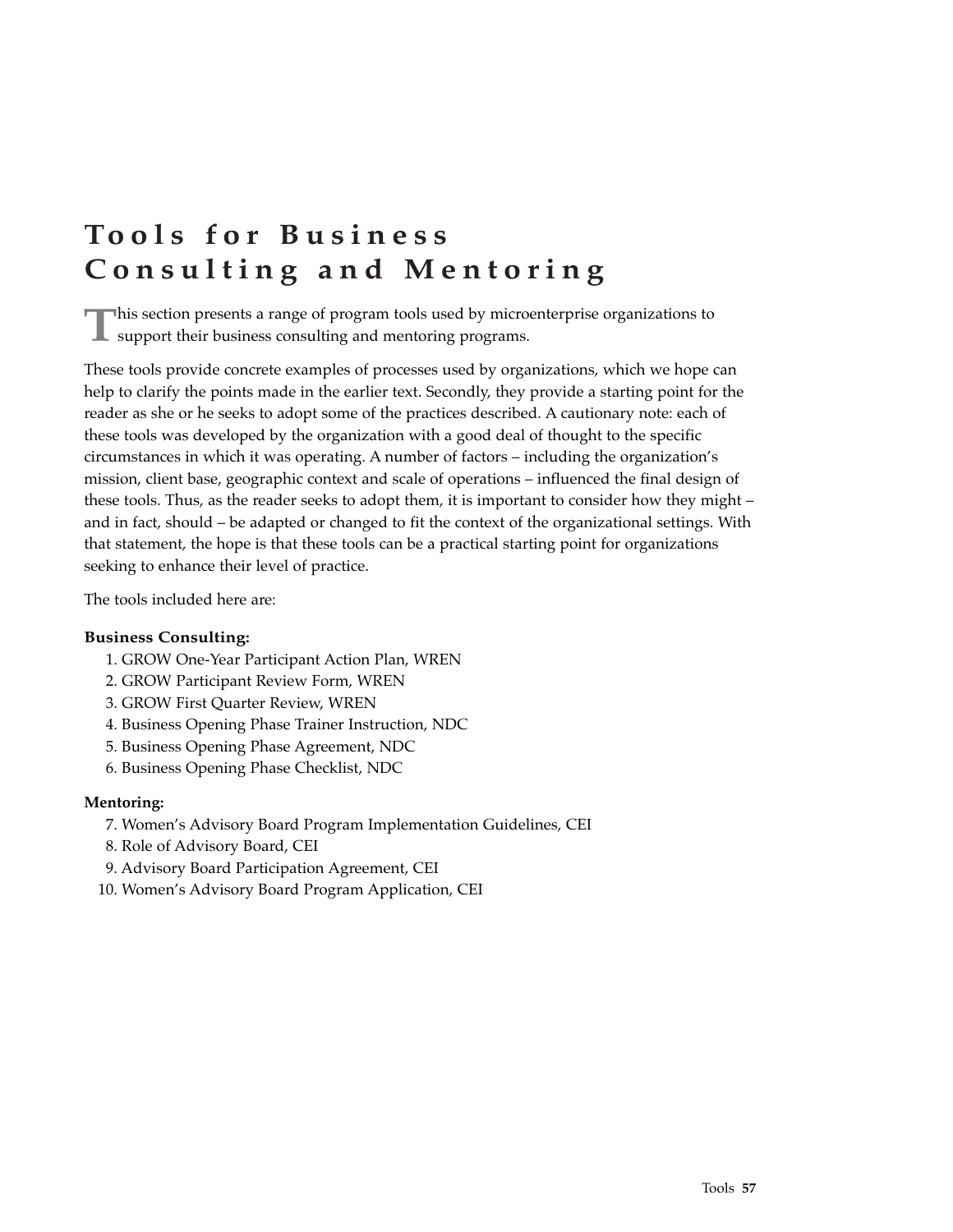## **GROW One-Year Participant Action Plan Women's Rural Entrepreneurial Network**

Participant's Name: Participant's Business: Date:

The following represents the primary areas of technical assistance that are available to the GROW Program. This plan will cover a one-year period. There will be a quarterly assessment of the plan to assess progress with obtaining the stated goals.

### **Marketing**

#### **Goals:**

1.

- 2.
- 3.

## **Duration of Activities**

**By** 

- 1.
- 2.
- 3.

## **Intermediate (7 months to 1-2 years)**

1.

2.

3.

## **Resources Needed:**

- 1.
- 2.
- 3.
- 

## **Outcomes:**

- 1.
- 2.
- 3.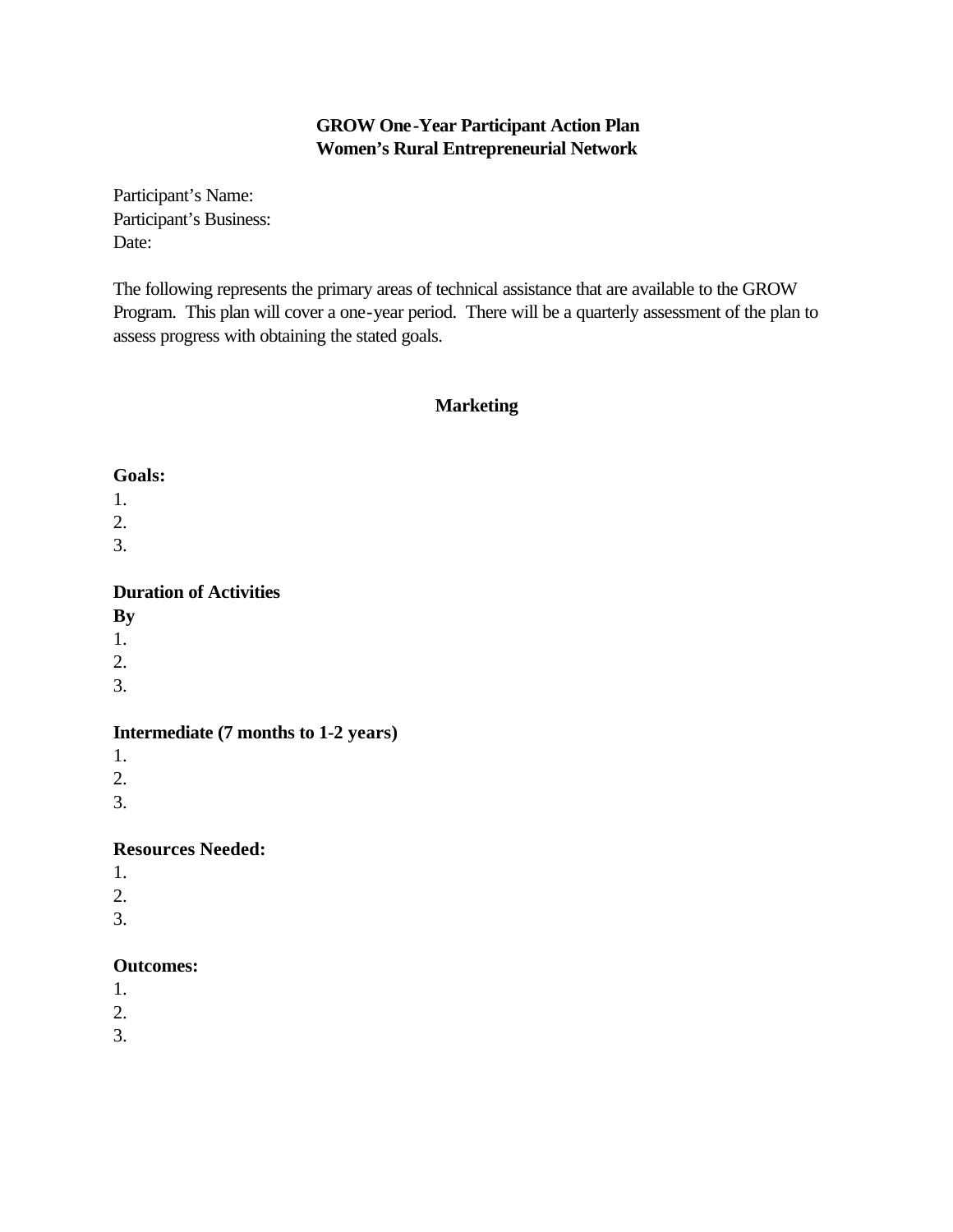One-Year Action Plan Participant's Name:

## **Financial**

### **Goals:**

- 1.
- 2.
- 3.

# **Duration of Activities**

- **By**
- 1.
- 2.
- 3.

# **Intermediate (7 months 1-2 years)**

- 1.
- 2.

## **Resources Needed:**

- 1.
- 2.
- 3.

## **Outcomes:**

- 1.
- 2.
- 3.

Ξ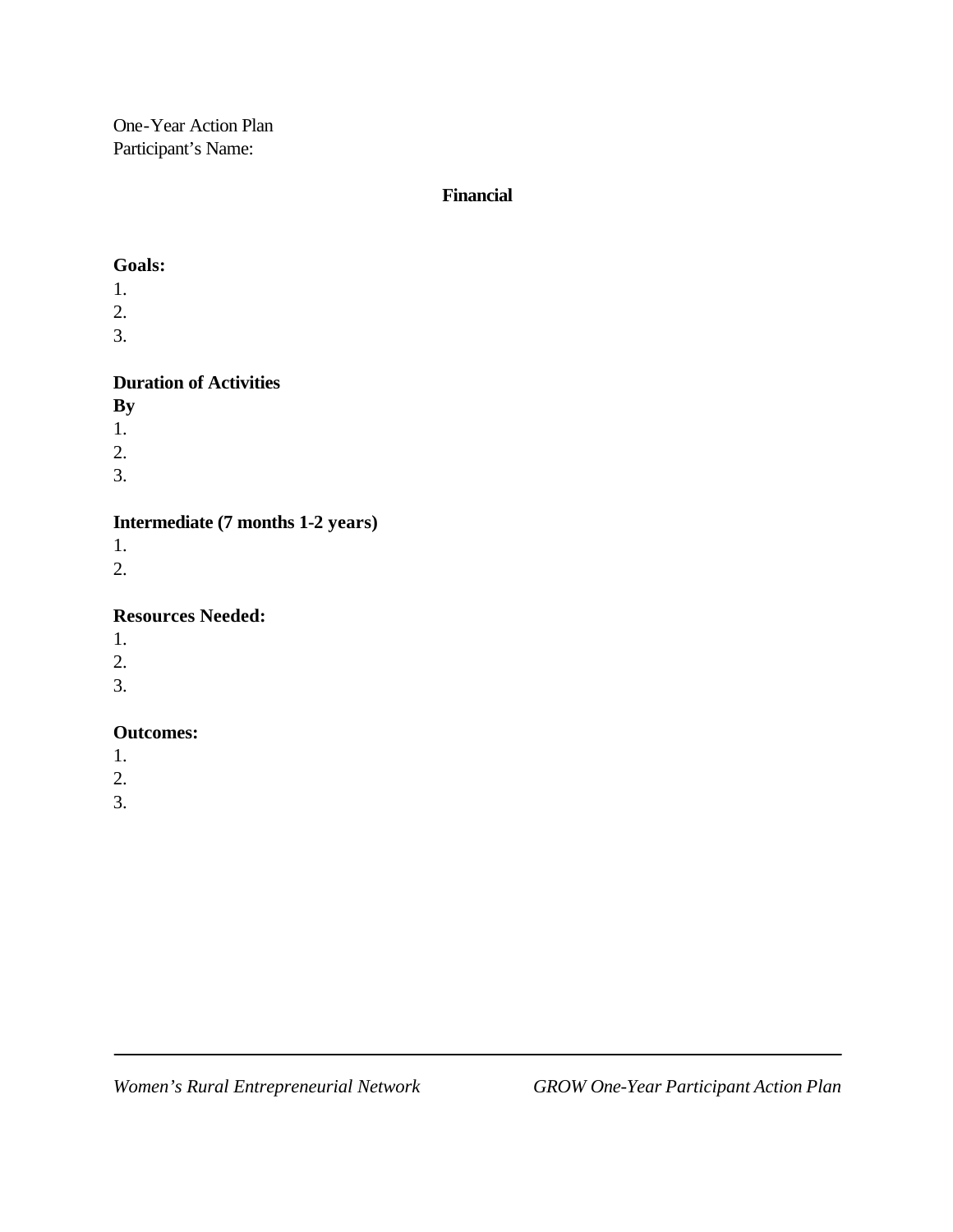One-Year Action Plan Participant's Name:

## **General Management**

### **Goals:**

- 1.
- 2.
- 3.

## **Duration of Activities**

**By** 

- 1.
- 2.
- 3.

# **Intermediate (7 months to 1-2 years)**

1.

## **Resources Needed:**

1.

2.

## **Outcomes:**

1.

2.

Ξ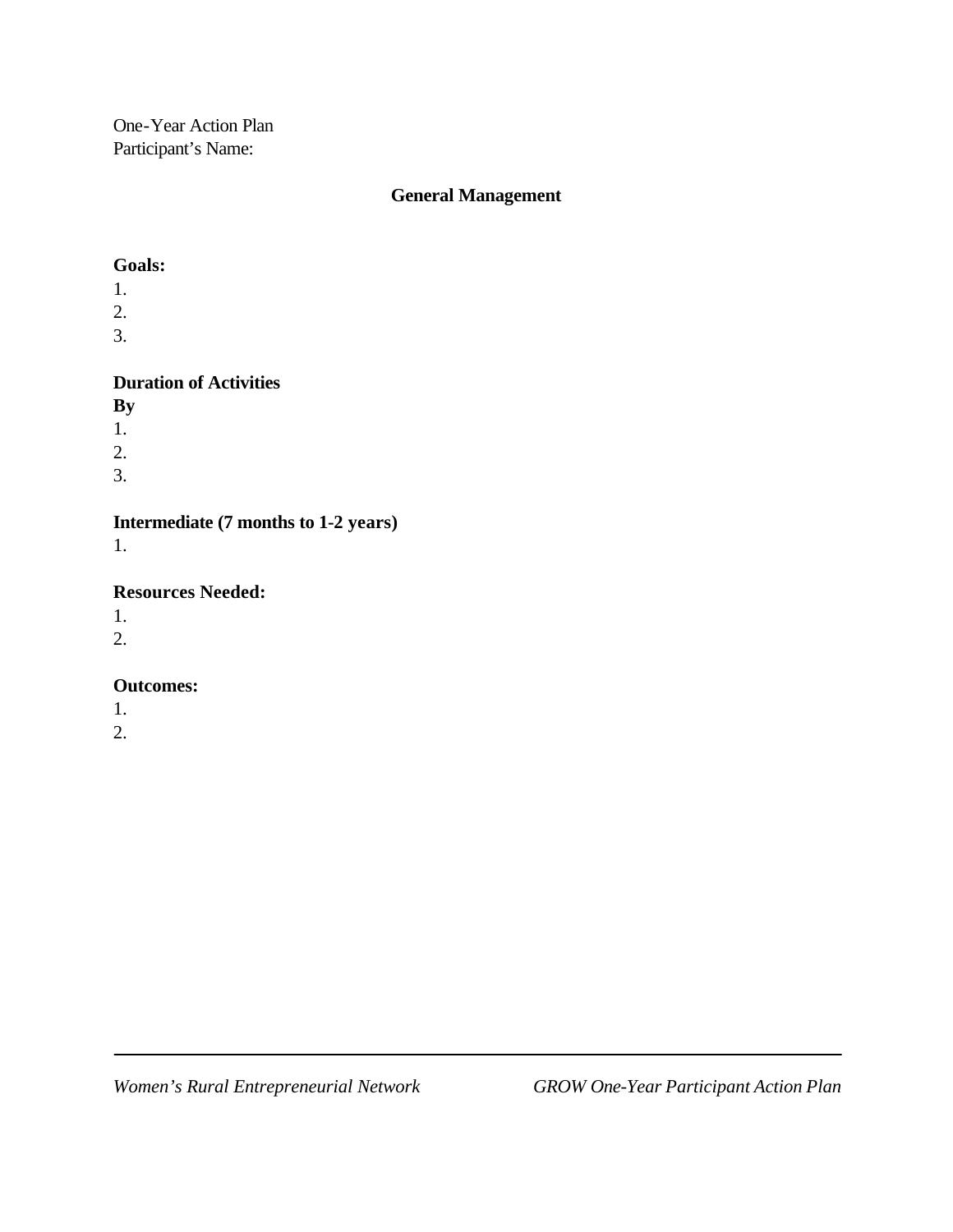# **GROW Participant Review Form Women's Rural Entrepreneurial Network**

| Participant's Name:<br>the control of the control of the control of the control of the control of the control of<br><b>Business Name:</b><br><u> 1980 - Jan James James Barnett, fransk politik (d. 1980)</u><br>Date Business Established:<br><u> 1989 - Johann John Stone, markin film yn y brening yn y brening yn y brening yn y brening y brening yn y bre</u> |        |  |
|---------------------------------------------------------------------------------------------------------------------------------------------------------------------------------------------------------------------------------------------------------------------------------------------------------------------------------------------------------------------|--------|--|
| <b>General Assessment</b>                                                                                                                                                                                                                                                                                                                                           |        |  |
| 1. Have you completed a comprehensive business plan?<br>(including a marketing and financial plan)<br>If no, why not?                                                                                                                                                                                                                                               | Yes No |  |
| 2. Are you currently selling a product or service?                                                                                                                                                                                                                                                                                                                  | Yes No |  |
| If no, why not?                                                                                                                                                                                                                                                                                                                                                     |        |  |
| If yes, describe product or service.                                                                                                                                                                                                                                                                                                                                |        |  |
| 3. Do you have a business checking account?                                                                                                                                                                                                                                                                                                                         | Yes No |  |
| If no, why not?                                                                                                                                                                                                                                                                                                                                                     |        |  |
| 4. Do you have business insurance?                                                                                                                                                                                                                                                                                                                                  | Yes No |  |
| If no, why not?                                                                                                                                                                                                                                                                                                                                                     |        |  |

If yes, what kind?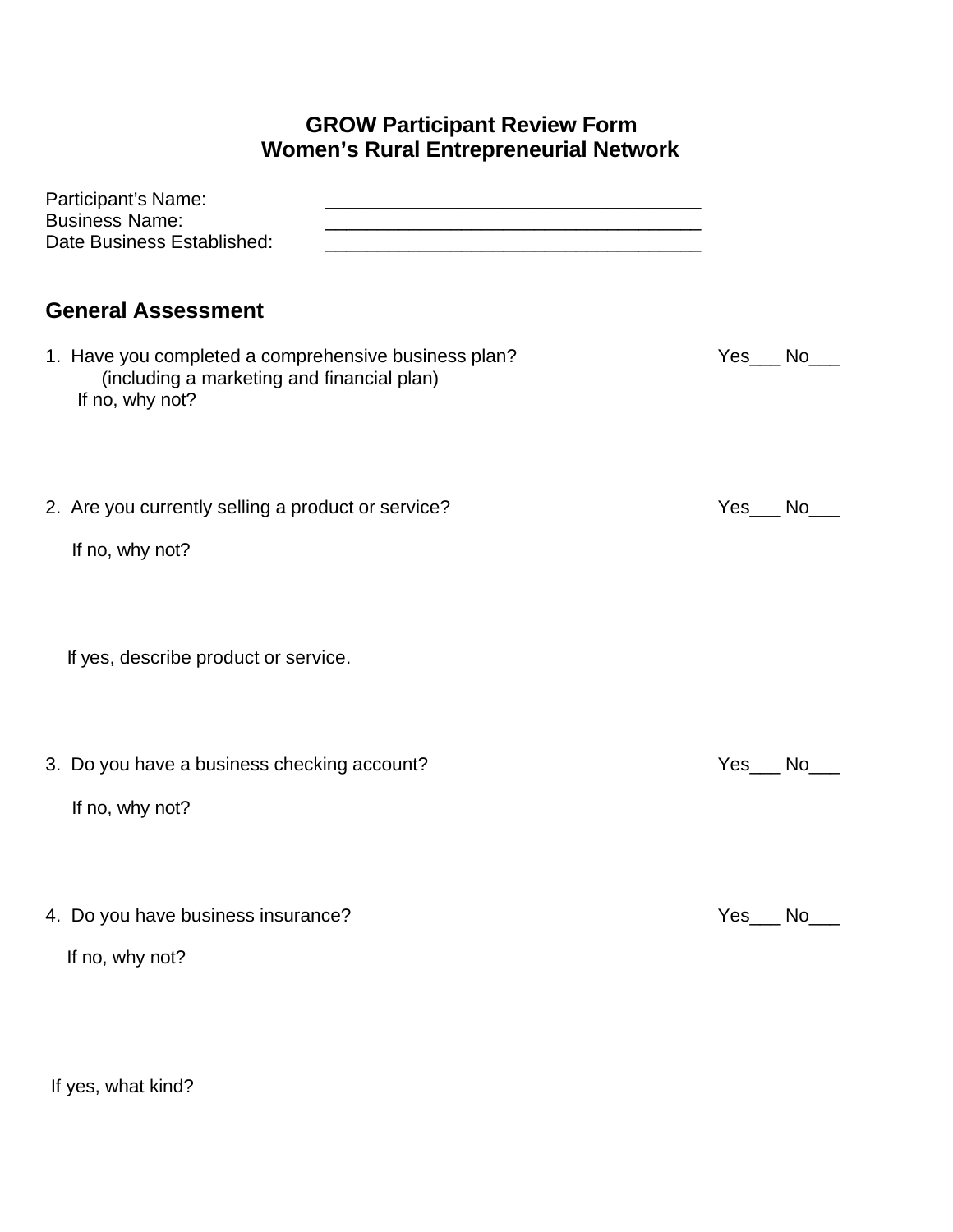| 5. Do you have the necessary equipment to effectively produce your product or service?<br>Yes_No_                                                                                                                                                                                                              |                 |  |
|----------------------------------------------------------------------------------------------------------------------------------------------------------------------------------------------------------------------------------------------------------------------------------------------------------------|-----------------|--|
| If yes, list equipment:                                                                                                                                                                                                                                                                                        |                 |  |
| If no, what is needed?                                                                                                                                                                                                                                                                                         |                 |  |
| 6. Do you have sufficient suppliers?<br>If yes, how many?                                                                                                                                                                                                                                                      | Yes No          |  |
| If no, why not?                                                                                                                                                                                                                                                                                                |                 |  |
| 7. Do you purchase supplies at wholesale prices?<br>If no, why not?                                                                                                                                                                                                                                            | $Yes$ $No$      |  |
| 8. Do you have adequate workspace to produce the product or service?<br>If yes, where is the workspace located?<br>If no, why not?                                                                                                                                                                             | $Yes$ No $\_\_$ |  |
| 9. Have you filed 2001 taxes for your business?<br>If no, please explain?<br>If yes, what were your gross sales?<br>$\mathfrak{L}$<br>What percentage of your household income does this represent?<br>9b. What were your gross sales for 2000<br>What percentage of your household income did this represent? | Yes<br>No.      |  |

*Women's Rural Entrepreneurial Network GROW Participant Review Form*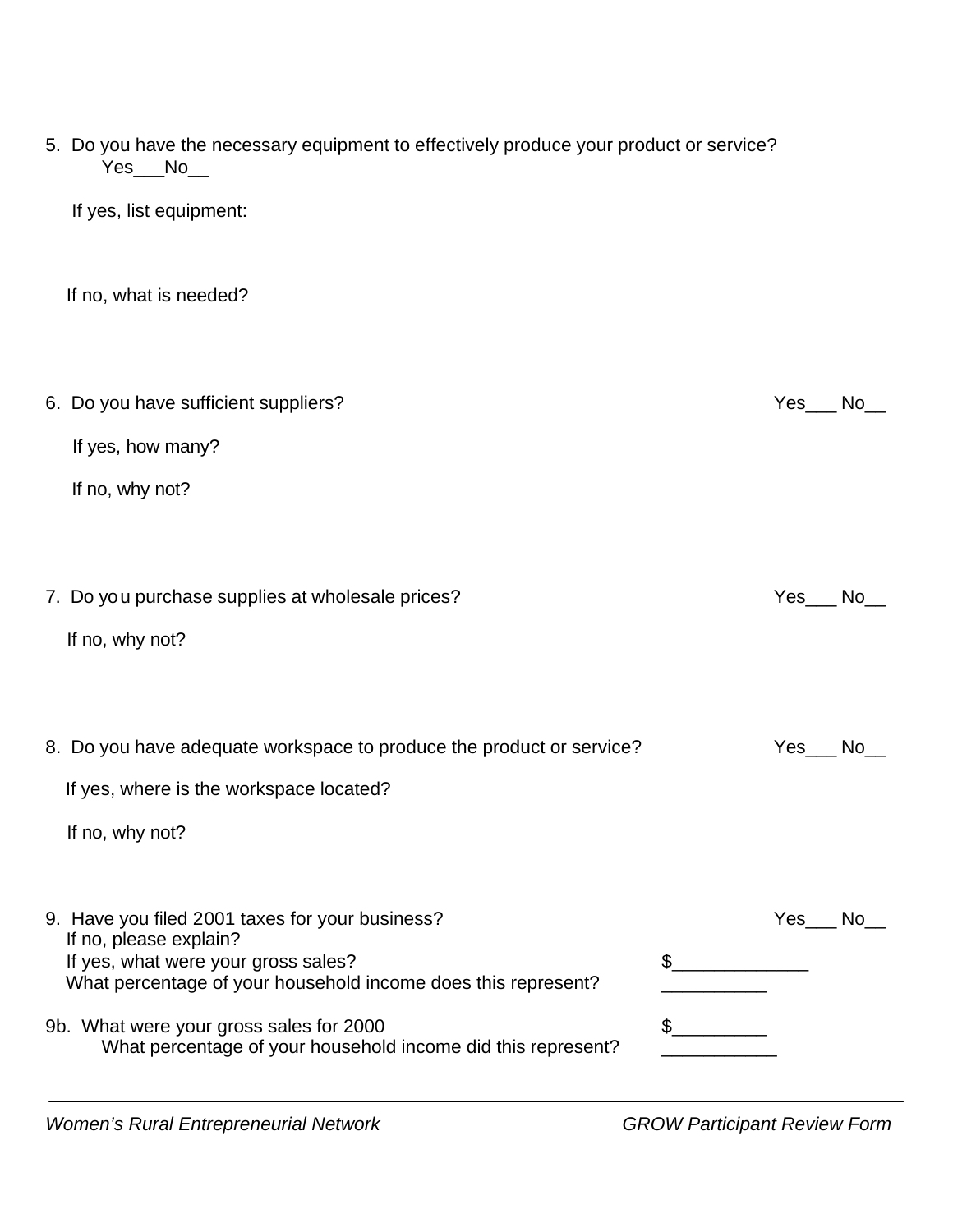| 10. Do you have employees?                                           | $Yes$ No $\blacksquare$ |
|----------------------------------------------------------------------|-------------------------|
| Full-time_____<br>If so, how many are: Part-time                     |                         |
| What is their average hourly rate of pay?                            |                         |
| 10a. Are you willing to hire employees as your business grows?       | $Yes$ $No$              |
| If no, why not?                                                      |                         |
|                                                                      |                         |
| 11. How much do you want to expand/grow your business?               |                         |
|                                                                      |                         |
| 12. Do you have a federal tax I.D.                                   | Yes_No_                 |
|                                                                      |                         |
| 13. Do you have an accountant?                                       | $Yes$ No $\Box$         |
| If no, please explain.                                               |                         |
|                                                                      |                         |
| 14. Do you have legal counsel?                                       | $Yes$ $No$              |
| If no, please explain.                                               |                         |
|                                                                      |                         |
| 15. Do you use a computer for your business now?                     | Yes_No_                 |
| If no, why not?                                                      |                         |
|                                                                      |                         |
| 16. Are you connected to other businesses that are similar to yours? | Yes No                  |
| If yes, how?                                                         |                         |
| If no, why not?                                                      |                         |
|                                                                      |                         |
|                                                                      |                         |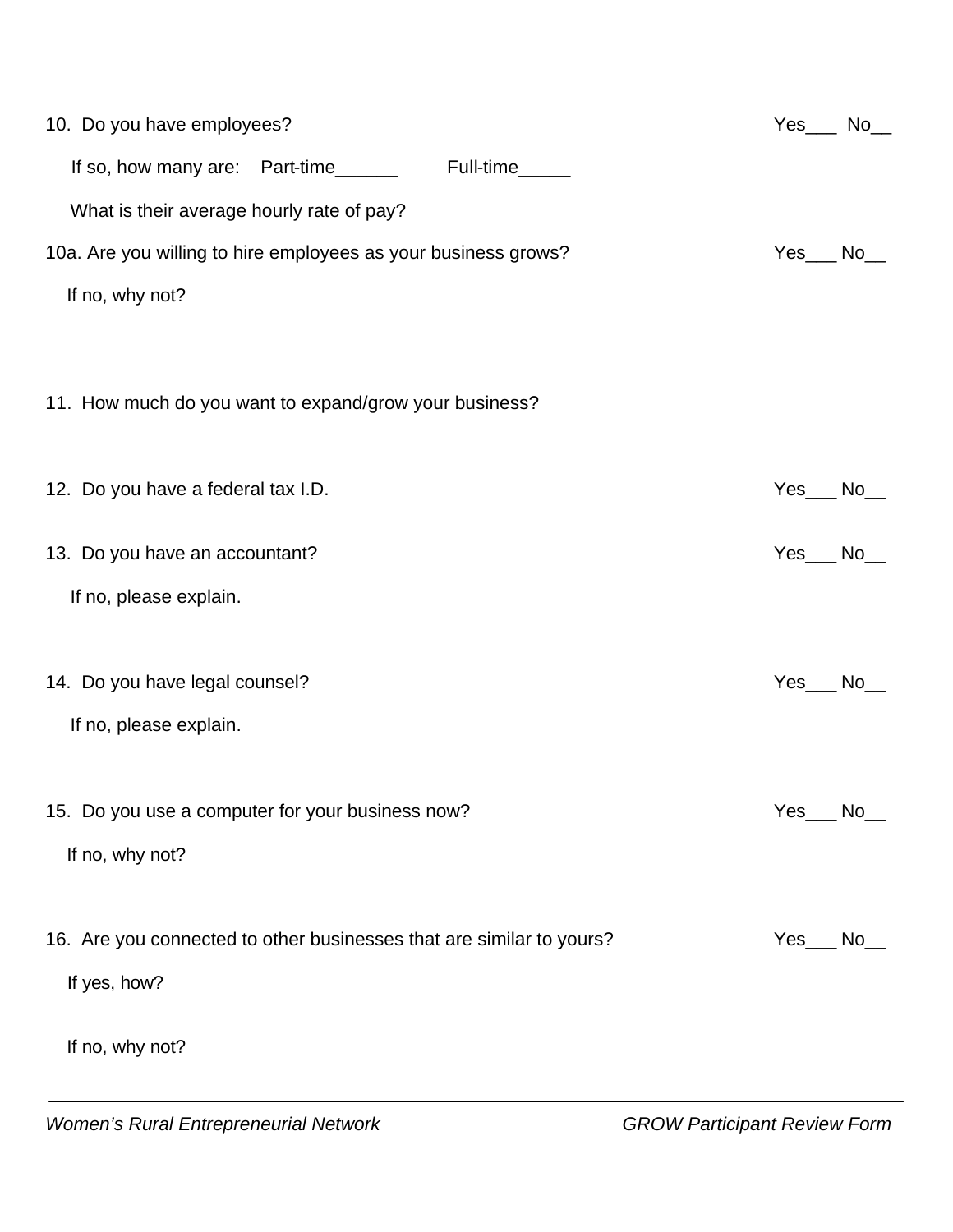17. Do you participate in the various networking activities offered by WREN? Yes\_\_\_ No\_\_

If yes, which ones?

If no, why not?

- 18. How do you keep current in your industry? Internet Trade magazines Trade shows Networking activities Other, please list.
- 19. Do you currently collaborate with other businesses?

If yes, how?

If no, why not?

# **Financial Assessment**

1. Do you maintain business expense receipts? The state of the state of the state of the No L

If no, why not?

2. Do you have an adequate bookkeeping system? The state of the state of the Yes No No No No No No No No No No

If yes, what system are you using?

If no, why not?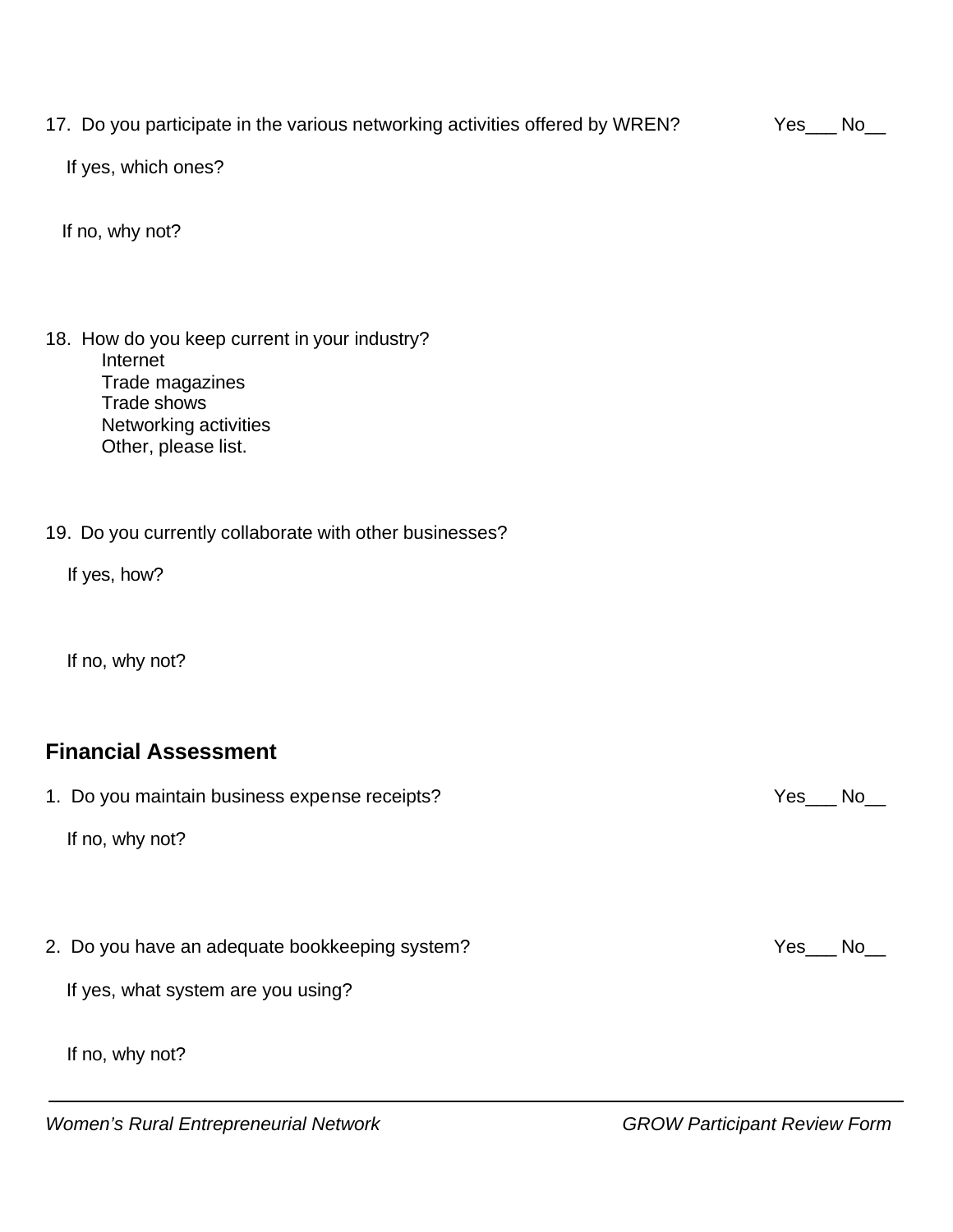| 3. Is your bookkeeping current?                                                                |     | $Yes$ $No$  |              |
|------------------------------------------------------------------------------------------------|-----|-------------|--------------|
| If no, why not?                                                                                |     |             |              |
|                                                                                                |     |             |              |
| 4. Do you have current financial statements (income & expense report &<br>Balance sheet, etc.) |     | Yes No      |              |
| If no, why not?                                                                                |     |             |              |
|                                                                                                |     |             |              |
| 5. Do you have adequate inventory?                                                             |     | Yes_No_N/A_ |              |
| If no, why not?                                                                                |     |             |              |
|                                                                                                |     |             |              |
| If yes, please list inventory.                                                                 |     |             |              |
| 6. Do you have problems collecting receivables?                                                |     | Yes No N/A  |              |
| If yes, please explain.                                                                        |     |             |              |
|                                                                                                |     |             |              |
| 7. Do you have a current price list?                                                           |     | Yes         | $\_$ No $\_$ |
| If yes, please attach a copy of the list.                                                      |     |             |              |
|                                                                                                |     |             |              |
| If no, why not?                                                                                |     |             |              |
|                                                                                                |     |             |              |
| 8. Do you have a deposit policy?<br>If yes, please attach.                                     | Yes | <b>No</b>   | N/A          |
| If no, please explain                                                                          |     |             |              |
|                                                                                                |     |             |              |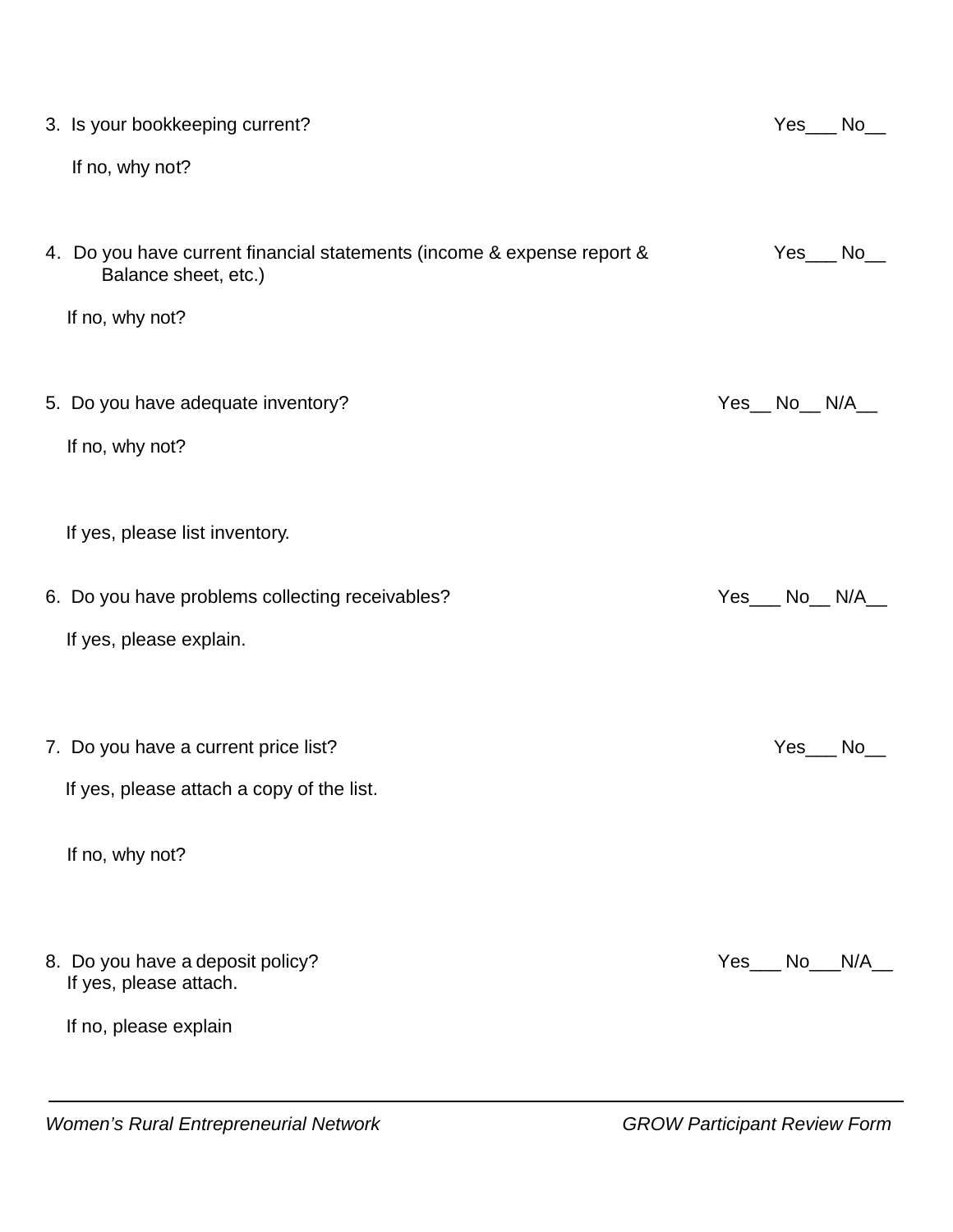| 9. Do you have a refund policy?                                                               | $Yes$ No $N/A$ |    |
|-----------------------------------------------------------------------------------------------|----------------|----|
| If yes, please attach.                                                                        |                |    |
| If no, please explain.                                                                        |                |    |
|                                                                                               |                |    |
| 10. What were your gross sales for the past 3 months?<br>\$                                   |                |    |
| If no sales, please explain.                                                                  |                |    |
|                                                                                               |                |    |
| 11. Is your business profitable?                                                              | Yes No         |    |
| If not, why?                                                                                  |                |    |
|                                                                                               |                |    |
| 12. What is your business' estimated net worth?<br>What is your business current debt amount? |                |    |
| <b>Marketing Assessment</b>                                                                   |                |    |
| 1. Have you identified your market segments (population/geographic areas)?                    | Yes            | No |
| If yes, how many are there?                                                                   |                |    |
| If no, why not?                                                                               |                |    |
| 2. Have you identified a target market(s) within your market segment(s)?                      | Yes No         |    |
| If yes, how many are there?                                                                   |                |    |
| Who and where?                                                                                |                |    |
| If no, why not?                                                                               |                |    |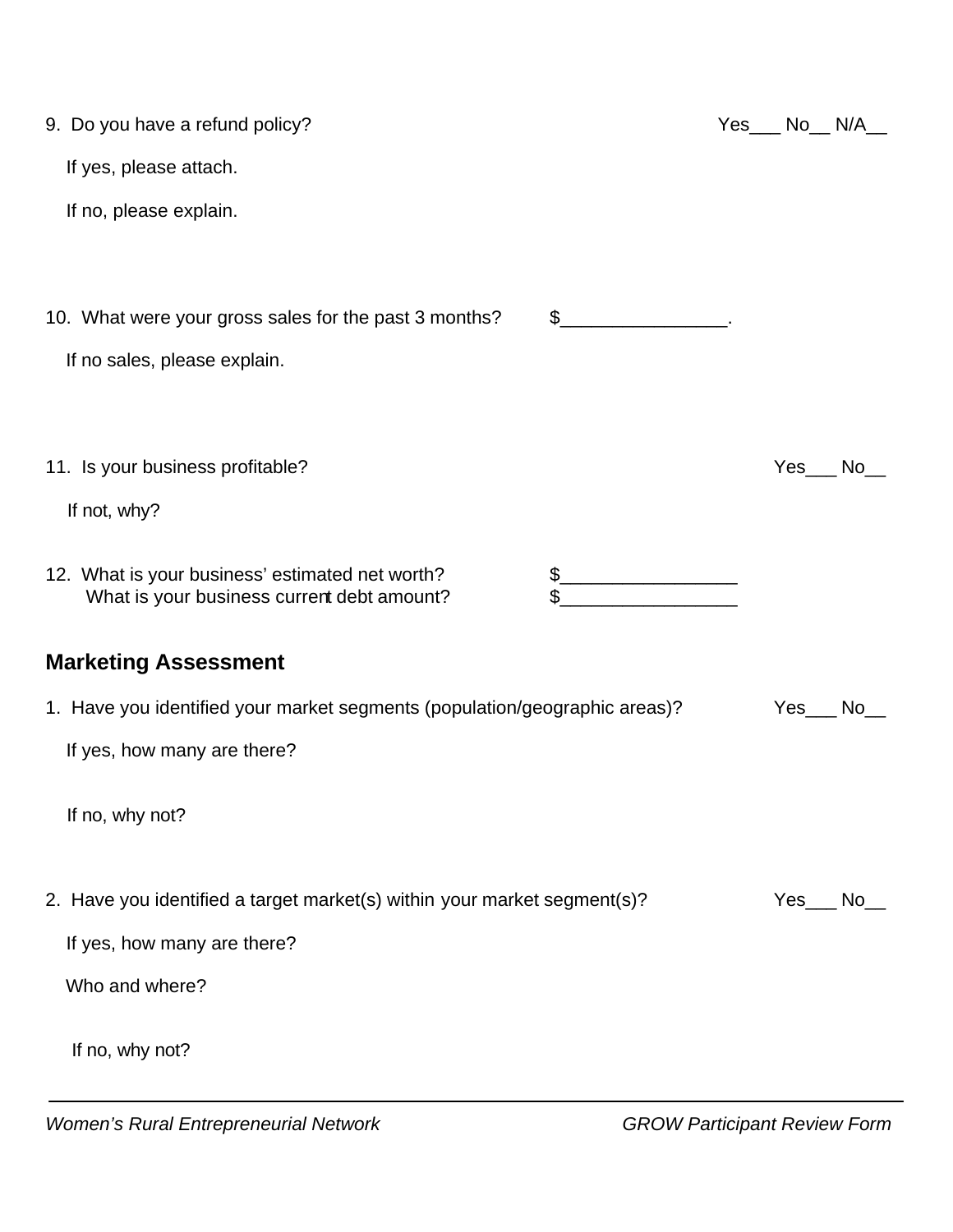| 3. Can your current market(s) adequately support your business?                    | $Yes$ No $\_$  |
|------------------------------------------------------------------------------------|----------------|
| If yes, please explain.                                                            |                |
|                                                                                    |                |
| If no, why not?                                                                    |                |
|                                                                                    |                |
| 4. Do you have a one-year marketing strategy?                                      | Yes_No_        |
| If yes, please list the components of the plan.                                    |                |
|                                                                                    |                |
| 5. Are you actively following the strategy?                                        | Yes_No_        |
|                                                                                    |                |
| If not, please explain.                                                            |                |
|                                                                                    |                |
| 6. Do you have adequate marketing tools?                                           | $Yes$ No $\_\$ |
| List tools (brochures, flyers, business cards, etc.) and provide a sample of each. |                |
|                                                                                    |                |
|                                                                                    |                |
| If no, please explain.                                                             |                |
|                                                                                    |                |
| <b>Comments:</b>                                                                   |                |
|                                                                                    |                |

Participant's signature contract the Date

 $\ddot{\phantom{0}}$ 

GROW Coordinator's signature Date

\_\_\_\_\_\_\_\_\_\_\_\_\_\_\_\_\_\_\_\_\_\_\_\_\_\_\_\_\_\_\_\_ \_\_\_\_\_\_\_\_\_\_\_\_\_

*Women's Rural Entrepreneurial Network GROW Participant Review Form*

\_\_\_\_\_\_\_\_\_\_\_\_\_\_\_\_\_\_\_\_\_\_\_\_\_\_\_\_\_\_\_ \_\_\_\_\_\_\_\_\_\_\_\_\_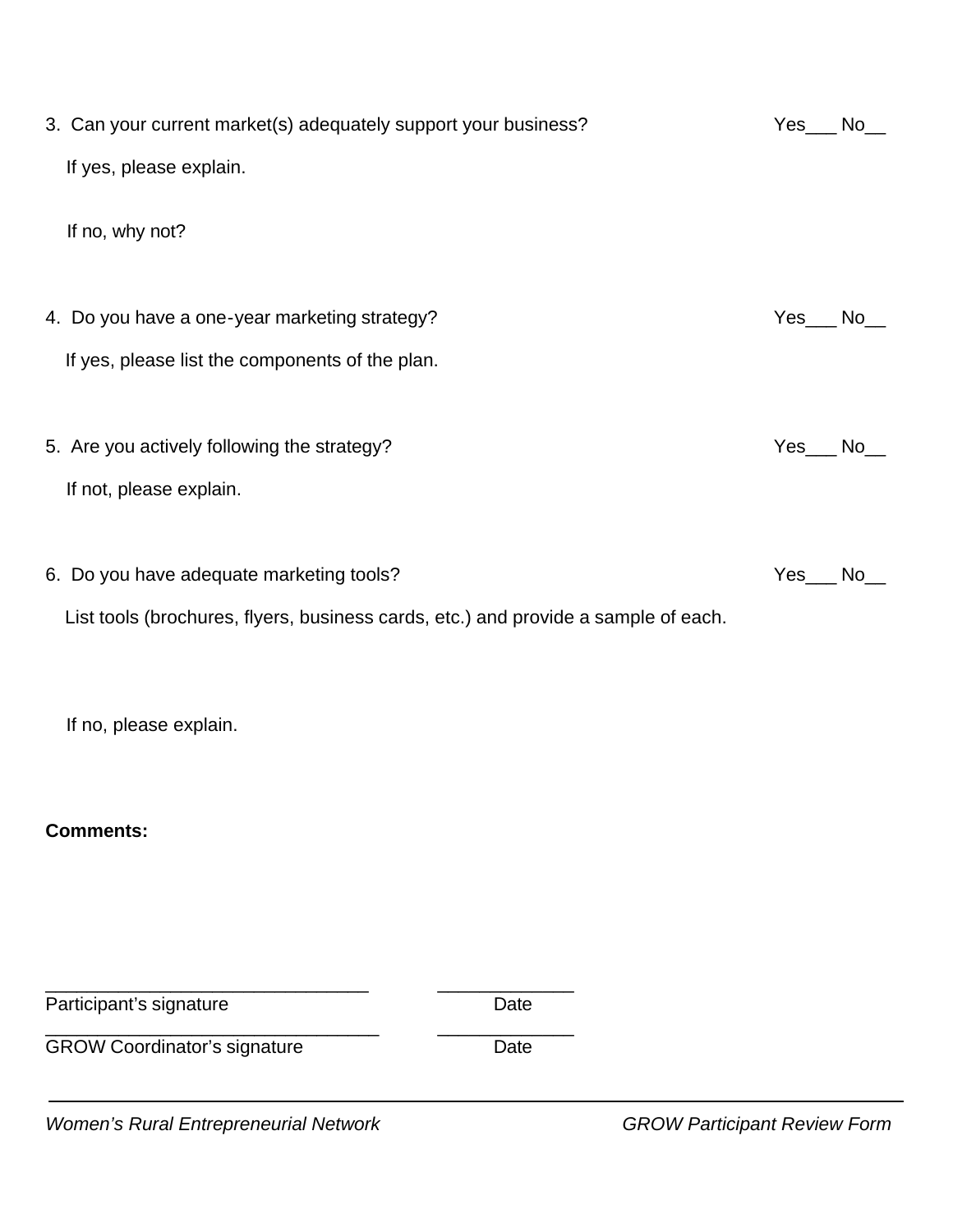# **GROW 1st Quarter Review Women's Rural Entrepreneurial Network**

Participant's Name: Participant's Business: Date: The following is an updated Action Plan based on our 1st quarter meeting. **Continuing Plans and Goals Going Forward**

## **Marketing**

## **Goals:**

1.

2.

## **Duration of Activities:**

**By** 

1.

2.

## **Intermediate (7 months to 2 years)**

1.

2.

## **Resources Needed:**

1.

2.

## **Outcomes:**

1.

2.

## **Marketing Accomplishments:**

**1 st Quarter** 1. 2. **2 nd Quarter** 1. 2. **3 rd Quarter** 1. 2. **4 th Quarter** 1. 2.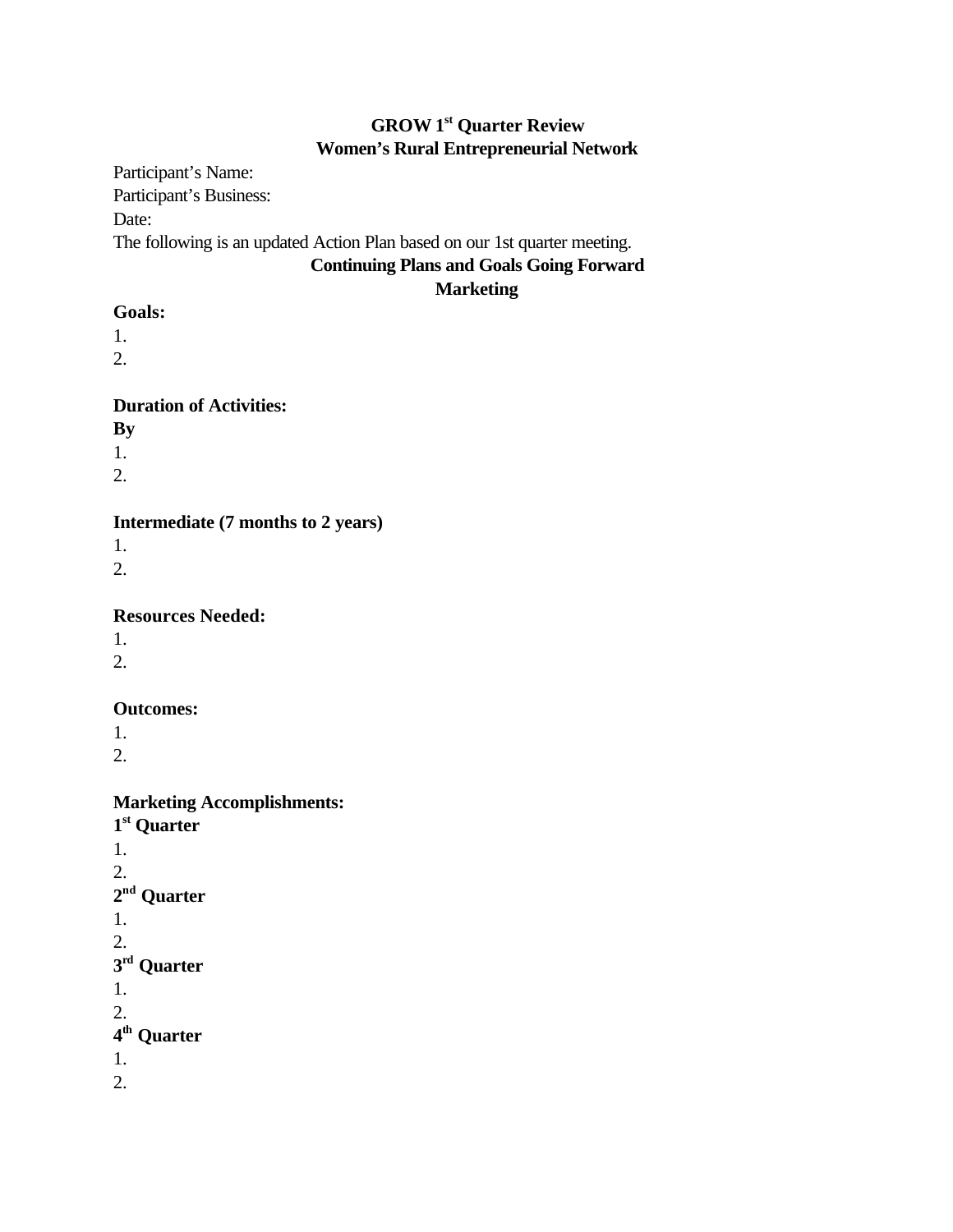Participant's Name:

## **Financial**

## **Goals:**

- 1.
- 2.

# **Duration of Activities:**

- **By**
- 1.
- 2.

# **Intermediate (7 months to 2 years)**

1.

# **Resources Needed:**

1.

# **Outcomes:**

1.

2.

# **Financial Accomplishments:**

- **1 st Quarter** 1. 2. **2 nd Quarter** 1. 2. **3 rd Quarter** 1. 2. **4 th Quarter** 1.
- 2.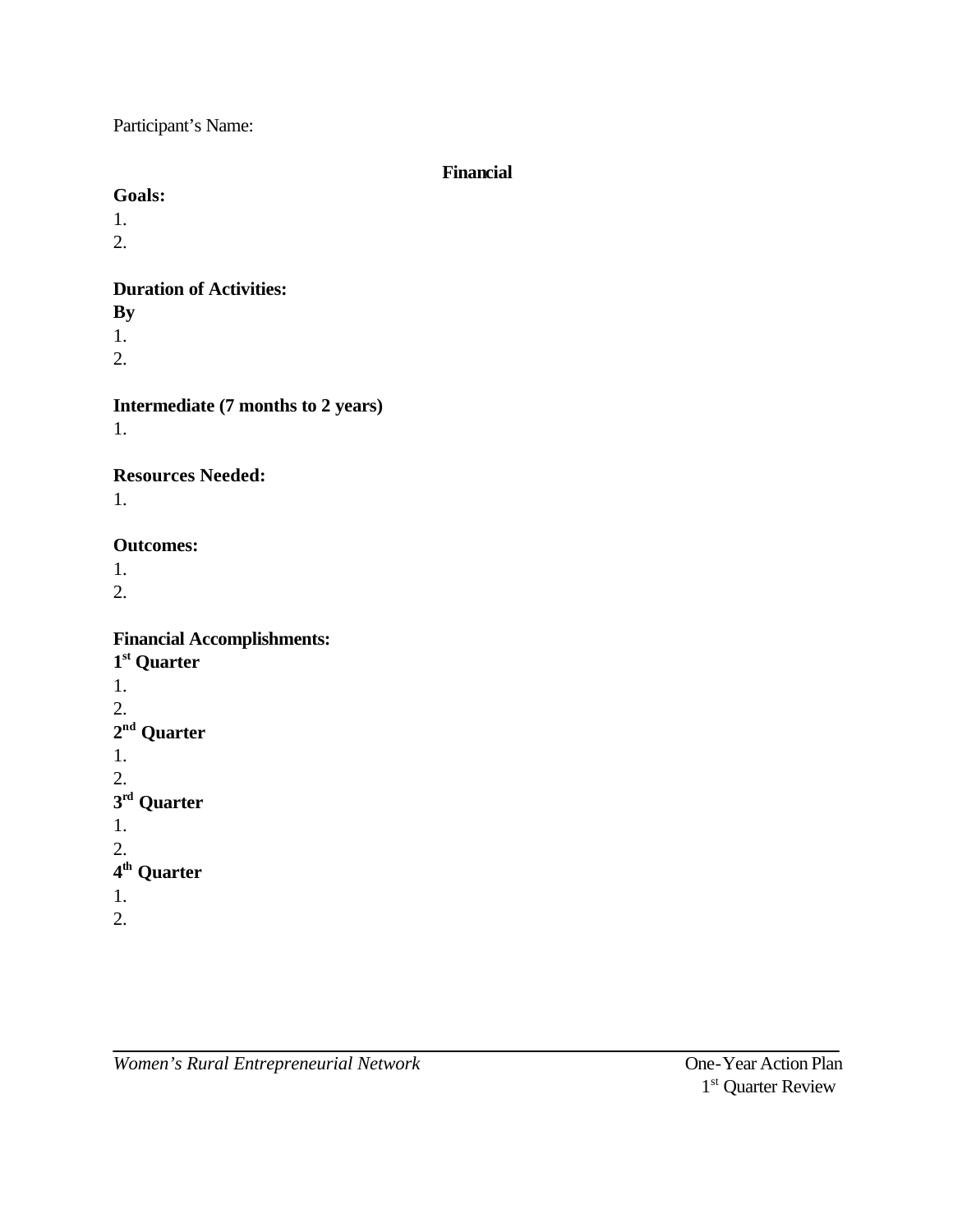## **General Management**

**Goals:**

1. 2. **Duration of Activities: By**  1.

Participant's Name:

## **Intermediate (7 months to 2 years)**

1. 2.

**Resources Needed:**

1.

## **Outcomes:**

1. 2.

# **General Management Accomplishments:**

**1 st Quarter** 1. 2. **2 nd Quarter** 1. 2. **3 rd Quarter** 1. 2. **4 th Quarter** 1. 2.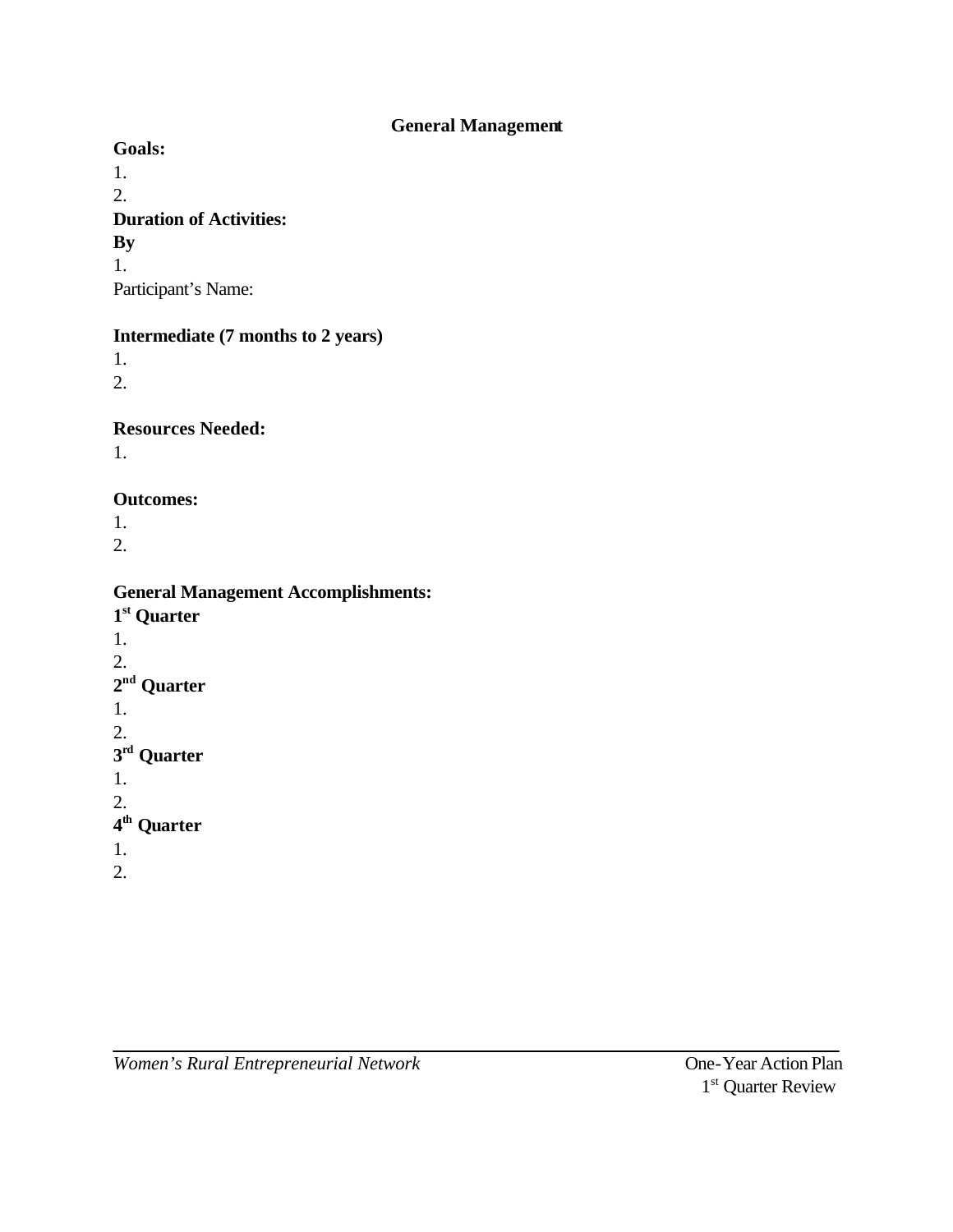# **Business Opening Phase (BOP) Trainer Instruction**

### **NEIGHBORHOOD DEVELOPMENT CENTER, INC. Micro-Entrepreneur Training Program, January, 2002**

## *Background*

In an effort to assist Micro-Entrepreneur Training Program alumni to complete the start-up details required to open their business, NDC has developed the Business Opening Phase (BOP) training. BOP is a trainer driven initiative that will provide alumni with up to six hours of guidance and direction to achieve outcomes jointly identified by the alumni and trainer. Students will be charged a \$50.00 fee for this service.

BOP will allow trainers to continue to work with students who complete their business plans including projections and are preparing to open their businesses. BOP will provide a comprehensive approach to help training program graduates address the multitude of details involved in opening a business. The following guidelines will assist the trainer through the BOP process.

## *Marketing BOP services*

NDC will provide BOP brochures to each trainer. These brochures will highlight BOP services and expectations and should be provided to all students participating in each training class. Trainers should discuss BOP with students when they are getting close to finishing their business plans and are starting to look at actual start-up details.

## *BOP Qualifications*

In order to qualify for BOP services a student must have completed all 12 hours of one-on-one training (8 regular hours plus 4 additional hours), have a completed business plan including monthly income, expense, and cash flow projections and a preliminary uses and sources of fund statement, and be prepared to move forward toward opening their business.

## *Program Expectations*

Students will be expected to undertake all activities identified on the BOP work plan necessary to start their businesses successfully. The trainer should carefully identify all activities to be undertaken and work with the entrepreneur to make sure the list is complete and to guide entrepreneurs to resources as needed and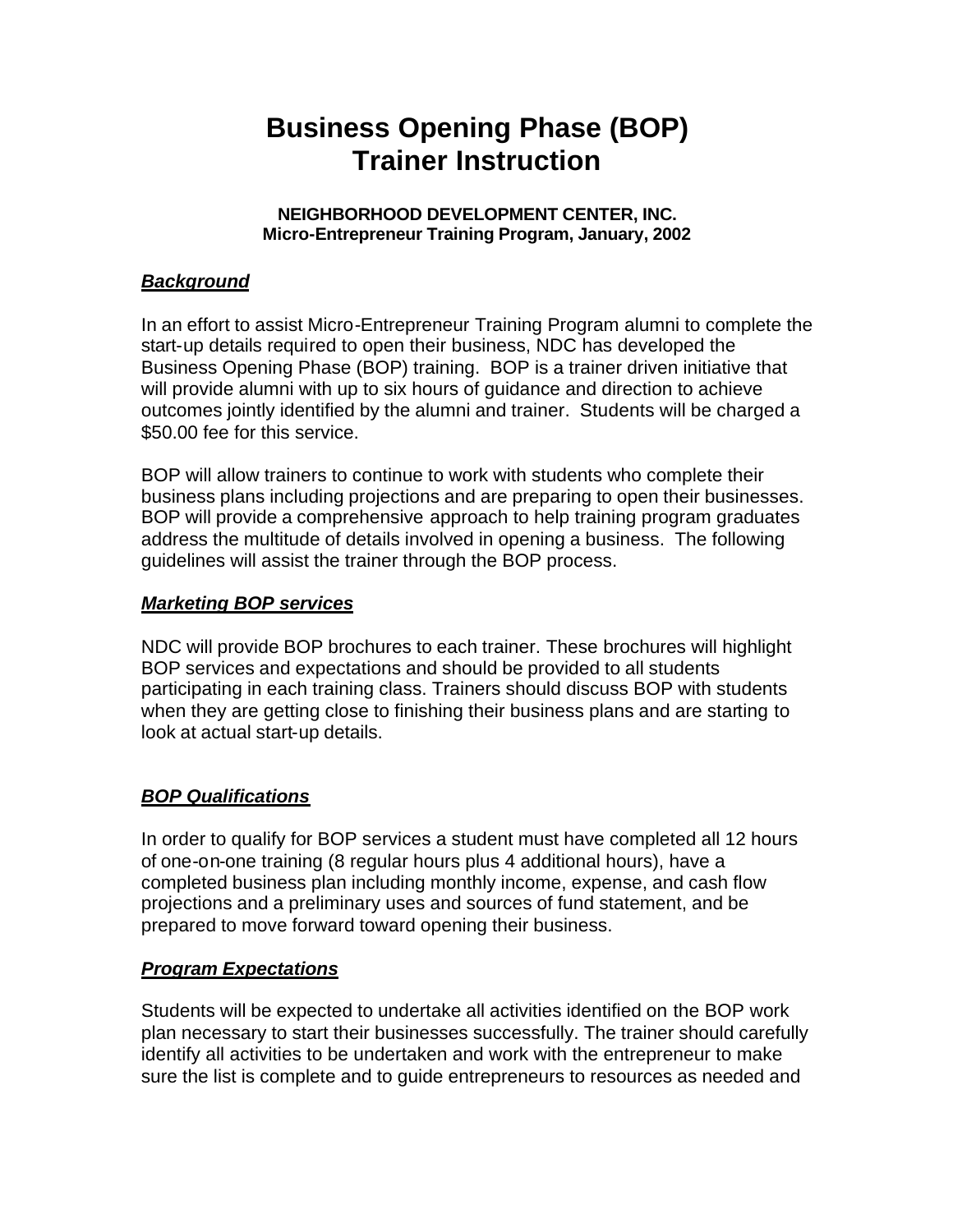available. Trainer's time should be used effectively for consulting and guidance while the entrepreneurs implement the work. Trainer should schedule periodic meetings to ensure that the entrepreneur is making forward progress with work plan items. We recommend meetings of 45-60 minutes each, to review progress and go over next steps.

This program is focused on start-up activities and not financing the business.

# **Participation in the BOP program does** *not* **guarantee business financing through NDC's Loan Program.**

# *BOP Resources*

NDC will make available to the trainer, a list of resources and service providers that BOP students may call on for assistance. This list is an ongoing, ever changing directory. All trainers are asked to provide NDC contact information that would be helpful for all trainers and students to use.

NDC does not endorse or guarantee any of the service providers. Trainer and student should use standard due diligence when using a private service provider.

# *BOP Agreements and Cost*

Each BOP participant will be required to sign an agreement and workplan, which will provide for up to six hours of BOP guidance with the trainer.

BOP participants will pay a fee of \$50.00 upon signing of the BOP agreement.

Trainers will sign an amendment to their original contract's and will be paid \$40.00 per hour for up to 6 hours of consulting services per BOP participant. Do not begin working with entrepreneurs on the BOP activities until they have signed the agreement and paid the \$50.00 fee.

# *Check-in with NDC staff*

After you and your potential BOP participant have prepared the BOP checklist, fax it to Mara O'Neill at 651-291-2597 for review to determine level of business complexity. For businesses looking for NDC financing and/or more complex business start-up projects, Mara will assign an NDC loan officer to spend approximately 20 minutes over the phone with the trainer to review the work plan and identify any red flags or areas of concern, which may require specialized services.

Mara will assign an NDC loan officer or technical assistance staff to have closer contact with trainer during BOP phase when: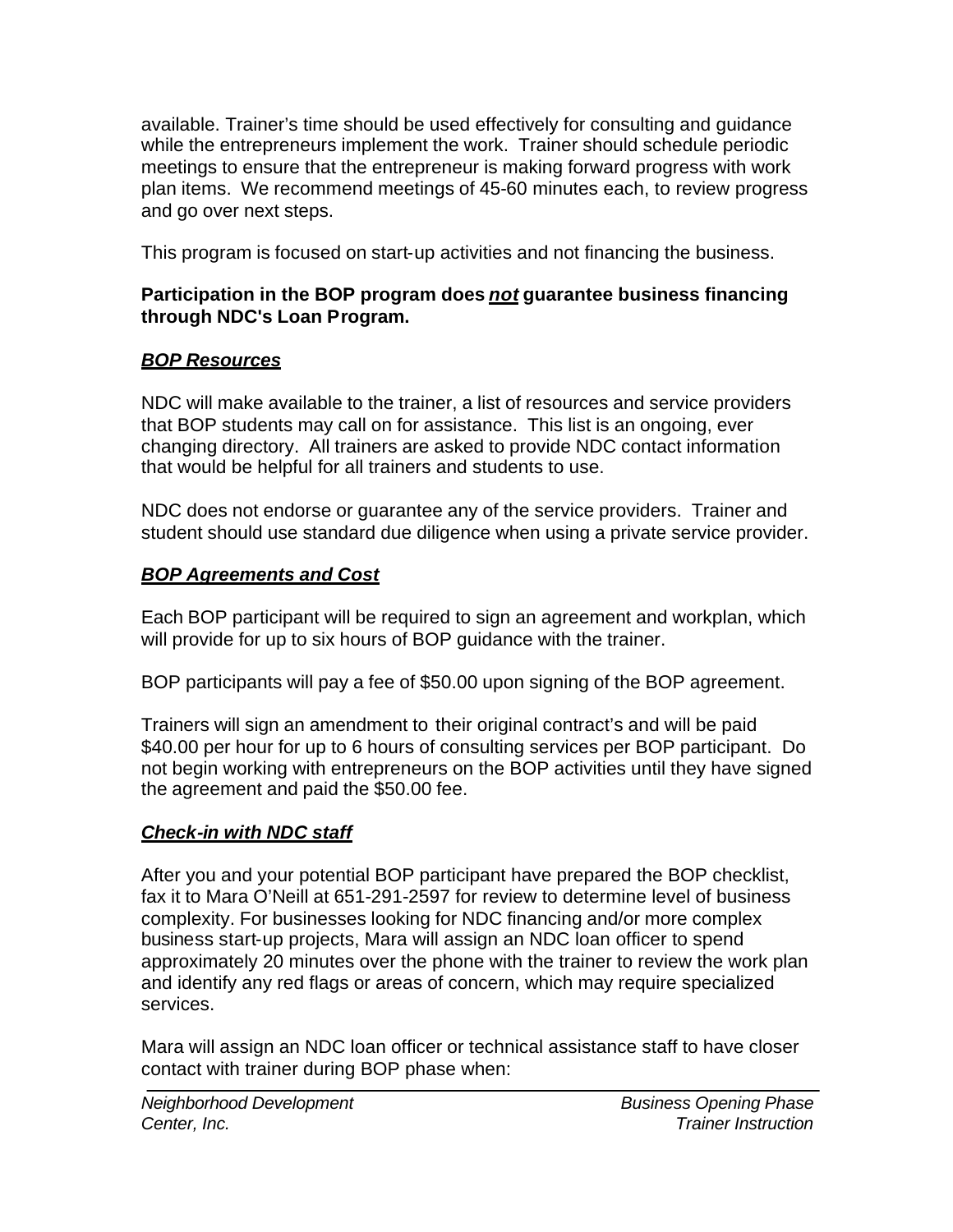- 1. The business requires more than \$15,000 of financing
- 2. The business is a restaurant, grocery store or other complex business
- 3. The business has to spend more than \$500 for start up costs.
- 4. The business is considering signing a lease or other documents obligating it to a financial commitment
- 5. If a specialized business expert (like a food product specialist, etc.) is required.
- 6. Any other situation when the trainer desires or could use some assistance

## *Basic NDC Lending Guideposts*

- 1. For any business that needs \$20,000 or more of financing to open, entrepreneur must have cash equity (or equivalent) of at least 20%.
- 2. If entrepreneur has credit problems, he/she must have reasonable explanation for those problems and a repayment plan in place and underway.
- 3. Entrepreneur must be open and receptive to advice from trainer and NDC representatives.
- 4. For any business that needs \$10,000 or more of financing to open, entrepreneur must have hard collateral to cover at least 50% of the loan.
- 5. Projections must be reasonable and thorough and contain detailed explanation of assumptions.
- 6. Business Plan must include at least a preliminary uses and sources of funds statement.

## *Reporting*

Each month during BOP and upon completion of BOP hours, trainer will submit his/her invoices for BOP hours along with a written summary report to entrepreneur and NDC, which will include a progress report and next steps.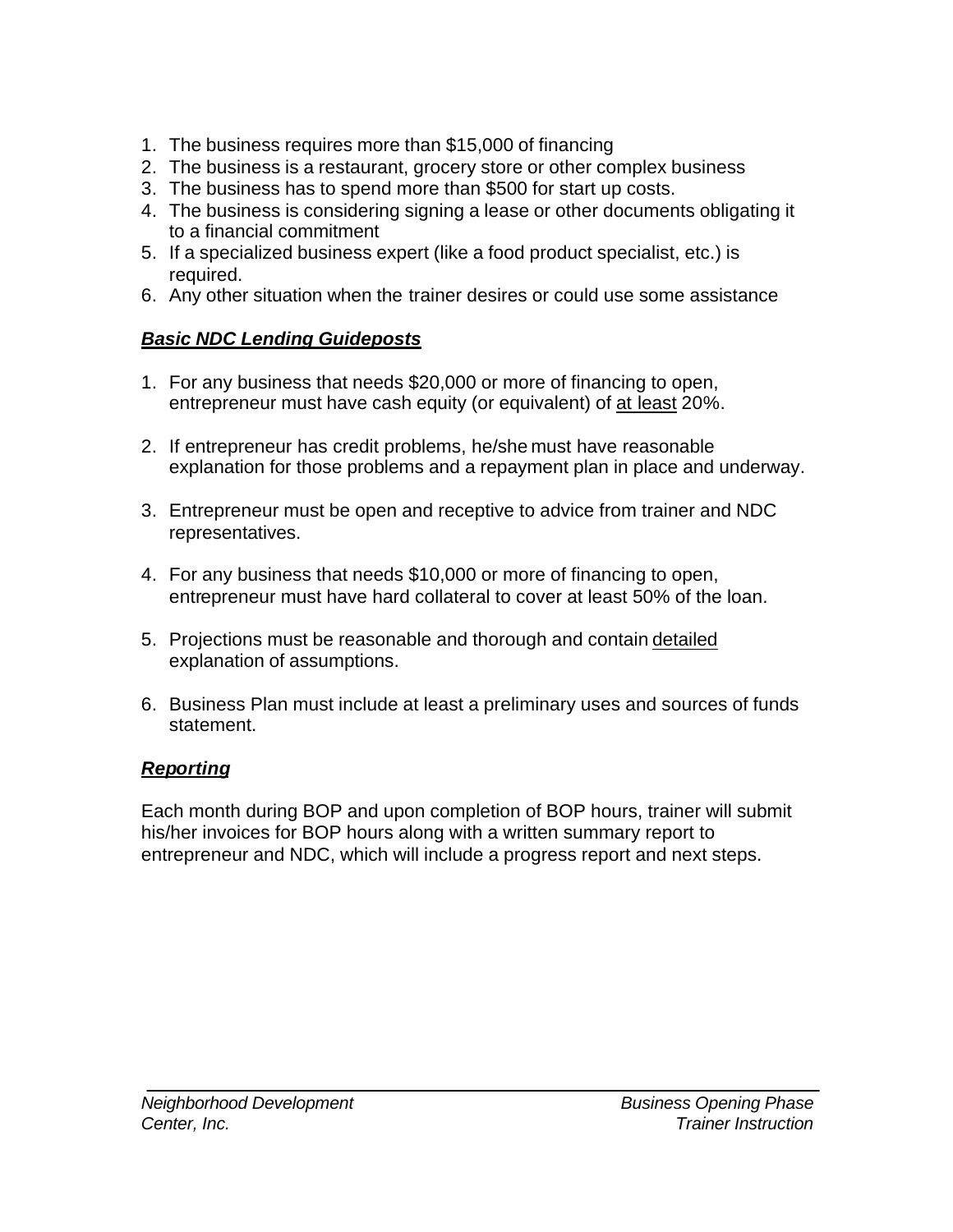## **BUSINESS OPENING PHASE (BOP) AGREEMENT Neighborhood Development Center, Inc.**

| Whereas, the Neighborhood Development Center, Inc., (hereinafter known as |                                            |
|---------------------------------------------------------------------------|--------------------------------------------|
| "NDC"), in partnership with                                               | , (hereinafter known as                    |
| "Neighborhood Partner") provided a 16-week class on entrepreneurship to   |                                            |
|                                                                           | (hereinafter known as "Entrepreneur"), for |
| business; and<br>a                                                        |                                            |

Whereas, NDC's trainer for the class attended by Entrepreneur was  $\Box$  and  $\Box$  and  $\Box$ 

Whereas, Entrepreneur has successfully completed the 16-week class and finished their business plan; and

Whereas, Entrepreneur desires to open this business in the \_\_\_\_\_\_\_\_\_\_\_\_\_\_\_\_\_\_\_\_\_ neighborhood based on the plan they wrote in this NDC class;

Therefore, NDC agrees to provide additional services during the Business Opening Phase (BOP) to assist the entrepreneur accomplish all steps outlined in the attached BOP work plan. Trainer will provide up to 6 hours of consultation to guide entrepreneur through BOP work plan.

It is the responsibility of the entrepreneur to complete all activities outlined in the BOP work plan.

For the above stated services, the Entrepreneur agrees to pay \$50.00, which is due and payable upon the signing of this contract.

| Entrepreneur | Date |
|--------------|------|
|              |      |
|              |      |

\_\_\_\_\_\_\_\_\_\_\_\_\_\_\_\_\_\_\_\_\_\_\_\_\_\_\_\_\_\_\_\_\_\_\_\_\_\_\_\_\_\_

Trainer **Date** 

\_\_\_\_\_\_\_\_\_\_\_\_\_\_\_\_\_\_\_\_\_\_\_\_\_\_\_\_\_\_\_\_\_\_\_\_\_\_\_\_\_\_ Neighborhood Development Center, Inc. Date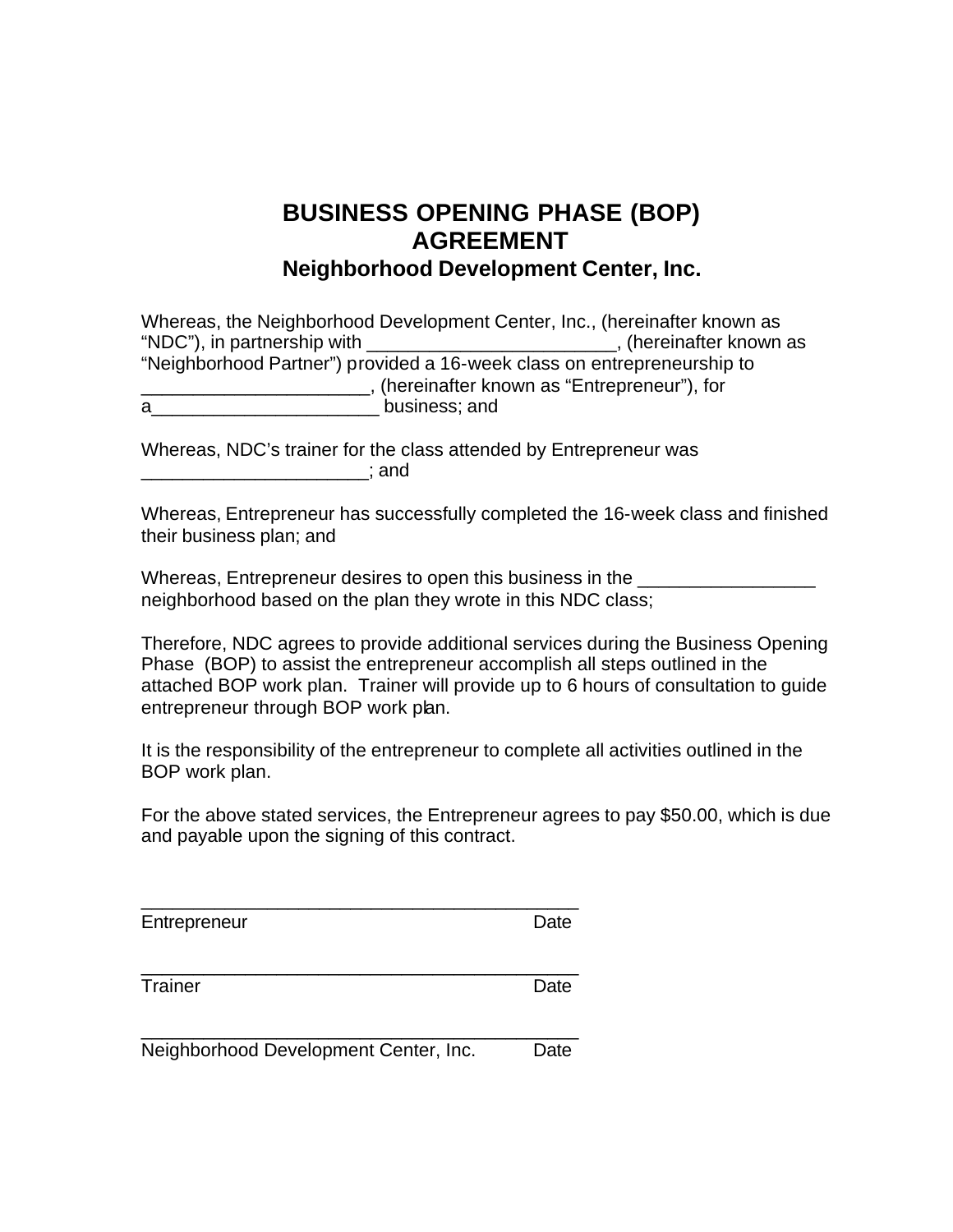|                                                                               |                     |                |                | <b>COMPLETION</b> |
|-------------------------------------------------------------------------------|---------------------|----------------|----------------|-------------------|
|                                                                               | <b>ENTREPRENEUR</b> | <b>TRAINER</b> | <b>SOURCES</b> | <b>DATE</b>       |
| <b>BUSINESS STRUCTURE ORGANIZATION</b>                                        |                     |                |                |                   |
| <b>Select Entity Type</b>                                                     |                     |                |                |                   |
|                                                                               |                     |                |                |                   |
| Prepare and Register Organizing Documentation                                 |                     |                |                |                   |
|                                                                               |                     |                |                |                   |
| Obtain Federal, State, and Unemployment ID Numbers                            |                     |                |                |                   |
|                                                                               |                     |                |                |                   |
| Apply for Assumed Name                                                        |                     |                |                |                   |
|                                                                               |                     |                |                |                   |
| <b>Obtain Required Permits or Leases</b>                                      |                     |                |                |                   |
|                                                                               |                     |                |                |                   |
|                                                                               |                     |                |                |                   |
| <b>FINANCING</b>                                                              |                     |                |                |                   |
| <b>Obtain Financing if Needed</b>                                             |                     |                |                |                   |
| Determine how much and from whom                                              |                     |                |                |                   |
|                                                                               |                     |                |                |                   |
|                                                                               |                     |                |                |                   |
| Gather all necessary materials for a loan application<br><b>Business Plan</b> |                     |                |                |                   |
| <b>Personal Financinal Statements</b>                                         |                     |                |                |                   |
| Tax Returns                                                                   |                     |                |                |                   |
| Loan Application Form                                                         |                     |                |                |                   |
|                                                                               |                     |                |                |                   |
| <b>Gather Owner Investment</b>                                                |                     |                |                |                   |
|                                                                               |                     |                |                |                   |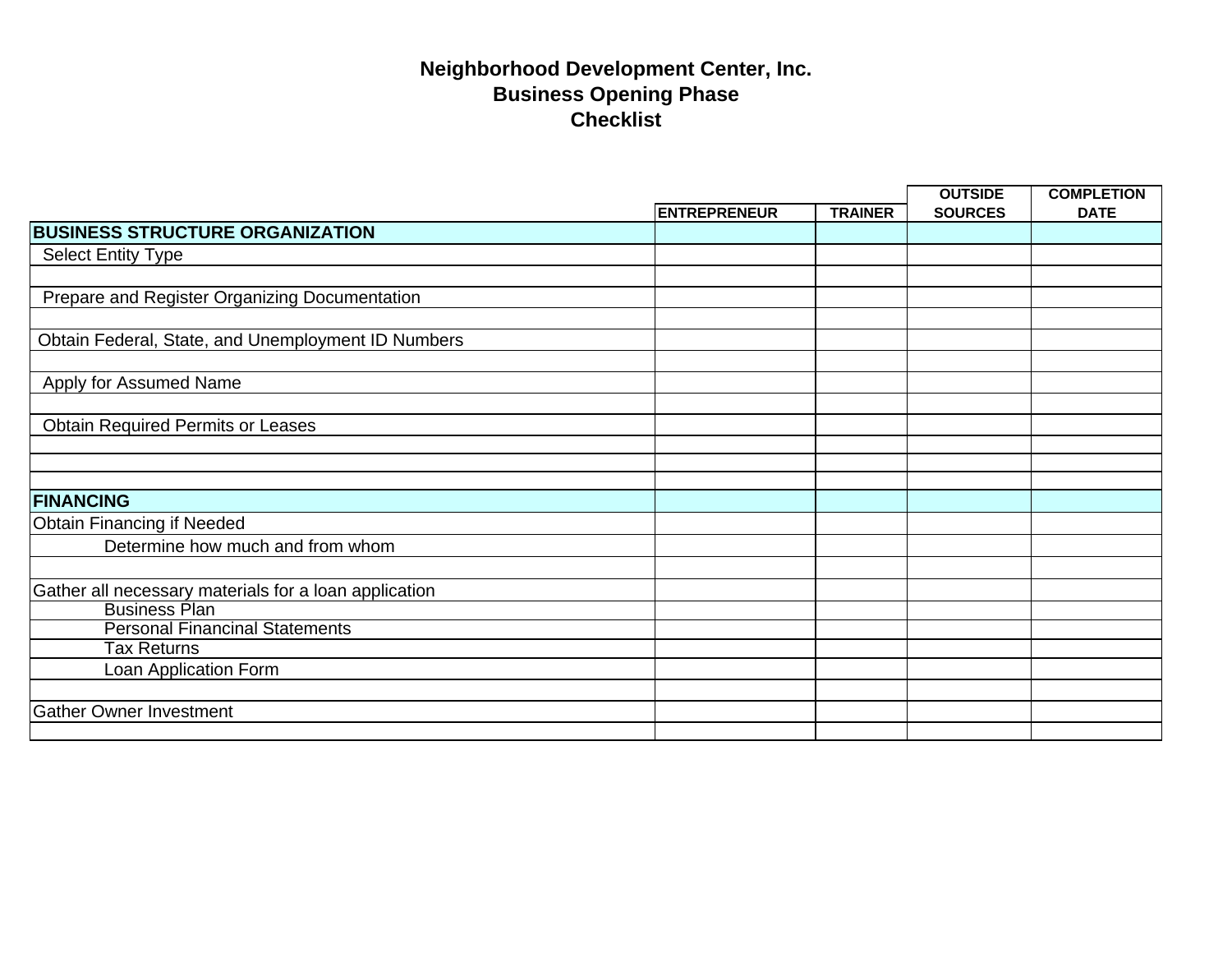|                                                                               |                     |                | <b>OUTSIDE</b> | <b>COMPLETION</b> |
|-------------------------------------------------------------------------------|---------------------|----------------|----------------|-------------------|
|                                                                               | <b>ENTREPRENEUR</b> | <b>TRAINER</b> | <b>SOURCES</b> | <b>DATE</b>       |
| <b>FINANCIAL MANAGEMENT</b>                                                   |                     |                |                |                   |
| Select bank and open business account                                         |                     |                |                |                   |
|                                                                               |                     |                |                |                   |
| Select and learn an accounting system on hire qualified bookkeeper/accountant |                     |                |                |                   |
|                                                                               |                     |                |                |                   |
| Obtain an understanding of tax responsibilities                               |                     |                |                |                   |
|                                                                               |                     |                |                |                   |
| Hire a payroll service                                                        |                     |                |                |                   |
|                                                                               |                     |                |                |                   |
| Obtain Liability, Worker's Comp and other required insurance                  |                     |                |                |                   |
|                                                                               |                     |                |                |                   |
| <b>Price Products and Services</b>                                            |                     |                |                |                   |
|                                                                               |                     |                |                |                   |
| Prepare cash flow projections                                                 |                     |                |                |                   |
|                                                                               |                     |                |                |                   |
| Organize inventory control procedures                                         |                     |                |                |                   |
|                                                                               |                     |                |                |                   |
| Select an Attorney                                                            |                     |                |                |                   |
|                                                                               |                     |                |                |                   |
|                                                                               |                     |                |                |                   |
|                                                                               |                     |                |                |                   |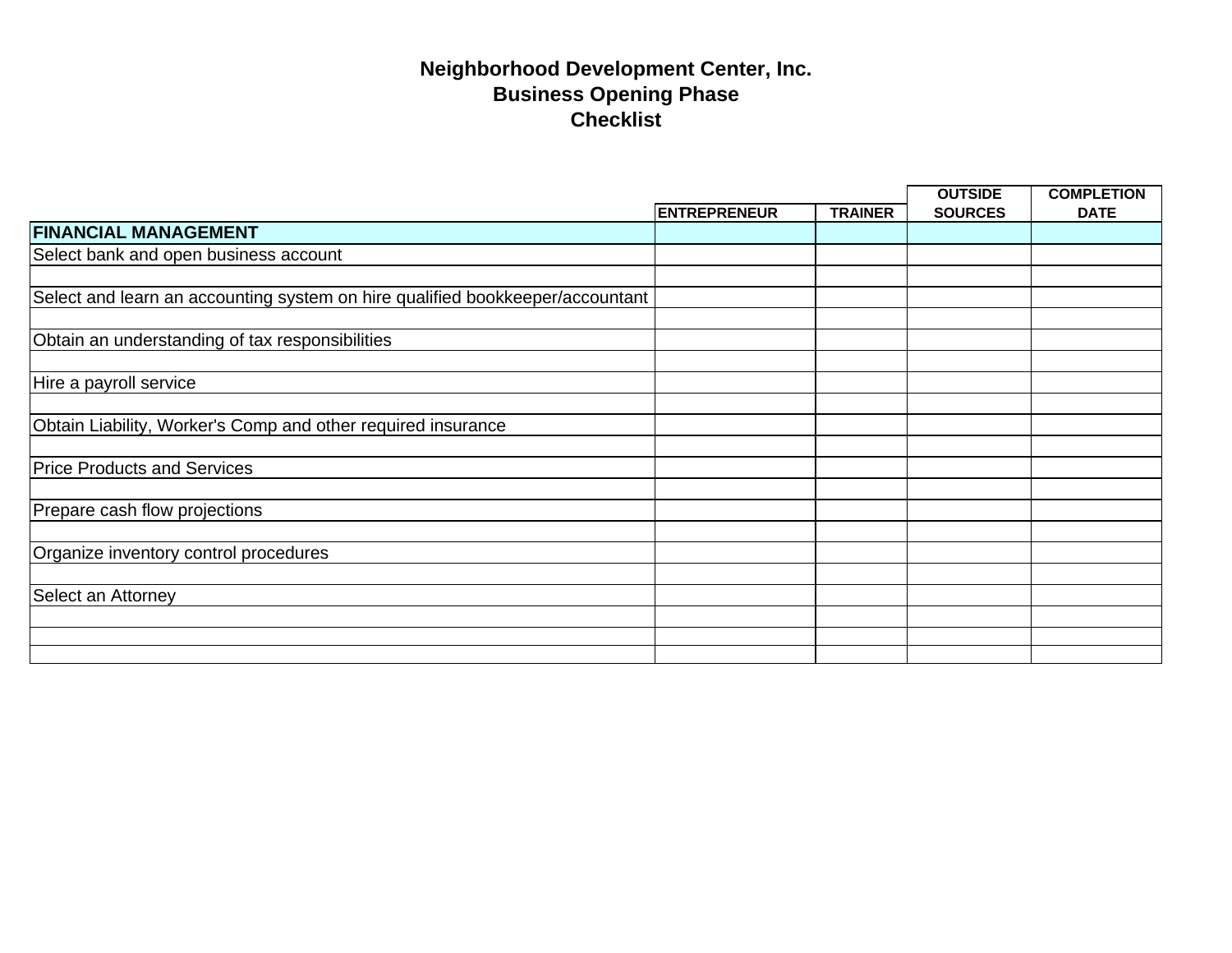|                                                       |                     |                | <b>OUTSIDE</b> | <b>COMPLETION</b> |
|-------------------------------------------------------|---------------------|----------------|----------------|-------------------|
|                                                       | <b>ENTREPRENEUR</b> | <b>TRAINER</b> | <b>SOURCES</b> | <b>DATE</b>       |
| <b>SITE SELECTION</b>                                 |                     |                |                |                   |
| Select a location for your business                   |                     |                |                |                   |
|                                                       |                     |                |                |                   |
| Obtain confirmation of proper zoning                  |                     |                |                |                   |
|                                                       |                     |                |                |                   |
| Finalize Lease after trainer and legal review         |                     |                |                |                   |
|                                                       |                     |                |                |                   |
| Complete a floorplan                                  |                     |                |                |                   |
|                                                       |                     |                |                |                   |
| Identify required leasehold improvements              |                     |                |                |                   |
|                                                       |                     |                |                |                   |
| Obtain two bids to complete leasehold improvements    |                     |                |                |                   |
|                                                       |                     |                |                |                   |
| Complete leasehold improvements                       |                     |                |                |                   |
|                                                       |                     |                |                |                   |
| Obtain furnishings, equipment and fixtures            |                     |                |                |                   |
|                                                       |                     |                |                |                   |
| Test all equipment                                    |                     |                |                |                   |
|                                                       |                     |                |                |                   |
| Obtain vehicle if necessary                           |                     |                |                |                   |
|                                                       |                     |                |                |                   |
| Install security system                               |                     |                |                |                   |
|                                                       |                     |                |                |                   |
| Order phone, utilities and garbage services as needed |                     |                |                |                   |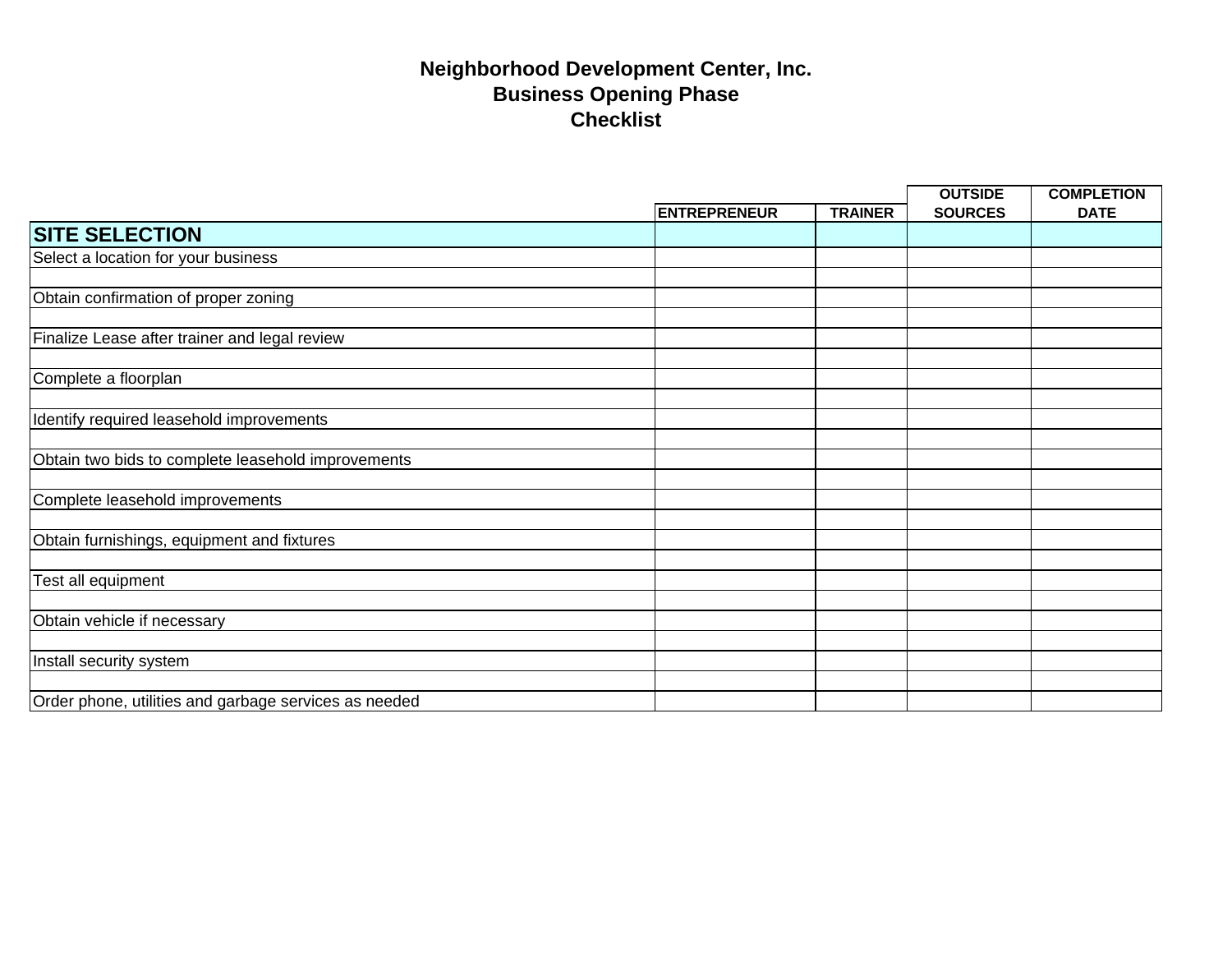|                                                                      |                     |                | <b>OUTSIDE</b> | <b>COMPLETION</b> |
|----------------------------------------------------------------------|---------------------|----------------|----------------|-------------------|
|                                                                      | <b>ENTREPRENEUR</b> | <b>TRAINER</b> | <b>SOURCES</b> | <b>DATE</b>       |
| <b>HUMAN RESOURCES</b>                                               |                     |                |                |                   |
| Prepare initial hiring documents (applications, W-4's, I-9's)        |                     |                |                |                   |
|                                                                      |                     |                |                |                   |
| Interview and hire initial employees                                 |                     |                |                |                   |
|                                                                      |                     |                |                |                   |
| Conduct customer service and other pre-start training                |                     |                |                |                   |
|                                                                      |                     |                |                |                   |
|                                                                      |                     |                |                |                   |
|                                                                      |                     |                |                |                   |
| <b>BUSINESS IMAGE DEVELOPMENT</b>                                    |                     |                |                |                   |
| Design company logo                                                  |                     |                |                |                   |
|                                                                      |                     |                |                |                   |
| Order letterhead, business cards, invoices, price lists, menu's etc. |                     |                |                |                   |
|                                                                      |                     |                |                |                   |
| Create promotional items                                             |                     |                |                |                   |
|                                                                      |                     |                |                |                   |
| Install signage                                                      |                     |                |                |                   |
|                                                                      |                     |                |                |                   |
| Select and order uniforms                                            |                     |                |                |                   |
|                                                                      |                     |                |                |                   |
| Prepare pre-opening marketing including Ad copy, run dates, costs    |                     |                |                |                   |
|                                                                      |                     |                |                |                   |
| Prepare on-going marketing campaign                                  |                     |                |                |                   |
|                                                                      |                     |                |                |                   |
| Plan Grand Opening Festivities                                       |                     |                |                |                   |
|                                                                      |                     |                |                |                   |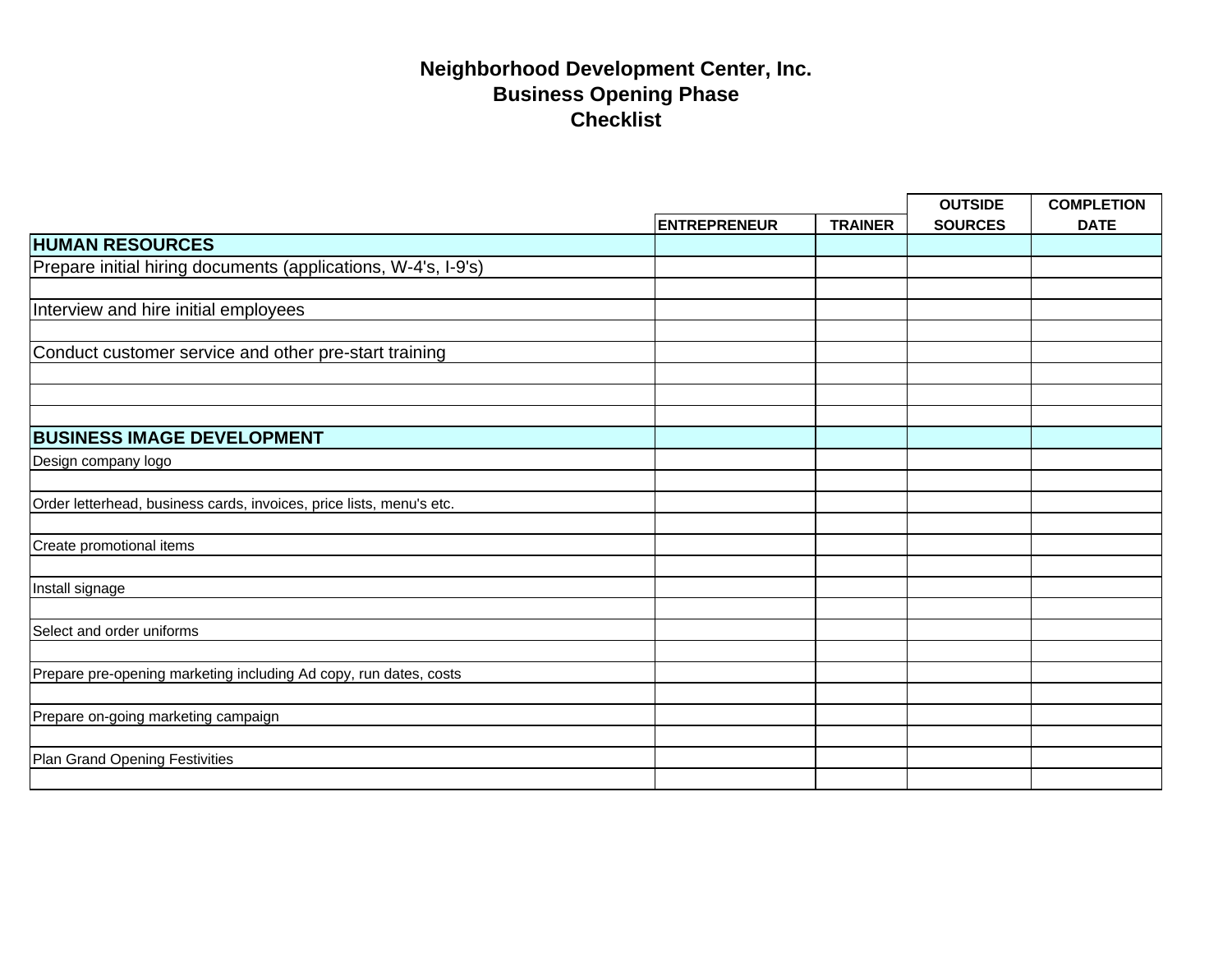|                                                 |                     |                | <b>OUTSIDE</b> | <b>COMPLETION</b> |
|-------------------------------------------------|---------------------|----------------|----------------|-------------------|
|                                                 | <b>ENTREPRENEUR</b> | <b>TRAINER</b> | <b>SOURCES</b> | <b>DATE</b>       |
| <b>OPERATIONS START-UP</b>                      |                     |                |                |                   |
| Select vendors                                  |                     |                |                |                   |
|                                                 |                     |                |                |                   |
| Apply for Credit with Vendors                   |                     |                |                |                   |
|                                                 |                     |                |                |                   |
| <b>Order Initial Supplies</b>                   |                     |                |                |                   |
|                                                 |                     |                |                |                   |
| Select and learn cash register, train employees |                     |                |                |                   |
|                                                 |                     |                |                |                   |
| Set-Up daily opening and closing routines       |                     |                |                |                   |
|                                                 |                     |                |                |                   |
| Plan and Walk through an opening day routine    |                     |                |                |                   |
|                                                 |                     |                |                |                   |
| Conduct a test run of the production process    |                     |                |                |                   |
|                                                 |                     |                |                |                   |
|                                                 |                     |                |                |                   |
|                                                 |                     |                |                |                   |
|                                                 |                     |                |                |                   |
|                                                 |                     |                |                |                   |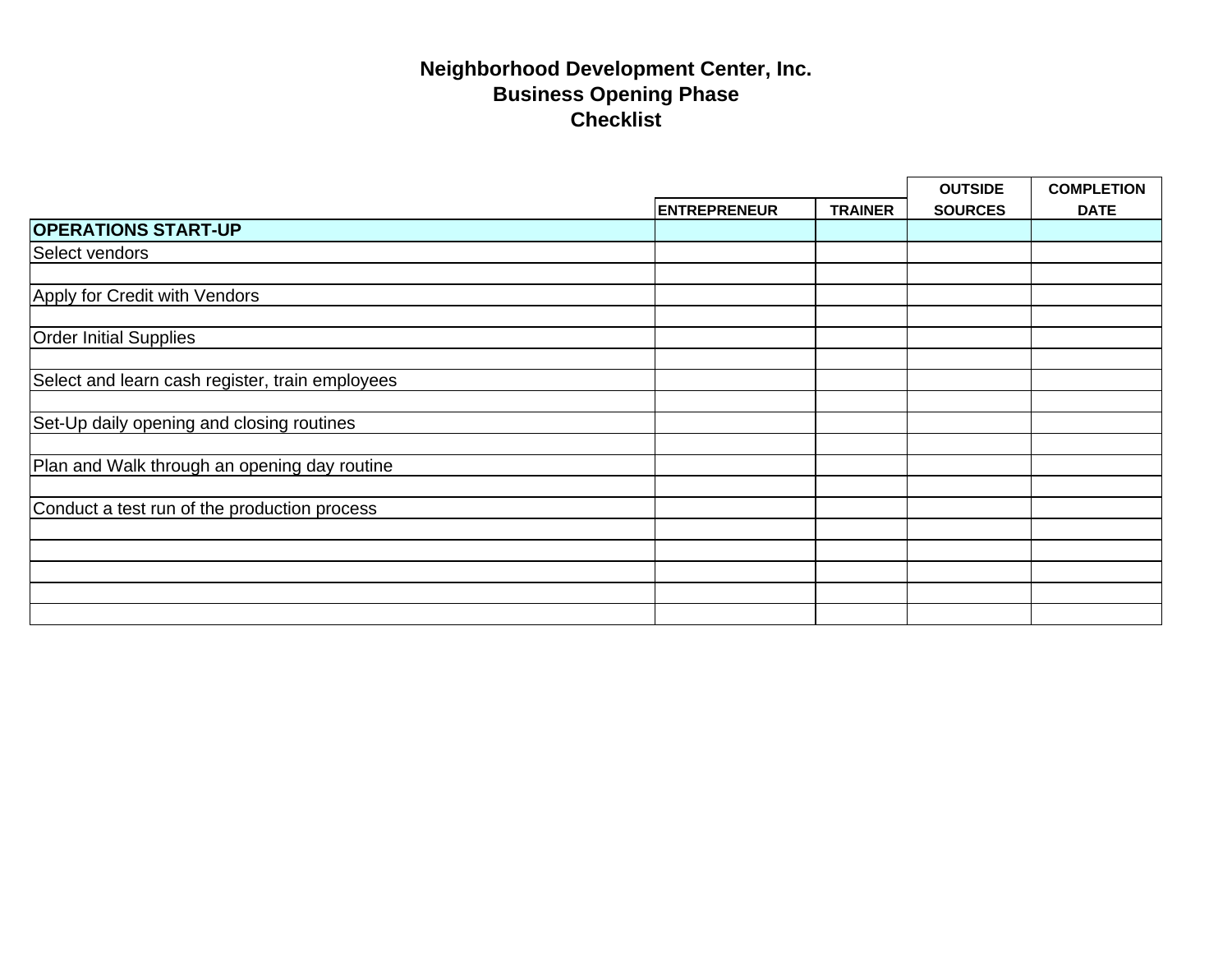## **Women's Advisory Board Program Implementation Guidelines Coastal Enterprises Incorporated**

*The success of the program depends on everyone meeting his/her commitment and investing the necessary time and energy to make it work.*

## **Meetings**:

The first advisory board meeting is an orientation to the business. To help the advisors get a good picture of the business, the first meeting should cover:

- personal goals and aspirations
- business history
- current operations
- specific issues facing the business
- review of products or services
- identification of key personnel and their responsibilities
- discussion of competition
- discussion of industry trends
- updated financial statement (meeting timed to fit the financials)
- promotional material
- tour of facilities
- list of Board of Directors, if applicable
- exit strategy

The business owner sets the agenda for the initial advisory board meeting and defines the areas for discussion. For subsequent meetings, the agenda is established in consultation with the advisors.

Business owners should be as clear as possible about in stating their goals and their desire for advice.

The business owner facilitates the meeting.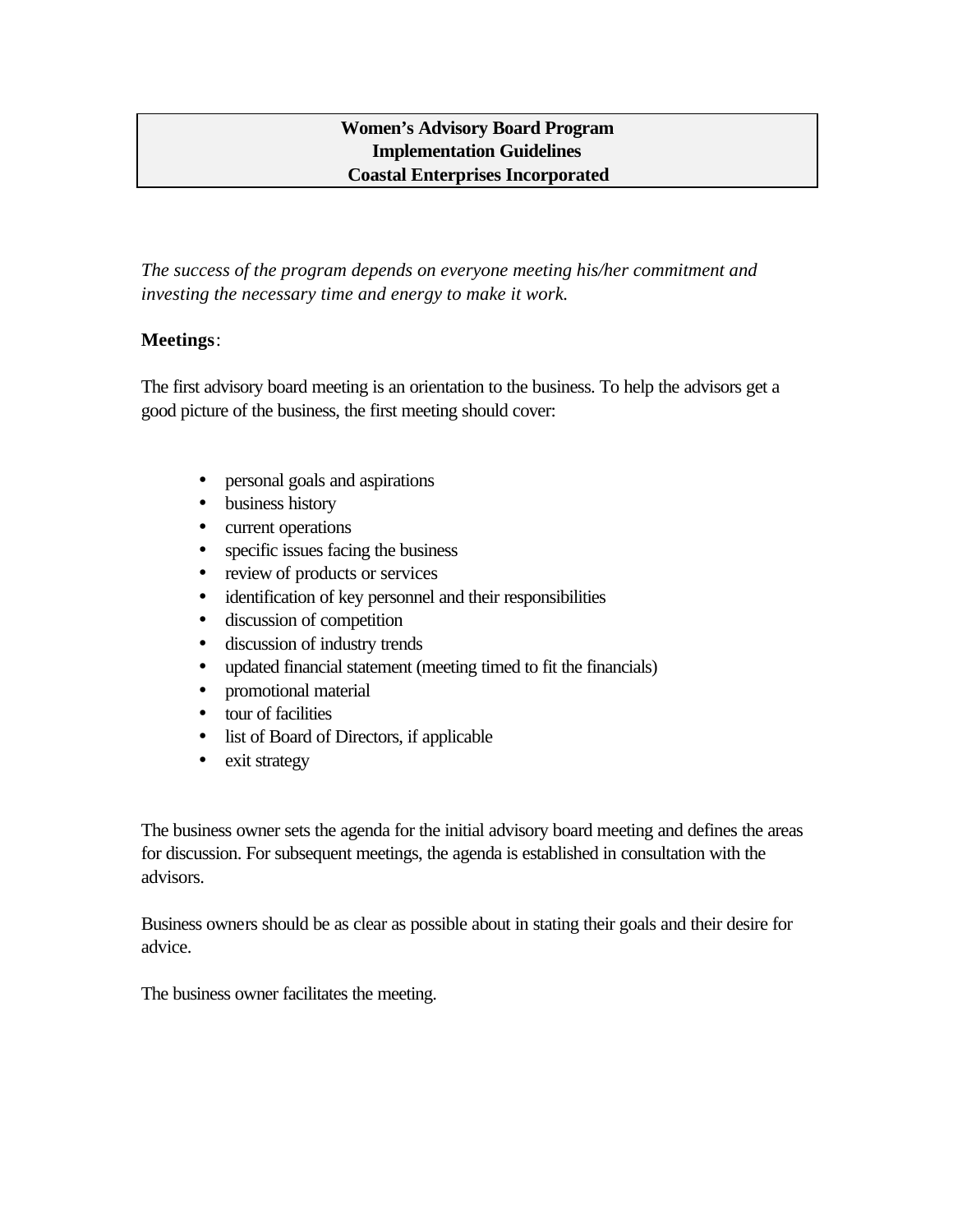Meetings are scheduled in advance with written agendas mailed to each advisor prior to the meeting.

Each meeting should include a report on the items discussed at the previous meeting and results or changes, if appropriate.

Advisors and business owners should respect each others' time; meetings should start and end on schedule.

## **Interaction Between Advisors and Owners**:

Business owners are free to add advisors to meet the needs of the business, but they should inform CEI.

Business owners must be willing to listen to advice.

Advisors should be diplomatic and tactful in offering advice.

Advisors should be mindful of the issues and demands facing small business owners.

The relationships between the advisors and the business owner is a professional relationship. Each should feel free to be rigorous.

If a conflict arises between a business owner and an advisor, contact CEI as soon as possible.

If an advisor needs to withdraw from the program, contact CEI as soon as possible.

 $\overline{a}$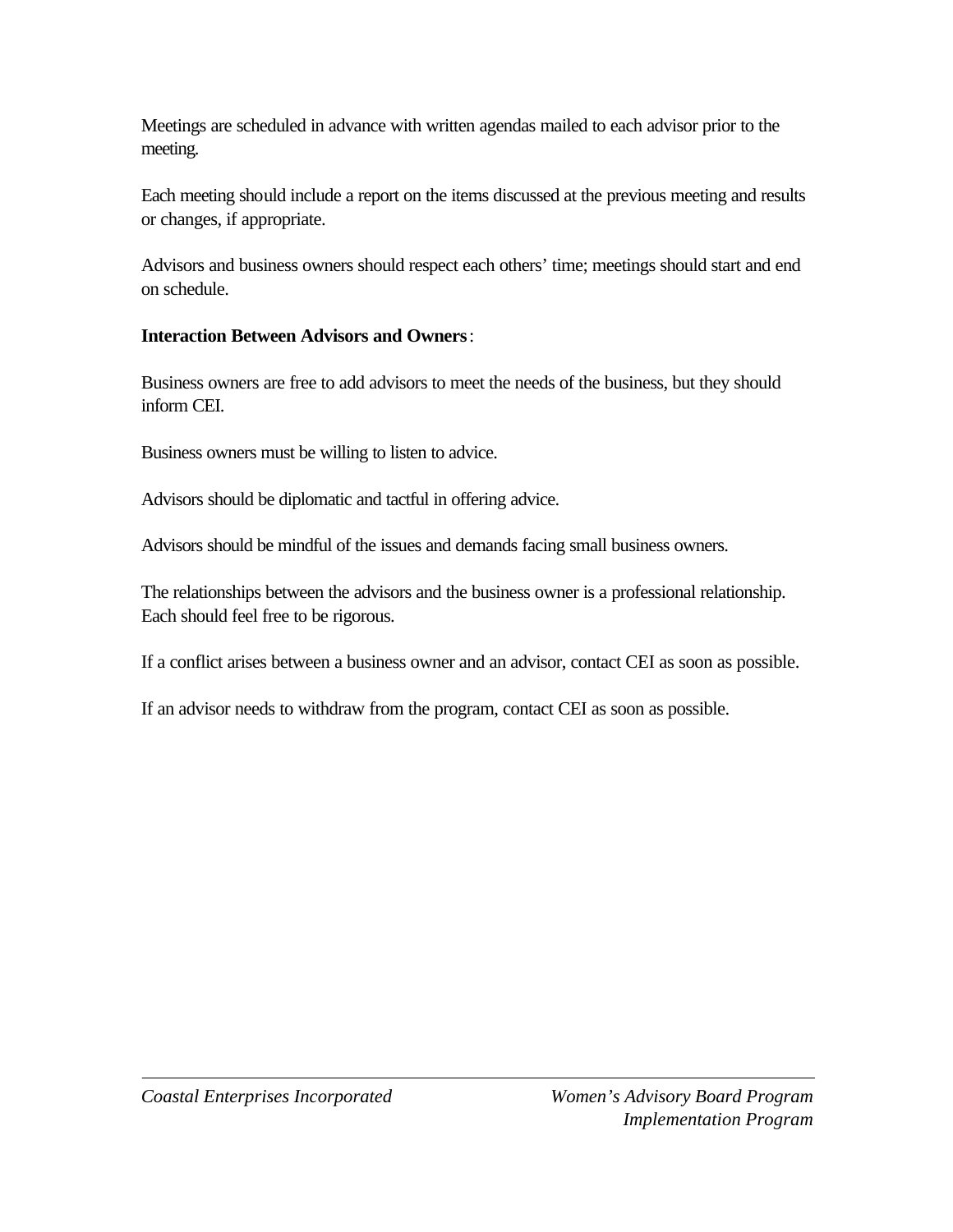## **Role of Advisory Boards for CEI's Women's Advisory Board Program Coastal Enterprises Incorporated**

Advisors provide advice on:

- **u.** business plans and strategic planning
- $\blacksquare$  new positions and compensation
- ß analyze financial issues, need for new capital and obtaining loans
- **Exercise** earnings potential and revenue/expense statements
- $\blacksquare$  pricing
- $\blacksquare$  leasing, buying, and building new facilities
- $\blacksquare$  new markets
- changes in organizational structure

## Need of Advisors

 $\blacksquare$  access to financial information waiver of all claims against advisors

## Limits on Advisors

- should not make decisions or assume authority over the business
- $\blacksquare$  should not make recommendations without adequate information from the business
- abide by conflict of interest rules

## Directors are responsible for:

- $\blacksquare$  setting business policy
- $\blacksquare$  selection and supervision of officers and high level employees
- $\blacksquare$  financing, raising capital through stock offerings, and assessing capital need
- $\blacksquare$  dividend policy
- $\blacksquare$  setting pricing policies
- $\blacksquare$  construction of new plants
- $\blacksquare$  territorial expansion
- changes in organizational structure
- delegating duties to officers, employees or outsiders, reserving the right to supervise or terminate services
- ß

## Rights of Directors

- to inspect corporate books and records
- $\blacksquare$  to defend suits brought against the director and to be indemnified for litigation expenses
- $\blacksquare$  to sue directors and officers for misconduct Duties of Directors

- $\blacksquare$  act within their authority
- $\blacksquare$  be diligent: become familiar with corporate affairs and act when irregularities are discovered
- $\bullet$  be loyal, e.g., no competing, taking advantage, profiting from inside information, oppressing minority shareholders, or developing conflicts of interest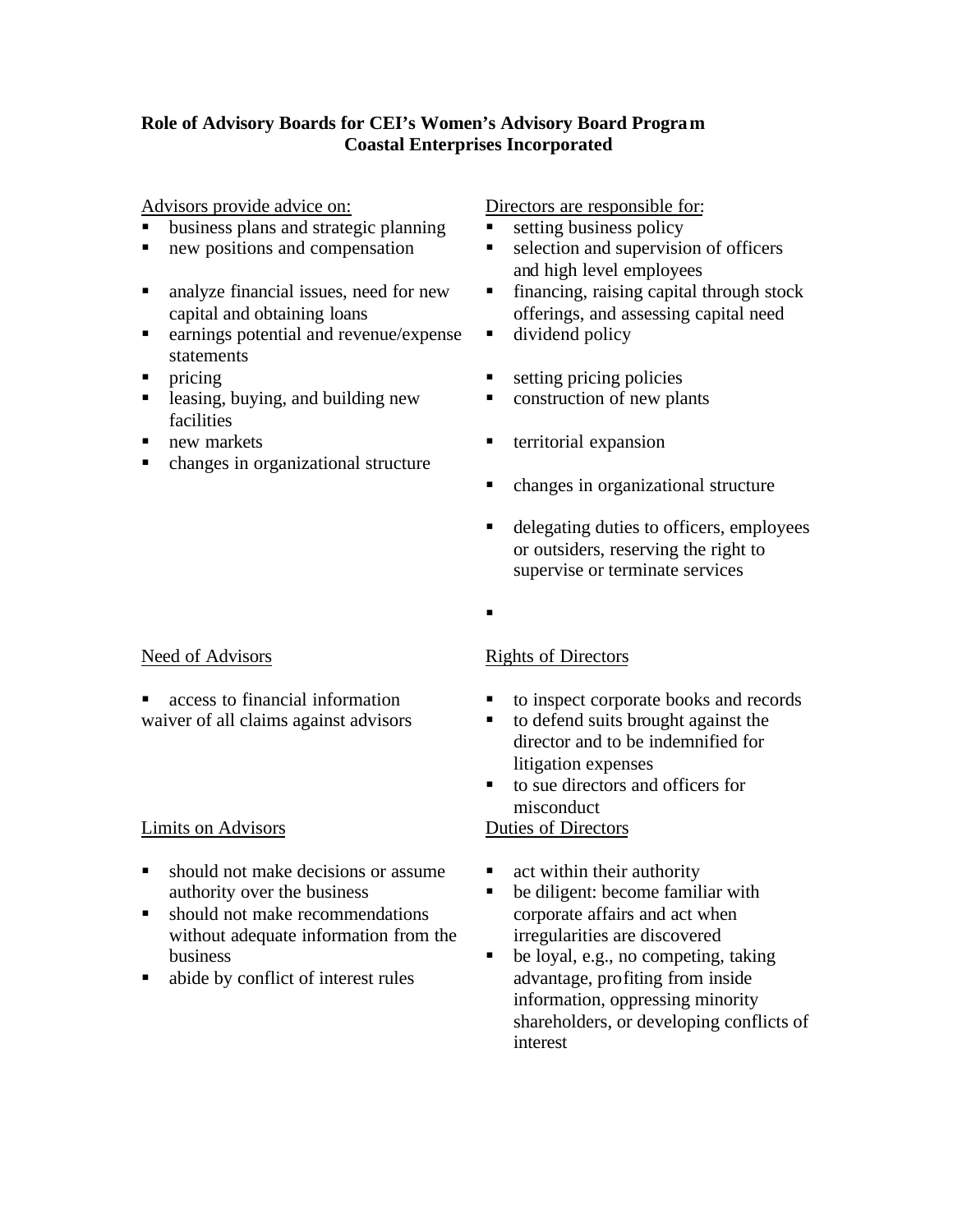## **ADVISORY BOARD PARTICIPATION AGREEMENT Coastal Enterprises Incorporated**

This Agreement is made as of , 200 between

(the Company) and

(the Advisor).

## **RECITALS:**

1. The Company has agreed to participate in the Women's Advisory Board Program of the Women's Business Center at Coastal Enterprises, Inc.

2. The Advisor has agreed to be a member of the Advisory Board for the Company, on the terms stated in the Project Description prepared by the Women's Business Center at Coastal Enterprises, Inc.

NOW, THEREFORE, the Company and the Advisor agree as follows:

(a) Confidentiality. The Advisor agrees to keep secret all confidential information relating to the business of the Company which the Advisor acquires at any time during the Advisory Board Program, and shall not use it for the Advisor's own benefit or for the benefit of any other person or business entity. Confidential information includes production methods, product composition, financial, marketing and sales information about the Company, software and computer processing systems developed or used by the Company, the identity of and any confidential information relating to former and existing vendors, licensors, licensees, customers or other parties doing business with the Company, other know-how and trade secrets of the Company, and documentation of such confidential information. The information covered by this paragraph does not include: (i) information which is generally known, (ii) information which becomes known to the public within the industry, through no breach of this agreement by the Advisor, or (iii) general skills, knowledge and experience acquired by the Advisor before the Advisor's engagement with the Company.

(b) Waiver of Liability. The Company assumes responsibility for its business decisions during the term of this Agreement. In consideration of the assistance to be provided by the Advisor, the Company waives all claims against the Advisor, unpaid consultants or other advisors referred by the Advisory, and affiliates of the Advisor which arise from their assistance to the Company, other than claims under paragraph (a).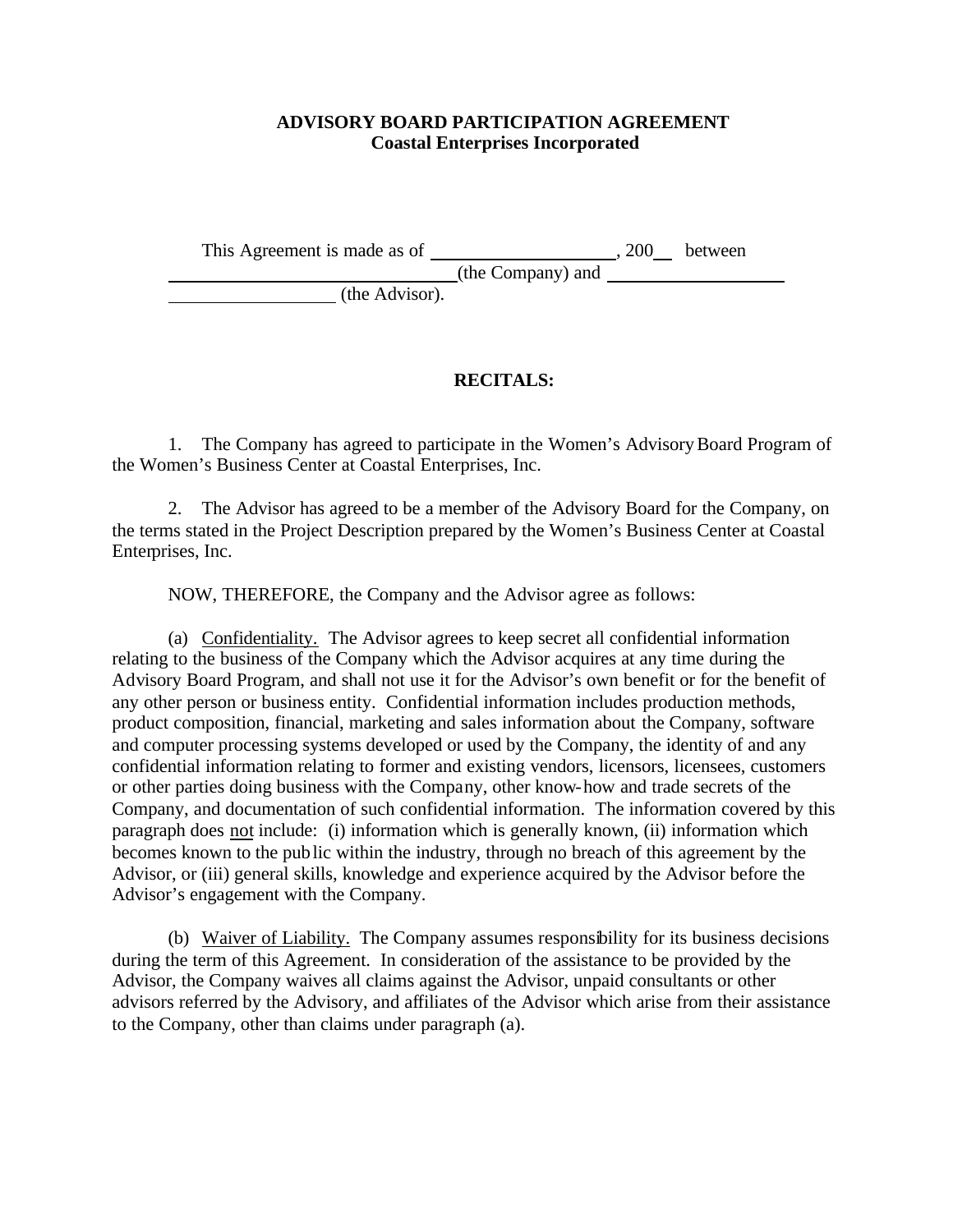(c) Indemnity. The Company indemnify and hold the Advisor harmless for all claims against the Advisor arising as a result of the Advisor's participation on the Advisory Board for the Company, and all related suits, proceedings, demands, assessments, judgments, costs and expenses (including reasonable attorneys' fees).

> IN WITNESS WHEREOF, the parties have signed this Agreement as of  $, 200$  .

> > COMPANY:

*Print or type name*

By:

President/Owner/General Partner *Cross out those that do not apply*

ADVISOR:

*Print or type name*

i<br>I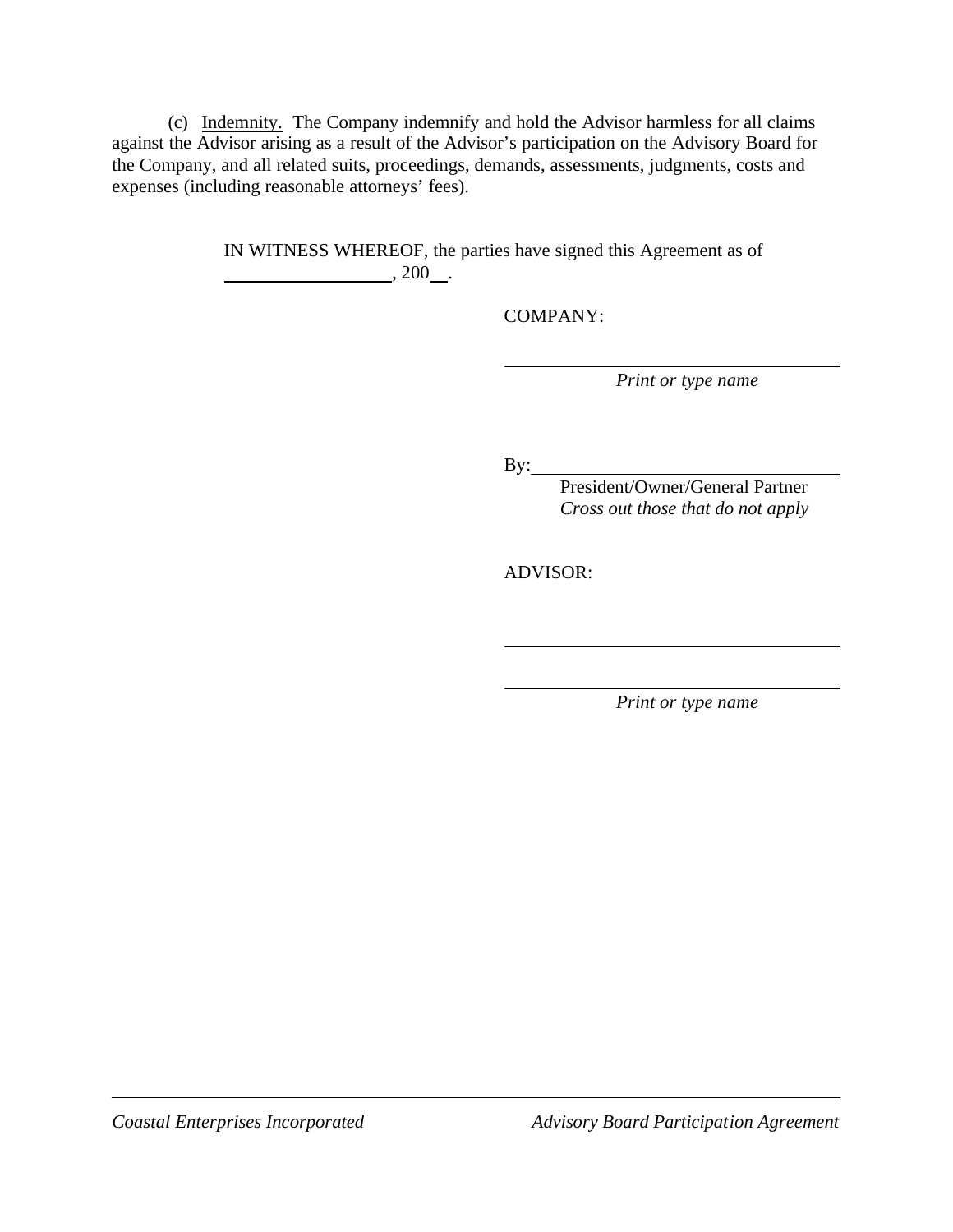## **WOMEN'S BUSINESS CENTER AT COASTAL ENTERPRISES, INC.**

Women's Advisory Board Program Application

| Name of Owner(s) $\frac{1}{\sqrt{1-\frac{1}{2}}}\left\{ \frac{1}{2} + \frac{1}{2} \left( \frac{1}{2} + \frac{1}{2} \left( \frac{1}{2} + \frac{1}{2} \left( \frac{1}{2} + \frac{1}{2} \left( \frac{1}{2} + \frac{1}{2} \left( \frac{1}{2} + \frac{1}{2} \left( \frac{1}{2} + \frac{1}{2} \left( \frac{1}{2} + \frac{1}{2} \left( \frac{1}{2} + \frac{1}{2} \left( \frac{1}{2} + \frac{1}{2} \left( \frac{$ |                                  |  |
|-----------------------------------------------------------------------------------------------------------------------------------------------------------------------------------------------------------------------------------------------------------------------------------------------------------------------------------------------------------------------------------------------------------|----------------------------------|--|
|                                                                                                                                                                                                                                                                                                                                                                                                           |                                  |  |
| Business Address 2008                                                                                                                                                                                                                                                                                                                                                                                     |                                  |  |
|                                                                                                                                                                                                                                                                                                                                                                                                           | Business Phone Fax E-mail E-mail |  |
|                                                                                                                                                                                                                                                                                                                                                                                                           |                                  |  |

*The purpose of this application is to give you a way to describe your business and your business goals to your new advisors. The application follows the basic outline of a business plan and may also serve to help you manage your business.*

\_\_\_\_\_\_\_\_\_\_\_\_\_\_\_\_\_\_\_\_\_\_\_\_\_\_\_\_\_\_\_\_\_\_\_\_\_\_\_\_\_\_\_\_\_\_\_\_\_\_\_\_\_\_\_\_\_\_\_\_\_\_\_\_\_\_\_\_\_\_\_ \_\_\_\_\_\_\_\_\_\_\_\_\_\_\_\_\_\_\_\_\_\_\_\_\_\_\_\_\_\_\_\_\_\_\_\_\_\_\_\_\_\_\_\_\_\_\_\_\_\_\_\_\_\_\_\_\_\_\_\_\_\_\_\_\_\_\_\_\_\_\_\_ \_\_\_\_\_\_\_\_\_\_\_\_\_\_\_\_\_\_\_\_\_\_\_\_\_\_\_\_\_\_\_\_\_\_\_\_\_\_\_\_\_\_\_\_\_\_\_\_\_\_\_\_\_\_\_\_\_\_\_\_\_\_\_\_\_\_\_\_\_\_\_\_ \_\_\_\_\_\_\_\_\_\_\_\_\_\_\_\_\_\_\_\_\_\_\_\_\_\_\_\_\_\_\_\_\_\_\_\_\_\_\_\_\_\_\_\_\_\_\_\_\_\_\_\_\_\_\_\_\_\_\_\_\_\_\_\_\_\_\_\_\_\_\_\_ \_\_\_\_\_\_\_\_\_\_\_\_\_\_\_\_\_\_\_\_\_\_\_\_\_\_\_\_\_\_\_\_\_\_\_\_\_\_\_\_\_\_\_\_\_\_\_\_\_\_\_\_\_\_\_\_\_\_\_\_\_\_\_\_\_\_\_\_\_\_\_\_ \_\_\_\_\_\_\_\_\_\_\_\_\_\_\_\_\_\_\_\_\_\_\_\_\_\_\_\_\_\_\_\_\_\_\_\_\_\_\_\_\_\_\_\_\_\_\_\_\_\_\_\_\_\_\_\_\_\_\_\_\_\_\_\_\_\_\_\_\_\_\_\_ \_\_\_\_\_\_\_\_\_\_\_\_\_\_\_\_\_\_\_\_\_\_\_\_\_\_\_\_\_\_\_\_\_\_\_\_\_\_\_\_\_\_\_\_\_\_\_\_\_\_\_\_\_\_\_\_\_\_\_\_\_\_\_\_\_\_\_\_\_\_\_\_ \_\_\_\_\_\_\_\_\_\_\_\_\_\_\_\_\_\_\_\_\_\_\_\_\_\_\_\_\_\_\_\_\_\_\_\_\_\_\_\_\_\_\_\_\_\_\_\_\_\_\_\_\_\_\_\_\_\_\_\_\_\_\_\_\_\_\_\_\_\_\_\_

#### **STATEMENT OF PURPOSE**

Briefly explain how your business will benefit from this project.

#### **BUSINESS BACKGROUND**

Describe your business. Explain what you do, where you are located, and how long you have been in business.

\_\_\_\_\_\_\_\_\_\_\_\_\_\_\_\_\_\_\_\_\_\_\_\_\_\_\_\_\_\_\_\_\_\_\_\_\_\_\_\_\_\_\_\_\_\_\_\_\_\_\_\_\_\_\_\_\_\_\_\_\_\_\_\_\_\_\_\_\_\_\_\_ \_\_\_\_\_\_\_\_\_\_\_\_\_\_\_\_\_\_\_\_\_\_\_\_\_\_\_\_\_\_\_\_\_\_\_\_\_\_\_\_\_\_\_\_\_\_\_\_\_\_\_\_\_\_\_\_\_\_\_\_\_\_\_\_\_\_\_\_\_\_\_\_ \_\_\_\_\_\_\_\_\_\_\_\_\_\_\_\_\_\_\_\_\_\_\_\_\_\_\_\_\_\_\_\_\_\_\_\_\_\_\_\_\_\_\_\_\_\_\_\_\_\_\_\_\_\_\_\_\_\_\_\_\_\_\_\_\_\_\_\_\_\_\_\_ \_\_\_\_\_\_\_\_\_\_\_\_\_\_\_\_\_\_\_\_\_\_\_\_\_\_\_\_\_\_\_\_\_\_\_\_\_\_\_\_\_\_\_\_\_\_\_\_\_\_\_\_\_\_\_\_\_\_\_\_\_\_\_\_\_\_\_\_\_\_\_\_ \_\_\_\_\_\_\_\_\_\_\_\_\_\_\_\_\_\_\_\_\_\_\_\_\_\_\_\_\_\_\_\_\_\_\_\_\_\_\_\_\_\_\_\_\_\_\_\_\_\_\_\_\_\_\_\_\_\_\_\_\_\_\_\_\_\_\_\_\_\_\_\_ \_\_\_\_\_\_\_\_\_\_\_\_\_\_\_\_\_\_\_\_\_\_\_\_\_\_\_\_\_\_\_\_\_\_\_\_\_\_\_\_\_\_\_\_\_\_\_\_\_\_\_\_\_\_\_\_\_\_\_\_\_\_\_\_\_\_\_\_\_\_\_\_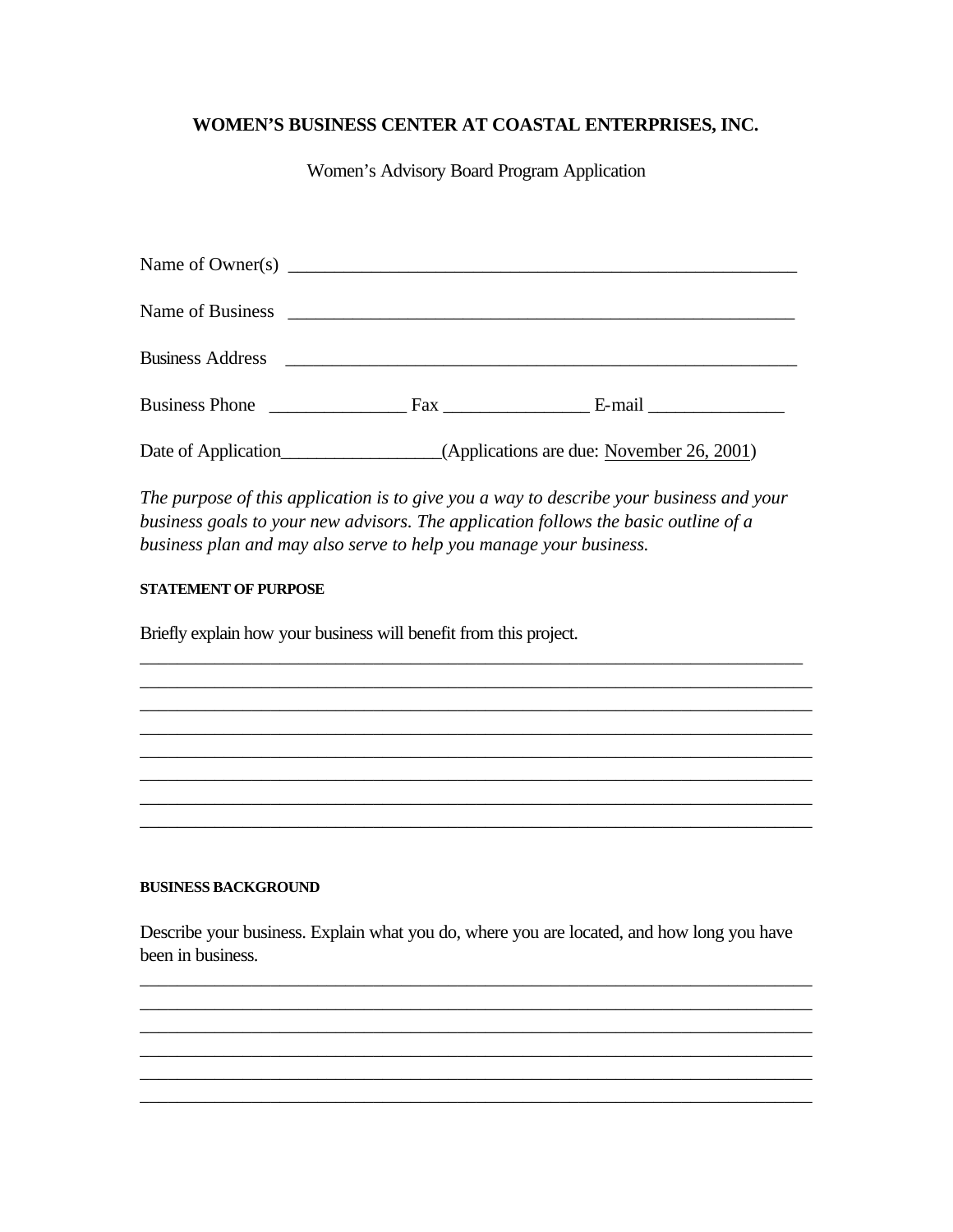## **MANAGEMENT BACKGROUND**

Describe your business background. Note your special areas of knowledge and experience. Does anyone help you manage your business? If so, describe their background.

#### PRODUCT OR SERVICE INFORMATION

Briefly describe the product(s) or service(s) your business offers.

**Coastal Enterprises Incorporated** 

Women's Advisory Board **Program Application**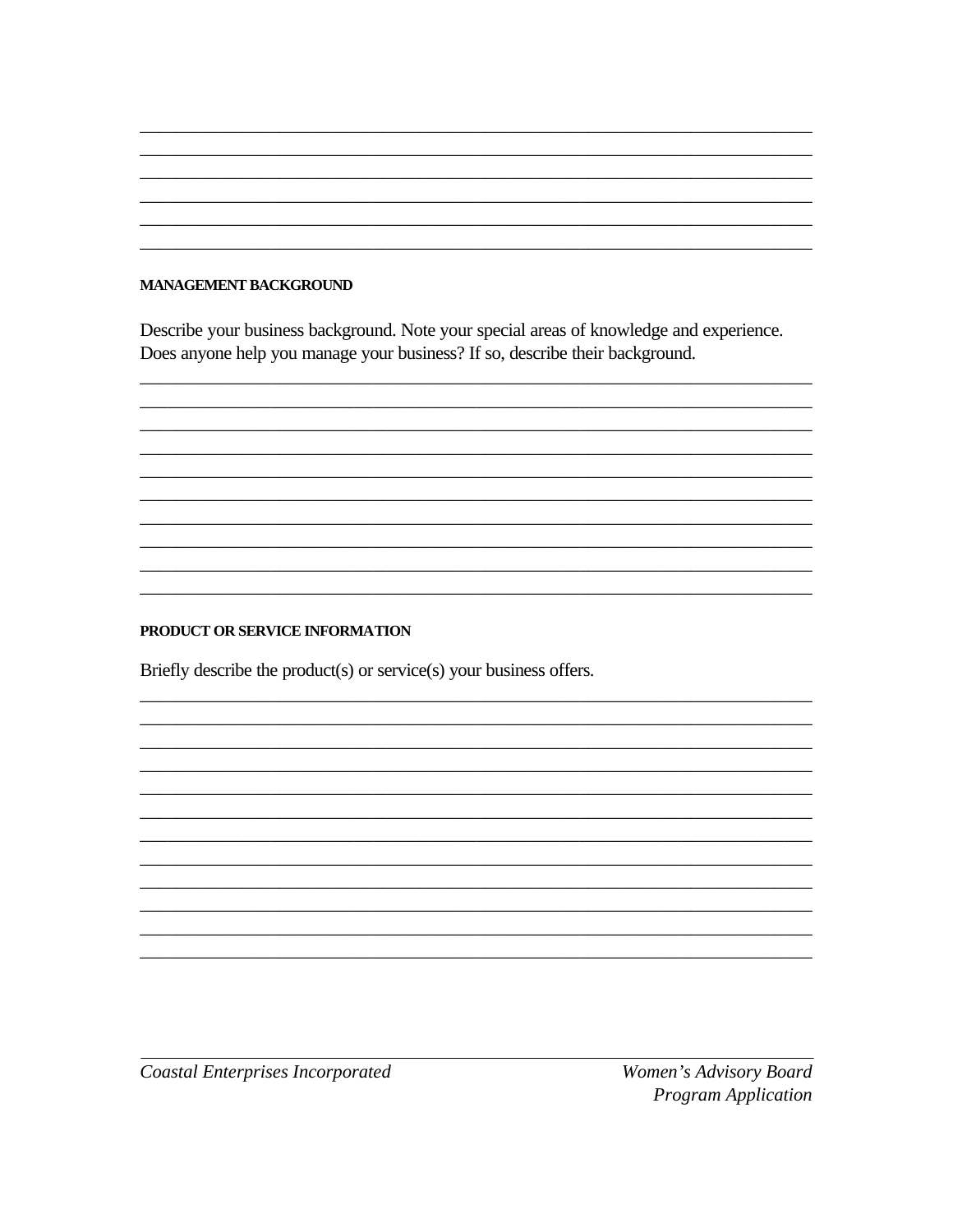### **MARKETING**

Explain who buys your product or service and why. What share of the market do you have? How do you advertise? Discuss your marketing strategies and ideas.

#### **COMPETITION**

Identify your competition. How do you compare?

### **PRODUCTION**

How is your product or service made? Are there are special materials or processes used? How are these obtained?

**Coastal Enterprises Incorporated** 

Women's Advisory Board Program Application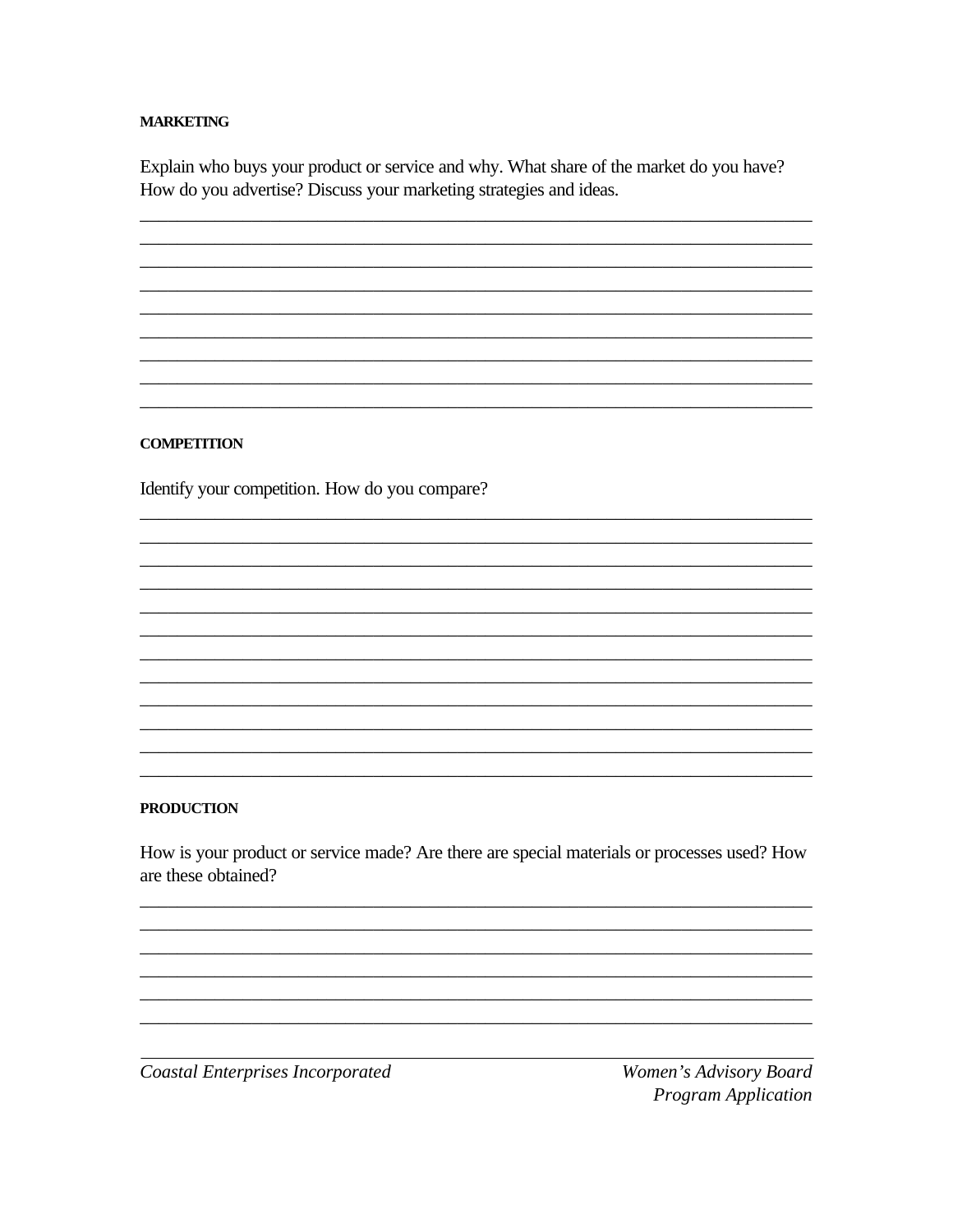#### **ENVIRONMENTAL RISKS**

Discuss any potentially hazardous environmental substances used by your business.

#### **GOALS AND OBJECTIVES**

Discuss your goals for your business specific to this project. Explain how an Advisory Board will help you achieve these goals.



#### **OTHER**

Include any other information unique to your business.

## **ATTACHMENTS**

Please attach: Financial Statements for the Past 3 Years **Current Financial Statement** Additional information that you think would be helpful.

**Coastal Enterprises Incorporated** 

Women's Advisory Board **Program Application**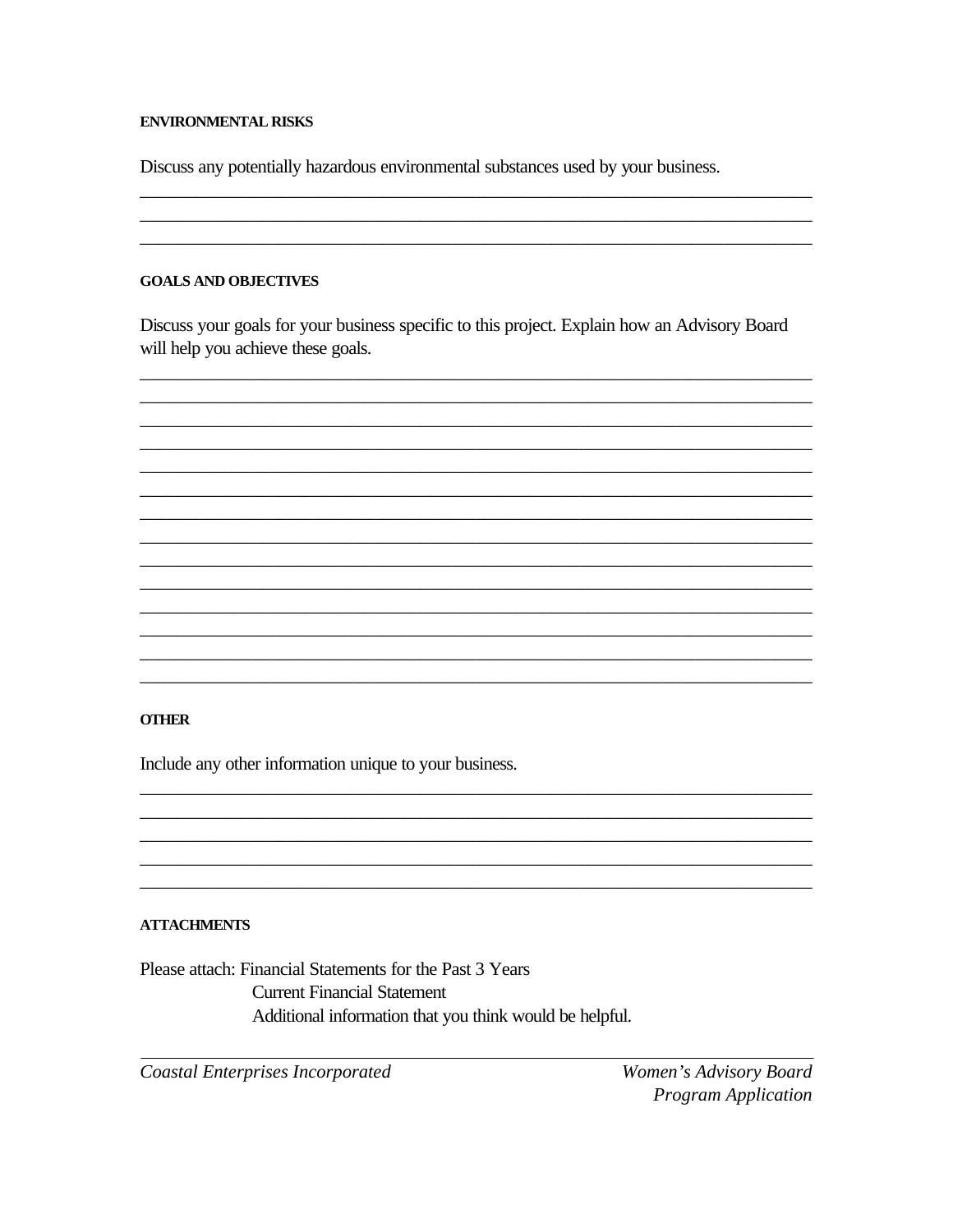# **Bibliography**

Doub, Marian. *Assessing the Effectiveness of Microenterprise Training and Technical Assistance Services: Women's Initiative.* August 2001; available from www.fieldus.org/li/pdf/WI.pdf; Internet.

Edgcomb, Elaine L. and others. *Improving Microenterprise Training and Technical Assistance: Findings for Program Managers.* Washington, D.C.: The Aspen Institute/FIELD, 2002.

Grossman, Karen Doyle and Tamra Thetford. *Connectors and Conduits: Reaching Competitive Markets from the Ground Up,* The Access To Markets Demonstration Final Report. Washington, D.C.: The Aspen Institute/FIELD, 2002.

International Coaching Federation. Web site; http://www.coachfederation.org/training/organizations.htm; Internet.

Losby, Jan and Jill Robinson, *Assessing the Effectiveness of Microenterprise Training and Technical Assistance Services: Institute for Social and Economic Development.* November 2001; available from www.fieldus.org/li/pdf/ISED.pdf; Internet.

McVay, Mary and Madi Hirschland. *Making the Connection: Appalachian Center for Economic Networks (AceNet).* Access to Markets Case Study Series No. 1. Washington, D.C.: The Aspen Institute/FIELD, 2000.

Nelson, Candace and Karen Doyle Grossman with Amy Kays Blair. *Making the Connection: People, Incorporated of Southwest Virginia, Appalmade.* Access to Markets Case Study Series No. 3. Washington, D.C., The Aspen Institute/FIELD, 2001.

Picker, Lester A. "Hatch Ideas with Outside Advisors to Boost Profits." *Your Company,* (June/July 1996): 32-35.

Rubens, Donna. *Assessing the Effectiveness of Training and Technical Assistance: WHEDCO.* August 2001; available from www.fieldus.org/li/pdf/WHEDCO.pdf; Internet.

Rush, Vanessa and Ken Williams. *Assessing the Effectiveness of Microenterprise Training and Technical Assistance Services: Detroit Entrepreneurship Institute.* December 10, 2001; available from www.fieldus.org/li/pdf/DEI.pdf; Internet.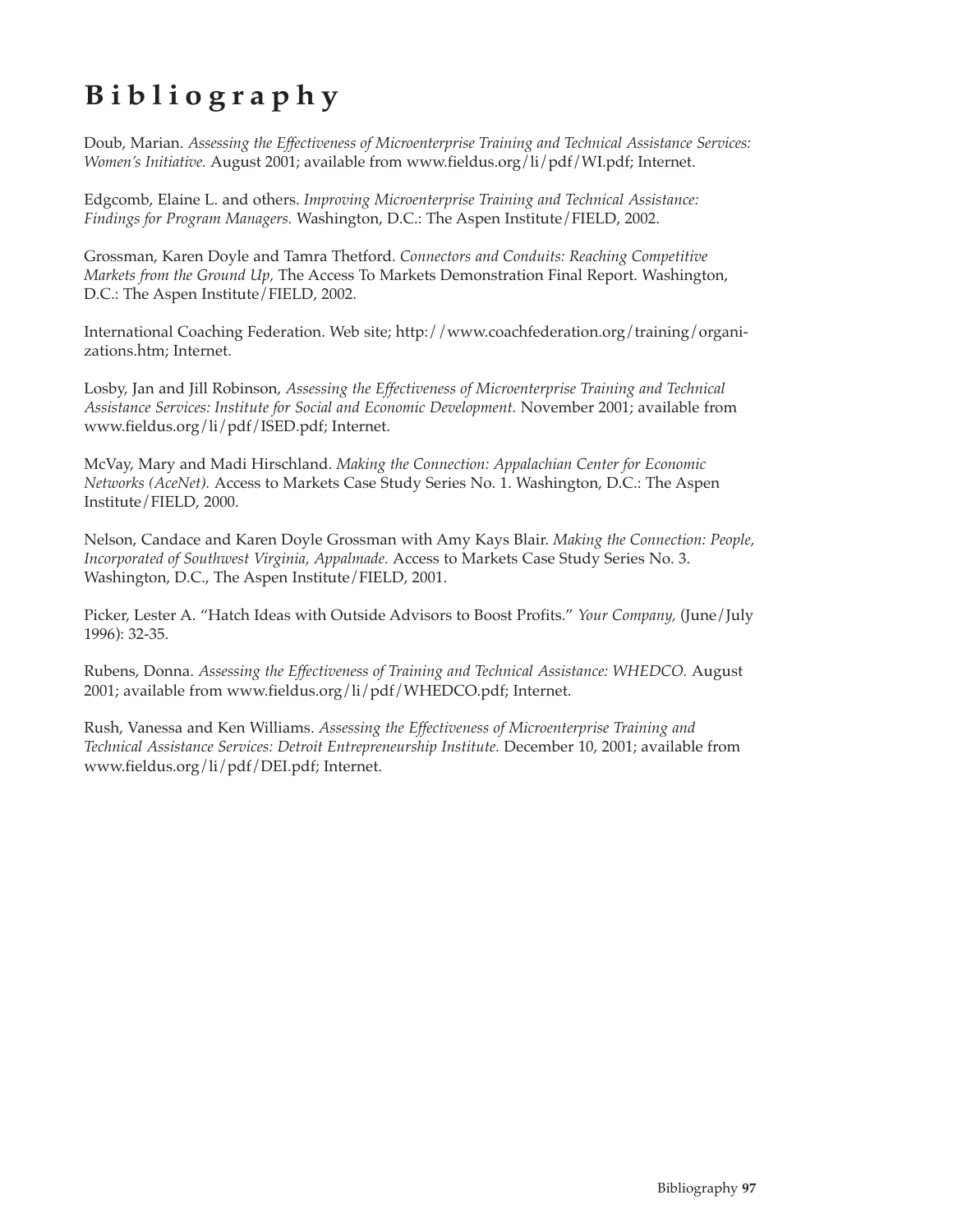Additional copies of this report and the other Best Practice Guides can be downloaded free from the FIELD Web site (www.fieldus.org/publications/index.html), or ordered by calling the Publications Hotline: 410-820-5338. Only a limited number of copies can be distributed free; a small shipping-and-handling fee may apply.

## **ALSO AVAILABLE:**

*Improving Microenterprise Training and Technical Assistance: Findings for Program Managers,* a synthesis and compilation of executive summaries drawn from research projects undertaken by five microenterprise programs seeking to identify the elements of effective training and technical assistance. This 60-page volume can be downloaded free or ordered for \$10 to cover shipping and handling.

Full reports written by the five microenterprise programs that conducted research for *Improving Microenterprise Training and Technical Assistance: Findings for Program Managers,* are posted on FIELD's Web site, www.fieldus.org/li/improvingME.html, and can be viewed or downloaded free.

*Assessment Tools for Microenterprise Training and Technical Assistance,* a manual offering 13 tools designed and used by practitioners to conduct in-depth assessments of their training and technical assistance services. Priced at \$15, the manual explains the purpose of each tool, as well as when, during the training and technical assistance process, it should be applied.

A section of FIELD's Web site (www.fieldus.org/li/index.html) also provides information about FIELD's research into such topics as: how practitioners can deliver ongoing technical assistance to clients at reasonable costs; how microenterprise organizations can expand their outreach and generate significantly higher numbers of clients; and how organizations can help microentrepreneurs sell their products in more lucrative markets. For general information about FIELD, please visit: www.fieldus.org

## **PRODUCTION CREDITS:**

**Design, Graphics and Composition** Olmsted Associates, Flint, Mich.

**Printing:** Copy General, Sterling, Va.